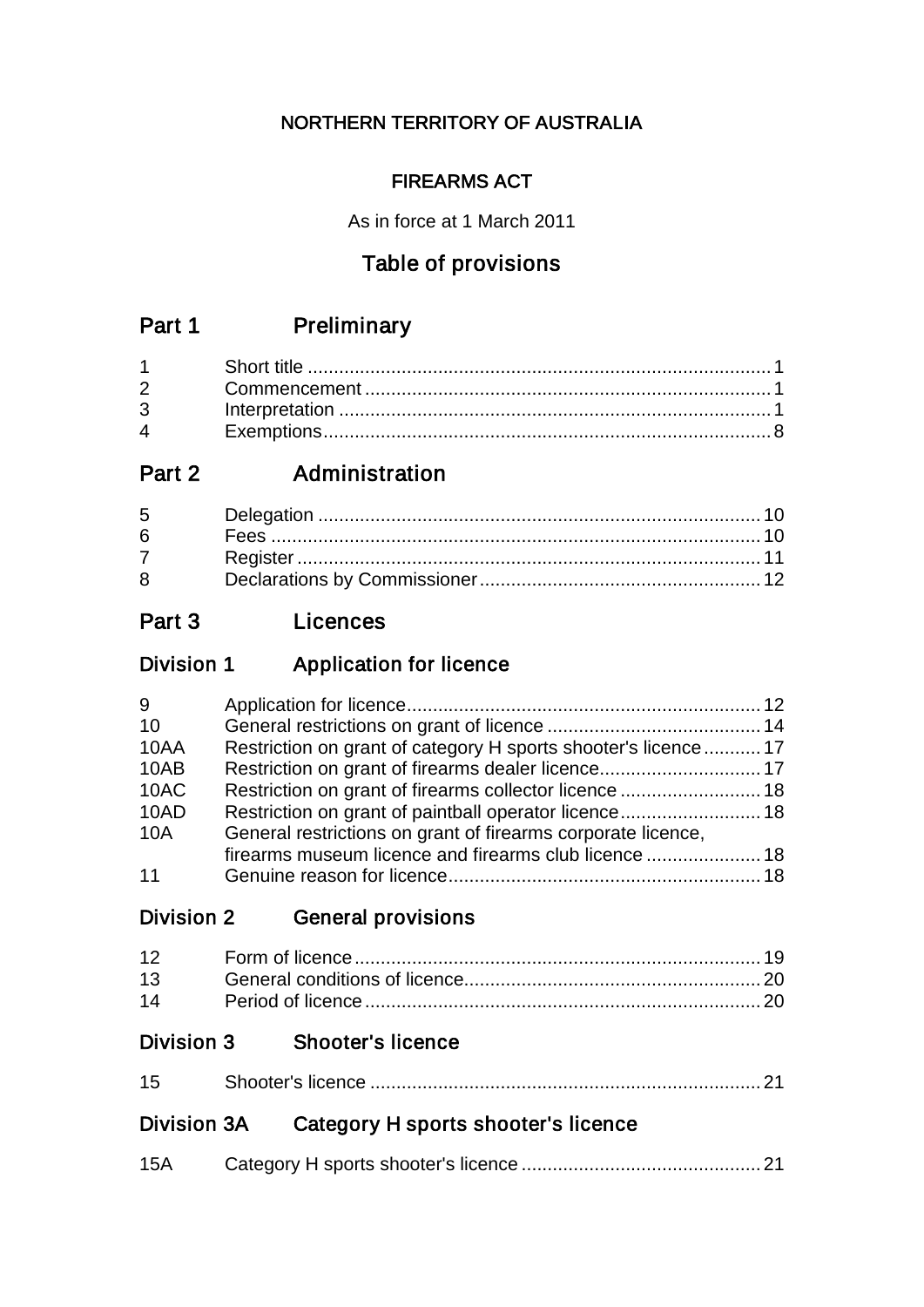| 15B<br>15C                                     |                                    |  |
|------------------------------------------------|------------------------------------|--|
| Division 4                                     | Firearms dealer licence            |  |
| 16<br><b>16A</b><br>17<br>18<br>19<br>20<br>21 |                                    |  |
| <b>Division 5</b>                              | Firearms armourer licence          |  |
| 22<br>22A<br>23                                |                                    |  |
| Division 6                                     | <b>Firearms collector licence</b>  |  |
| 24<br>25                                       |                                    |  |
| <b>Division 6A</b>                             | Antique firearms collector licence |  |
| 25A                                            |                                    |  |
| Division 7                                     | <b>Firearms corporate licence</b>  |  |
| 26                                             |                                    |  |
| <b>Division 8</b>                              | Firearms employee licence          |  |
| 27                                             |                                    |  |
| <b>Division 9</b>                              | Firearms club junior licence       |  |
| 28                                             |                                    |  |
| Division 10                                    | Firearms museum licence            |  |
| 29                                             |                                    |  |
| <b>Division 11</b>                             | Firearms heirloom licence          |  |
| 30                                             |                                    |  |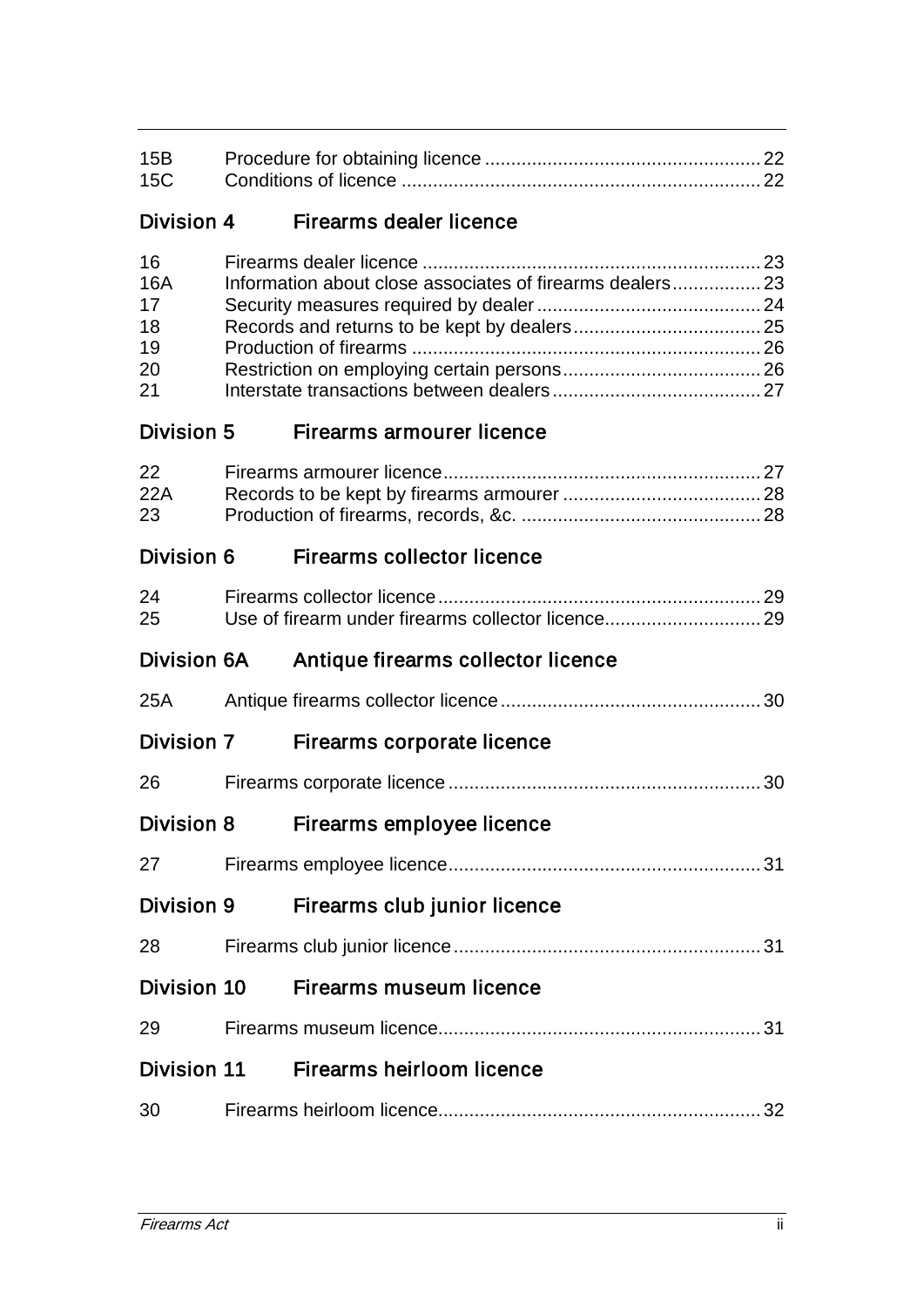| Division 12 | Firearms club licence |
|-------------|-----------------------|
|-------------|-----------------------|

| 30A<br>30 <sub>B</sub>            |  |                                                                                                                        |  |  |
|-----------------------------------|--|------------------------------------------------------------------------------------------------------------------------|--|--|
| <b>Division 13</b>                |  | <b>Firearms instructor licence</b>                                                                                     |  |  |
| 30C                               |  |                                                                                                                        |  |  |
| Division 14                       |  | Licences for paintball                                                                                                 |  |  |
| Subdivision 1                     |  | Paintball operator licences                                                                                            |  |  |
| 30 <sub>D</sub>                   |  |                                                                                                                        |  |  |
|                                   |  | Subdivision 2 Paintball employee licences                                                                              |  |  |
| 30E<br>30F<br>30G                 |  | Licence expires if holder ceases to be employee 34<br>Disclosure of information by Commissioner to approved            |  |  |
| Part 4                            |  | <b>Permits</b>                                                                                                         |  |  |
| 31<br>32<br>33<br>33A<br>34<br>35 |  | Possession and use of firearms by international competitors 39                                                         |  |  |
| 35A<br>35B<br>35C<br>35D          |  | Limits on firearm ownership under category H sports shooter's<br>Restriction on granting paintball operator permit  43 |  |  |
| Part 5                            |  | <b>Registration of firearms</b>                                                                                        |  |  |
| 36<br>37                          |  |                                                                                                                        |  |  |

|  |  | permits and certificates of registration |
|--|--|------------------------------------------|
|  |  |                                          |
|  |  |                                          |
|  |  |                                          |

| 38  |                                                           |  |
|-----|-----------------------------------------------------------|--|
| 39  | Suspension on making of interim domestic violence order46 |  |
| 40  |                                                           |  |
| 40A |                                                           |  |
| 40B |                                                           |  |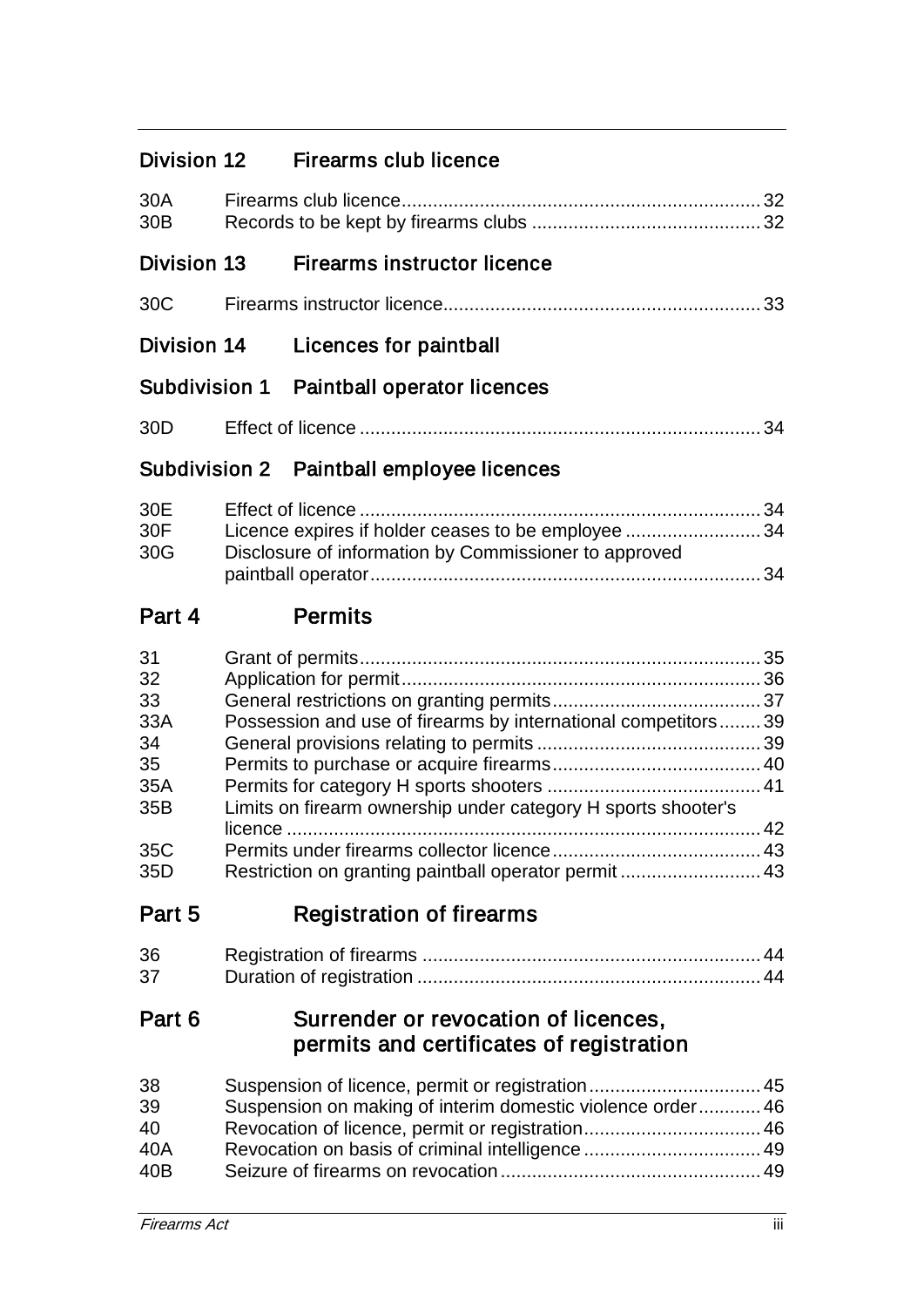| 41<br>42<br>43<br>44                      | Suspension by police officer or Commissioner 50                                                                                |    |
|-------------------------------------------|--------------------------------------------------------------------------------------------------------------------------------|----|
| Part 7                                    | Safe keeping of firearms                                                                                                       |    |
| 46<br>47                                  | Seizure of firearms if storage requirements not met53                                                                          |    |
| Part 8                                    | Premises used by firearms clubs, for<br>shooting activities and paintball ranges                                               |    |
| 48<br>49                                  | Premises used by firearms clubs and for shooting activities 53<br>Approval of premises used by firearms clubs and for shooting |    |
| 49A                                       | Approval of premises for use as paintball range54                                                                              |    |
| Part 9                                    | <b>Appeals</b>                                                                                                                 |    |
| 50<br>51<br>52<br>54<br>54A<br>54B<br>54C | Tribunal can make order for costs in certain cases 57                                                                          |    |
| Part 10                                   | <b>Firearms Advisory Council</b>                                                                                               |    |
| 55<br>56<br>57                            |                                                                                                                                | 59 |
| Part 11                                   | <b>Offences</b>                                                                                                                |    |
| Division 1                                | Possession or use of firearms                                                                                                  |    |
| 58<br>58A<br>58B                          |                                                                                                                                |    |

# Division 2 Offences relating to registration

| 59 |  |
|----|--|
| 60 |  |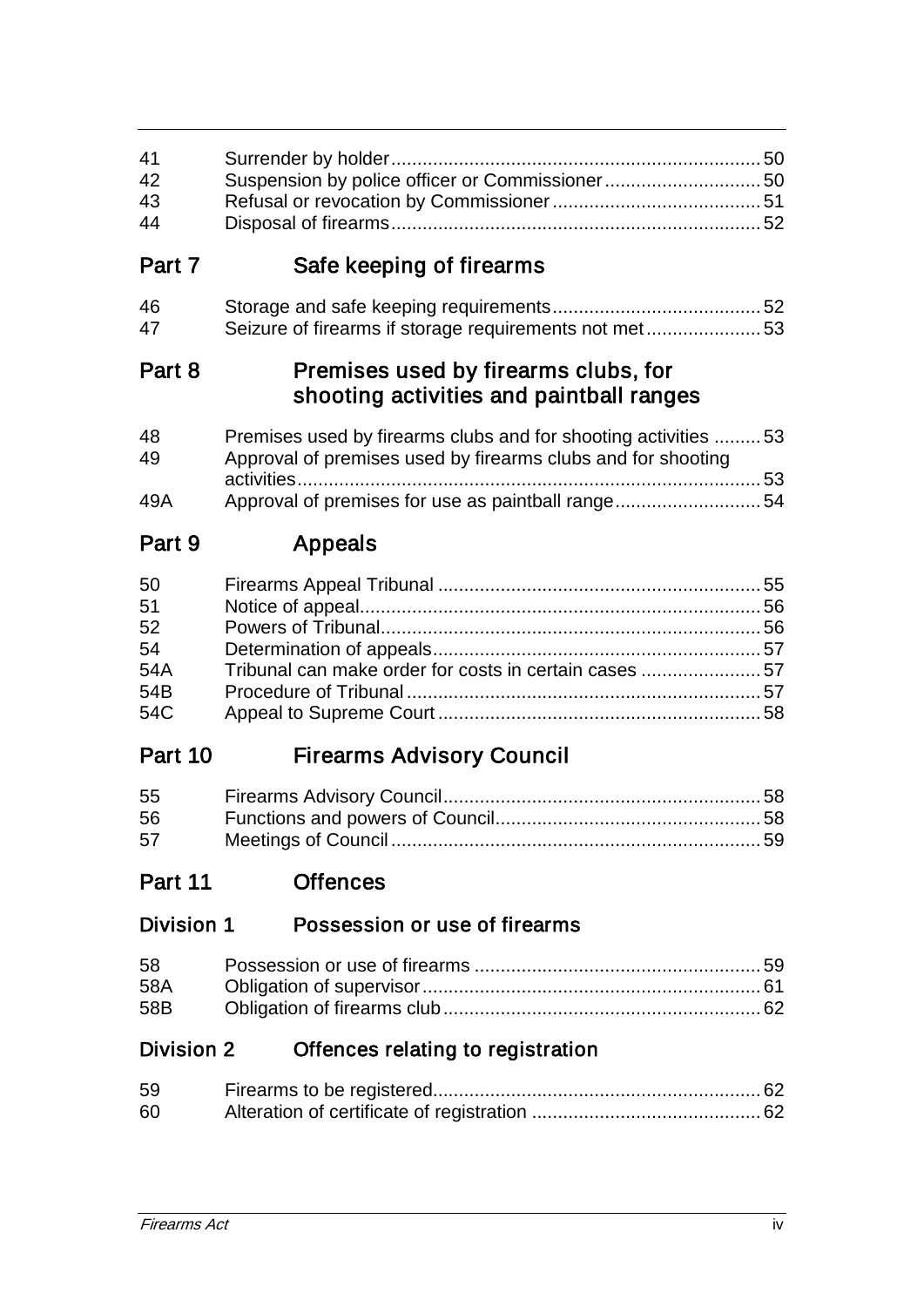# Division 2A Certain offences outside Territory

| 60A | Conspiring to commit and aiding etc. commission of offence |
|-----|------------------------------------------------------------|
|     |                                                            |

# Division 2B Offences relating to paintball

| 60B |                                                                | 63   |
|-----|----------------------------------------------------------------|------|
| 60C | Prohibition of carrying on business of paintball operator      |      |
|     |                                                                | 63   |
| 60D | Information about close associates, representatives and        |      |
|     |                                                                | 63   |
| 60E |                                                                | . 64 |
| 60F |                                                                |      |
| 60G |                                                                |      |
| 60H | Possession and use of paintball firearm only at approved       |      |
|     |                                                                | 65   |
| 60J |                                                                | 66   |
| 60K | Paintball player must sign declaration and give identification | 66   |
| 60L |                                                                |      |

### Division 3 General offences

| Restriction on use, &c., of firearms on certain vacant Crown |  |
|--------------------------------------------------------------|--|
|                                                              |  |
|                                                              |  |
|                                                              |  |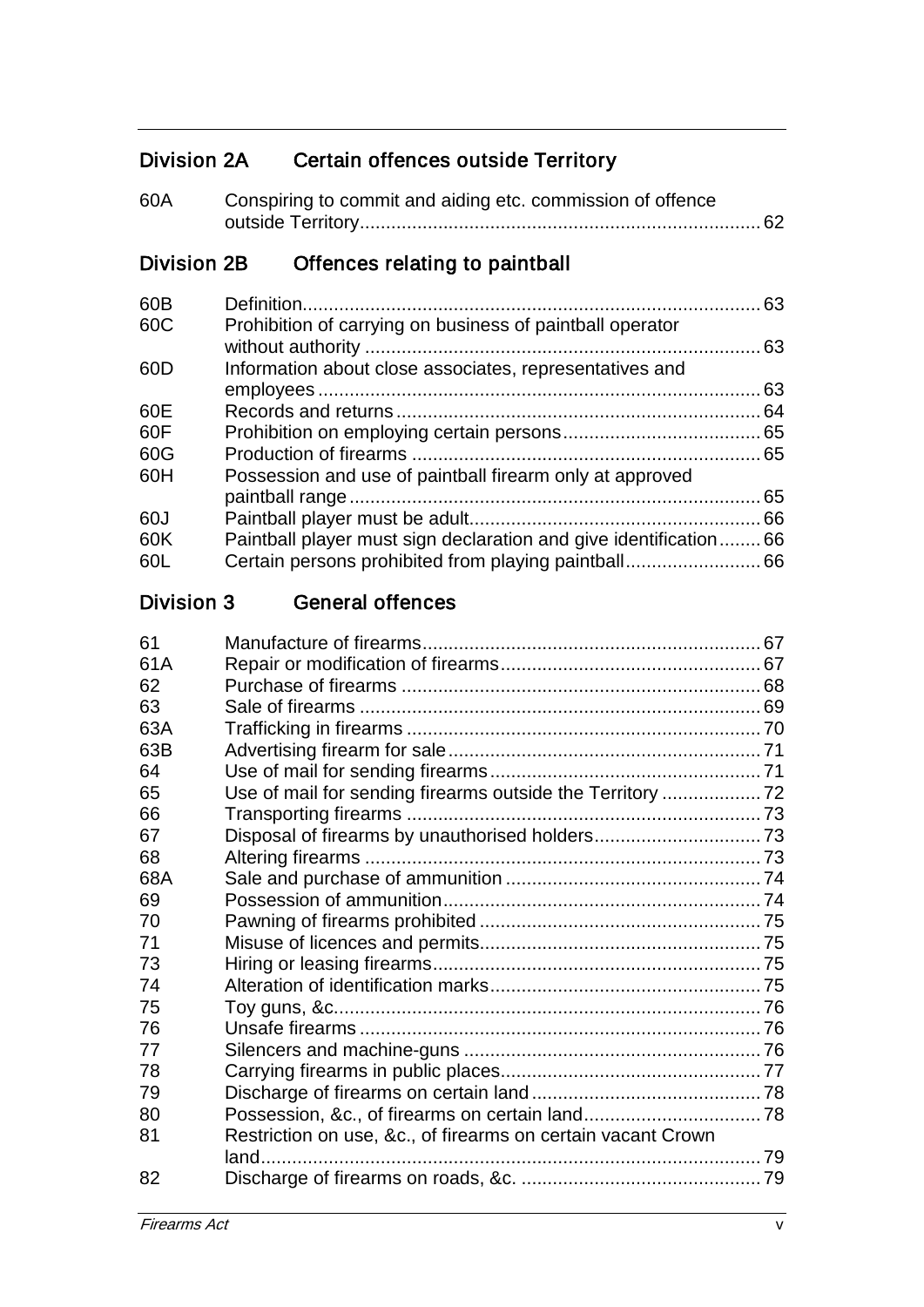| 83  |                                                           |  |
|-----|-----------------------------------------------------------|--|
| 84  |                                                           |  |
| 85  |                                                           |  |
| 86  |                                                           |  |
| 87  |                                                           |  |
| 88  |                                                           |  |
| 89  |                                                           |  |
| 90  |                                                           |  |
| 91  |                                                           |  |
| 91A | Notice of change of representative of certain licence and |  |
|     |                                                           |  |
|     |                                                           |  |

# Division 1 Recognition of Interstate licences

| 92 | Temporary recognition of interstate licences for shooting |  |
|----|-----------------------------------------------------------|--|
|    |                                                           |  |
| 93 |                                                           |  |

# Division 1A Revocation, disqualification, forfeiture

| 93A |  |
|-----|--|
| 93B |  |
| 93C |  |
| 93D |  |
| 93E |  |

### Division 2 General

| 93F  | No review of certain decisions by Commissioner  86        |  |
|------|-----------------------------------------------------------|--|
| 94   |                                                           |  |
| 95   |                                                           |  |
| 96   |                                                           |  |
| 96A  |                                                           |  |
| 97   |                                                           |  |
| 98   |                                                           |  |
| 98A  |                                                           |  |
| 99   |                                                           |  |
| 99A  |                                                           |  |
| 100  |                                                           |  |
| 101  |                                                           |  |
| 102  | Disclosure of information by Commissioner in certain      |  |
|      |                                                           |  |
| 103  |                                                           |  |
| 104  |                                                           |  |
| 104A |                                                           |  |
| 105  | Evidentiary – meaning of possession of a firearm etc.  95 |  |
| 106  |                                                           |  |
|      |                                                           |  |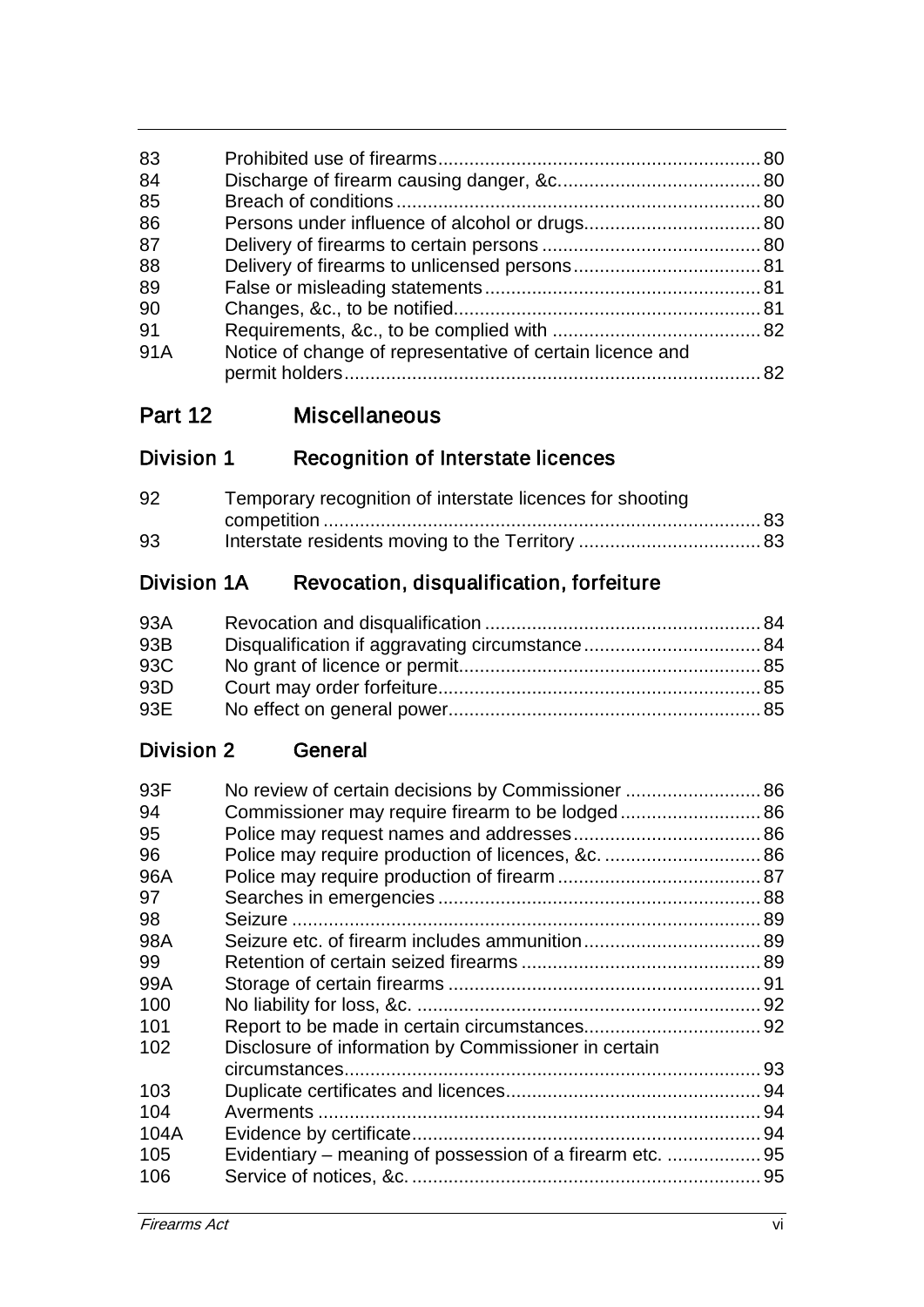| 106A<br>107<br>107A<br>108<br>109<br>110<br>110A<br>111<br>113<br>114 | Liability of executive officers of bodies corporate  97<br>Offences by representatives of licence and permit holders  97<br>Certain category H firearms to be produced to Commissioner  98 |                              |  |  |
|-----------------------------------------------------------------------|--------------------------------------------------------------------------------------------------------------------------------------------------------------------------------------------|------------------------------|--|--|
| Schedule 1                                                            |                                                                                                                                                                                            | <b>Prohibited firearms</b>   |  |  |
| Schedule 2                                                            |                                                                                                                                                                                            | Category A firearms          |  |  |
| Schedule 3                                                            |                                                                                                                                                                                            | Category B firearms          |  |  |
| Schedule 4                                                            |                                                                                                                                                                                            | Category C firearms          |  |  |
| Schedule 5                                                            |                                                                                                                                                                                            | Category D firearms          |  |  |
| Schedule 6                                                            |                                                                                                                                                                                            | Category H firearms          |  |  |
| Schedule 7                                                            |                                                                                                                                                                                            | <b>Procedure of Tribunal</b> |  |  |
| <b>ENDNOTES</b>                                                       |                                                                                                                                                                                            |                              |  |  |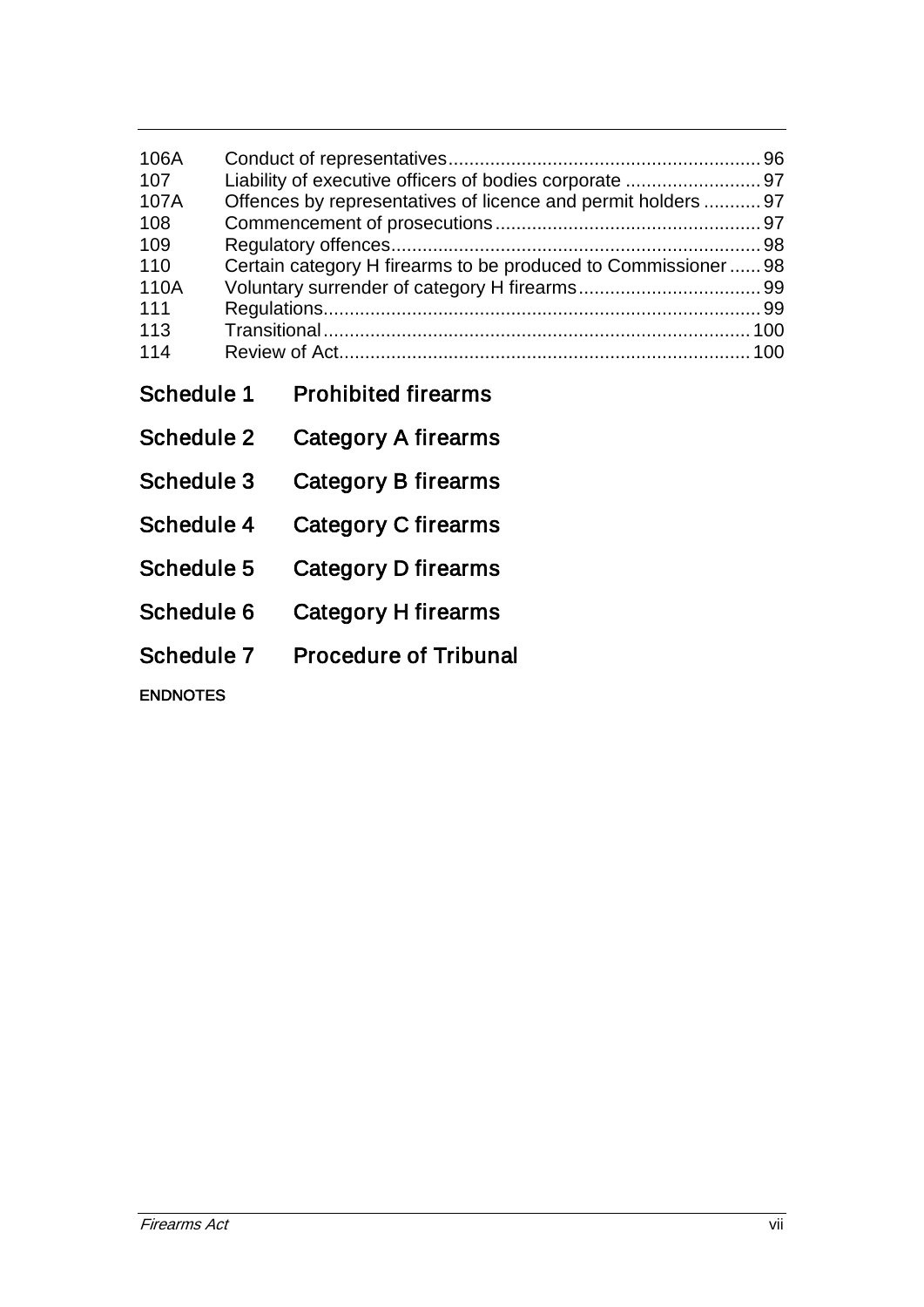# NORTHERN TERRITORY OF AUSTRALIA

This reprint shows the Act as in force at 1 March 2011. Any amendments that commence after that date are not included.

\_\_\_\_\_\_\_\_\_\_\_\_\_\_\_\_\_\_\_\_

\_\_\_\_\_\_\_\_\_\_\_\_\_\_\_\_\_\_\_\_

### FIREARMS ACT

#### An Act to provide for the regulation, control and registration of firearms, and for related purposes

### Part 1 Preliminary

#### 1 Short title

This Act may be cited as the Firearms Act.

#### 2 Commencement

This Act comes into operation on the date fixed by the Administrator by notice in the *Gazette*.

#### 3 Interpretation

(1) In this Act:

air pistol means a pistol that propels, or is capable of propelling, a projectile by means of compressed gas or air.

#### ammunition means:

- (a) an article consisting of a cartridge case fitted with a primer and a projectile other than an inert round;
- (b) an article consisting of a cartridge case fitted with a primer and containing a propelling charge and a projectile;
- (c) a blank cartridge, air gun pellet, training cartridge or gas cartridge; or
- (d) a paintball pellet; or
- (e) an article prescribed by regulation.

approved means approved by the Commissioner.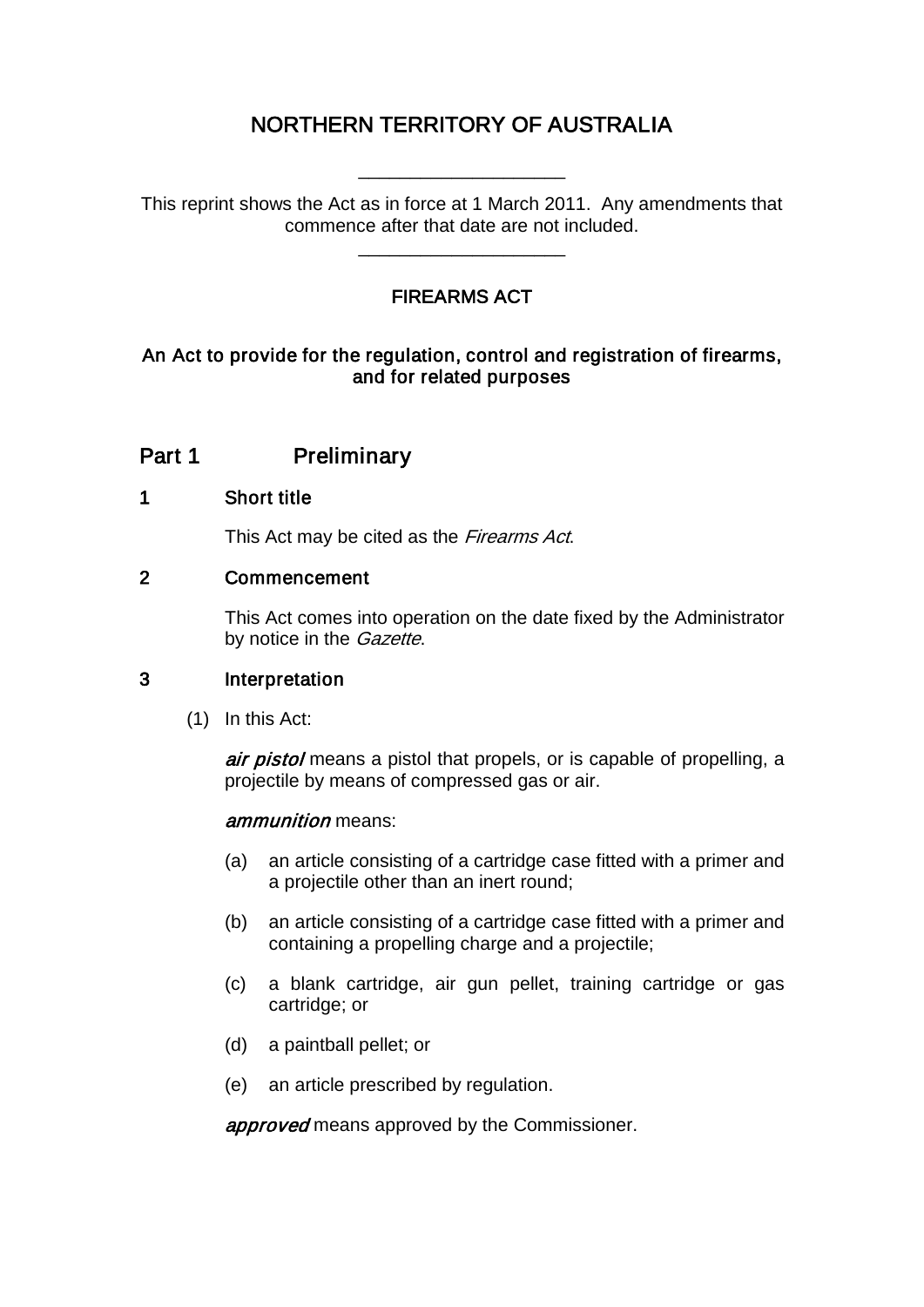approved paintball operator means the holder of a paintball operator licence or permit.

approved paintball range means the premises specified in a paintball operator licence or permit.

category H sports shooter means a person who:

- (a) is the holder of a licence to possess and use prescribed category H firearms;
- (b) is a member of an approved firearms club; and
- (c) participates in category H sports shooting.

category H sports shooting means participation in prescribed category H shooting disciplines at an approved firearms club.

certificate of registration means a certificate of registration issued under section 36.

**Commissioner** means the Commissioner of Police.

corresponding, in relation to a licence, permit or certificate of registration, means a licence or permit in force under a law of a State or another Territory of the Commonwealth that, in the opinion of the Commissioner, corresponds to a licence, permit or certificate of registration under this Act.

**Council** means the Firearms Advisory Council established by section 55.

determined fee means a fee determined under section 6.

disqualifying offence means:

- (a) an offence prescribed by the Regulations to be a disqualifying offence; or
- (b) an offence against a law, or a repealed law, of the Territory or another jurisdiction (including a jurisdiction outside Australia) that substantially corresponds to an offence mentioned in paragraph (a).

domestic violence order, see the Domestic and Family Violence Act.

final domestic violence order means:

(a) a domestic violence order other than an interim order; or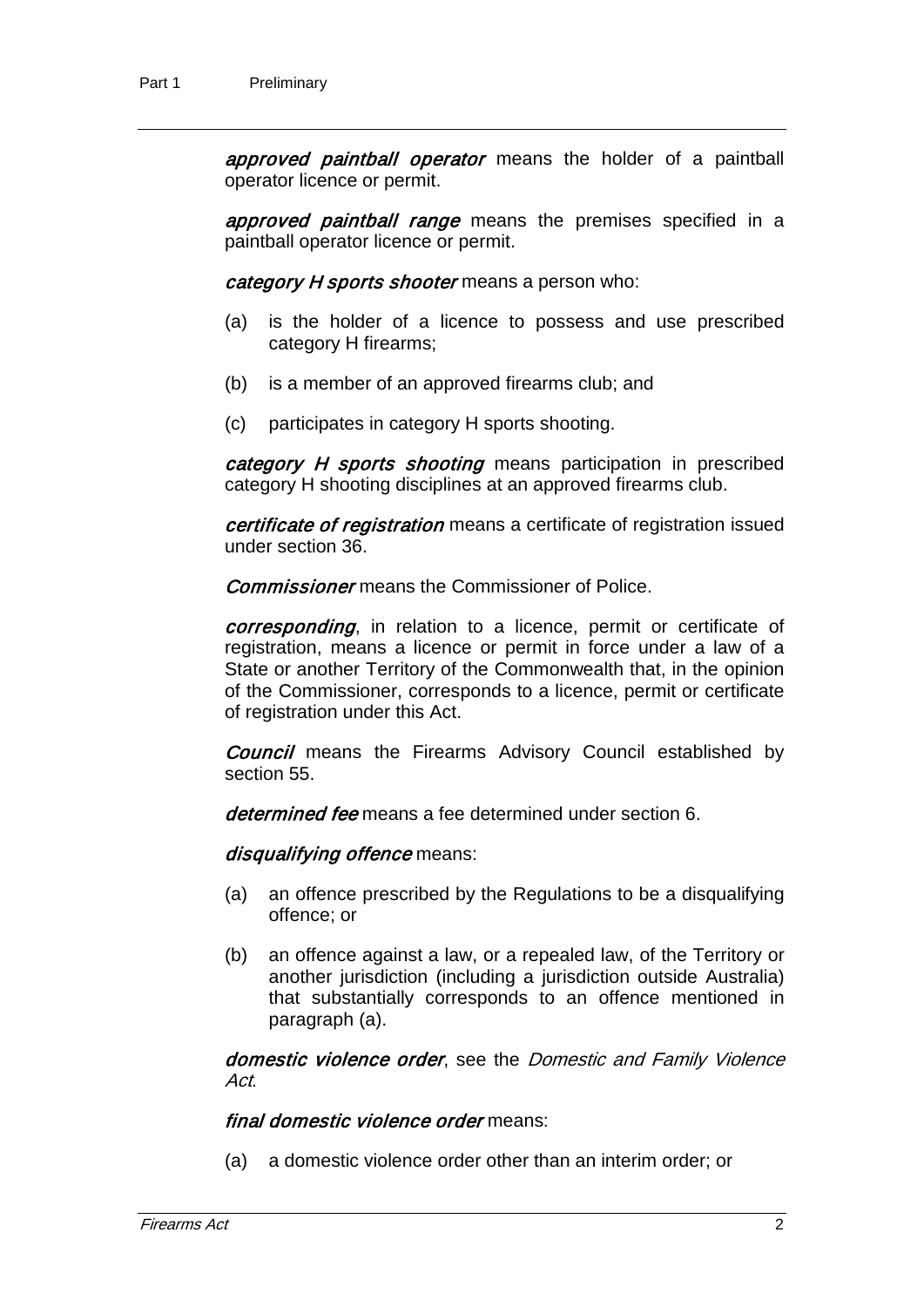(b) a registered external order.

firearm means a device or part of a device (whether or not assembled, operable or temporarily or permanently inoperable) that is designed or adapted to discharge shot, a bullet or other projectile:

- (a) by expanding gases produced in the device;
- (b) by igniting combustible material; or
- (c) by compressed air or other compressed gases (whether stored in the device or attached to the device in pressurised containers).

firearm part means a part referred to in subsection (1A).

firearms club means a shooting union, association, club or other group of persons, however described, who associate for purposes connected with the use of firearms.

holder, in relation to a licence, permit or certificate of registration, means the person to whom it is granted.

#### interim domestic violence order means:

- (a) a domestic violence order to which Part 2.10 of the *Domestic* and Family Violence Act applies that has not been confirmed under the Part; or
- (b) an interim order.

#### interim order, see the Domestic and Family Violence Act.

international competitor means a person who resides outside Australia and who is visiting Australia for the purpose of competing in an approved shooting competition.

**land** includes land covered by water and the water covering the land.

**licence** means a licence granted under Part 3.

#### machine-gun means:

(a) a firearm (including a pistol) that discharges or is capable of discharging more than one cartridge on a single release of a trigger mechanism; and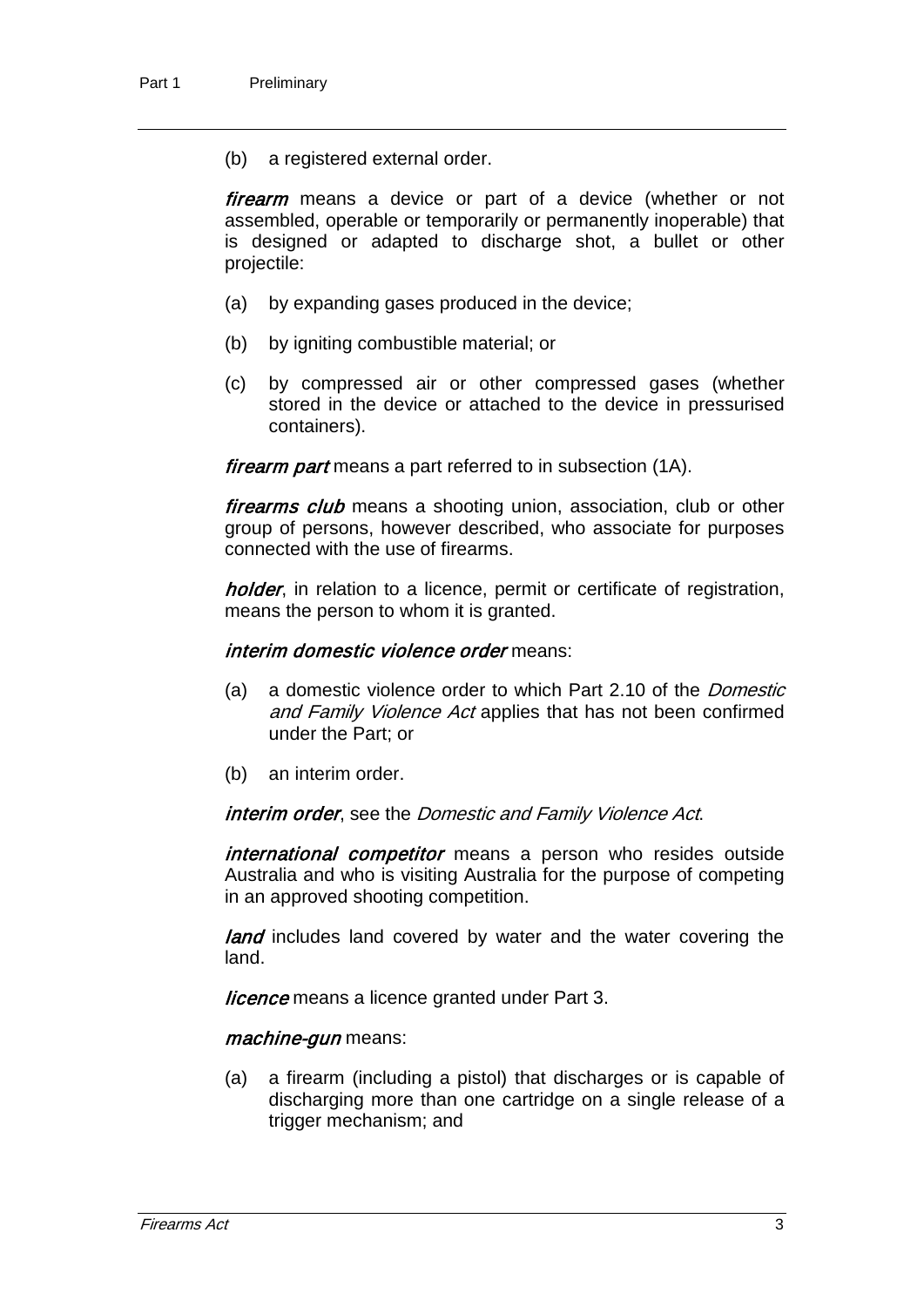(b) a firearm referred to in paragraph (a) from which, for the time being, a cartridge cannot be discharged because of the absence or defect of a part or an obstruction in the firearm, but from which, if the part were replaced, renewed or repaired or the obstruction removed, a cartridge could be discharged.

#### offence of violence means:

- (a) an offence prescribed by the Regulations to be an offence of violence; or
- (b) an offence against a law, or a repealed law, of the Territory or another jurisdiction (including a jurisdiction outside Australia) that substantially corresponds to an offence mentioned in paragraph (a).

order to keep the peace means an order under section 99 of the Justices Act requiring the person in relation to whom the order is made to keep the peace or to enter into a recognizance to keep the peace.

**paintball** means a game in which players attempt to shoot at one another with prescribed paintball firearms using prescribed paintball pellets.

paintball employee means the holder of a paintball employee licence.

paintball employee licence means a licence in force under Part 3, Division 14, Subdivision 2, for employment by an approved paintball operator.

paintball firearm means a firearm designed to discharge paintball pellets.

paintball operator means a person carrying on the business of providing a paintball range, paintball firearms and pellets and other things for playing paintball.

paintball operator licence means a licence in force under Part 3, Division 14, Subdivision 1, for the business of paintball operator at a paintball range.

paintball operator permit means a permit in force under Part 4 for the business of paintball operator at a temporary paintball range.

paintball pellets means pellets that:

(a) consist primarily of a dye, paint or similar marking substance; and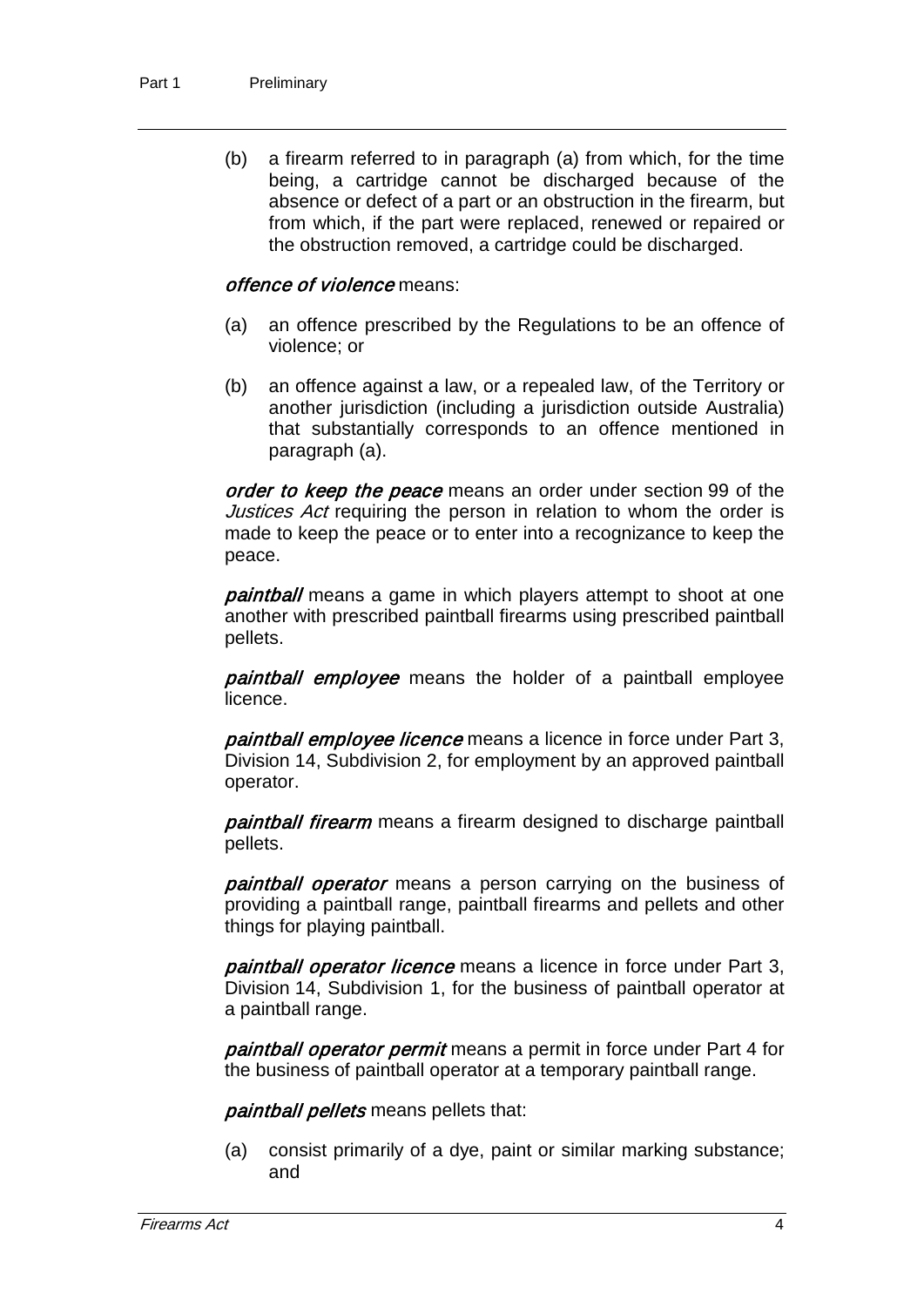(b) are designed to be discharged from a firearm.

paintball player declaration, see section 60K(1)(a).

paintball range means premises for playing paintball.

permit means a permit granted under Part 4.

pistol means a firearm that is:

- (a) capable of being used in, or adapted to be aimed and discharged using, one hand only; and
- (b) capable of being concealed on or about the person.

**possess or use**, in relation to a firearm or ammunition, includes to carry, have under control, test discharge and store the firearm or ammunition.

premises includes buildings and land.

prohibited firearm means a firearm or item specified in Schedule 1.

prohibited person, for Part 11, Division 2B, see section 60B.

**purchase** means to do or cause or allow to be done any of the following, whether or not for valuable consideration:

- (a) purchase by wholesale, retail, auction or tender;
- (b) obtain by barter or exchange;
- (c) receive by transfer, exchange, assignment or settlement.

register means the register required to be kept under section 7.

registered means registered under this Act.

registered external order, see the Domestic and Family Violence Act.

#### representative for:

- (a) a firearms corporate licence, firearms museum licence or firearms club licence – means the person nominated under section  $9(4)(a)$ ,  $(5)(a)$  or  $(6)(a)$ ; or
- (b) a paintball operator licence or permit see section  $9(9)(b)(i)$ or 32(3)(b)(i);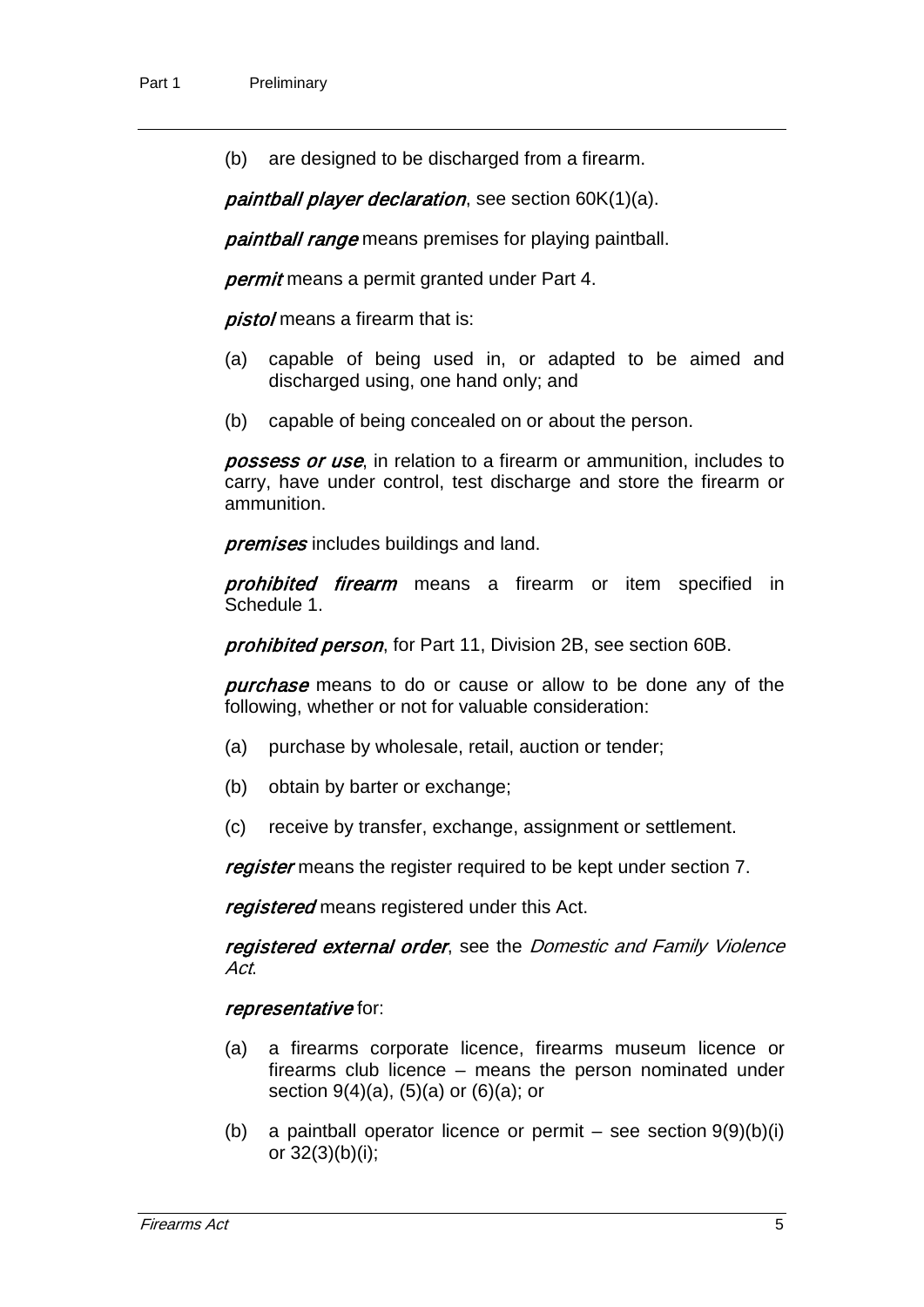and includes the person for whom a notice is given under section 91A.

sale means to do or cause or allow to be done any of the following, whether for profit, valuable consideration or otherwise:

- (a) sell by wholesale, retail, auction or tender;
- (b) dispose of by barter, transfer, exchange, assignment or settlement;
- (c) offer for sale, receive for sale, have in possession for sale or expose or exhibit for sale;
- (d) conduct negotiations for sale.

shooting member, of an approved firearms club, means a full member of the firearms club who has completed the period of probation (if any) as a member and does not include a person who is a social or associate member (however called) of the club.

shooting range means an area of land established or reserved primarily for the purpose of discharging firearms.

#### silencer means:

- (a) a device capable of being used to suppress the noise of the discharge of a firearm; and
- (b) a device referred to in paragraph (a) that, for the time being, does not suppress the noise of the discharge of a firearm because of the absence or defect of a part of the device but would, if the part were replaced, renewed or repaired, suppress the noise of the discharge of a firearm.

specially accredited discipline means a category H sports shooting discipline that is prescribed as a discipline for which a category H firearm with a calibre greater than .38" but not greater than .45" may be used.

starting pistol means a device that is used or designed to control the start of an event at a sporting fixture that is not capable of discharging shot, a bullet or other missile.

**Tribunal** means the Firearms Appeal Tribunal established by section 50.

working day means a day that is not a Saturday, Sunday or public holiday within the meaning of the Public Holidays Act.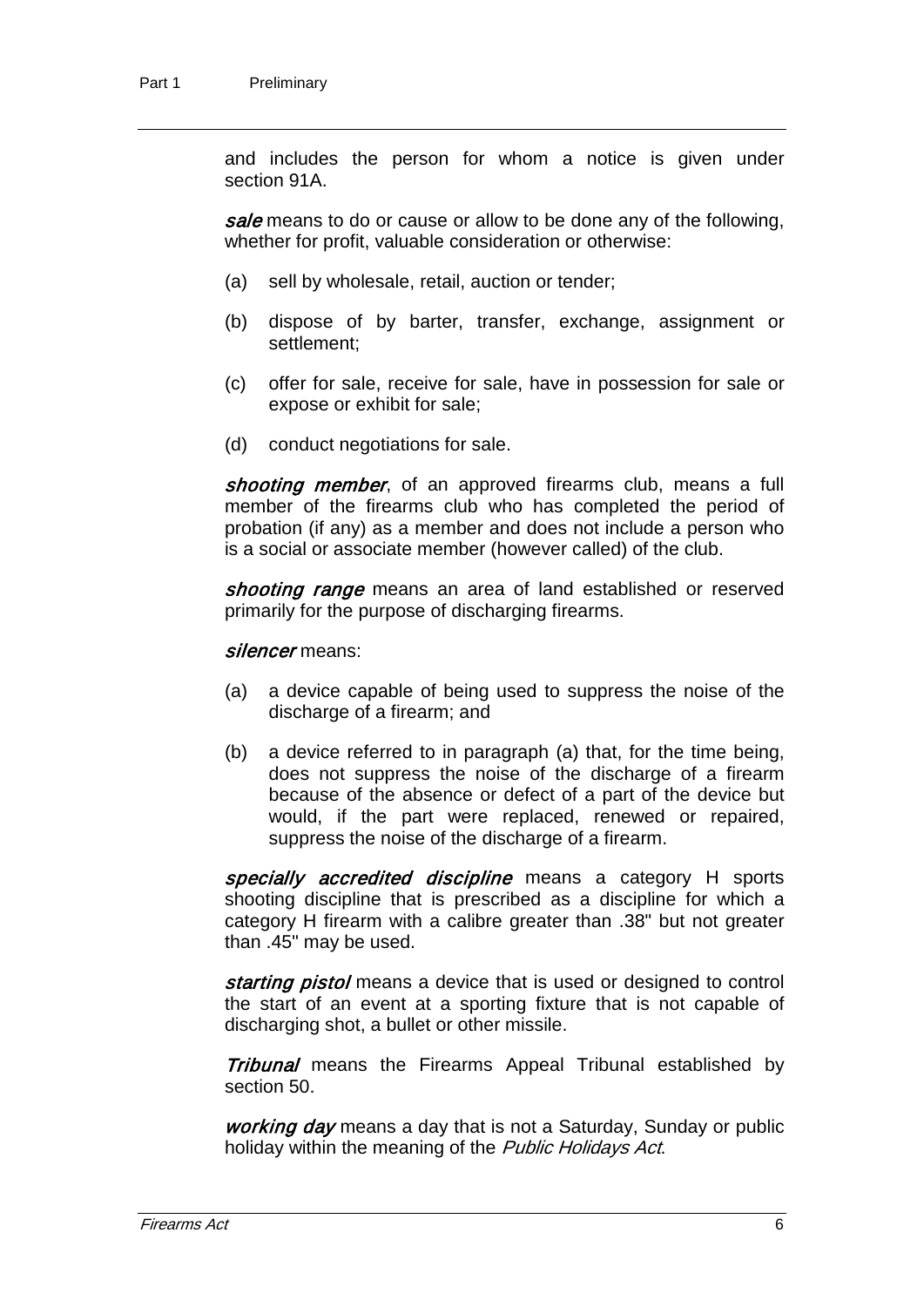- (1A) For the purposes of the definition of *firearm* in subsection  $(1)$ , a part of a device means:
	- (a) a rifle or shotgun action; or
	- (b) a pistol or revolver frame.
	- (2) A reference in this Act to:
		- (a) a category A firearm is to a firearm of a type specified in Schedule 2;
		- (b) a category B firearm is to a firearm of a type specified in Schedule 3;
		- (c) a category C firearm is to a firearm of a type specified in Schedule 4;
		- (d) a category D firearm is to a firearm of a type specified in Schedule 5; and
		- (e) a category H firearm is to a firearm of a type specified in Schedule 6.
	- (3) For the purposes of this Act, a person deals in firearms if the person buys, sells, exchanges or hires out firearms in the course of his or her business.
- (3A) For the purposes of this Act, a person is a close associate of an applicant for, or the holder of, a firearms dealer licence or paintball operator licence or permit if the person:
	- (a) holds or will hold any relevant financial interest, or is or will be entitled to exercise any relevant power (whether in his or her own right, on behalf of any other person or for the benefit of any other person), in the business of the applicant or holder and, by virtue of that interest or power, is or will be able to exercise a significant influence over, or with respect to, the conduct or control of that business; or
	- (b) holds or will hold any relevant position (whether in his or her own right, on behalf of any other person or for the benefit of any other person) in the business of the applicant or holder.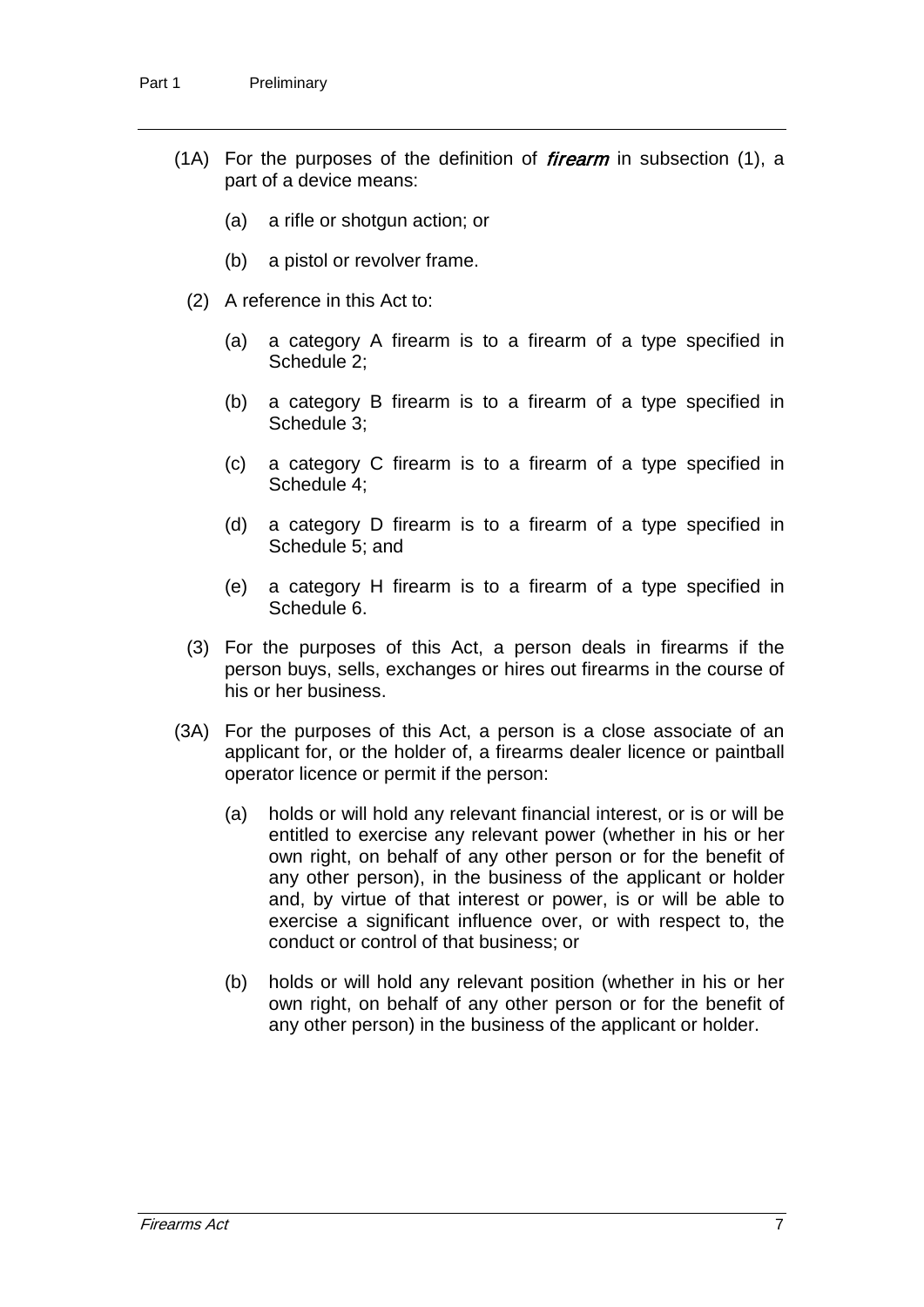(3B) In subsection (3A):

relevant financial interest, in a business, means:

- (a) any interest in or entitlement to the capital or assets of the business, including any interest or entitlement where the business is carried on under a trust; or
- (b) any entitlement to receive any income derived from the business, whether the entitlement arises at law or in equity or otherwise.

relevant position, in a business, means a position whose holder participates in or is entitled to participate in the management of the business (whether in the capacity of a director, manager, secretary, partner or in any other capacity).

relevant power, in a business, means any power, whether exercisable by voting or otherwise and whether exercisable alone or in association with others:

- (a) to participate in any managerial or executive decision about the business; or
- (b) to elect or appoint any person to any relevant position in the business.
- (4) For the purposes of this Act, a firearm is sold when the possession of the firearm passes from the person who sells the firearm (or if the firearm is sold by the holder of a firearms dealer licence, from a partner or employee of the holder) to another person.

#### 4 Exemptions

- (1) This Act does not apply to or in relation to:
	- (a) a person who is a member of the Defence Force referred to in Division 1 of Part 3 of the *Defence Act 1903* of the Commonwealth who is using a firearm that is the property of the Force for purposes concerned with the Force;
	- (b) an explosive-powered tool or compressed air nailing tool;
	- (d) a spear-gun;
	- (e) a pistol designed to be used for life-saving, rescuing or distress signal purposes; or
	- (f) a firearm or a type of firearm referred to in a notice under section  $8(1)(b)$ .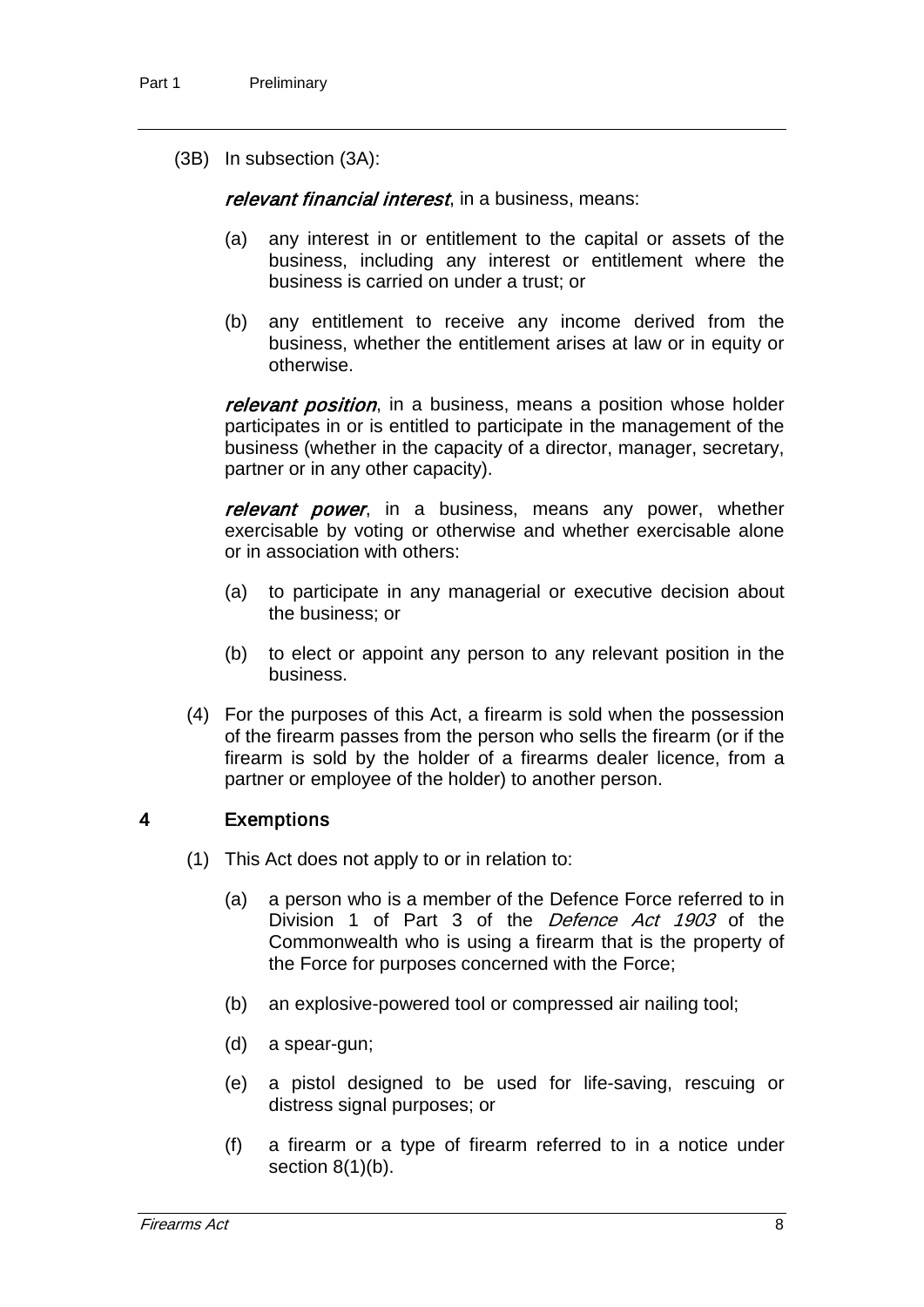- (2) This Act does not apply to or in relation to a starting pistol that is the property of a sporting association or body if:
	- (a) the association or body is affiliated with the governing body for its sport in the Territory;
	- (b) the starting pistol is used at sporting fixtures organised and controlled by the sporting association or body;
	- (c) the starting pistol is in the possession of an adult when at or being transported to or from the sporting fixture; and
	- (d) the starting pistol is stored in accordance with the storage requirements under this Act.
- (3) Parts 3 and 5 do not apply to or in relation to a person who is a common carrier in respect of the person's possession of a firearm that:
	- (a) is not the person's property; and
	- (b) forms part of a consignment of goods in the person's possession as a common carrier.
- (4) Part 3 and sections 58, 59, 66, 77, 78, 79, 80, 82 and 83 do not apply to or in relation to:
	- (a) a member of the Police Force;
	- (b) a member of the Australian Federal Police;
	- (c) a member of a police force of a State or another Territory of the Commonwealth
	- (d) a member of the Australian Customs Service;
	- (e) a member of the Australian Protective Service; or
	- (f) an officer, within the meaning of the Prisons (Correctional Services) Act,

in respect of his or her possession or use of a firearm in the course of his or her duty as a member or officer.

- (5) Sections 78 and 79 do not apply to or in relation to a person who is:
	- (a) an employee, within the meaning of the *Public Sector* Employment and Management Act; or
	- (b) an officer or employee, within the meaning of the *Public* Service Act 1922 of the Commonwealth,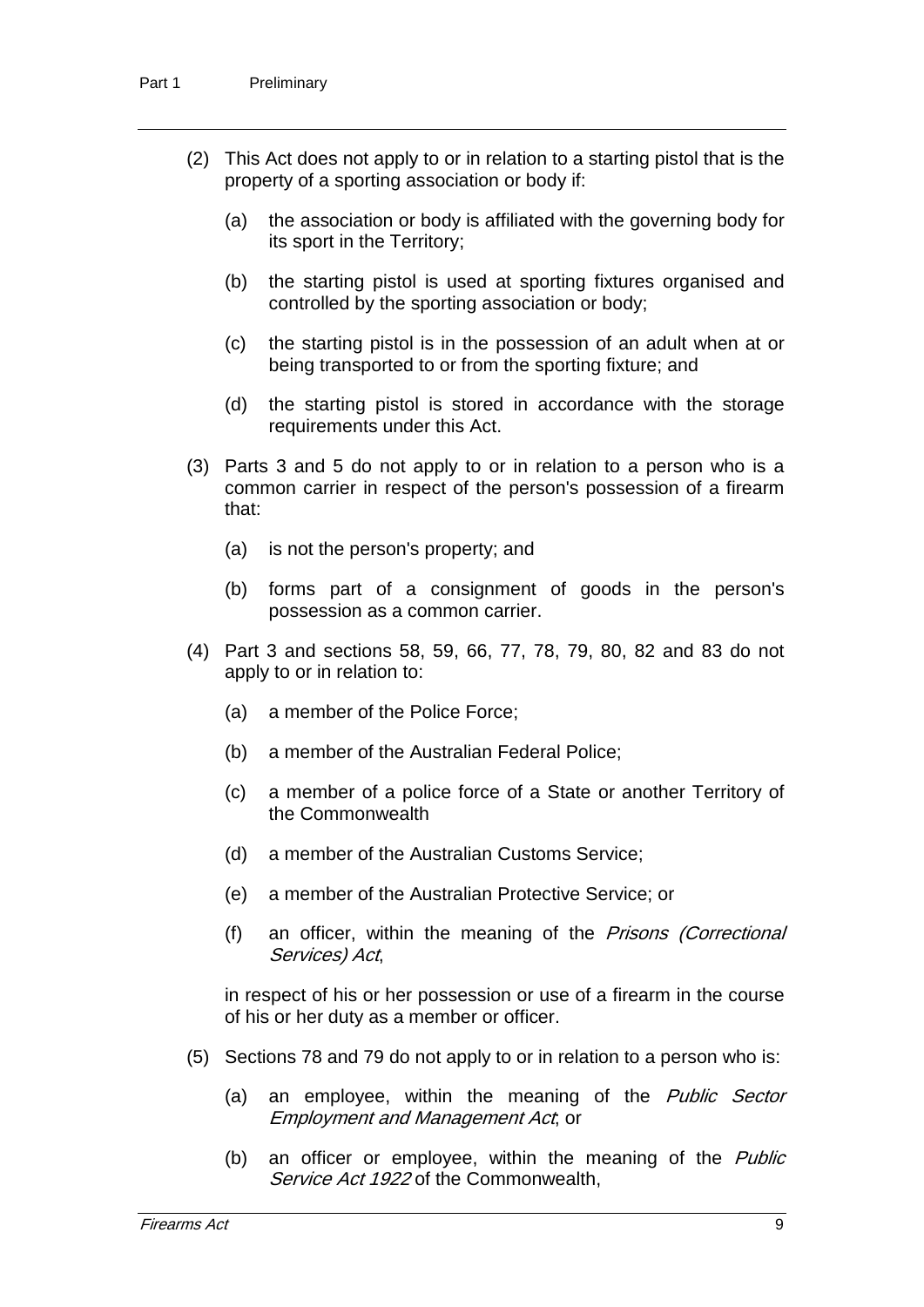in respect of the person's possession or use, in the course of his or her duty as such an employee or officer, of a firearm the property of the Territory or the Commonwealth.

- (6) The Commissioner may, by written notice, declare that such provisions of this Act as the Commissioner thinks fit and specifies in the notice do not apply, or apply in accordance with such conditions as are specified in the notice:
	- (a) to certain persons in relation to their activities at an approved paintball range, shooting gallery, amusement parlour or similar place; or
	- (b) in relation to firearms amnesties generally or periods specified in the notice as amnesty periods,

and those provisions do not apply or apply only subject to those conditions.

## Part 2 Administration

#### 5 Delegation

- (1) The Commissioner may, in writing, delegate to a member of the Police Force or an employee, within the meaning of the *Public* Sector Employment and Management Act, any of the Commissioner's powers and functions under this Act, other than:
	- (a) the forming of the necessary opinion for the purposes of section 10(8A), 33(3A) or 40A(1); or
	- (b) this power of delegation.
- (2) A delegation under this section may be to a named member or employee or to a member or employee from time to time holding, acting in or performing the duties of an office, rank, designation or position.
- (3) A power or function delegated under this section, when exercised or performed by the delegate, is to be taken to have been exercised or performed by the Commissioner.
- (4) A delegation under this section does not prevent the exercise of a power or the performance of a function by the Commissioner.

#### 6 Fees

(1) The Minister may, by notice in the  $Gazette$ , determine the fees payable under this Act.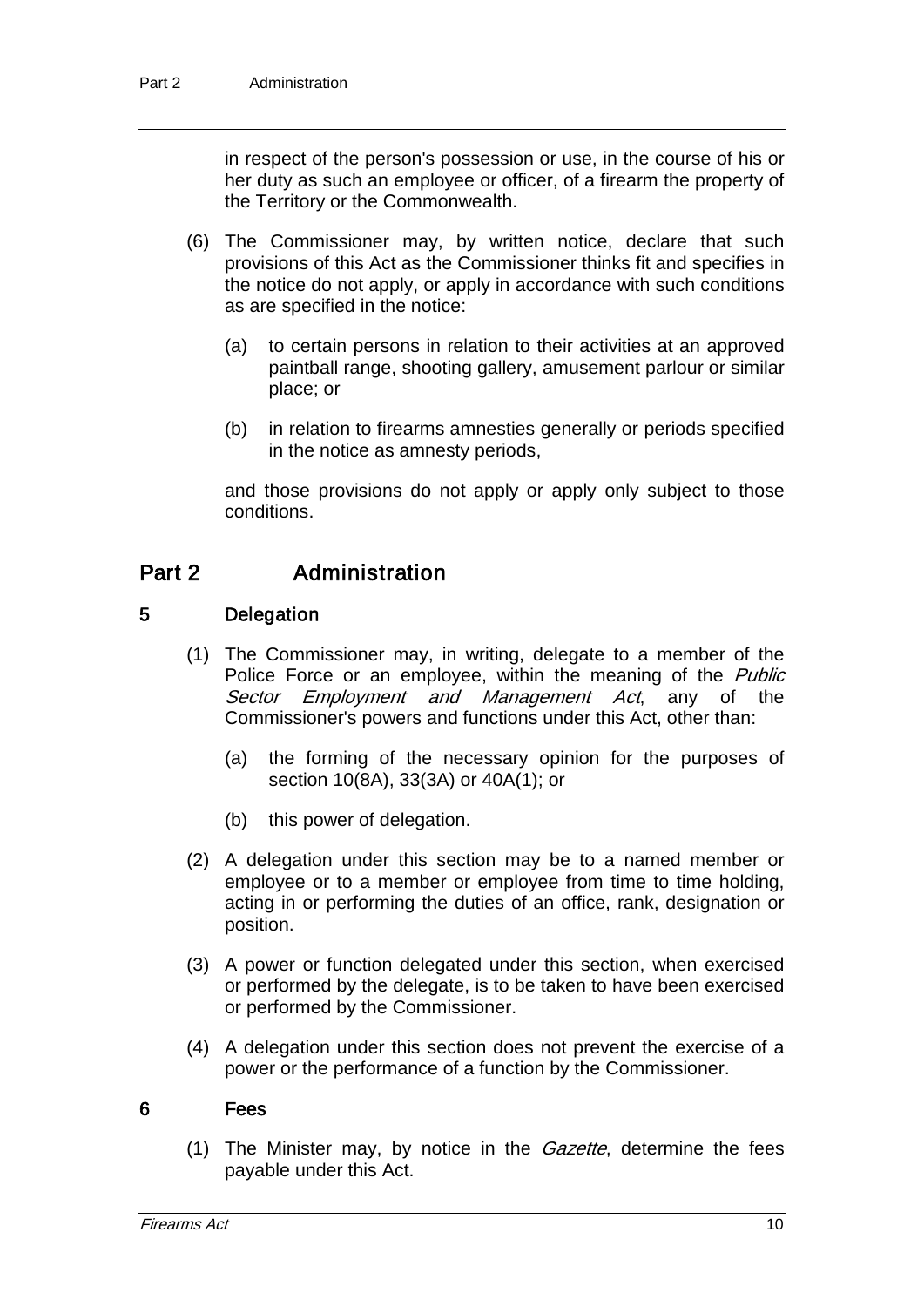(2) The Commissioner may waive or reduce a determined fee in relation to a matter or thing or a class of matters or things.

#### 7 Register

- (1) The Commissioner is to cause to be kept a register containing a record of those particulars that the Commissioner determines of:
	- (a) all registered firearms; and
	- (b) all licences and permits.
- (2) The register may be kept:
	- (a) in a form or combination of forms;
	- (b) on a medium or combination of mediums; and
	- (c) in a manner,

that the Commissioner thinks fit and, for the purposes of paragraph (b), a medium includes but is not limited to:

- (d) a computer;
- (e) micro film; or
- (f) paper.
- (3) The register is to be maintained in a form that:
	- (a) enables it to be linked to CrimTrac; and
	- (b) enables a firearm authority of a State or another Territory of the Commonwealth to have access to information in the register.
- (4) A document certified by the Commissioner to be an extract from, or copy of, an entry in the register must be received in all courts and on all occasions as evidence and is taken to be sufficient proof of the particulars contained in that entry without requiring the production of the register from which the extract or copy was taken.
- (5) In this section:

**CrimTrac** means the CrimTrac Agency established under section 65 of the Public Service Act 1999 (Cth).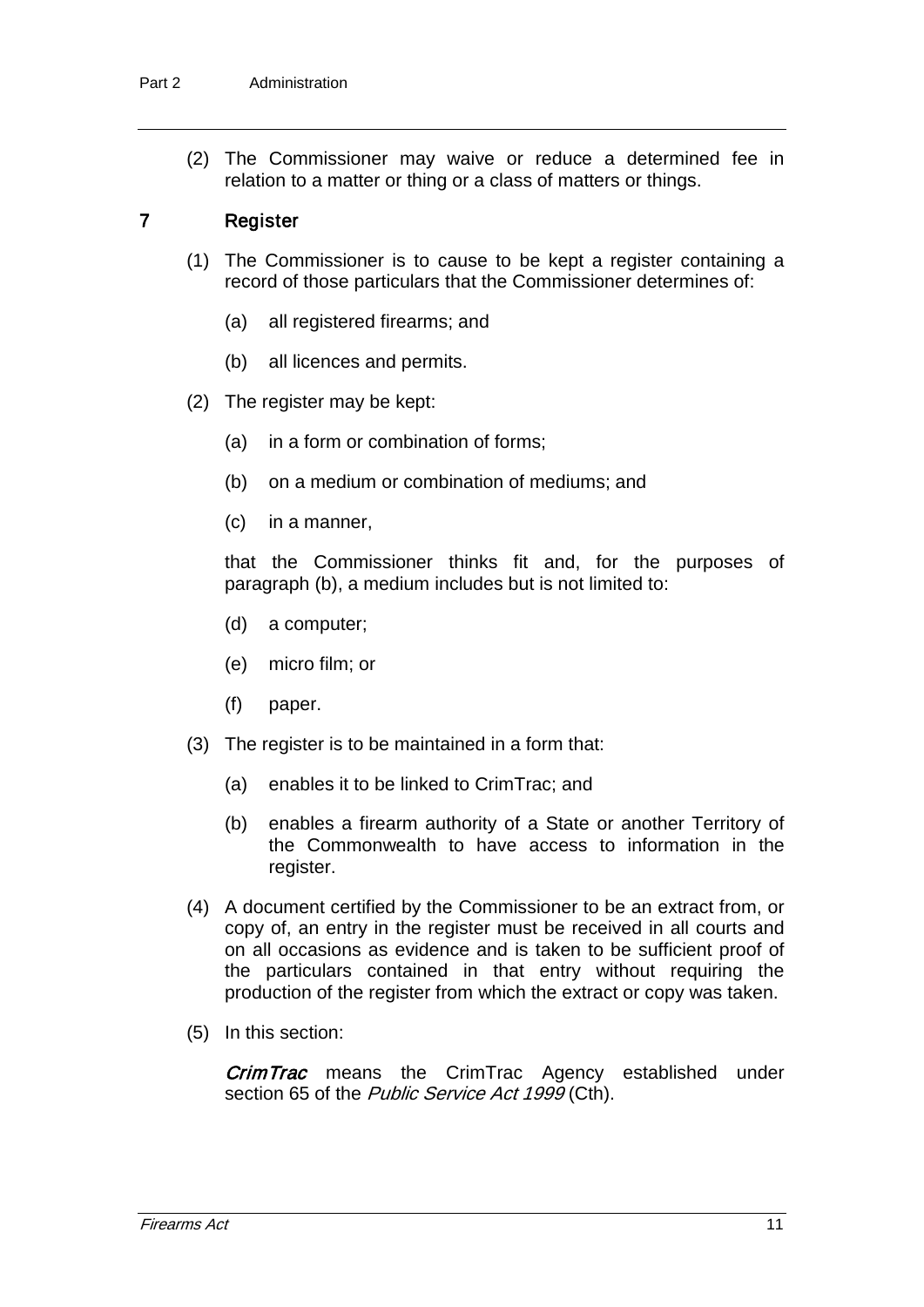### 8 Declarations by Commissioner

- (1) The Commissioner may, by notice in the *Gazette*, declare:
	- (a) a firearm or a type of firearm to be a firearm of a particular category of firearm; or
	- (b) a firearm or a type of firearm to be a firearm that is exempt from the operation of this Act.
- (2) A notice under subsection (1) may specify a firearm or type of firearm by reference to particulars of the firearm or type of firearm that may include the calibre, mechanism, manufacturer, magazine capacity, fixture attached to a firearm or other particulars by which a firearm or a type of firearm may be identified.
- (3) The Commissioner may, on application by a person in possession of a firearm and after examination of the firearm, by written notice, certify that the firearm is permanently incapable of use as a firearm.
- (4) A reference in this Act to a category of firearm includes a firearm or type of firearm in respect of which a declaration is made under subsection (1)(a).

### Part 3 Licences

### Division 1 Application for licence

#### 9 Application for licence

- (1) An application for a licence is to be:
	- (a) in the approved form;
	- (b) accompanied by the determined fee; and
	- (c) lodged with the Commissioner.
- (2) An applicant for a licence is:
	- (a) if the applicant is a natural person, to be at least 18 years of age unless the licence applied for is a firearms club junior licence;
	- (b) to provide proof of the applicant's identity in accordance with the requirements under the Financial Transaction Reports Act 1988 of the Commonwealth that apply in respect of the opening of a bank account; and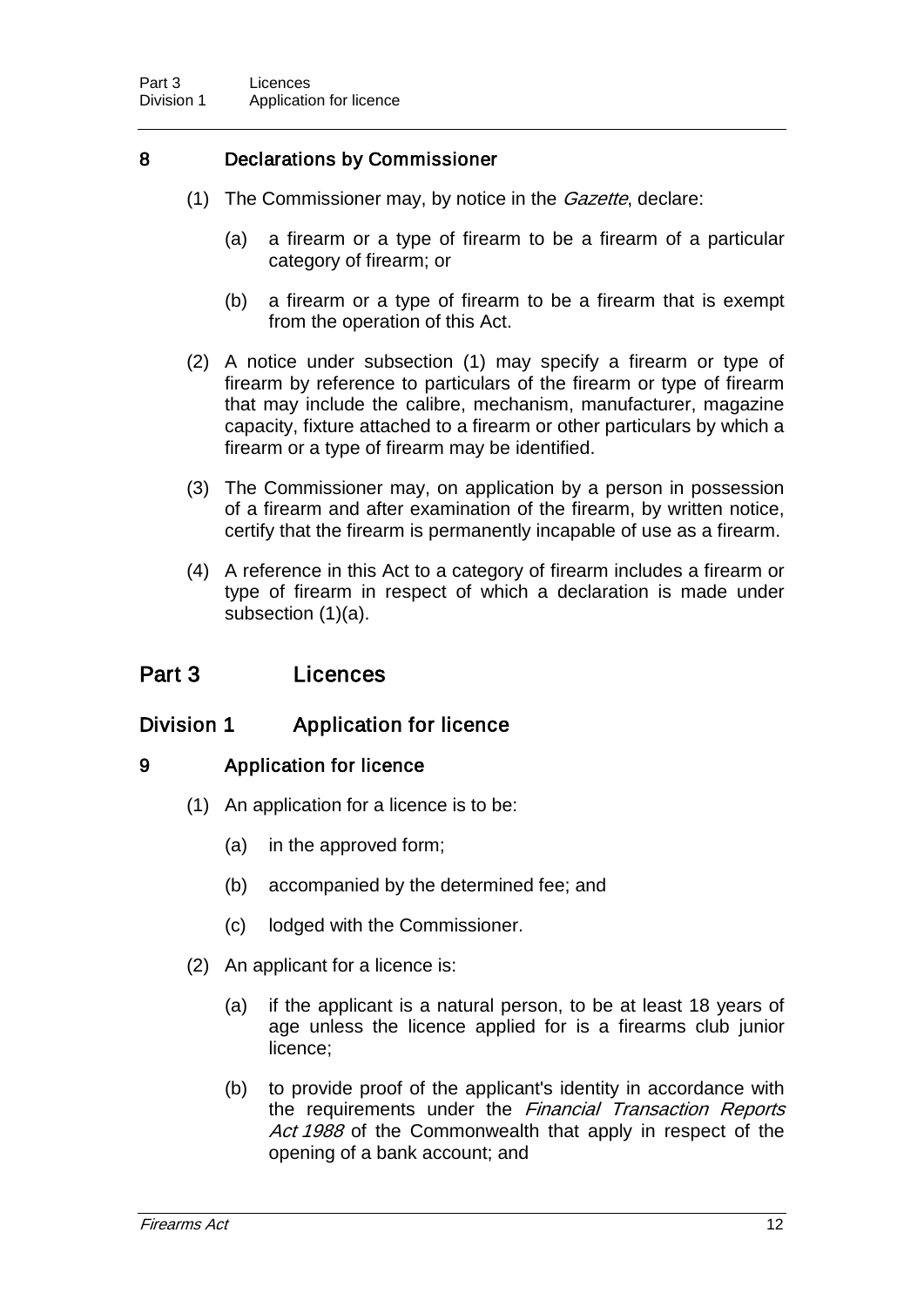- (c) to provide such other particulars or documents, if any, as the Commissioner requires.
- (3) A person cannot apply for a licence if the person is prohibited from applying for or holding a licence to own or possess a firearm:
	- (a) under this or any other Act;
	- (b) under an Act of the Commonwealth, a State or another Territory of the Commonwealth; or
	- (c) by an order or direction of a court (whether made or given in the Territory or elsewhere).
- (4) An application for a firearms corporate licence is to contain:
	- (a) the name of the person (who must be an employee of the applicant) who will be the representative of the holder of the licence in respect of activities conducted under the licence; and
	- (b) the names and addresses of persons who will:
		- (i) be responsible for the security of firearms possessed under the licence;
		- (ii) have direct access to firearms possessed under the licence; or
		- (iii) have control over issuing firearms possessed under the licence to employees of the holder of the licence.
- (5) An application for a firearms museum licence is to contain:
	- (a) the name of the person who will be the representative of the holder of the licence in respect of activities conducted under the licence; and
	- (b) the names and addresses of persons who:
		- (i) will be responsible for the security of firearms possessed under the licence; or
		- (ii) will have direct access to firearms possessed under the licence.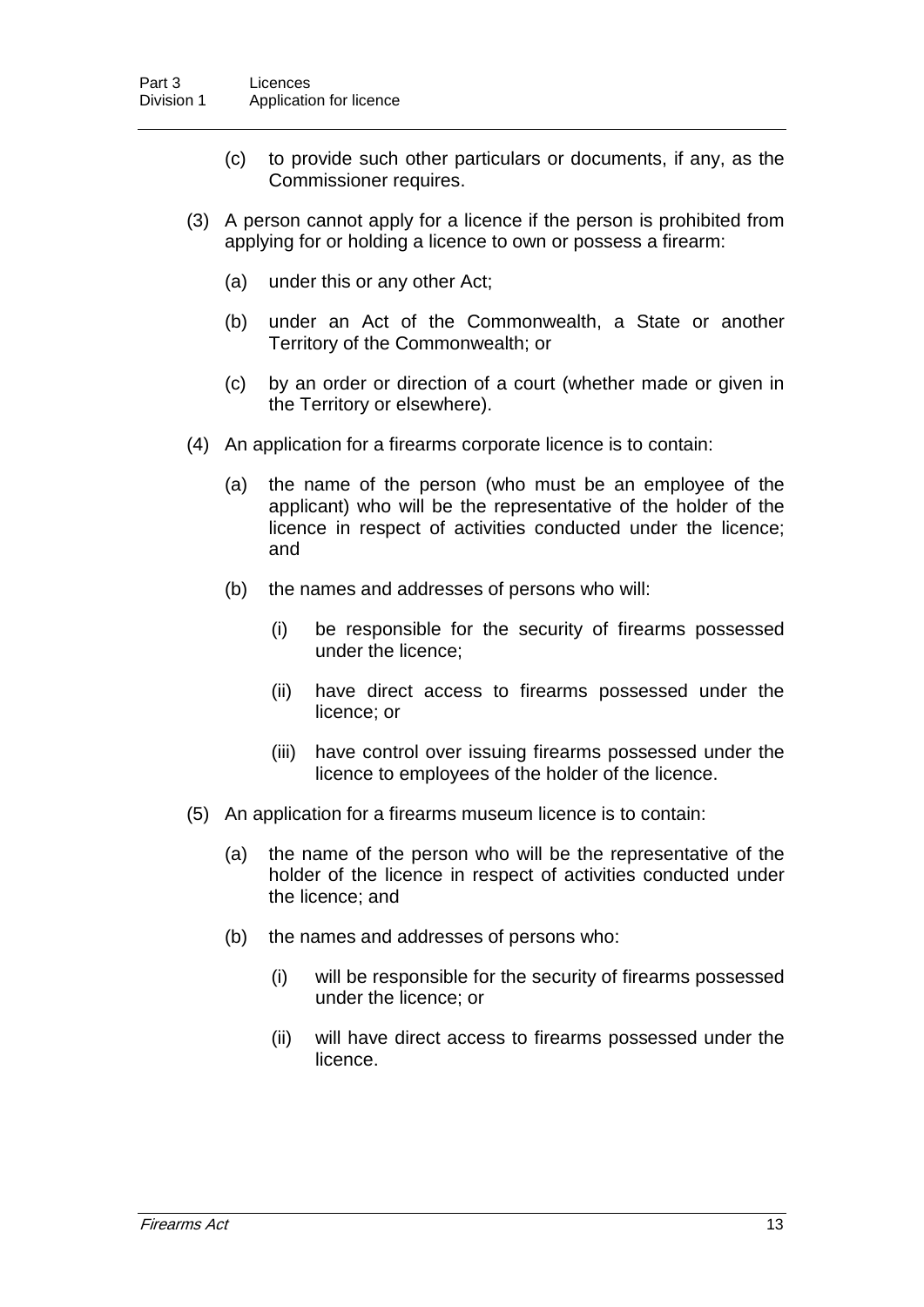- (6) An application for a firearms club licence is to contain:
	- (a) the name of the person (who must be a member of the governing body or committee of the firearms club) who will be the representative of the holder of the licence in respect of activities conducted under the licence; and
	- (b) the names and addresses of persons who will be responsible for the security of the firearms stored at premises occupied by the firearms club.
- (7) An application for a firearms dealer licence or paintball operator licence must specify:
	- (a) the name and address of each person who is a close associate of the applicant; and
	- (b) particulars of the nature of the person's association with the applicant.
- (8) Only a body corporate may apply for a paintball operator licence.
- (9) An application for a paintball operator licence must:
	- (a) describe the applicant's proposed business; and
	- (b) specify the names and addresses of the following persons:
		- (i) the person who will be primarily responsible for the control and management of the business (the representative);
		- (ii) prospective paintball employees of the business; and
	- (c) be accompanied by evidence that the applicant has public liability insurance for the amount prescribed by regulation.

#### 10 General restrictions on grant of licence

- (1) The Commissioner, on receiving an application for a licence, may grant or refuse to grant the licence.
- (2) Subject to subsection (5), the Commissioner is not to grant a shooter's licence or a firearms club junior licence until 28 days after the day on which the application is made.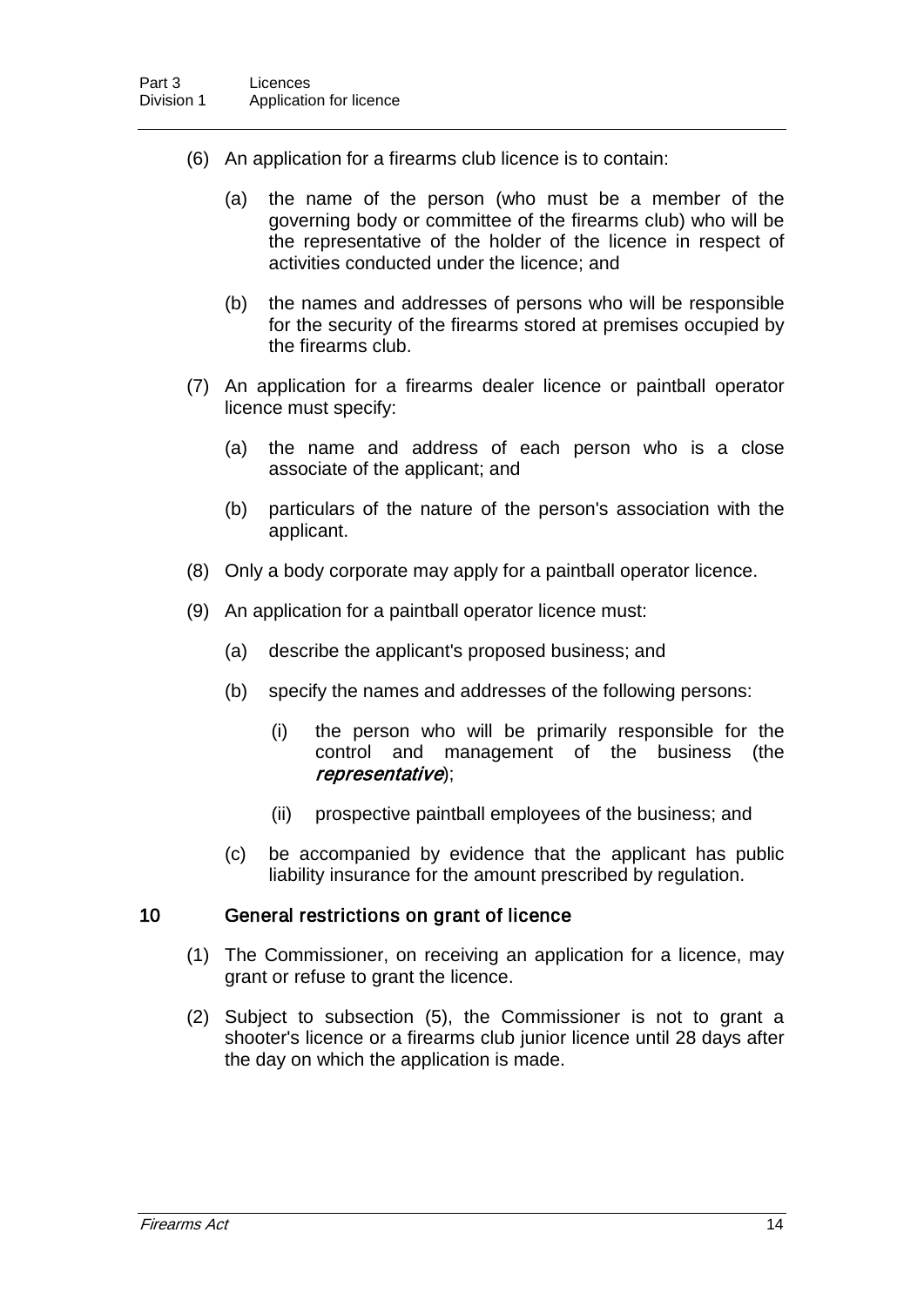- (2A) The Commissioner is not to grant a licence to a person who has been found quilty of an offence against this Act or the Weapons Control Act or in which a firearm was involved unless:
	- (a) in a case where, on the trial or hearing in relation to the offence:
		- (i) an order under section 10 or 11 of the Sentencing Act or referred to in section 130(2) of that Act (or a provision of a law in force in the jurisdiction in which the offence was committed that, in the opinion of the Commissioner, is of similar effect) has been made directing that the person be discharged on giving security in accordance with the section; or
		- (ii) a pecuniary penalty only has been imposed,

and not less than 2 years have elapsed since the person was found guilty of the offence; and

- (b) in the case where a custodial sentence was imposed 5 years have elapsed since the applicant was found guilty of the offence or released from custody, whichever is the later.
- (2B) The Commissioner is not to grant a licence if the Commissioner has reasonable cause to believe that the applicant has failed to supply material information or has supplied information that is false or misleading.
	- (3) Subject to subsections (6) and (6A), the Commissioner must not grant a licence unless satisfied the applicant or, for an application for a paintball operator licence, the representative:
		- (a) is at least 18 years of age unless the licence applied for is a firearms club junior licence; or
		- (b) is a fit and proper person; or
		- (c) has completed an approved firearms training and safety course; or
		- (d) is able to meet the storage and safety requirements under this Act; or
		- (e) resides in the Territory or is about to become a resident of the Territory; or
		- (f) has not, within the period of 10 years before the application for the licence was made, been found guilty in the Territory or elsewhere of a disqualifying offence; or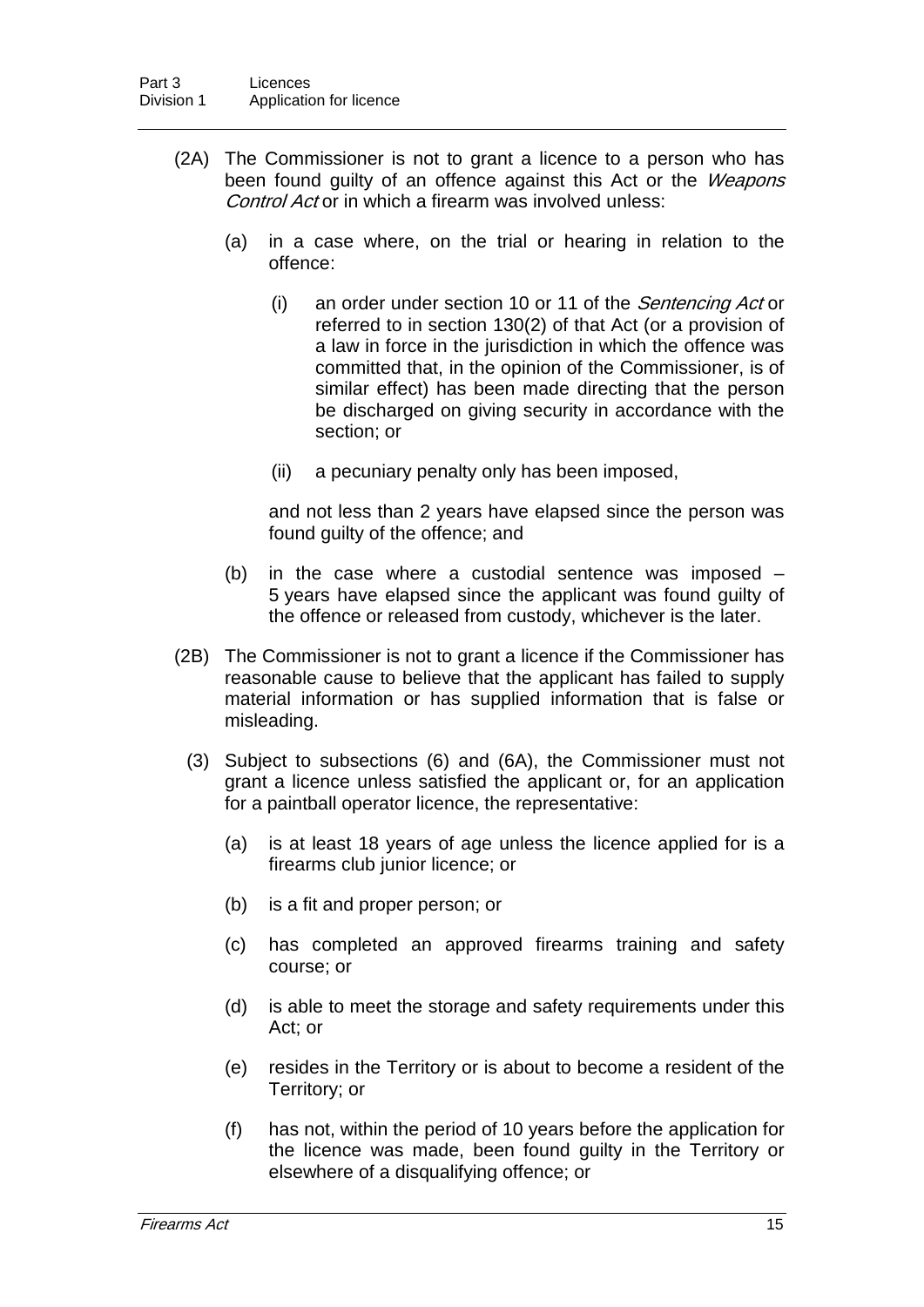- (fa) has not, within the period of 5 years before the application for the licence was made, been found guilty in the Territory or elsewhere of an offence of violence; or
- (g) is not subject to a final domestic violence order or has not, within the period of 5 years before the application for the licence was made, been subject to a final domestic violence order; or
- (h) is not subject to an order, made in the Territory or elsewhere, to keep the peace.
- (4) Without limiting subsection (3)(b), the Commissioner is not to grant a licence if the Commissioner has reasonable cause to believe that the applicant or representative may not personally exercise continuous and responsible control over firearms because of:
	- (a) the applicant's or representative's way of living or domestic circumstances;
	- (b) any attempts by the applicant or representative to commit suicide or cause a self-inflicted injury; or
	- (c) the applicant's or representative's intemperate habits or being of unsound mind.
- (5) The Commissioner may grant a shooter's licence before the expiration of the period referred to in subsection (2) where the applicant was, at the time of making the application, the holder of a shooter's licence and the prescribed checks (if any) have been completed.
- (6) Subsection (3)(c) does not apply to:
	- (a) an applicant who is already the holder of a licence when the application is made; or
	- (b) an application for a paintball operator licence.
- (6A) Subsection (3)(d) does not apply to an application for a paintball operator licence.
	- (7) Except in the case of a firearms dealer licence, firearms museum licence, firearms club licence, firearms corporate licence or paintball operator licence, a licence may only be granted to an individual.
	- (8) The Commissioner may refuse to grant a licence if the Commissioner considers that the grant of the licence would be contrary to the public interest.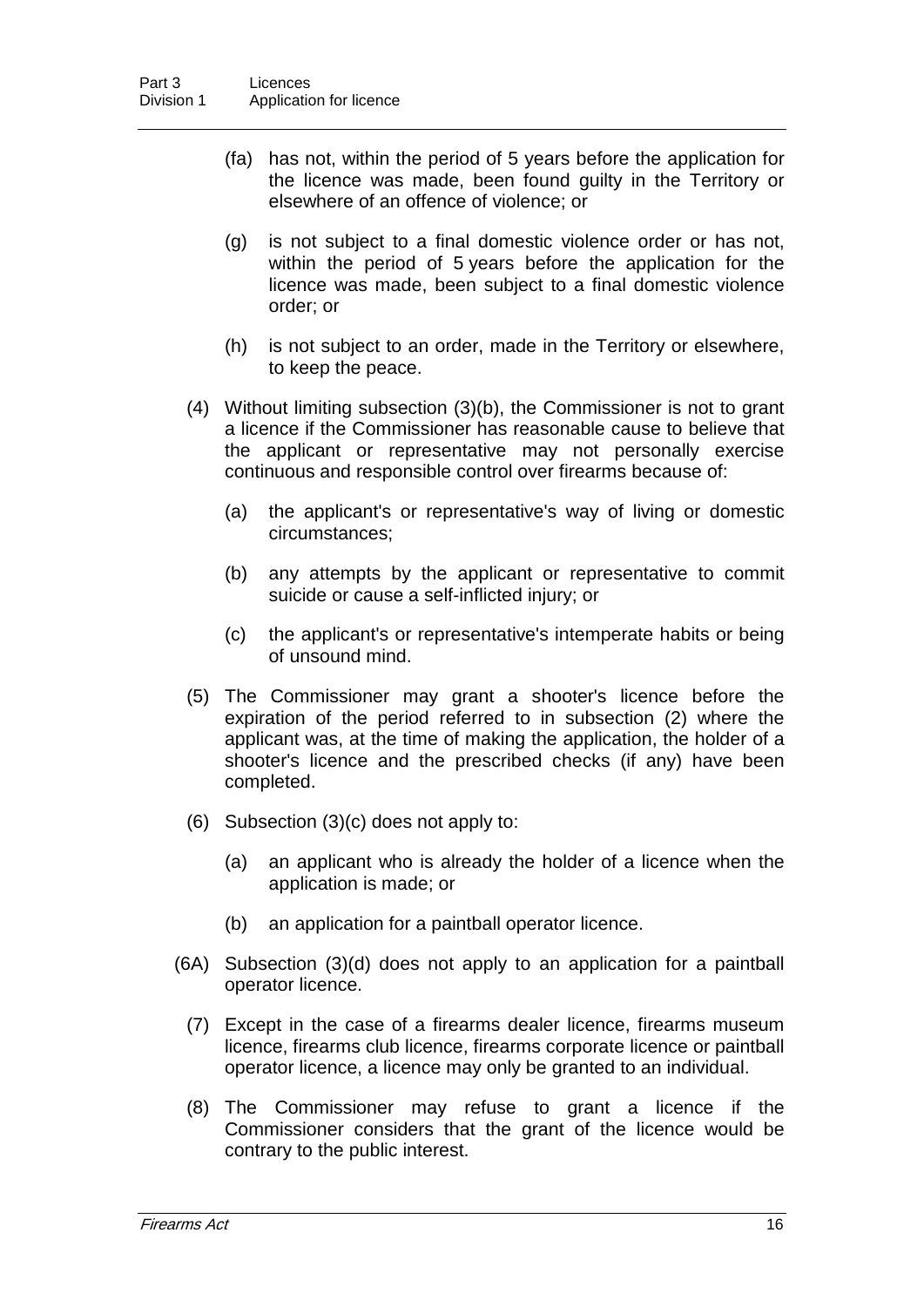- (8A) The Commissioner must refuse to grant a licence if the Commissioner is of the opinion, having regard to any criminal intelligence report or other criminal information the Commissioner holds about the applicant or representative, that:
	- (a) the applicant or representative is a risk to public safety; and
	- (b) the grant of the licence would be contrary to the public interest.
- (8B) The Commissioner is not, under this or any other Act or law, required to give reasons for refusing to grant a licence on the grounds referred to in subsection (8A).
	- (9) The Regulations may provide other mandatory or discretionary grounds for refusing to grant a licence.

#### 10AA Restriction on grant of category H sports shooter's licence

The Commissioner must not grant a category H sports shooter's licence unless the application is accompanied by an endorsement from an approved firearms club to the effect that:

- (a) the applicant is a member of the club;
- (b) the applicant has provided the club with:
	- (i) details of the applicant's membership of any other firearms clubs and the firearms owned by the applicant; and
	- (ii) at least 2 character references from persons who have known the applicant for at least 2 years; and
- (c) the club supports the application.

#### 10AB Restriction on grant of firearms dealer licence

The Commissioner must not grant a firearms dealer licence if the Commissioner:

- (a) is of the view that a person who (in the opinion of the Commissioner) is or will be a close associate of the applicant is not a fit and proper person to be a close associate of the holder of a firearms dealer licence; or
- (b) is not satisfied that the applicant will be the person primarily responsible for the control and management of the business to be carried on under the authority of the licence.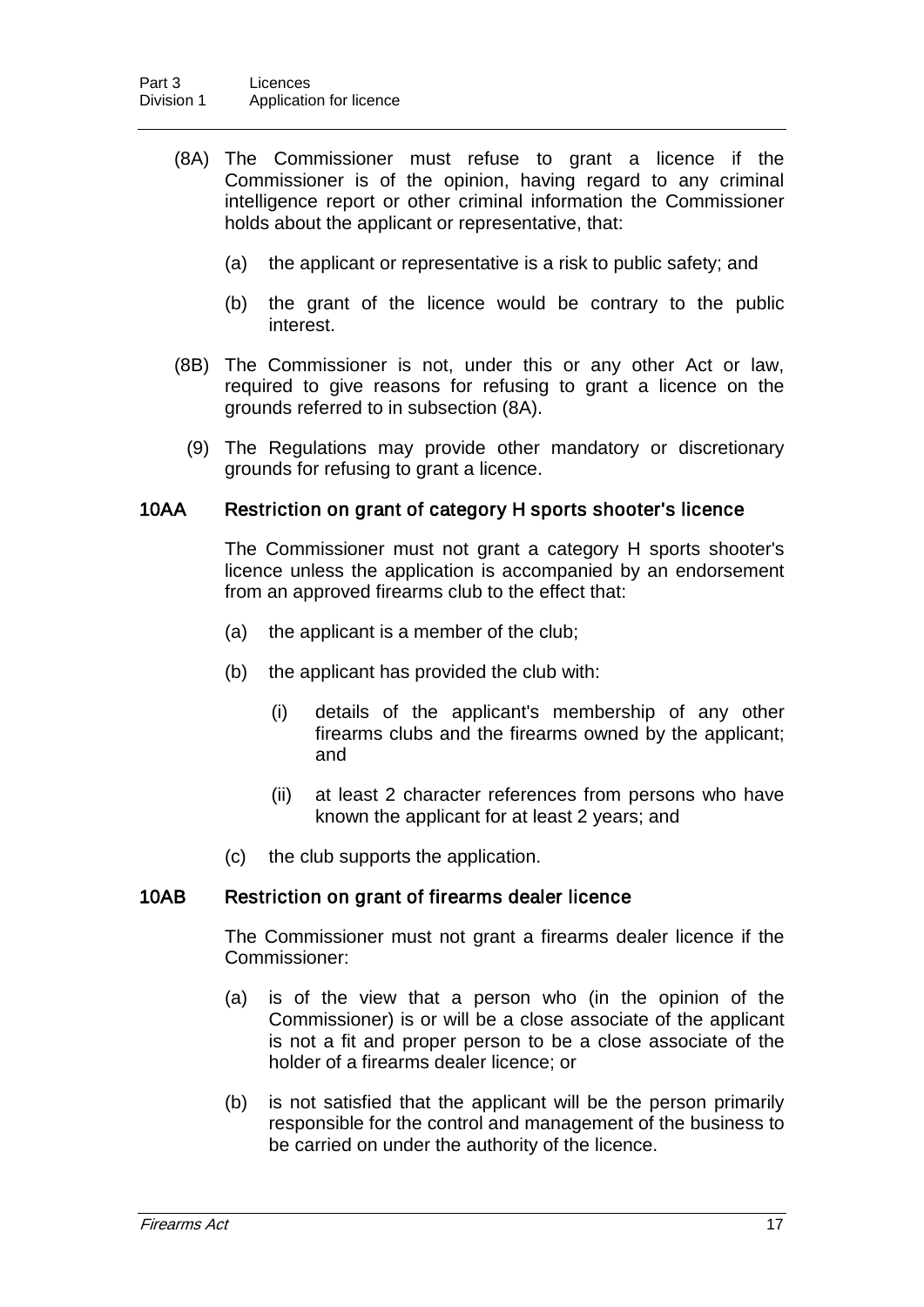#### 10AC Restriction on grant of firearms collector licence

The Commissioner must not grant a firearms collector licence unless:

- (a) the Commissioner is satisfied that the applicant is a genuine historical collector of firearms;
- (b) the applicant is a member of an approved historical firearms collector's society and the society has endorsed the application for the licence; and
- (c) the applicant can demonstrate that he or she can comply with the prescribed requirements for storage and safe keeping of firearms held under the licence.

#### 10AD Restriction on grant of paintball operator licence

The Commissioner must not grant a paintball operator licence unless:

- (a) the Commissioner is satisfied each person who is or will be a close associate of the applicant is a fit and proper person to be a close associate of the holder of a paintball operator licence; and
- (b) the Commissioner is satisfied the applicant is able to meet the storage and safety requirements under this Act; and
- (c) the premises are approved under section 49A.

#### 10A General restrictions on grant of firearms corporate licence, firearms museum licence and firearms club licence

The Commissioner may refuse to grant a firearms corporate licence, firearms museum licence or firearms club licence if, in respect of the particular application:

- (a) the representative does not hold a licence; or
- (b) the Commissioner is not satisfied the representative would be granted a licence under section 10 if he or she were to apply for a licence.

#### 11 Genuine reason for licence

- (1) The Commissioner is not to grant a licence:
	- (a) unless satisfied that the applicant has a genuine reason for possessing and using firearms;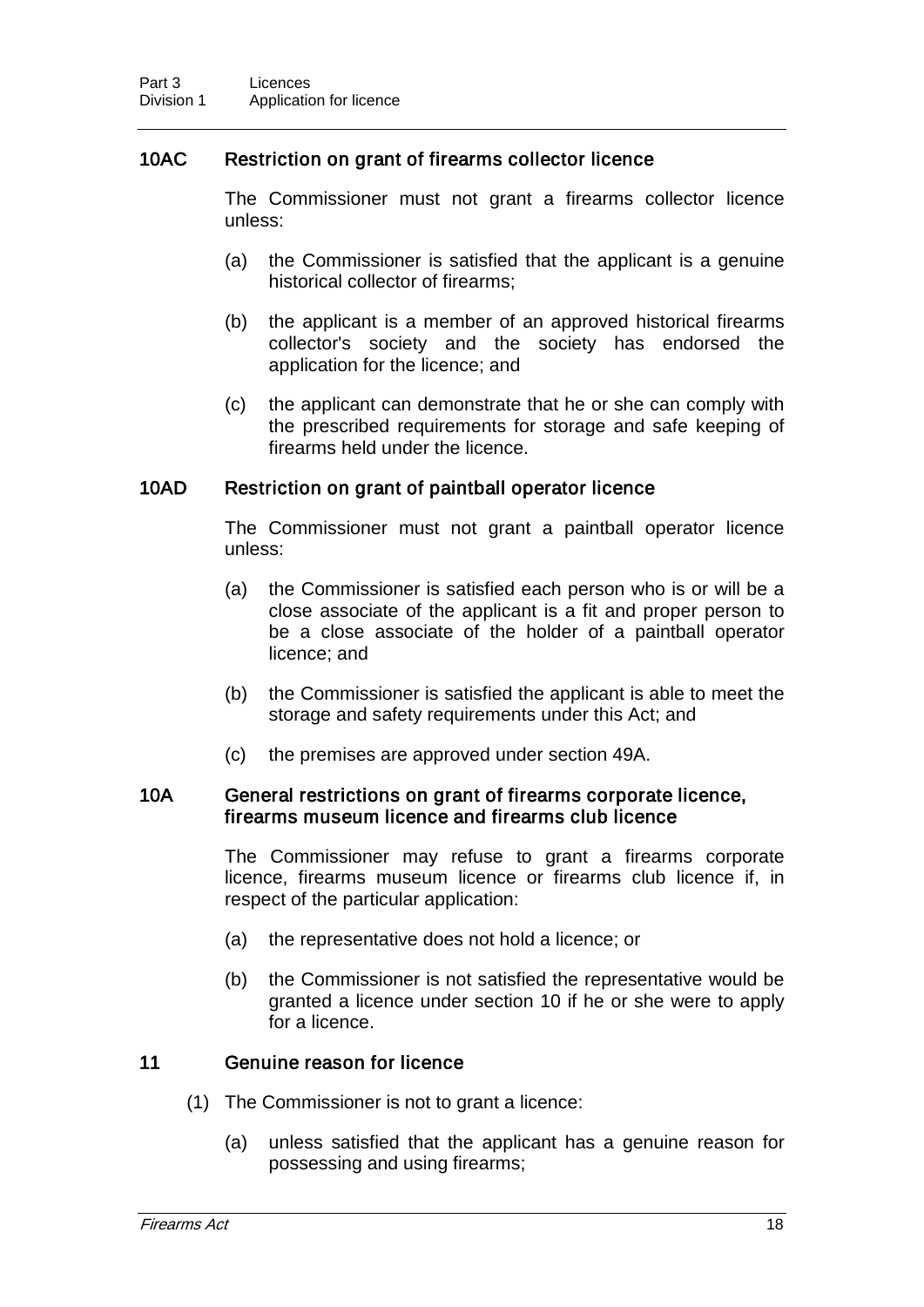- (b) in respect of a category C firearm, category D firearm or category H firearm, unless satisfied that the applicant has a genuine need for possessing and using firearms of that category; and
- (c) unless satisfied that the applicant meets the requirements under this Act in respect of that reason or need.
- (2) The genuine reasons for possessing or using firearms are any of the following:
	- (a) sports shooting;
	- (b) recreational shooting or hunting;
	- (c) primary production;
	- (d) vertebrate pest animal control;
	- (e) business or employment;
	- (f) occupational requirements;
	- (g) animal welfare;
	- (h) firearms collection;
	- (j) museum display;
	- (k) inheritance;
	- (m) instruction in firearms use and safety;
	- (n) paintball operator or employee.
- (3) The Regulations may provide that the genuine reasons for possessing or using a specified category of firearm are limited to only one or some of the reasons specified in subsection (2).

### Division 2 General provisions

#### 12 Form of licence

A licence is to contain:

- (a) the prescribed particulars; and
- (b) if the holder is an individual a recent photograph of the holder obtained in accordance with the approved arrangements.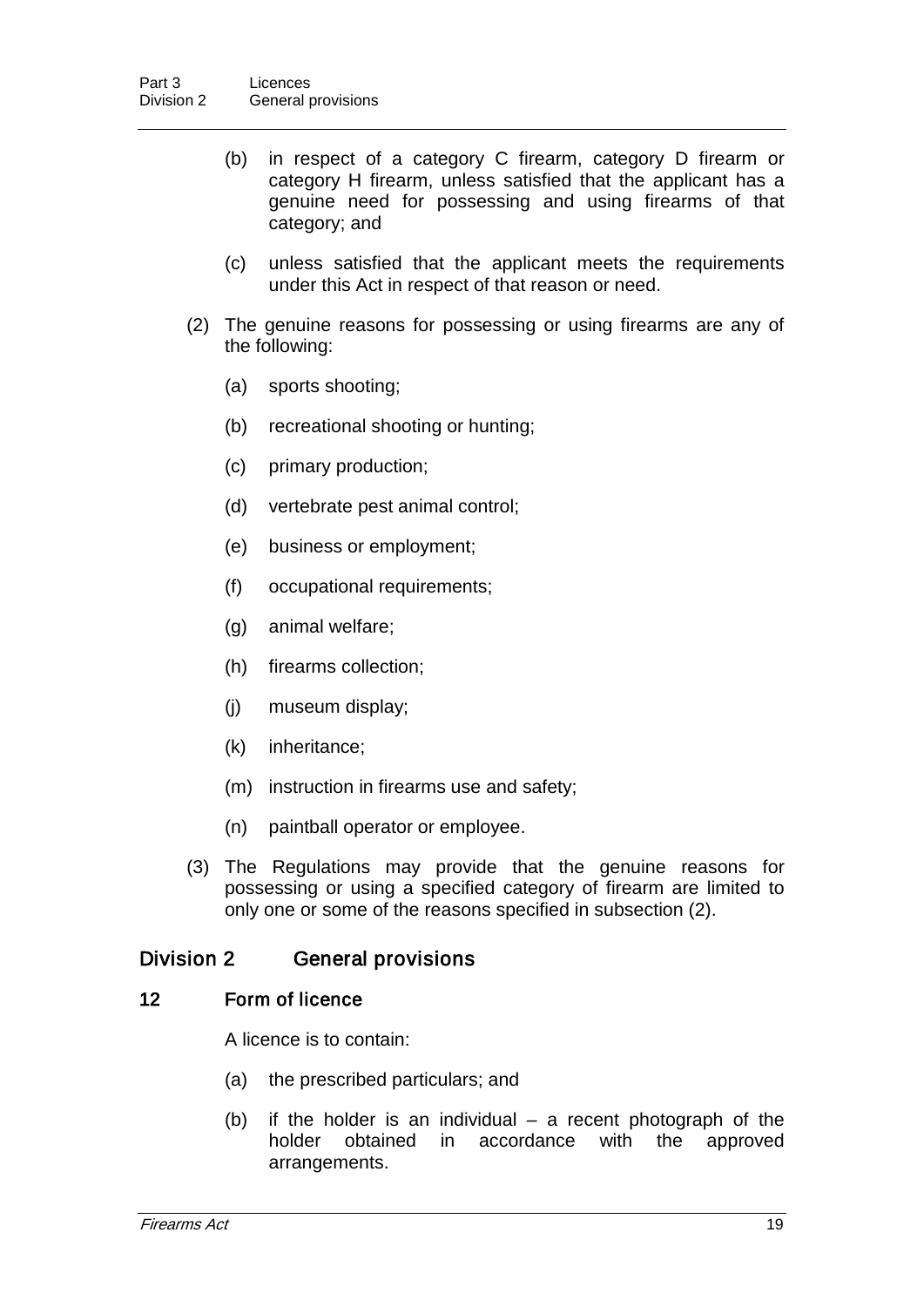### 13 General conditions of licence

- (1) A licence is subject to the conditions that the holder:
	- (a) must comply with the relevant safe keeping and storage requirements under this Act;
	- (b) must not permit any other person to possess or use a firearm in the holder's possession if that other person is not authorised to possess or use the firearm;
	- (c) must permit a member of the Police Force to inspect, at any reasonable time, the holder's facilities for the storage and safe keeping of the firearms in the holder's possession; and
	- (d) must not possess, at any one time, an amount of ammunition that exceeds the amount, if any, authorised in writing by the Commissioner.
- (2) In addition to subsection (1), a licence is subject to:
	- (aa) any other conditions imposed under this Act;
	- (a) the conditions that are prescribed; and
	- (b) the conditions specified by the Commissioner.
- (3) A licence is not transferable.

#### 14 Period of licence

- (1) Subject to this Act:
	- (a) a shooter's licence that authorises the possession or use of:
		- (i) category A or category B firearms remains in force for 5 years;
		- (ii) category C firearms remains in force for 3 years;
		- (iii) category D firearms remains in force for one year or a shorter period as determined by the Commissioner and specified in the licence;
		- (iv) category H firearms remains in force for one year; and
	- (b) a firearms club junior licence remains in force until the holder attains the age of 18 years; and
	- (c) a firearms armourer licence, firearms dealer licence and firearms corporate licence remains in force for one year; and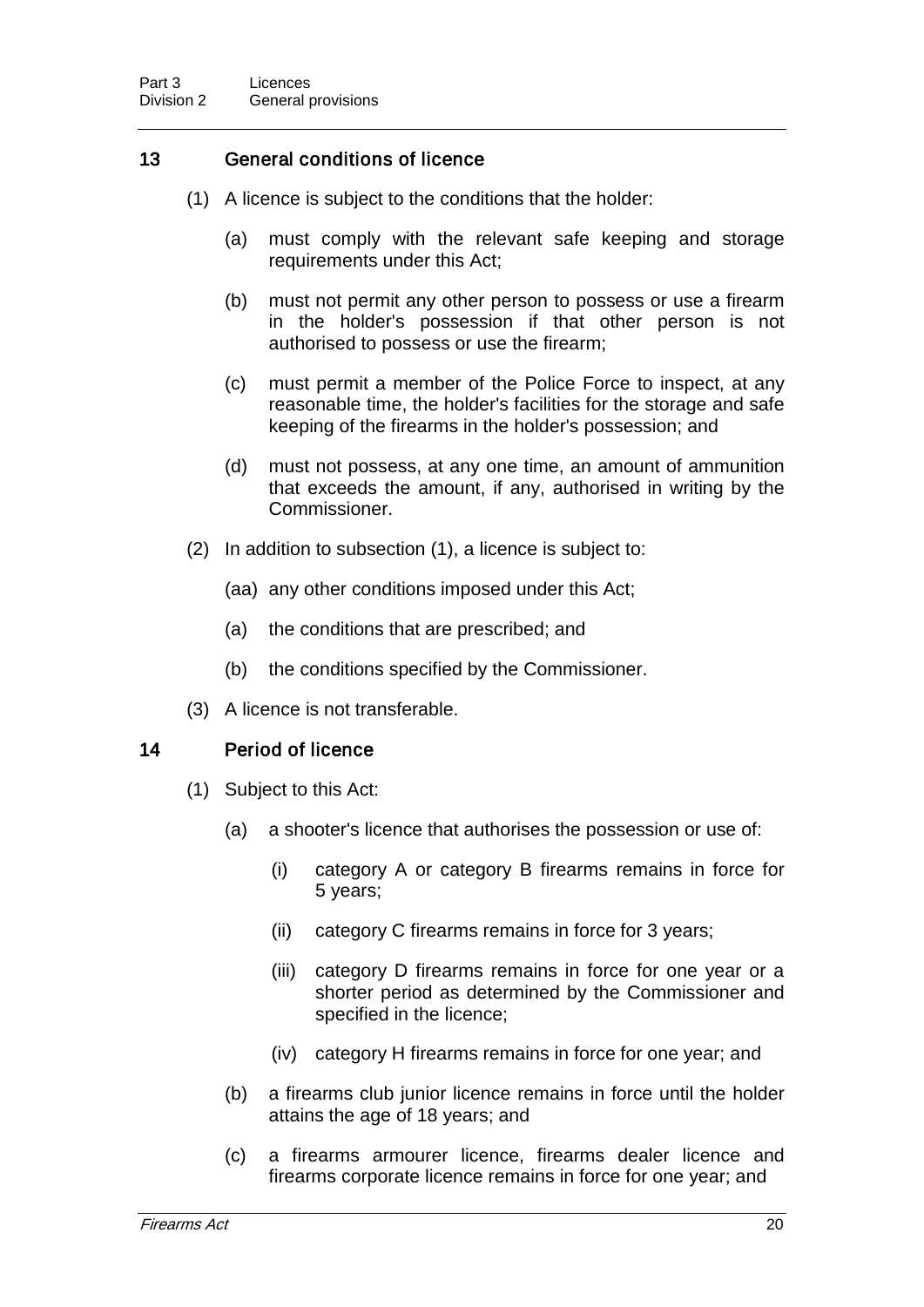- (d) a firearms employee licence remains in force for one year or a shorter period as determined by the Commissioner and specified in the licence; and
- (e) a firearms collector licence remains in force for 5 years; and
- (ea) an antique firearms collector licence remains in force for the life of the licence holder; and
- (f) a firearms club licence remains in force for 3 years; and
- (g) a firearms instructor licence remains in force for one year; and
- (h) a paintball operator licence remains in force for 1 year; and
- (i) a paintball employee licence remains in force for 1 year or the shorter period specified in the licence.
- (1A) If a person holds a shooter's licence that authorises the possession or use of more than one category of firearm, the shooter's licence remains in force for the shortest period prescribed under subsection (1) in respect of the categories of firearm to which the licence relates.
	- (2) Subject to this Act, a licence expires 3 months after the holder ceases to reside permanently in the Territory.
	- (3) A licence is not renewable and a fresh application must be made for the grant of a new licence as required.

### Division 3 Shooter's licence

#### 15 Shooter's licence

A shooter's licence authorises the holder to possess and use only firearms of a category specified in the licence.

### Division 3A Category H sports shooter's licence

#### 15A Category H sports shooter's licence

- (1) A category H sports shooter's licence authorises the holder to possess only prescribed category H firearms.
- (2) The holder of a category H sports shooter's licence is authorised to use a firearm under the licence only at an approved firearms club.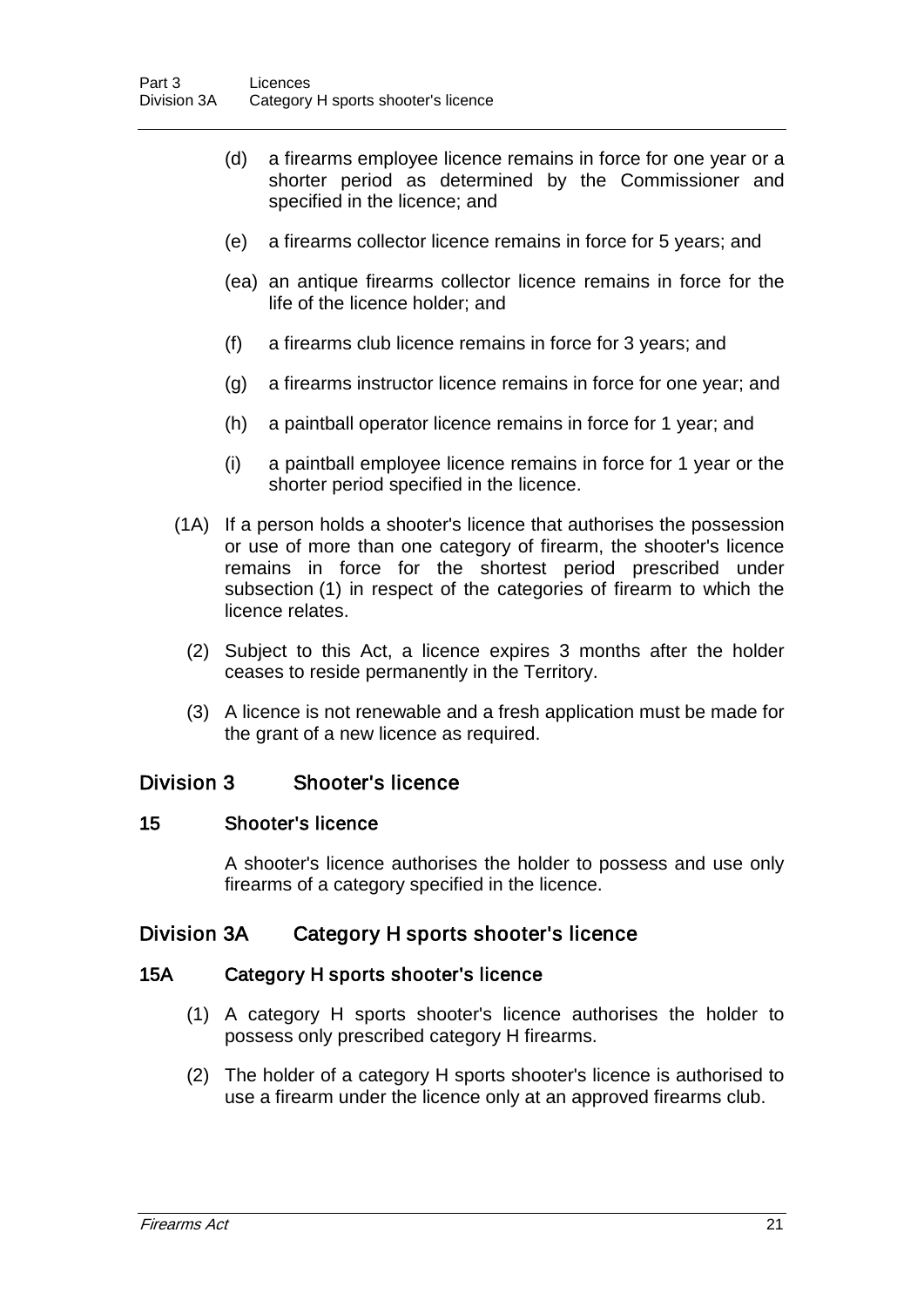#### 15B Procedure for obtaining licence

- (1) A person who wishes to obtain a category H sports shooter's licence must be (or become) a shooting member of an approved firearms club.
- (2) A person may apply for a category H sports shooter's licence if the person:
	- (a) is a shooting member of an approved firearms club;
	- (b) has satisfactorily completed an approved firearm safety training course; and
	- (c) holds, and has held for at least 3 months, a permit to use category H firearms under supervision for sports shooting.
- (3) Subsection (2)(c) does not apply in relation to a person who, at the time of applying for a category H sports shooter's licence, is the holder of:
	- (a) a category H sports shooter's licence;
	- (b) a shooter's licence authorising the possession and use of a category H firearm that was granted for (or partially for) the genuine reason of sports shooting; or
	- (c) a corresponding licence.

#### 15C Conditions of licence

A category H sports shooter's licence is subject to the following conditions:

- (a) the only firearms that can be registered under the licence are prescribed firearms;
- (b) the holder of the licence must be a member of an approved firearms club;
- (c) the holder of the licence can use firearms under the licence only at an approved firearms club;
- (d) the holder of the licence must participate in category H sports shooting events at the prescribed participation rate or satisfy the Commissioner as to the reason the holder was unable to participate at that rate.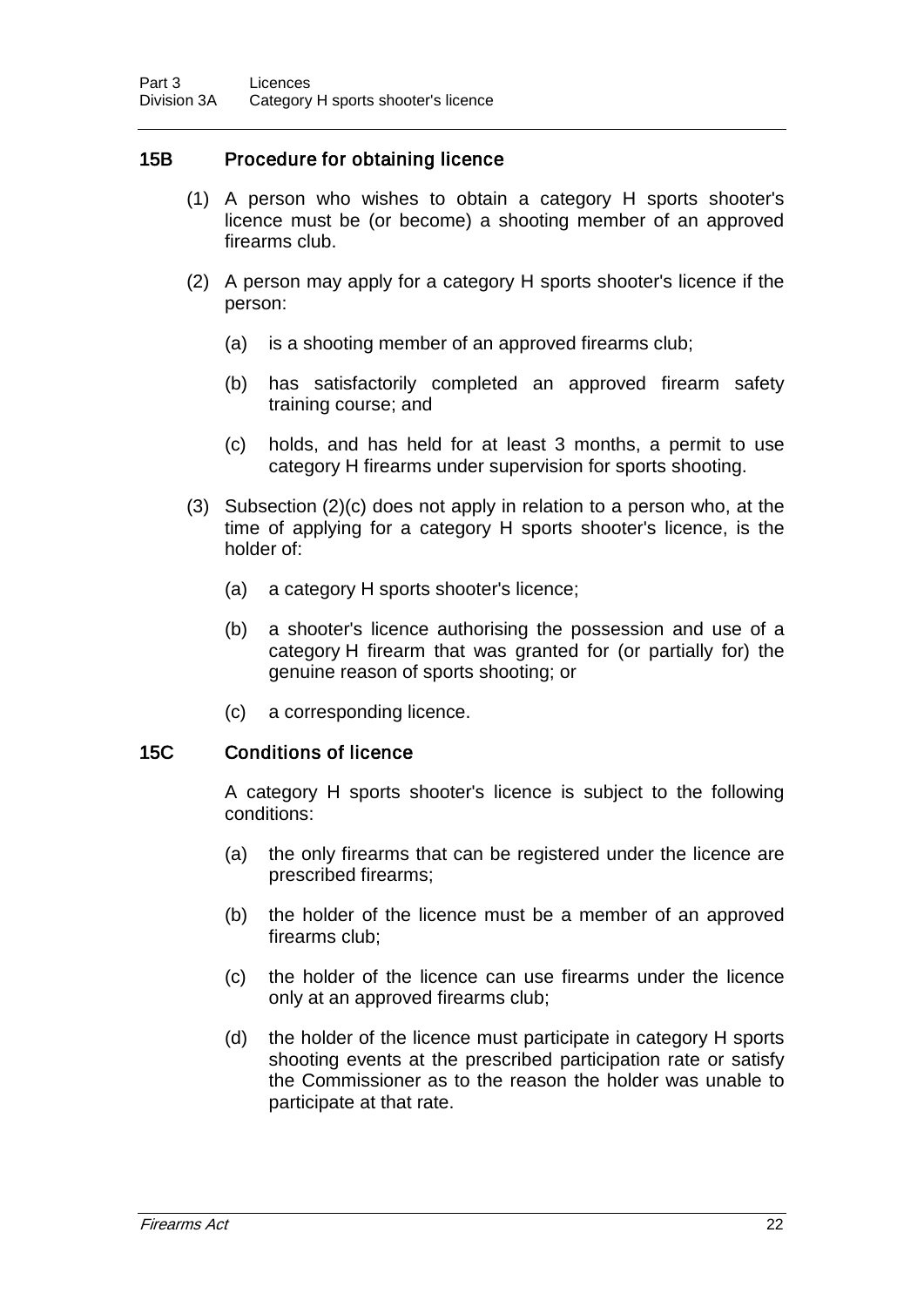## Division 4 Firearms dealer licence

#### 16 Firearms dealer licence

A firearms dealer licence authorises the holder to possess, use and deal in only firearms of a category specified in the licence.

#### 16A Information about close associates of firearms dealers

- (2) If the holder of a firearms dealer licence becomes aware that the close associates (if any) of the holder have changed since the submission to the Commissioner of the holder's most recent application for a licence or most recent declaration under this section, the holder must submit to the Commissioner within 7 days of this subsection coming into operation or of the change to the close associates (whichever is the later) a declaration:
	- (a) notifying the Commissioner in writing of that fact; and
	- (b) setting out the name and address of each person who is a close associate of the holder and particulars of the nature of the person's association with the holder.
- (3) The Commissioner may, by written notice served on the holder of a firearms dealer licence, require the holder to submit to the Commissioner within the time specified in the notice and in the approved form:
	- (a) a declaration to the effect that:
		- (i) the holder (and no other person) is the person primarily responsible for the control and management of the firearms dealing business that is carried on under the licence; or
		- (ii) another person or other persons (whether instead of or in addition to the holder) are primarily responsible for the control and management of that business; and
	- (b) a declaration:
		- (i) to the effect that the close associates (if any) of the holder have not changed since the submission to the Commissioner of the holder's most recent application for a licence or most recent declaration under this section; or
		- (ii) setting out the name and address of each person who is a close associate of the holder and particulars of the nature of the person's association with the holder.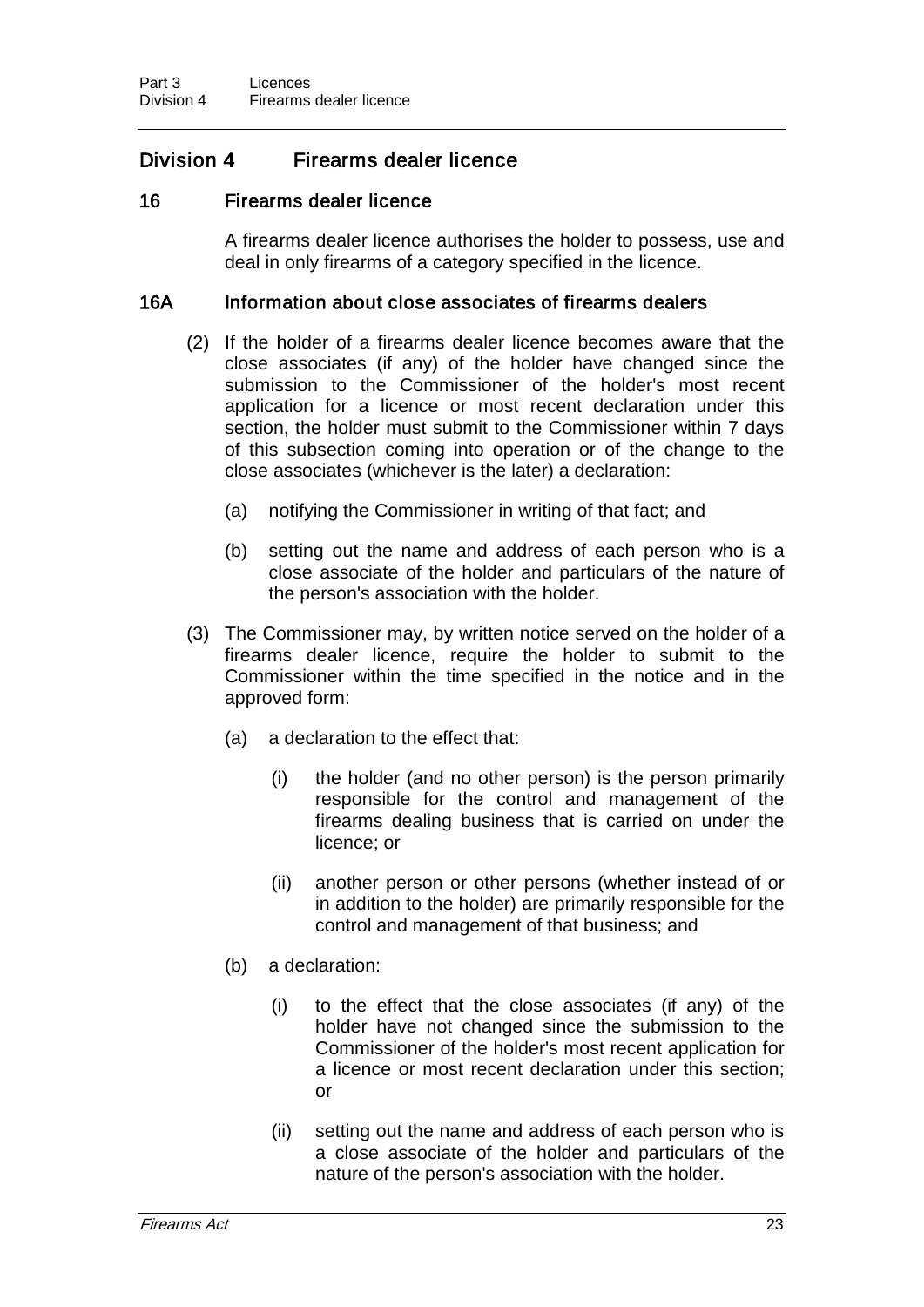- (4) A person must not:
	- (a) fail to make a declaration as required by this section; or
	- (b) in a declaration under this section, make a statement or provide information that the person knows is false or misleading in a material particular.
	- Penalty: If the offender is a natural person 200 penalty units or imprisonment for 12 months.

If the offender is a body corporate  $-1000$  penalty units.

#### 17 Security measures required by dealer

- (1) The holder of a firearms dealer licence must ensure that all firearms possessed under the licence are stored in accordance with:
	- (a) the safe keeping and storage requirements under this Act; and
	- (b) the safe keeping and storage requirements, if any, determined by the Commissioner.

Penalty: 50 penalty units or imprisonment for 12 months.

- (2) Subsection (1) does not apply to or in relation to a firearm:
	- (a) in the actual possession; or
	- (b) being displayed to a person under the immediate and continuous supervision,

of the holder of the firearms dealer licence, a partner or an employee of the holder in the normal course of business of the holder.

- (3) The holder of a firearms dealer licence or a partner or employee of the holder may, in the normal course of the business of the holder, remove a firearm from the premises used by the holder under the licence:
	- (a) to demonstrate the firearm to, for or on behalf of a prospective purchaser; or
	- (b) to test the firearm.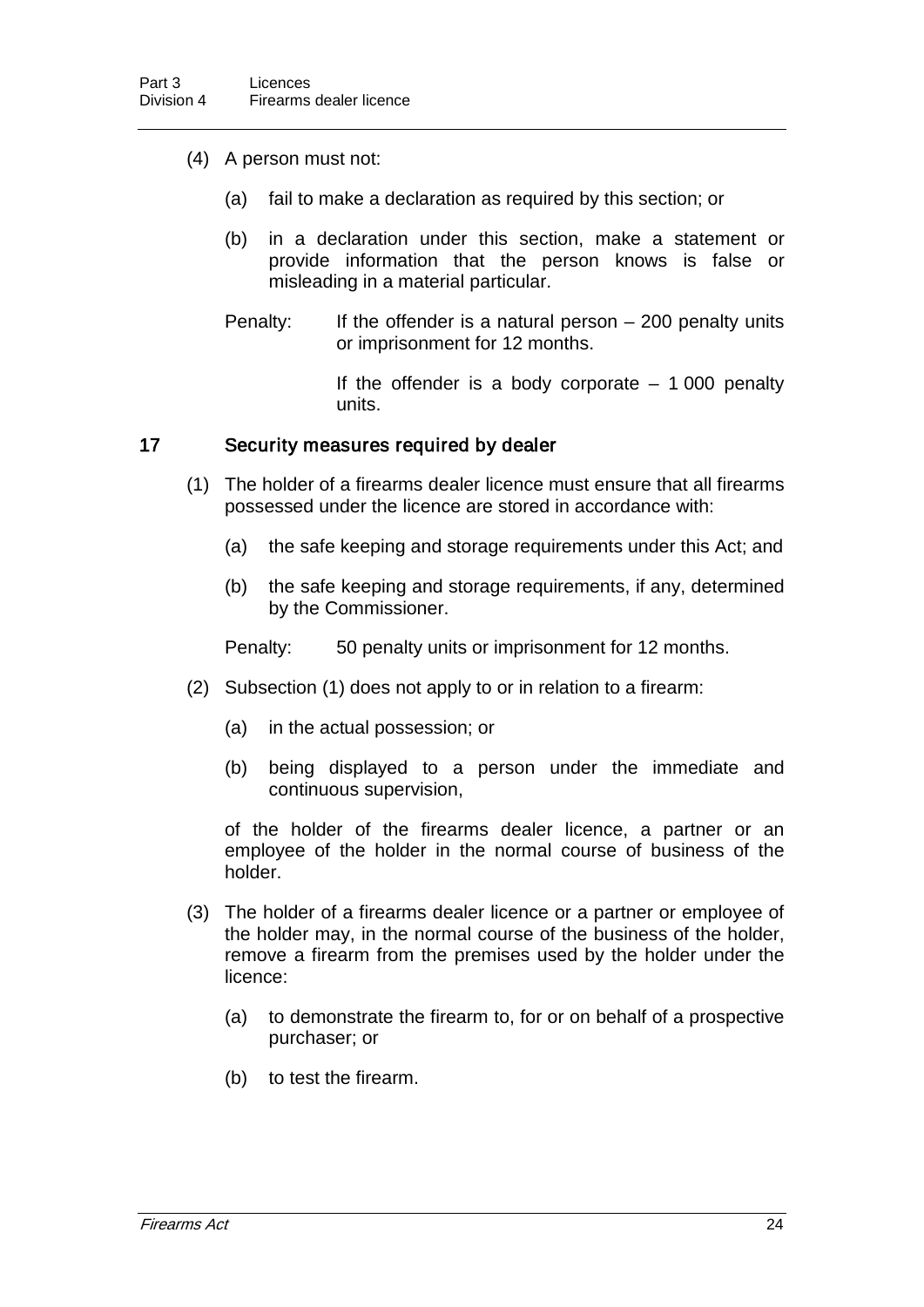#### 18 Records and returns to be kept by dealers

- (1) The holder of a firearms dealer licence must keep and maintain a register containing the prescribed particulars of all firearms and firearm parts possessed under the licence.
- (2) The holder of a firearms dealer licence must, not later than 24 hours after a sale or purchase of a firearm or firearm part by the dealer, record in the dealer's register the prescribed particulars of the firearm or firearm part and the prescribed details of the sale or purchase.
- (3) The holder of a firearms dealer licence must, not later than 7 days after a transaction involving the sale, purchase or storage of a firearm or firearm part, give the Commissioner a record of the transaction in the approved form.
- (4) The holder of a firearms dealer licence must, on demand by a member of the Police Force:
	- (a) produce a record required to be kept under this section to the member and permit the member to inspect and make copies of any entries in it; and
	- (b) provide to the member any information in the holder's possession with respect to any firearm or firearm part that has been purchased or received under the authority of the firearms dealer licence, or that the person has in his or her possession or has sold or otherwise transferred under the authority of the licence.
- (5) A person must not alter an entry in a record required to be kept under this section other than by interlineation or striking out that does not make the entry illegible.
- (6) The holder of a firearms dealer licence must, not later than 24 hours after becoming aware of the loss, theft or destruction of a firearm or firearm part that was in the possession of the holder, notify the Commissioner of the loss, theft or destruction in the approved form.
- (7) The holder of a firearms dealer licence must ensure that a record required by this Act to be kept by the holder is kept in a place of safe keeping.
- (8) The holder of a firearms dealer licence must, if written notice is served on the holder by the Commissioner, provide to the Commissioner, not later than the time specified in the notice and in the form provided by the Commissioner, the particulars relating to the purchase, receipt, sale or possession by the holder of any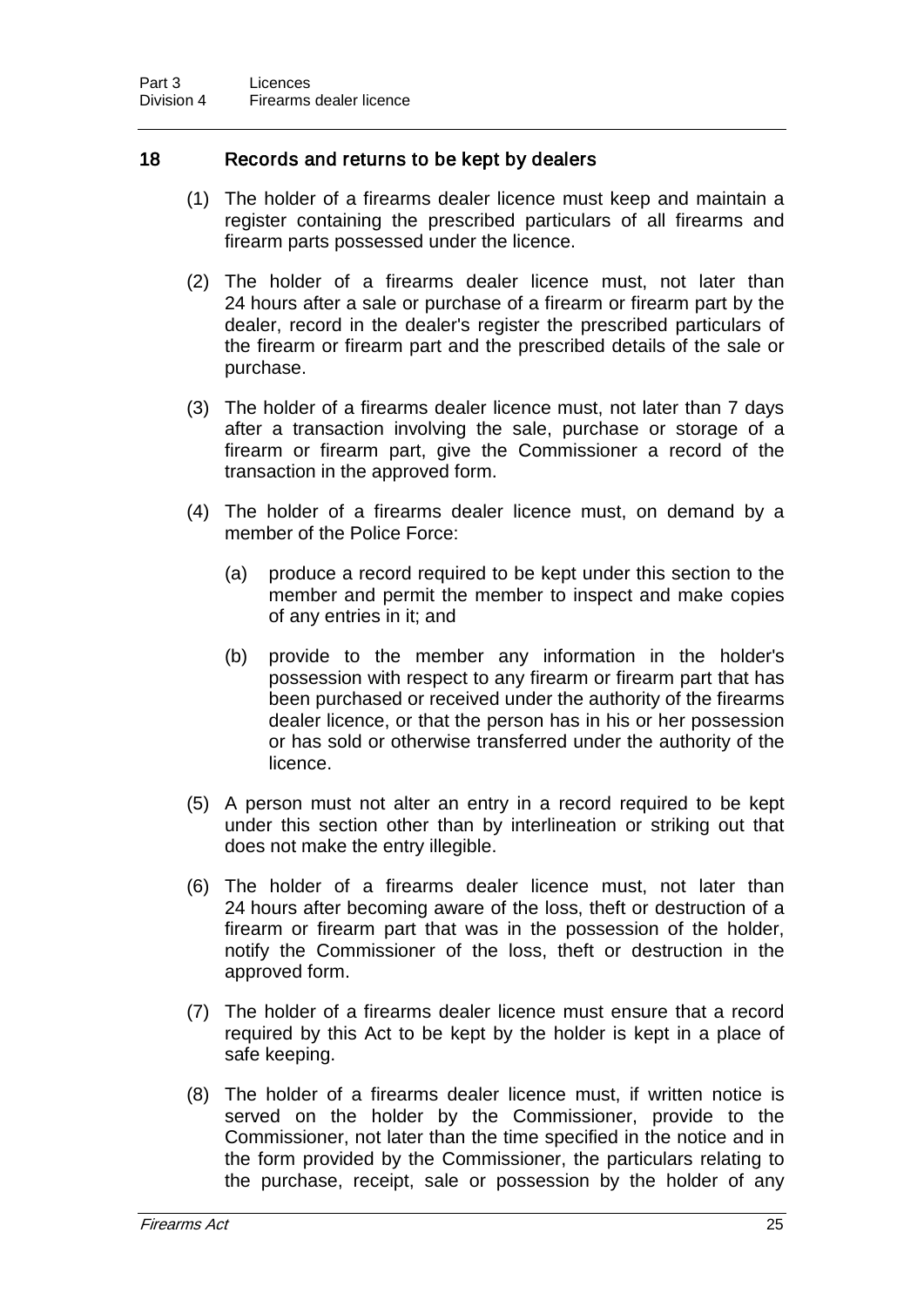firearms or firearm parts as are required by the notice.

Penalty: 20 penalty units or imprisonment for 6 months.

#### 19 Production of firearms

A member of the Police Force may require the holder of a firearms dealer licence, or a partner or employee of the holder, to produce a firearm in his or her possession.

Penalty: 20 penalty units or imprisonment for 6 months.

### 20 Restriction on employing certain persons

- (1) If the holder of a firearms dealer licence:
	- (a) employs a prescribed person in the business authorised by the licence; or
	- (b) permits a prescribed person to act as an agent for, or participate in the management of, that business,

the holder and the prescribed person are each guilty of an offence.

Penalty: 400 penalty units or imprisonment for 2 years.

- (2) It is a defence to the prosecution of the holder of a firearms dealer licence for an offence against subsection (1) if the defendant proves that he or she did not know, and could not reasonably have been expected to know, that the person was a prescribed person.
- (3) In this section:

prescribed person means a person who, whether in the Territory or elsewhere:

- (a) has, within the preceding 10 years, had his or her firearms dealer licence revoked;
- (b) has, within the preceding 10 years, had his or her application for a licence or permit refused, or had his or her licence or permit revoked, on the grounds that the Commissioner:
	- (i) was not satisfied that the person was a fit and proper person; or
	- (ii) considered that a grant of the licence or permit to the person would be contrary to the public interest;
- (c) has been found guilty of a disqualifying offence within the preceding 10 years;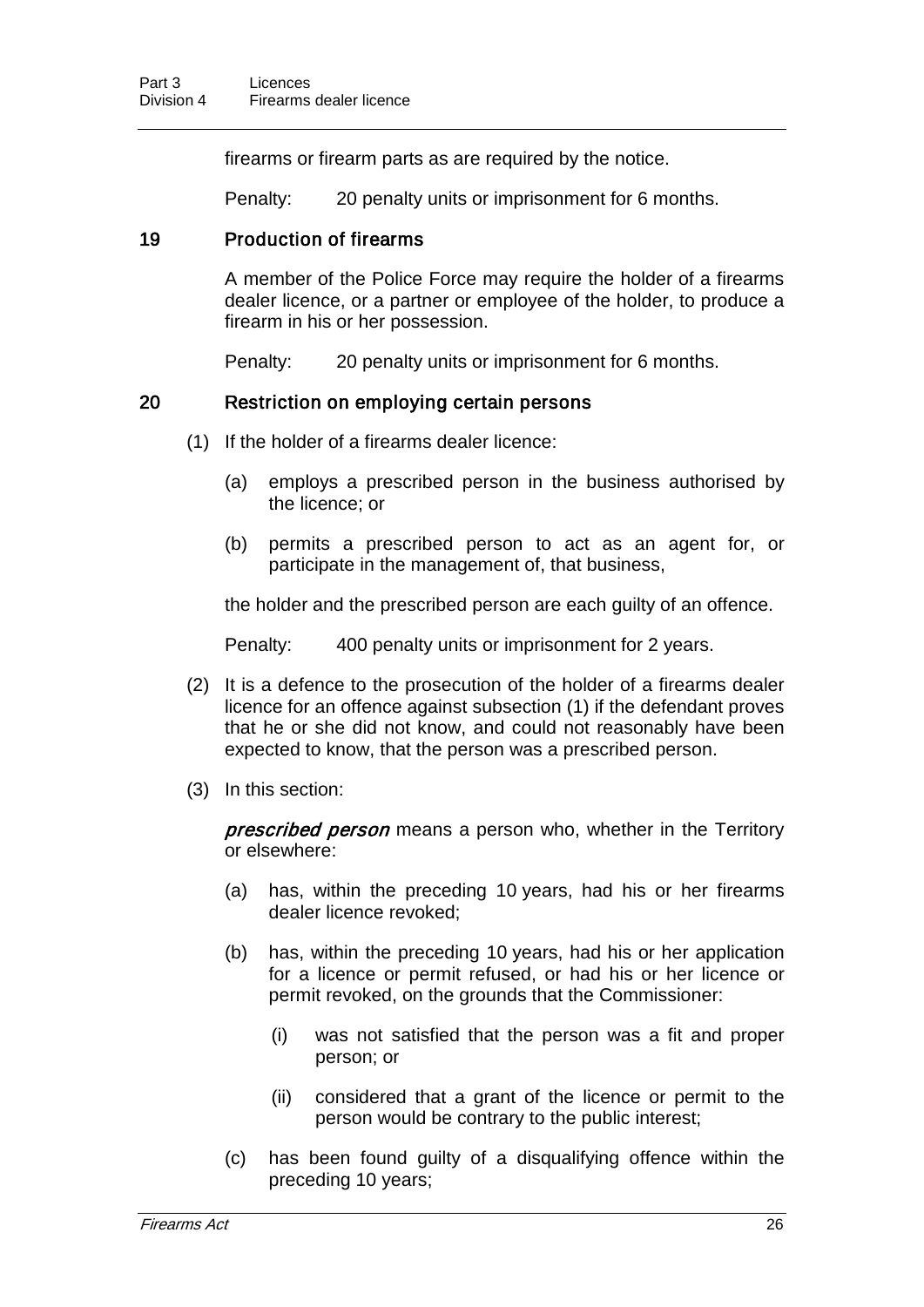- (d) has been found guilty of an offence of violence within the preceding 5 years;
- (e) is the subject of a final domestic violence order or, if the person was previously the subject of a final domestic violence order, less than 5 years have passed since the order expired or ceased to have effect;
- (f) is the subject of an order to keep the peace;
- (g) is the holder of a firearms licence that is suspended or was the holder of a firearms licence that expired while the licence was suspended and the person has not been granted another licence or a permit; or
- (h) is prohibited from applying for a licence by a provision of this Act or an order of a court.

#### 21 Interstate transactions between dealers

Despite anything to the contrary in this Act, the holder of a firearms dealer licence is, for the purposes of a transaction between the holder and the holder of a corresponding licence, authorised to buy a firearm from the holder of that corresponding licence.

#### Division 5 Firearms armourer licence

#### 22 Firearms armourer licence

- (1) A firearms armourer licence authorises the holder to possess, use, repair, manufacture, modify, service and store only firearms of a category specified in the licence.
- (2) The holder of a firearms armourer licence, or a partner or an employee of the holder, with the authority of the holder, may, in the normal course of the business of the holder, remove a firearm from premises used by the holder under the licence to test it.
- (3) The holder of a firearms armourer licence must ensure that all firearms possessed under the licence are stored in accordance with:
	- (a) the safe keeping and storage requirements under this Act; and
	- (b) the safe keeping and storage requirements, if any, determined by the Commissioner.

Penalty: 50 penalty units or imprisonment for 12 months.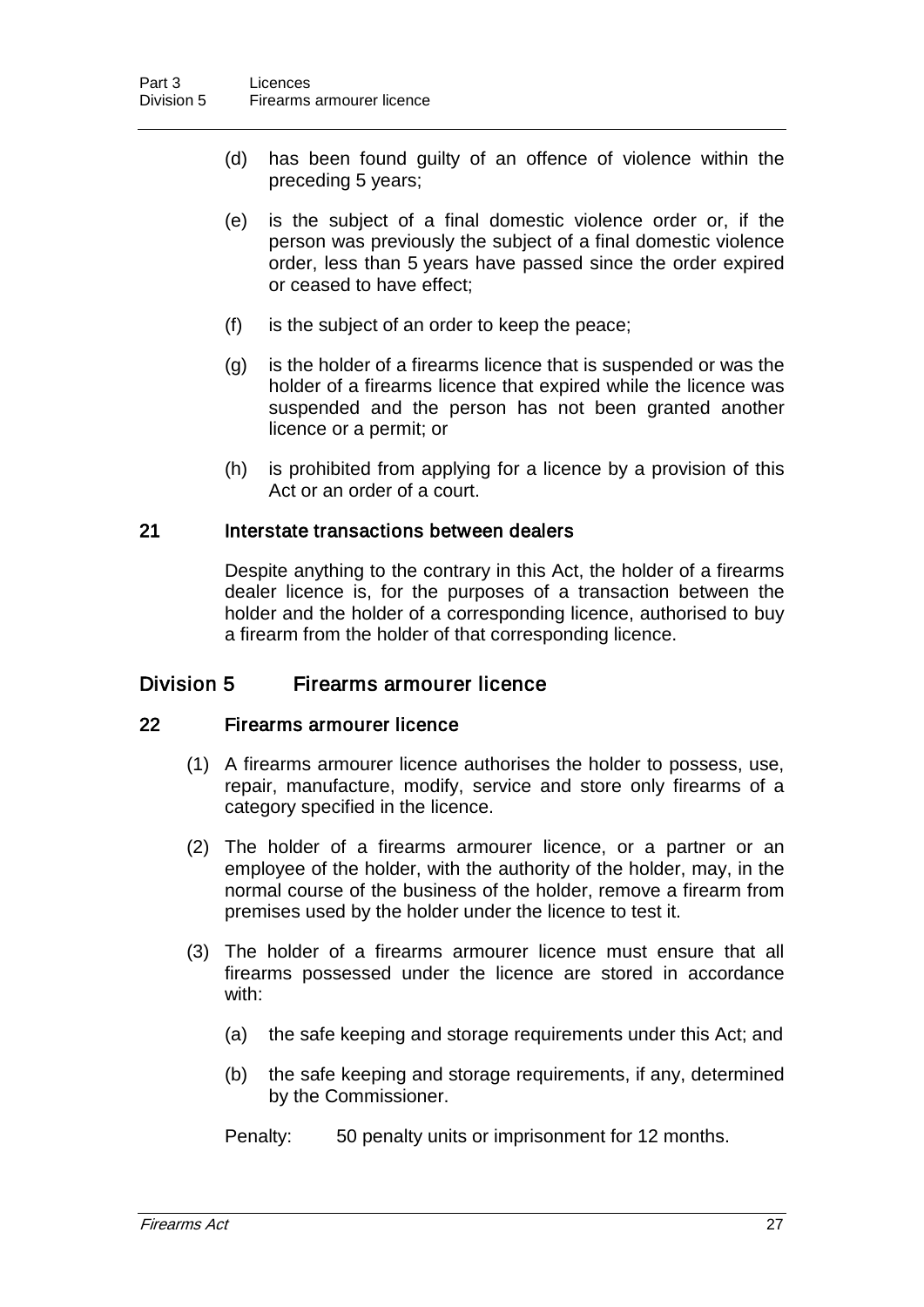(4) Subsection (3) does not apply to or in relation to a firearm in the actual possession of the holder, or a partner or an employee of the holder, in the normal course of the business of the holder.

#### 22A Records to be kept by firearms armourer

- (1) The holder of a firearms armourer licence is to record in the approved form the particulars of:
	- (a) each firearm that has come into the holder's possession under the licence; and
	- (b) each firearm that is no longer in the holder's possession.
- (2) A record required to be kept under subsection (1) must be made within 24 hours after a firearm comes into, or is no longer in, the possession of the holder of the firearms armourer licence.
- (3) The holder of a firearms armourer licence must provide to the Commissioner a copy of a record required to be kept under subsection (1) not later than 7 days after the end of March, June, September and December in each year.
- (4) A holder of a firearms armourer licence who fails to comply with this section commits an offence.

Penalty: 20 penalty units or imprisonment for 6 months.

#### 23 Production of firearms, records, &c.

(1) A member of the Police Force may require the holder of a firearms armourer licence, or a partner or employee of the holder, to produce a firearm in his or her possession or a record required to be kept under this Act.

Penalty: 20 penalty units or imprisonment for 6 months.

- (2) A member of the Police Force may:
	- (a) examine a record referred to in subsection (1);
	- (b) make copies of, or take extracts from, the record; and
	- (c) retain the record for such reasonable period as the member thinks fit.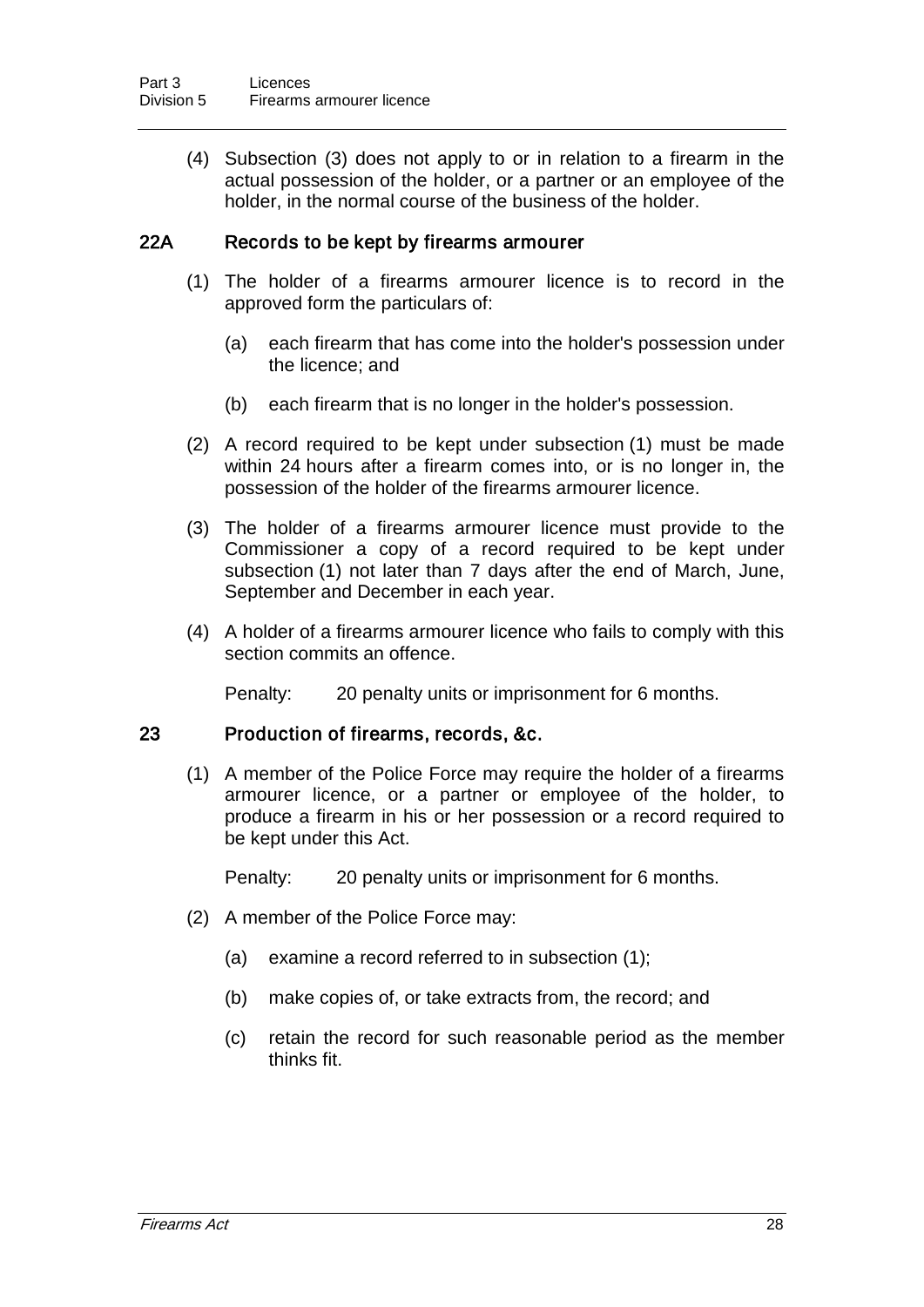### Division 6 Firearms collector licence

#### 24 Firearms collector licence

- (1) A firearms collector licence authorises the holder to possess and display only firearms of a category specified in the licence.
- (1A) A firearms collector licence that authorises the possession of category H firearms does not authorise the holder of the licence to possess category H firearms that were manufactured after 31 December 1946 unless the holder is a student of arms within the meaning of section 35C(2).
	- (2) The holder of a firearms collector licence must ensure that all firearms possessed under the licence are stored in accordance with:
		- (a) the safe keeping and storage requirements under this Act; and
		- (b) the safe keeping and storage requirements, if any, determined by the Commissioner.

Penalty: 50 penalty units or imprisonment for 12 months.

- (3) On the request of a police officer, the holder of a firearms collector licence must allow the officer to:
	- (a) inspect all firearms in the holder's possession under the licence; and
	- (b) inspect the premises and the receptacles in which the firearms are kept.

Maximum penalty: 20 penalty units or imprisonment for 6 months.

#### 25 Use of firearm under firearms collector licence

(1) The holder of a firearms collector licence must not use, or carry for the purpose of using, a firearm to which the licence relates unless he or she does so in accordance with a permit.

Penalty: 50 penalty units or imprisonment for 12 months.

(2) The Commissioner is, by notice served on the holder of a firearms collector licence, to revoke the licence where the holder is found guilty of an offence against subsection (1).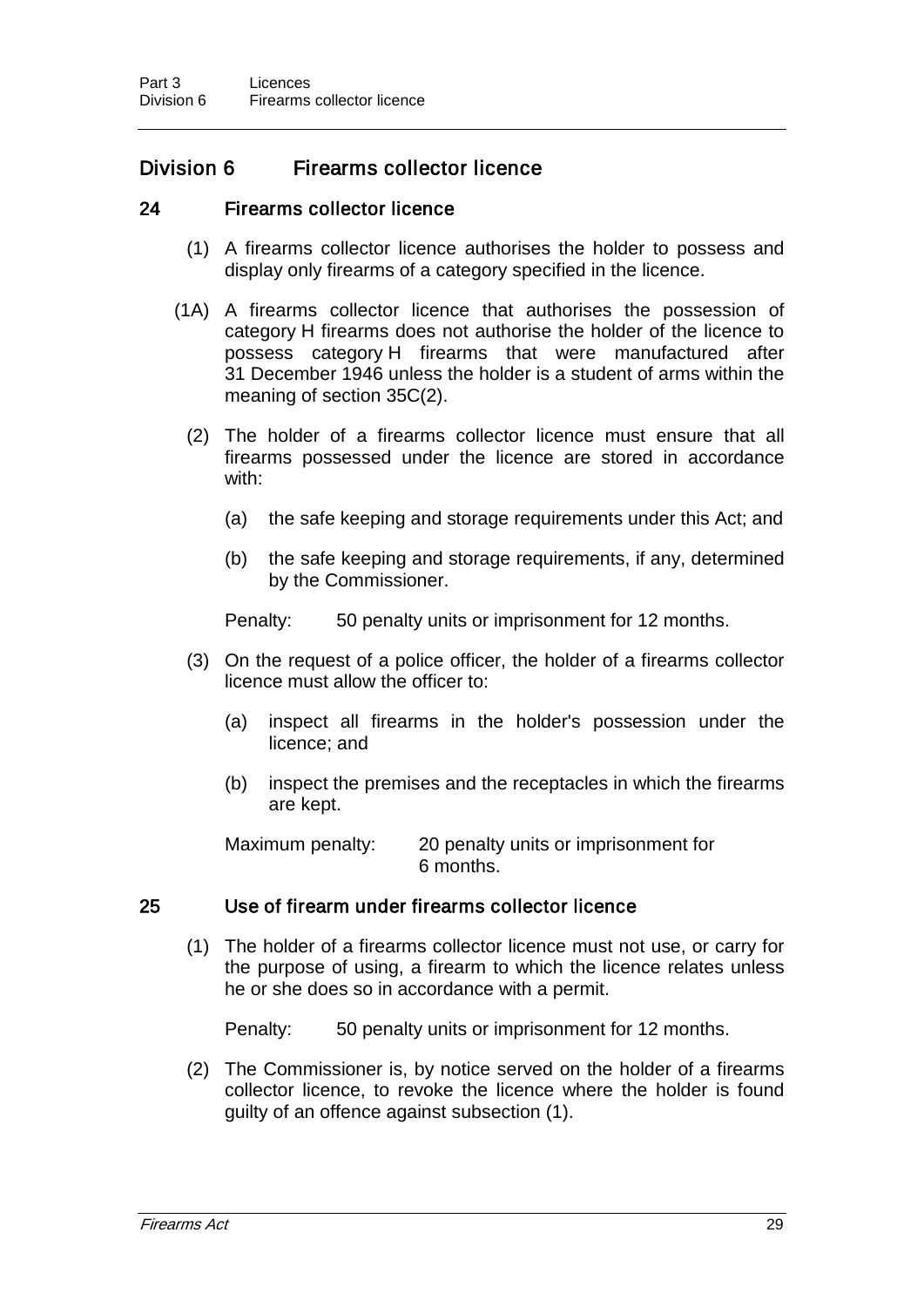# Division 6A Antique firearms collector licence

## 25A Antique firearms collector licence

- (1) An antique firearms collector licence authorises the holder to possess and display only firearms:
	- (a) of a category specified in the licence; and
	- (b) that were manufactured before 1 January 1900.
- (2) The holder of an antique firearms collector licence must ensure that all firearms in the holder's possession under the licence are stored in accordance with:
	- (a) the safe keeping and storage requirements under this Act; and
	- (b) the safe keeping and storage requirements (if any) determined by the Commissioner.

# Division 7 Firearms corporate licence

## 26 Firearms corporate licence

- (1) A firearms corporate licence authorises the holder to possess only firearms of a category specified in the licence.
- (2) The holder of a firearms corporate licence must not permit a person to possess or use a firearm held under the licence unless the person:
	- (a) is the holder of a firearms employee licence, is an employee of the holder of the corporate licence, and the firearm is in the possession of the person for a purpose relating to his or her duties as an employee;
	- (b) is the holder of a firearms instructor licence, is an employee or is otherwise engaged by the holder of the corporate licence in the capacity of an instructor, and the firearm is in the possession of the person for a purpose relating to his or her duties as an employee or instructor; or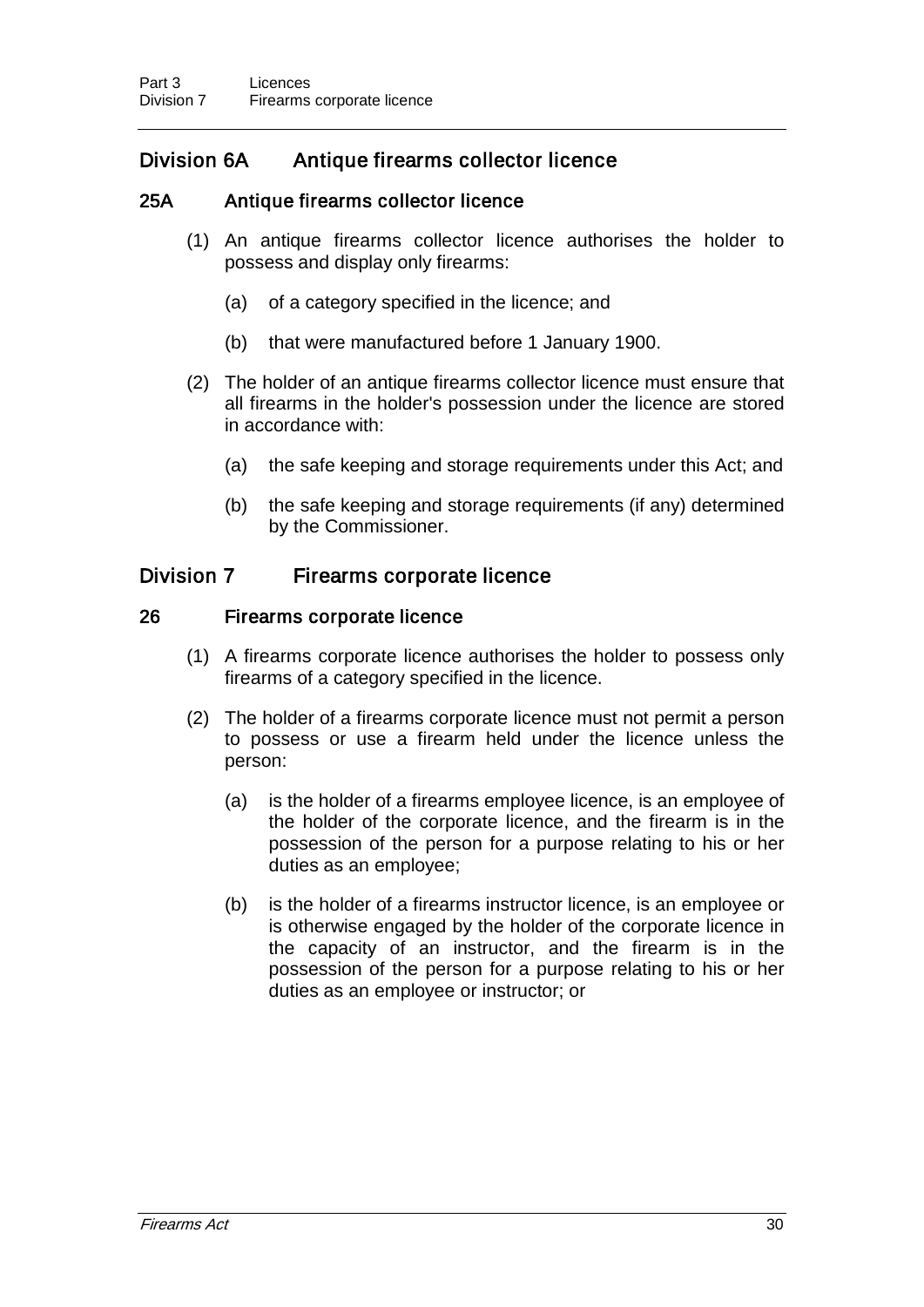- (c) holds a relevant permit to possess and use a firearm of the type possessed under the corporate licence and the possession and use is in accordance with the conditions applying to the corporate licence.
- Penalty: If the offender is a natural person  $-200$  penalty units or imprisonment for 12 months.
	- If the offender is a body corporate  $-1000$  penalty units.

## Division 8 Firearms employee licence

## 27 Firearms employee licence

- (1) A firearms employee licence authorises the holder to possess and use only firearms of a category specified in the licence that are possessed by his or her employer under a firearms corporate licence for a purpose relating to his or her duties as an employee.
- (2) A firearms employee licence is immediately revoked if the holder ceases to be employed by the holder of the corporate licence whose firearms the holder is permitted to possess and use under the firearms employee licence.

# Division 9 Firearms club junior licence

#### 28 Firearms club junior licence

A firearms club junior licence authorises the holder to possess and use only firearms of a category specified in the licence and only:

- (a) when under the personal supervision of the holder of a licence who is authorised to possess or use firearms of the same category; and
- (b) for the purpose of receiving instruction in the safe use of firearms at an approved shooting range or competing in an approved event.

## Division 10 Firearms museum licence

#### 29 Firearms museum licence

A firearms museum licence authorises the holder to exhibit and show only firearms of a category specified in the licence.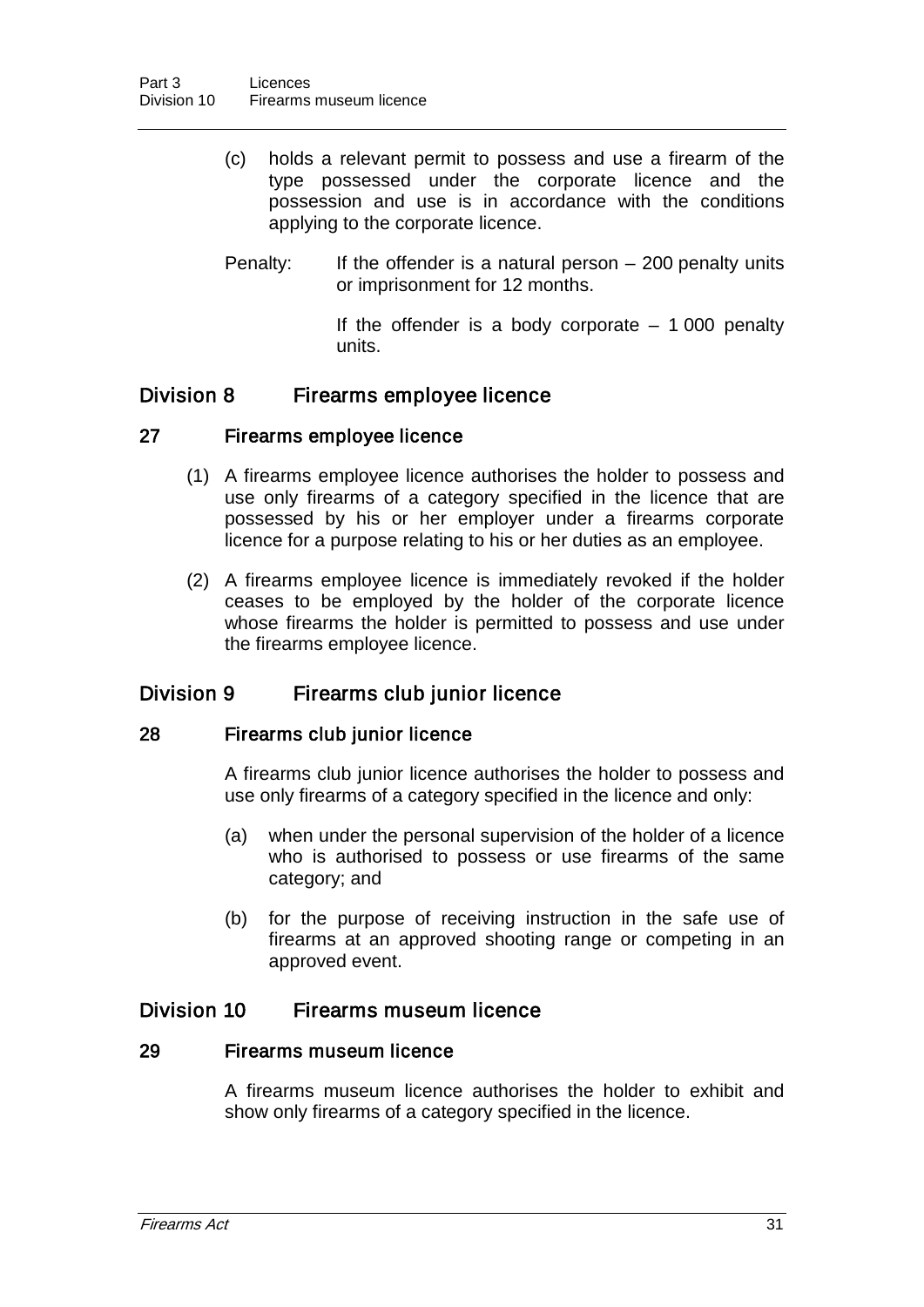# Division 11 Firearms heirloom licence

## 30 Firearms heirloom licence

A firearms heirloom licence authorises the holder to possess only a firearm, or firearms of a matched pair or set, specified in the licence.

## Division 12 Firearms club licence

#### 30A Firearms club licence

- (1) A firearms club licence authorises:
	- (a) the holder of the licence;
	- (b) the members of the firearms club; and
	- (c) persons permitted by the firearms club to be on premises occupied by it and approved under section 49(2),

to possess and use firearms of a category specified in the licence for sports shooting or training purposes.

- (2) If a firearms club is licensed to use category H firearms, the club is authorised under the licence to conduct category H sports shooting events only if:
	- (a) the category H sports shooting event is for a prescribed shooting discipline; and
	- (b) the club is affiliated with the appropriate national or international body that administers the particular shooting discipline.

#### 30B Records to be kept by firearms clubs

- (1) The holder of a firearms club licence must keep and maintain records containing:
	- (a) the names and addresses of all present and past members for the firearms club;
	- (b) the financial status of members;
	- (c) in respect of each member particulars of competition shooting and events organised or co-ordinated by the firearms club that the member has participated including the date of the competition or event and the time when the member commenced and finished competing; and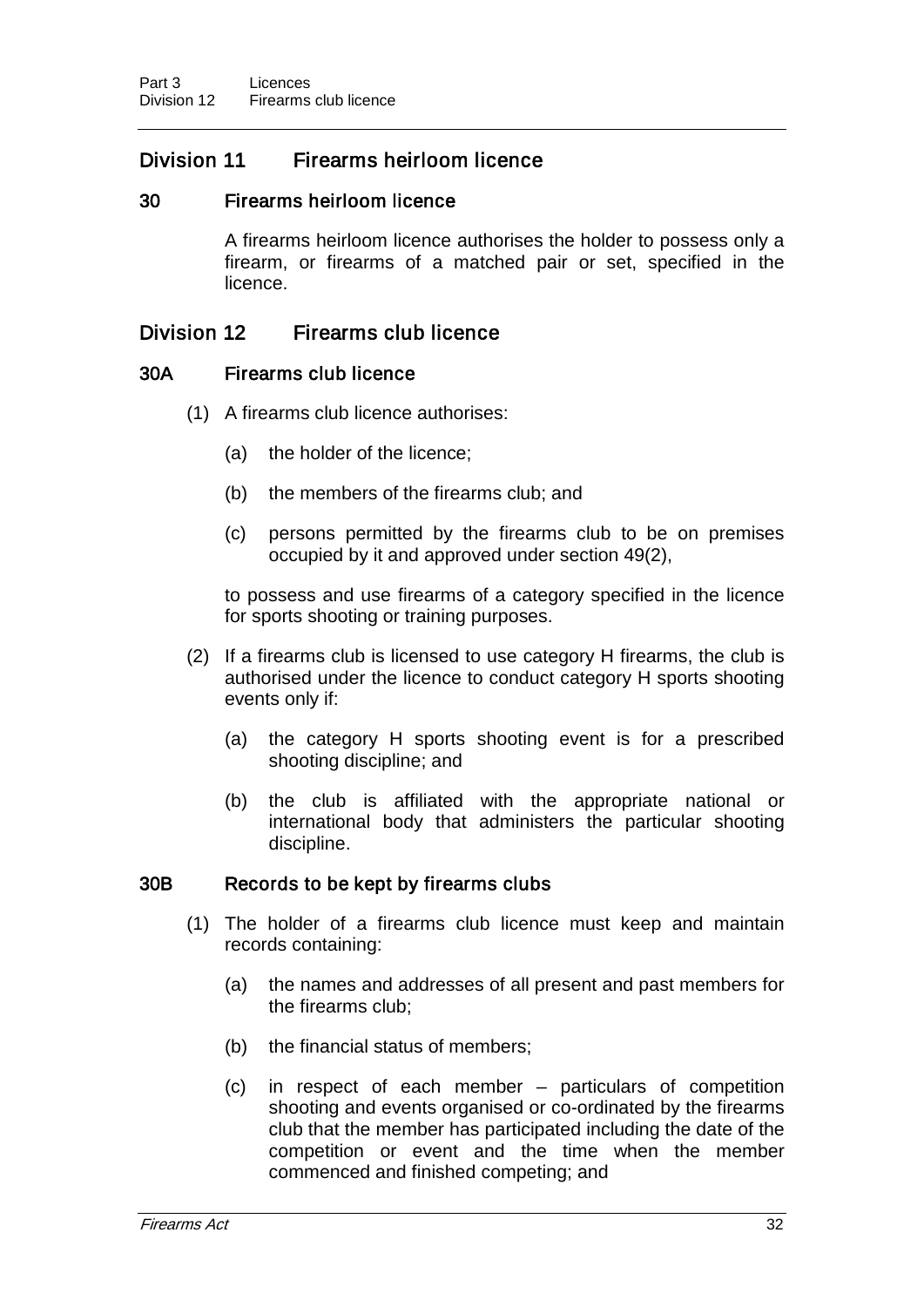- (d) the names of range officers and other persons responsible for conducting competition shooting and events organised or co-ordinated by the firearms club and the dates and times when they were responsible for conducting a competition or event.
- (2) The holder of a firearms club licence must, on demand by a member of the Police Force, produce to the member a record required to be kept under subsection (1).

Penalty: 20 penalty units or imprisonment for 6 months.

- (3) A member of the Police Force may:
	- (a) examine a record kept under subsection (1);
	- (b) make copies of, or take extracts from, the record; and
	- (c) retain the record for any reasonable period that the member thinks fit.
- (4) The holder of a firearms club licence must provide to the Commissioner within 3 months after the end of each financial year an annual report in the approved form giving the following details:
	- (a) the name and address of each person who was a member of the firearms club during the year and whether or not the member was a financial member;
	- (b) particulars of category H firearms held by each of those members;
	- (c) particulars of participation in category H sports shooting events during the year by each of those members (if applicable), including the dates of the events.

Penalty: 100 penalty units.

## Division 13 Firearms instructor licence

#### 30C Firearms instructor licence

A firearms instructor licence authorises the holder to possess and use firearms of a category specified in the licence for the purpose of conducting approved firearms training and safety courses.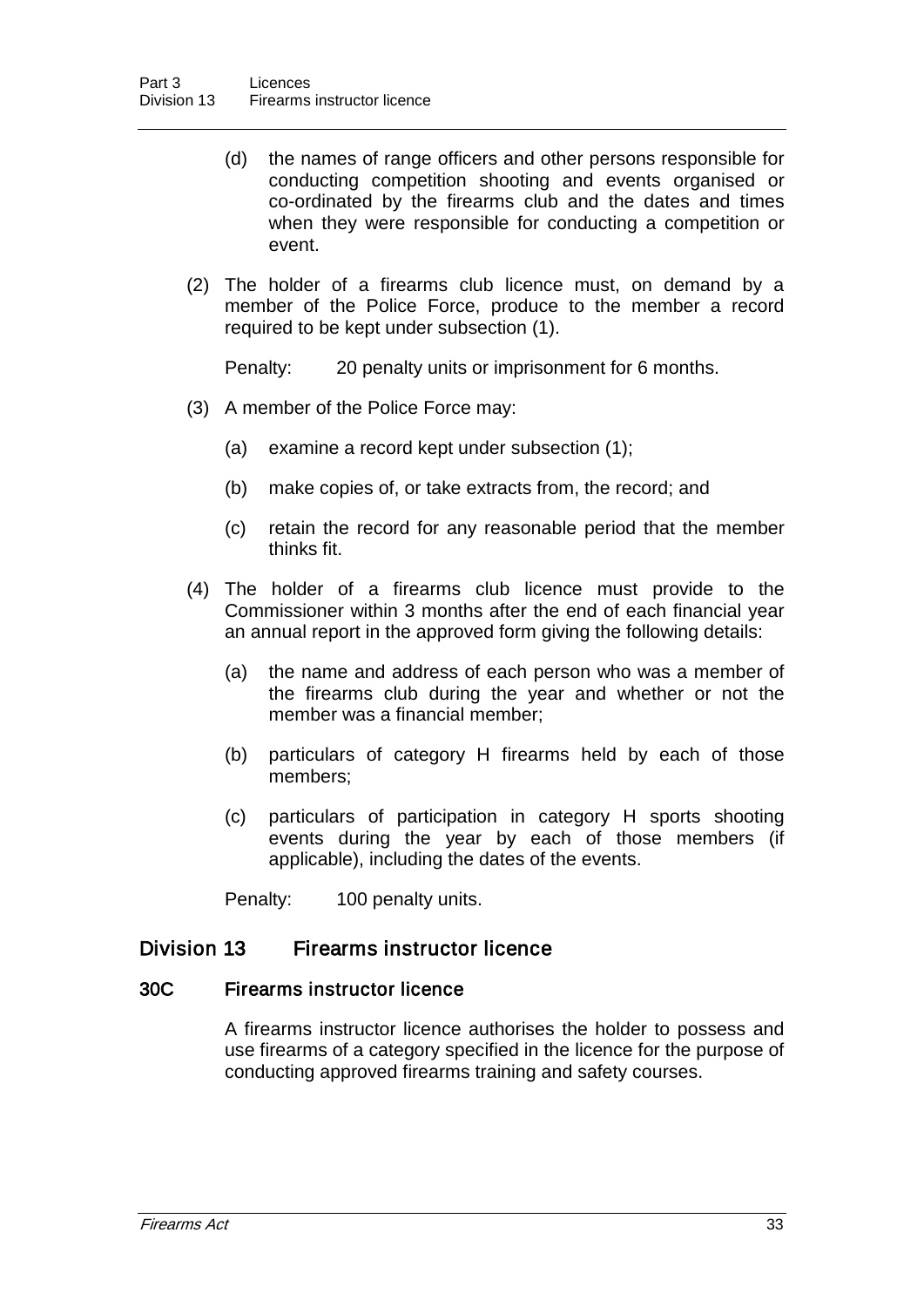# Division 14 Licences for paintball

# Subdivision 1 Paintball operator licences

#### 30D Effect of licence

A paintball operator licence authorises the holder, and the representative, to possess and use paintball firearms and pellets for carrying on the business of paintball operator at the paintball range specified in the licence.

## Subdivision 2 Paintball employee licences

## 30E Effect of licence

A paintball employee licence authorises the holder to possess and use paintball firearms and pellets for purposes relating to the performance of the employee's duties as an employee of the approved paintball operator specified in the licence at the operator's approved paintball range.

#### 30F Licence expires if holder ceases to be employee

If the holder of a paintball employee licence ceases to be employed by the approved paintball operator specified in the licence, the licence immediately expires.

#### 30G Disclosure of information by Commissioner to approved paintball operator

- (1) The Commissioner may give an approved paintball operator information held by the Commissioner about a paintball employee, or prospective paintball employee, of the operator (the relevant person).
- (2) The information given may only be information about:
	- (a) an authority, or corresponding authority, of the relevant person that has been suspended or revoked within 5 years before the information is given; or
	- (b) an application for an authority, or corresponding authority, by the relevant person that has been refused within 5 years before the information is given; or
	- (c) whether the operator is prohibited from employing the relevant person, and if so, the reason and period of the prohibition.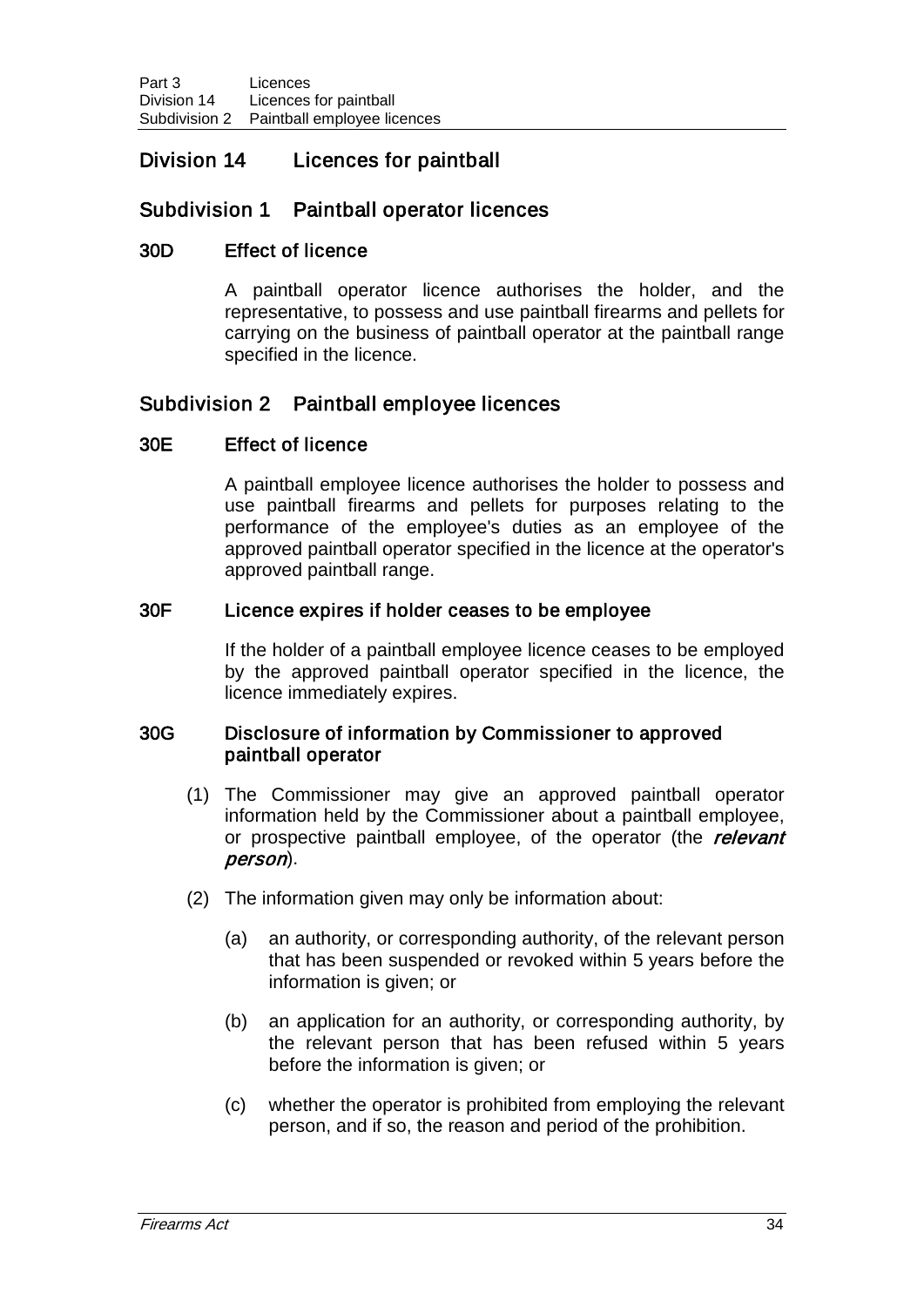- (3) If a paintball employee licence is suspended or revoked, the Commissioner must inform the approved paintball operator specified in the employee's licence.
- (4) In this section:

**authority** means a licence, permit or certificate of registration.

# Part 4 Permits

#### 31 Grant of permits

- (1) The Commissioner may grant a permit for one or more of the following purposes:
	- (a) to authorise a person to purchase, hire, lease or acquire a firearm;
	- (b) to authorise the possession or use of a firearm by a person residing temporarily in the Territory;
	- (c) to authorise the use by the holder of a firearms collector licence of a firearm possessed under the licence;
	- (d) to authorise the possession or use of firearms for film, theatrical productions or other artistic purposes;
	- (e) to authorise the acquisition, sale or transfer of a firearm in such circumstances as may be prescribed;
	- (f) to authorise the shortening or conversion of a firearm;
	- (fa) to authorise the temporary possession or use of a firearm by the holder of a licence for a specified reason not covered by the holder's licence;
	- (fb) to authorise a person to use under supervision a category H firearm for sports shooting at an approved firearms club;
	- (fc) to authorise an approved firearms club to permit a person or class of persons to use under supervision a category H firearm for sports shooting at the firearms club;
	- (fd) to authorise an approved paintball operator, and the representative, to possess and use paintball firearms and pellets for carrying on the operator's business specified in the permit at the temporary paintball range specified in the permit;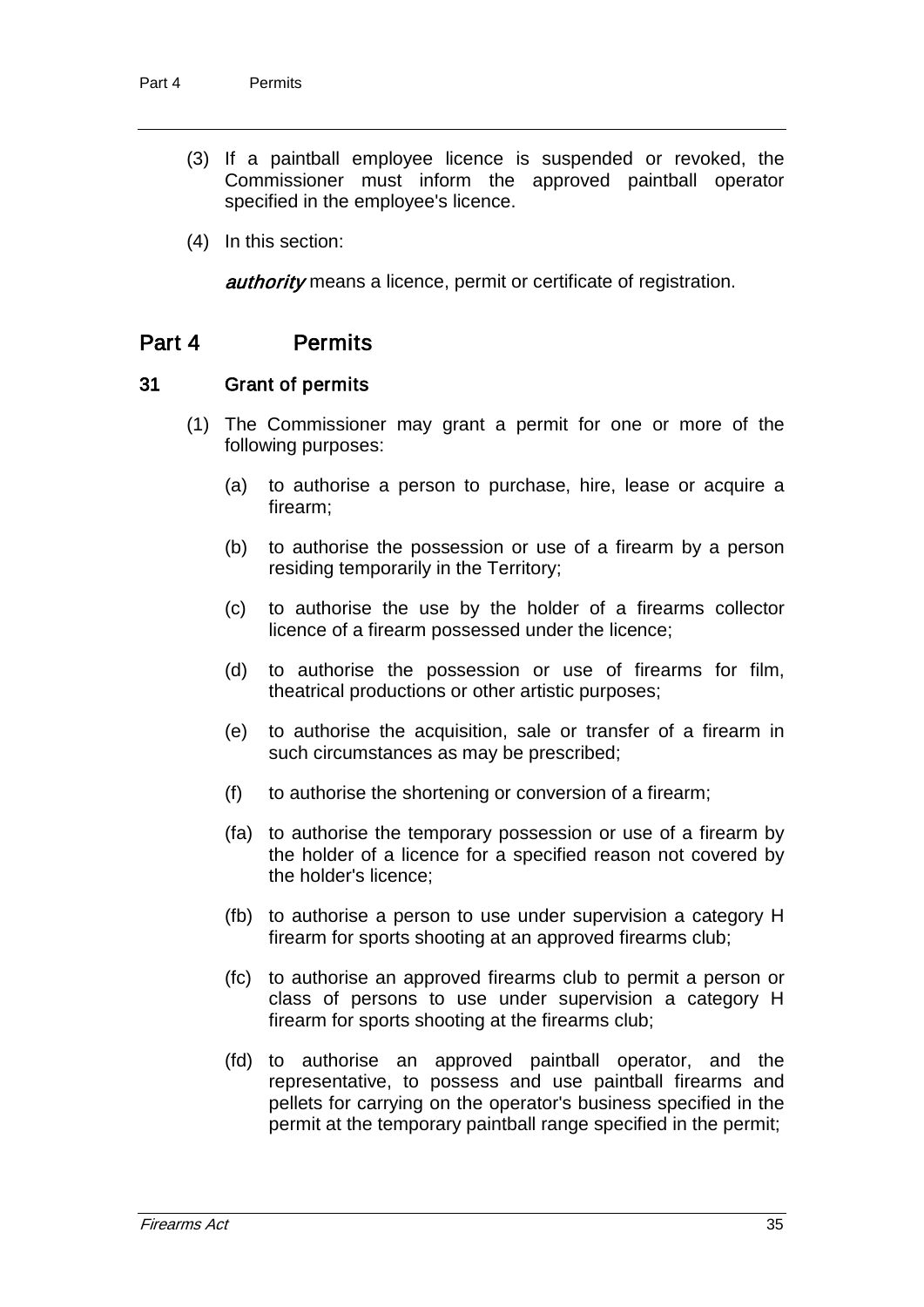- (g) to authorise anything else for which provision is made by the Regulations and required by the Regulations to be authorised by a permit.
- (2) The Commissioner must not grant a permit for the purpose specified in subsection (1)(fb) unless the application is accompanied by:
	- (a) an endorsement from an approved firearms club to the effect that:
		- (i) the applicant is a member of the club;
		- (ii) the applicant has provided the club with:
			- (A) details of the applicant's membership of any other firearms clubs and the firearms owned by the applicant; and
			- (B) at least 2 character references from persons who have known the applicant for at least 2 years; and
		- (iii) the club supports the application; and
	- (b) an authority from the applicant authorising the Commissioner to disclose to the club the applicant's criminal history at any time while the permit is in force.
- (3) The Commissioner may grant a permit to authorise a person to do any or all of the things that may be authorised under a firearms armourer licence.
- (4) Part 3, Division 5 applies (with the necessary changes) to the holder of a permit under subsection (3) as if the person were the holder of a firearms armourer licence.

#### 32 Application for permit

- (1) An application for a permit is to be:
	- (a) in the approved form;
	- (b) accompanied by the determined fee; and
	- (c) lodged with the Commissioner.
- (2) Also, the applicant must give the Commissioner the further information requested by the Commissioner for considering the application.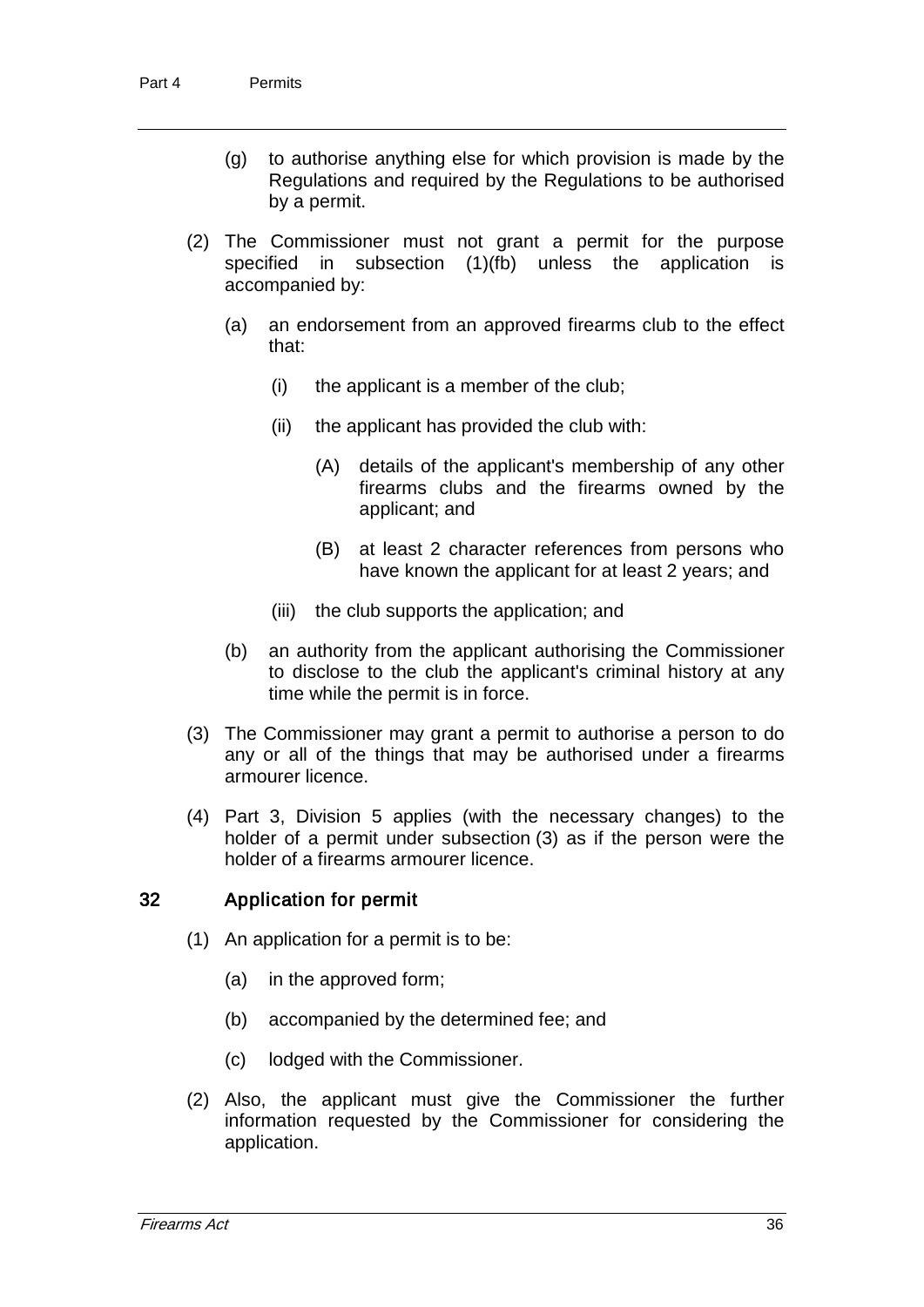- (3) In addition, an application for a permit to carry on the business of paintball operator at a temporary paintball range must:
	- (a) describe the applicant's proposed business at the paintball range and the period for which the permit is required; and
	- (b) specify the names and addresses of the following persons:
		- (i) the person who will be primarily responsible for the control and management of the business (the representative);
		- (ii) prospective paintball employees of the business; and
	- (c) specify:
		- (i) the name and address of each person who is a close associate of the applicant; and
		- (ii) particulars of the nature of the person's association with the applicant.

#### 33 General restrictions on granting permits

- (1) The Commissioner is not to grant a permit unless satisfied that the applicant:
	- (a) is at least 18 years of age unless:
		- (i) the applicant is the holder of a firearms club junior licence; or
		- (ii) the permit is to use under supervision a category H firearm for sports shooting at an approved firearms club;
	- (b) is a fit and proper person;
	- (c) has not, within 10 years before the application for the permit was made, been found guilty in the Territory or elsewhere, of a disqualifying offence;
	- (ca) has not, within 5 years before the application for the permit was made, been found guilty in the Territory or elsewhere, of an offence of violence;
	- (cb) is able to meet the storage and safety requirements prescribed under this Act or approved by the Commissioner;
	- (d) is not subject to a final domestic violence order or has not, within 5 years before the application for the permit was made, been subject to a final domestic violence order;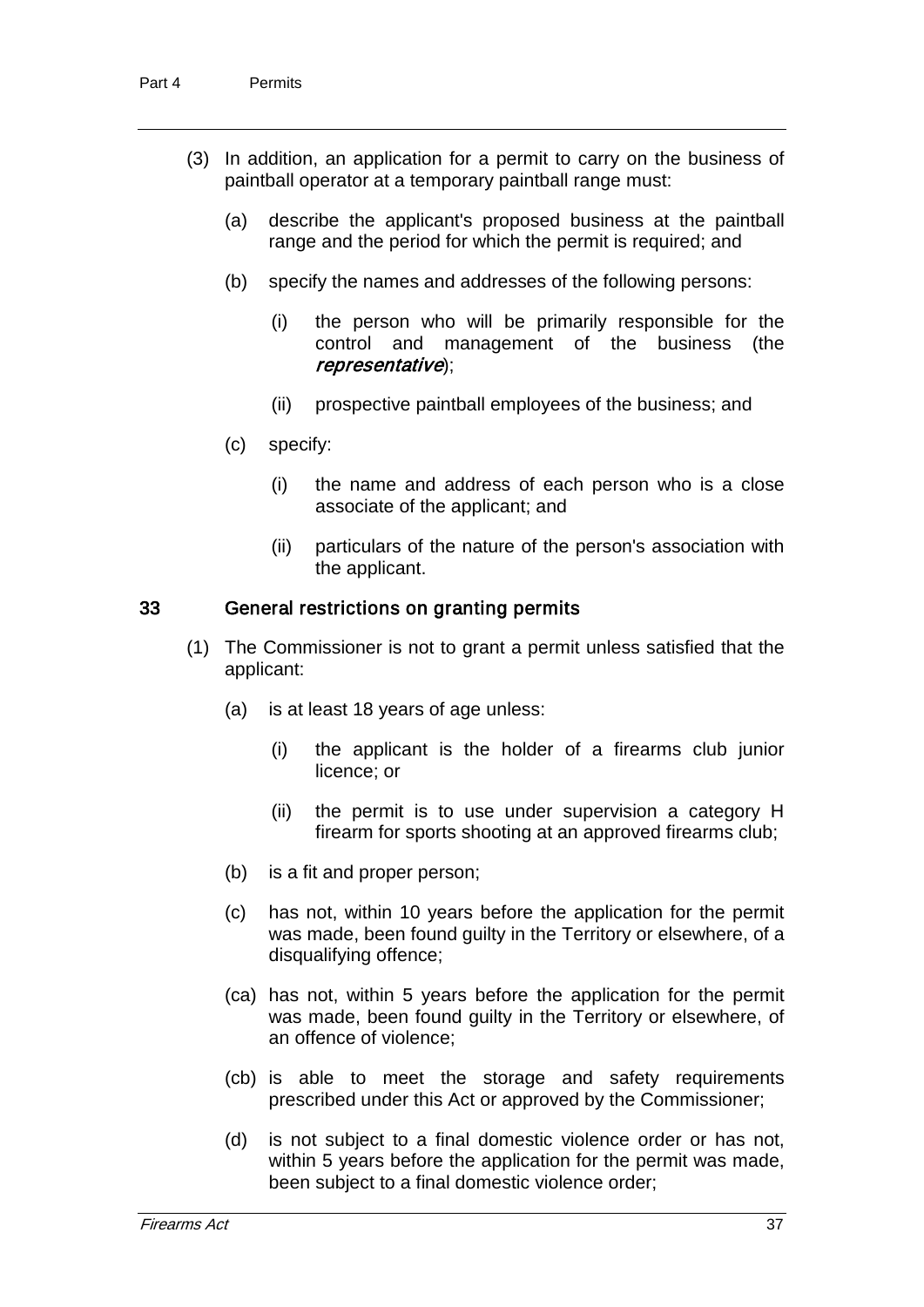- (e) is not subject to an order, made in the Territory or elsewhere, to keep the peace; and
- $(f)$  if the applicant is the holder of a firearms junior club licence:
	- (i) the applicant is at least 16 years of age and represents the Territory in competition shooting at national or international level; and
	- (ii) the application is accompanied by a written endorsement from the governing body in the Territory for the disciplines in which the applicant shoots that the applicant is a representative of the Territory.
- (1A) The Commissioner is not to grant a permit if the applicant is prohibited from holding a licence to own or possess a firearm:
	- (a) under this or any other Act;
	- (b) under an Act of the Commonwealth, a State or another Territory of the Commonwealth; or
	- (c) by an order or direction of a court (whether made or given in the Territory or elsewhere).
	- (2) Without limiting subsection (1), the Commissioner is not to grant a permit if the Commissioner has reasonable cause to believe that the applicant may not personally exercise continuous and responsible control over firearms because of:
		- (a) the applicant's way of living or domestic circumstances;
		- (b) any previous attempt by the applicant to commit suicide or cause a self-inflicted injury; or
		- (c) the applicant's intemperate habits or being of unsound mind.
	- (3) The Commissioner may refuse to grant a permit if the Commissioner considers that to grant the permit would be contrary to the public interest.
- (3A) The Commissioner must refuse to grant a permit if the Commissioner is of the opinion, having regard to any criminal intelligence report or other criminal information the Commissioner holds about the applicant or representative, that:
	- (a) the applicant is a risk to public safety; and
	- (b) the grant of the permit would be contrary to the public interest.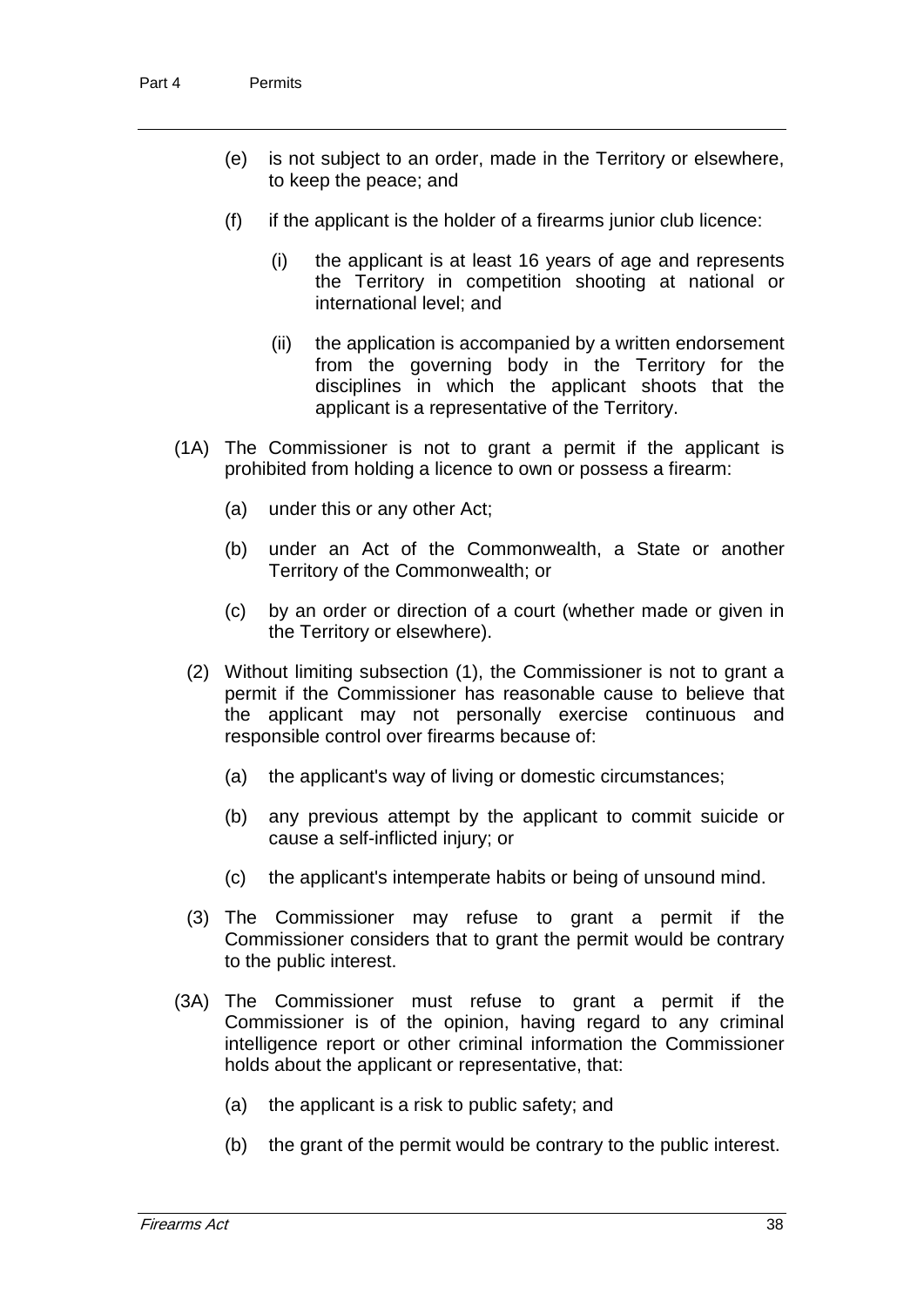- (3B) The Commissioner is not, under this or any other Act or law, required to give reasons for refusing to grant a permit on the grounds referred to in subsection (3A).
	- (4) The Regulations may provide other mandatory or discretionary grounds for refusing to grant a permit.
	- (5) This section does not apply to an application for a paintball operator permit.

#### 33A Possession and use of firearms by international competitors

- (1) An international competitor may possess or use a firearm for the sole purpose of competing in an approved shooting competition if he or she is the holder of:
	- (a) a permit; or
	- (b) a corresponding permit,

that authorises the possession or use of the firearm for that purpose.

- (2) Despite section 33, the Commissioner may grant a permit to an international competitor for the sole purpose of competing in an approved shooting competition if:
	- (a) the applicant provides the Commissioner with the prescribed information; and
	- (b) the Commissioner is satisfied that the applicant is a fit and proper person to possess or use a firearm of the category to which the permit relates.

#### 34 General provisions relating to permits

- (1) A permit is subject to:
	- (a) the conditions that are prescribed; and
	- (b) the conditions specified by the Commissioner.
- (2) A permit remains in force for the period determined by the Commissioner and specified in the permit.
- (3) The Commissioner may suspend or revoke a permit for any reason for which a licence may be suspended or revoked or that may be prescribed.
- (4) The suspension or revocation of a permit takes effect when notice is served on the holder of the permit.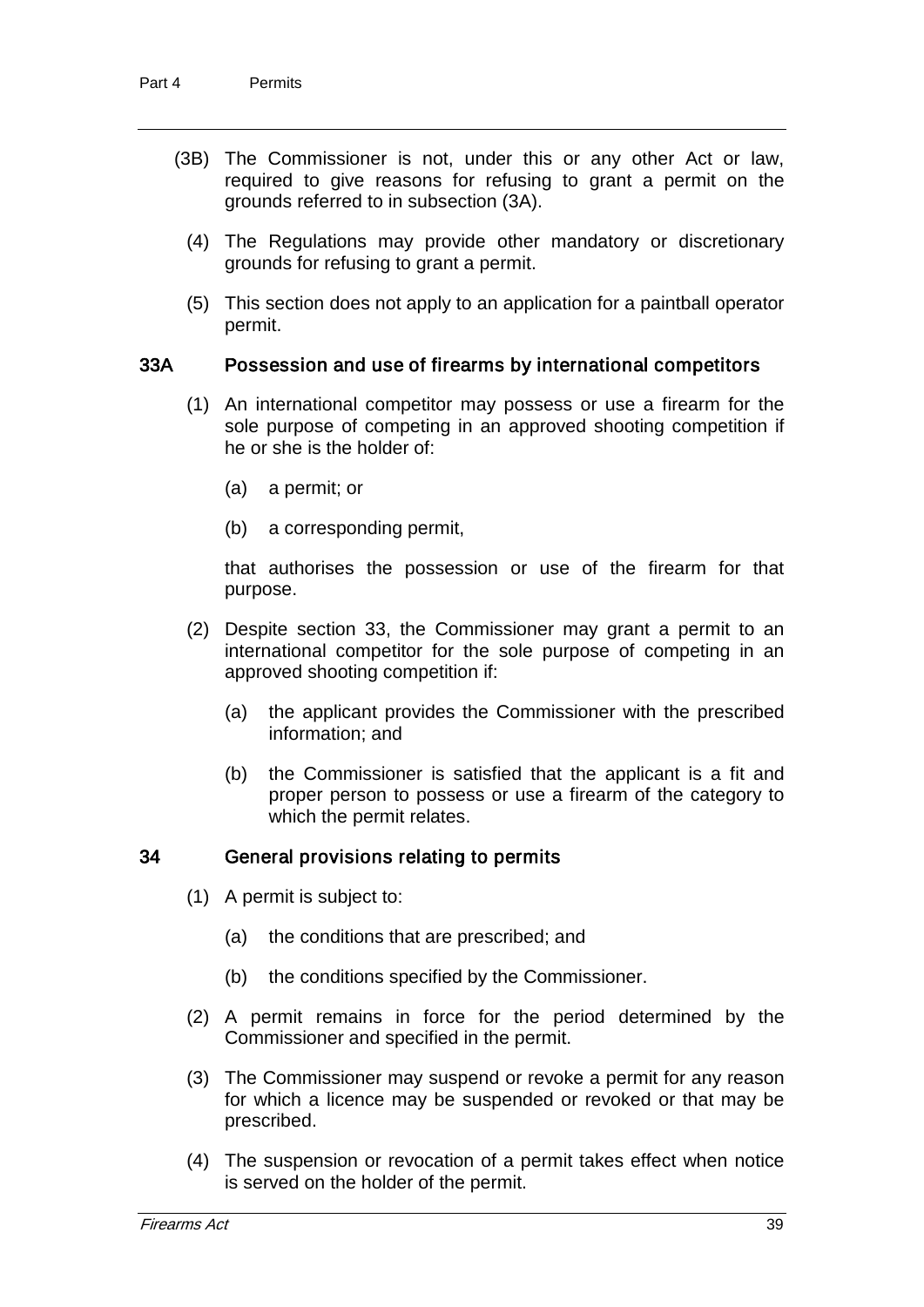(5) If a permit is suspended or revoked, the person to whom it was granted must immediately surrender it, and any firearm in respect of which it was granted, to a member of the Police Force.

Penalty: 50 penalty units or imprisonment for 12 months.

- (6) A member of the Police Force may seize a firearm in respect of which a permit was granted if the permit is suspended or revoked.
- (7) Subject to this Act, a permit expires 3 months after the holder ceases to reside in the Territory.

#### 35 Permits to purchase or acquire firearms

- (1) The holder of a licence may apply to the Commissioner for a permit to purchase or acquire a firearm.
- (2) A separate permit to purchase or acquire a firearm is required for each firearm to be purchased or acquired.
- (3) The Commissioner:
	- (a) is not to grant a permit to a person to purchase or acquire a firearm unless the person is the holder of a licence authorising the person to use or possess the firearm concerned; and
	- (b) may refuse to grant a permit to purchase or acquire a firearm to a person who is the holder of a firearms club junior licence.
- (4) Subject to subsection (5), the Commissioner is not to grant to a person a permit to purchase or acquire a firearm until after the end of the period of 28 days after the day on which the application for the permit is made.
- (5) The Commissioner may grant a permit to a person to purchase or acquire a firearm before the expiration of the period referred to in subsection (4) where:
	- (a) the person:
		- (i) holds a licence and owns a registered firearm; and
		- (ii) has established a genuine need for owning the firearm to be purchased or acquired; and
	- (b) the prescribed checks (if any) have been completed.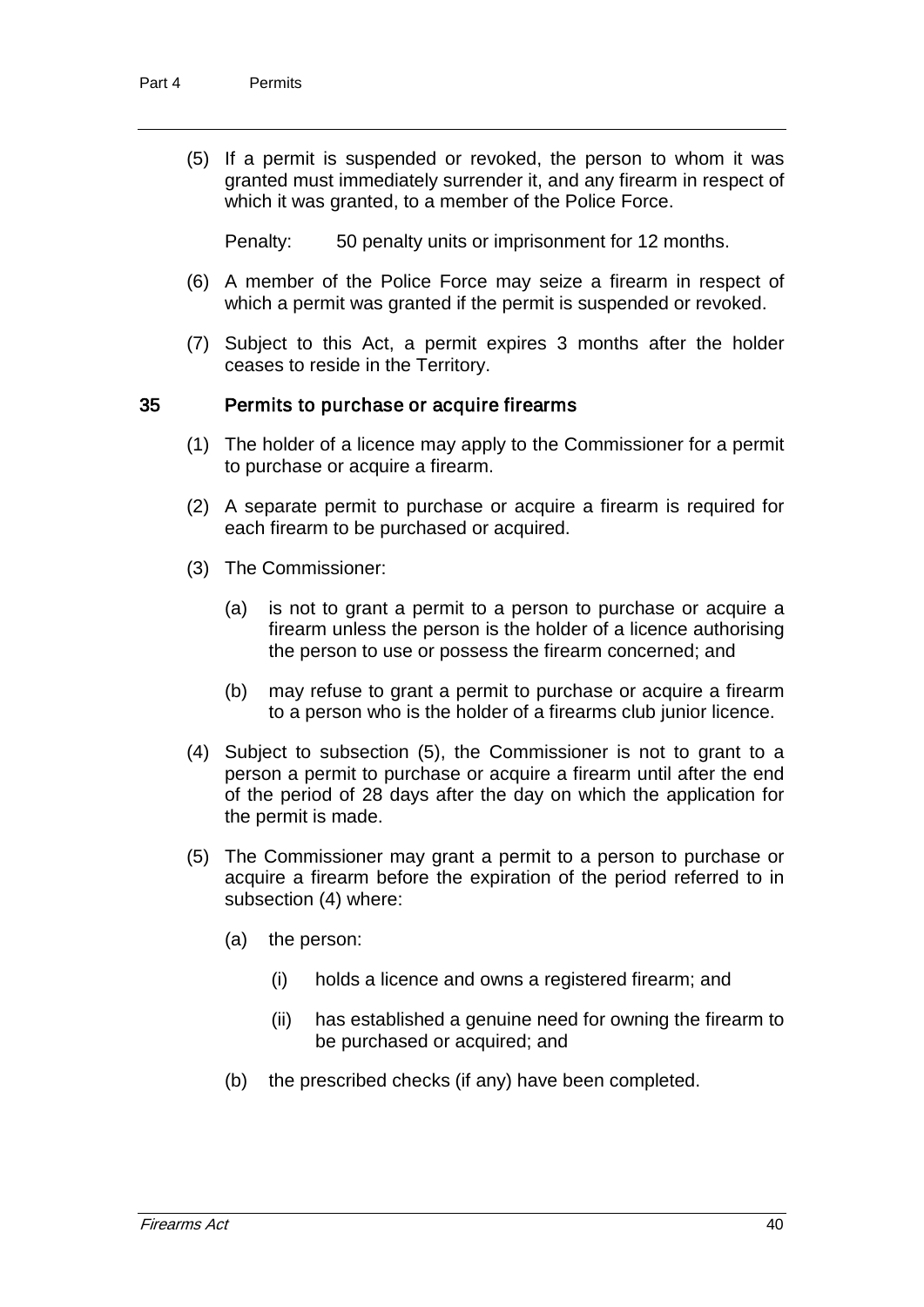(6) Unless revoked, a permit to purchase or acquire a firearm remains in force for the period specified in the permit or until the firearm to which the permit relates is purchased or acquired, whichever is the sooner.

#### 35A Permits for category H sports shooters

- (1) The Commissioner must not grant to the holder of a category H sports shooter's licence a permit to purchase or acquire a firearm unless the holder has, at all times during the 6 months before the application for the permit, held one or the other of the following:
	- (a) a category H sports shooter's licence;
	- (b) a shooter's licence authorising the possession and use of a category H firearm that was granted for (or partially for) the genuine reason of sports shooting.
- (2) The Commissioner must not grant to the holder of a category H sports shooter's licence a permit to acquire a firearm unless the permit is for a prescribed firearm.
- (3) The Commissioner must not grant to the holder of a category H sports shooter's licence a permit to acquire a firearm if the acquisition under the permit would result in the holder exceeding the limits on firearm ownership specified in section 35B.
- (4) The Commissioner may grant to the holder of a category H sports shooter's licence a permit to acquire a firearm only if the application for the permit is accompanied by an endorsement by an approved firearms club:
	- (a) to the effect that:
		- (i) the applicant is, and has been for more than 6 months, a shooting member of the firearms club;
		- (ii) the applicant has complied with the licence condition specified in section 15C(d); and
		- (iii) the club supports the application for a permit;
	- (b) giving details of the shooting disciplines the firearm to be purchased under the permit is to be used for at the club;
	- (c) confirming that the applicant has adequate storage facilities to cater for the firearm to be purchased under the permit;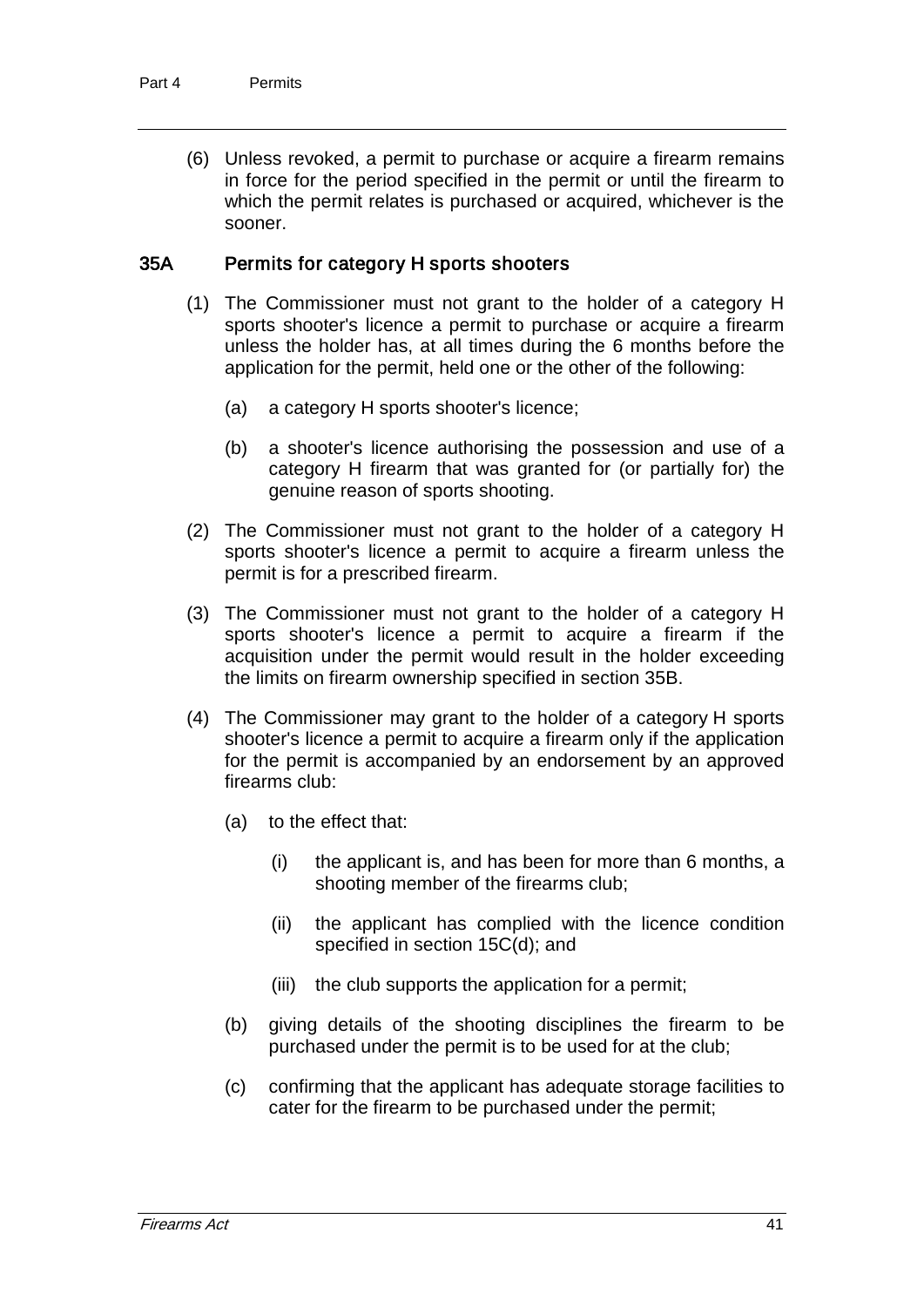- (d) if the permit sought relates to a firearm with a calibre greater than .38", confirming that:
	- (i) the firearm is intended for use in a specially accredited discipline; and
	- (ii) the applicant is affiliated with the appropriate national or international body that administers the particular shooting discipline; and
- (e) providing any further particulars that the Commissioner requires.

#### 35B Limits on firearm ownership under category H sports shooter's licence

- (1) The holder of a category H sports shooter's licence who has, at all times during the preceding 6 months, held one or the other of the following:
	- (a) a category H sports shooter's licence;
	- (b) a shooter's licence authorising the possession and use of a category H firearm that was granted for (or partially for) the genuine reason of sports shooting,

may hold only the following firearms under the licence:

- (c) one .22" calibre pistol or one centrefire pistol;
- (d) one .177" air pistol;
- (e) one black powder muzzle loading pistol or one cap and ball percussion fired revolver.
- (2) The holder of a category H sports shooter's licence who has, at all times during the preceding 12 months, held one or the other of the following:
	- (a) a category H sports shooter's licence;
	- (b) a shooter's licence authorising the possession and use of a category H firearm that was granted for (or partially for) the genuine reason of sports shooting,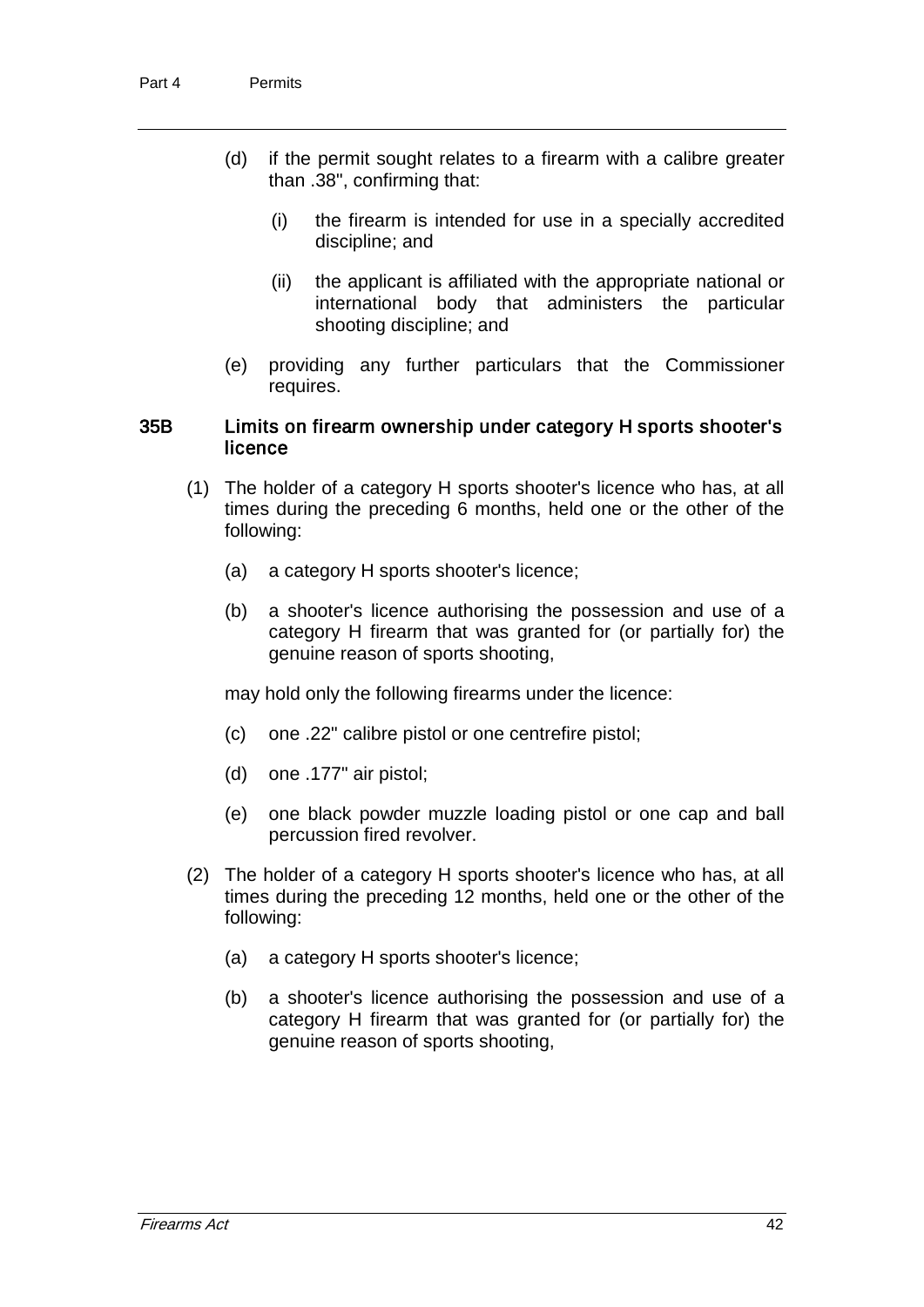may, in addition to the firearms permitted to be held under subsection (1), hold other firearms under the licence if the holder:

- (c) demonstrates a genuine need for the additional firearms, including by specifying the category H sports shooting discipline for which the firearms are required; and
- (d) has adequate storage facilities to cater for the additional firearms.

#### 35C Permits under firearms collector licence

- (1) The Commissioner must not grant a permit to the holder of a firearms collector licence for a firearm manufactured on or after 1 January 1947 unless:
	- (a) the holder is a student of arms within the meaning of subsection (2); and
	- (b) the firearm for which the permit is sought fits within the theme of the holder's firearms collection and will enhance the collection's historical or commemorative value.
- (2) A person may be considered to be a student of arms if the person:
	- (a) is the holder of a firearms collector licence;
	- (b) is, and has been for at least 12 months, a member of an approved historical firearms collector's society and the society recognises the person to be a student of arms;
	- (c) can demonstrate regular attendance at meetings of the society and participation in displays held by the society;
	- (d) can demonstrate that the person's firearms collection has a thematic structure and historical or commemorative value; and
	- (e) possesses a research library or contributes to the literature on the theme of the person's collection.

#### 35D Restriction on granting paintball operator permit

The Commissioner must not grant a paintball operator permit if the applicant would not be entitled to be granted a paintball operator licence to carry on the business of paintball operator at the paintball range for which the permit is sought.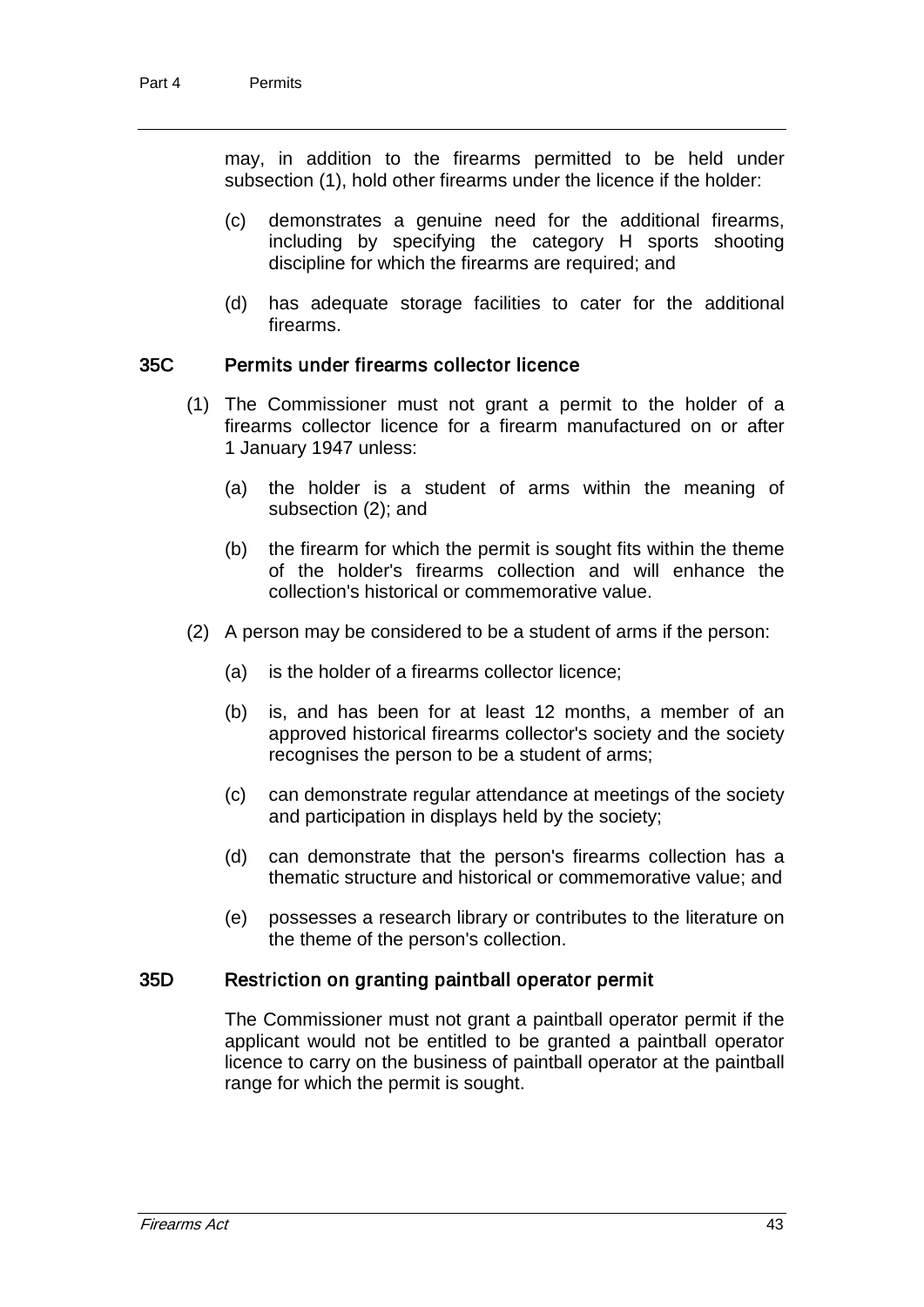# Part 5 Registration of firearms

## 36 Registration of firearms

- (1) An application to register a firearm is to be:
	- (a) in the approved form;
	- (b) accompanied by the determined fee; and
	- (c) lodged with the Commissioner.
- (2) Subject to this section, the Commissioner is to register a firearm that is the subject of an application.
- (3) The Commissioner:
	- (a) is not to register a firearm unless the applicant is the holder of a licence that permits the holder to possess firearms of the category of the firearm to be registered; and
	- (b) may refuse to register a firearm if the applicant is the holder of a firearms club junior licence.
- (4) The Commissioner may refuse to register a firearm if it is not produced to a member of the Police Force for inspection.
- (5) The Commissioner registers a firearm by entering in the register particulars of the firearm and particulars relating to the person in whose name it is registered.
- (6) The Commissioner is to issue a certificate of registration to a person in whose name a firearm is registered where:
	- (a) the firearm is registered in accordance with subsection (5); or
	- (b) the Commissioner records in the register a change in the particulars relating to the person in whose name a firearm is registered.

## 37 Duration of registration

- (1) A firearm ceases to be registered:
	- (a) if the person in whose name it is registered dies or, in the case of a firearm registered in the name of a corporation, the corporation is dissolved;
	- (b) if it is sold or otherwise disposed of;
	- (c) if it is lost or stolen; or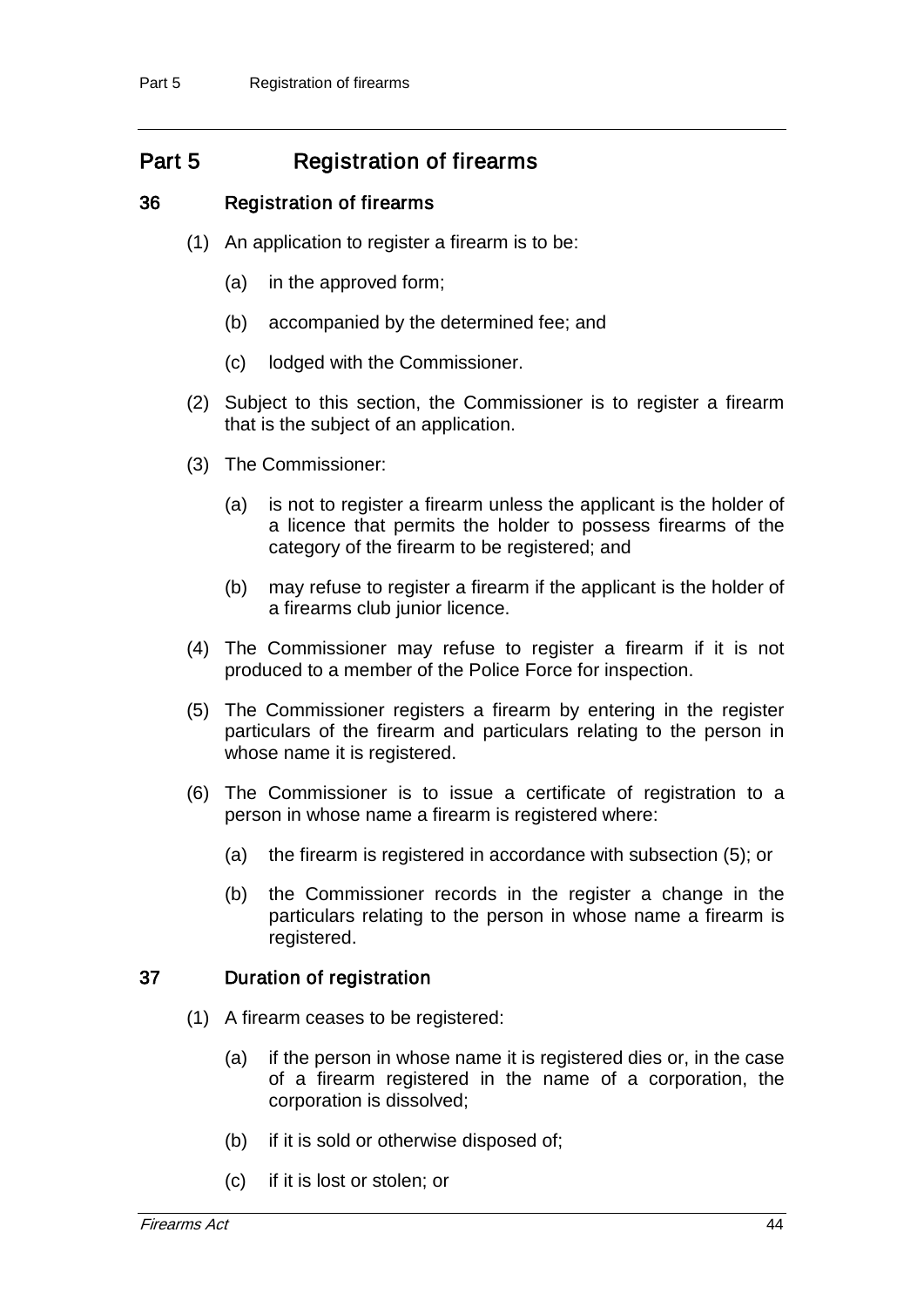- (d) if it is altered in a way:
	- (i) that affects its safety or fitness for use; or
	- (ii) that it becomes a firearm of a different category from the category specified in the certificate of registration relating to it.
- (2) Where a person was, immediately before his or her death, the holder of a certificate of registration for a firearm, the personal representative of the person is, for 28 days or any longer period that the Commissioner in writing allows, deemed to be the holder of the certificate of registration for the purpose of disposing of the firearm in accordance with this Act.
- (3) A certificate of registration expires 3 months after the holder ceases to reside permanently in the Territory.

# Part 6 Surrender or revocation of licences, permits and certificates of registration

#### 38 Suspension of licence, permit or registration

- (1) The Commissioner may, if satisfied there may be grounds for revoking a licence, permit or certificate of registration, suspend the licence, permit or certificate by serving written notice on the holder.
- (2) A notice under subsection (1) is to:
	- (a) state that the licence, permit or certificate is suspended and the reasons for suspending it; and
	- (b) request the holder to provide the Commissioner with reasons why the licence, permit or certificate should not be revoked.
- (3) A licence, permit or certificate of registration is suspended for the period, not longer than 28 days, specified in the notice.
- (4) The holder of a licence, permit or certificate of registration suspended under this section is not authorised to possess or use a firearm of the category or the firearm, as the case may be, specified in the licence, permit or certificate during the period of the suspension.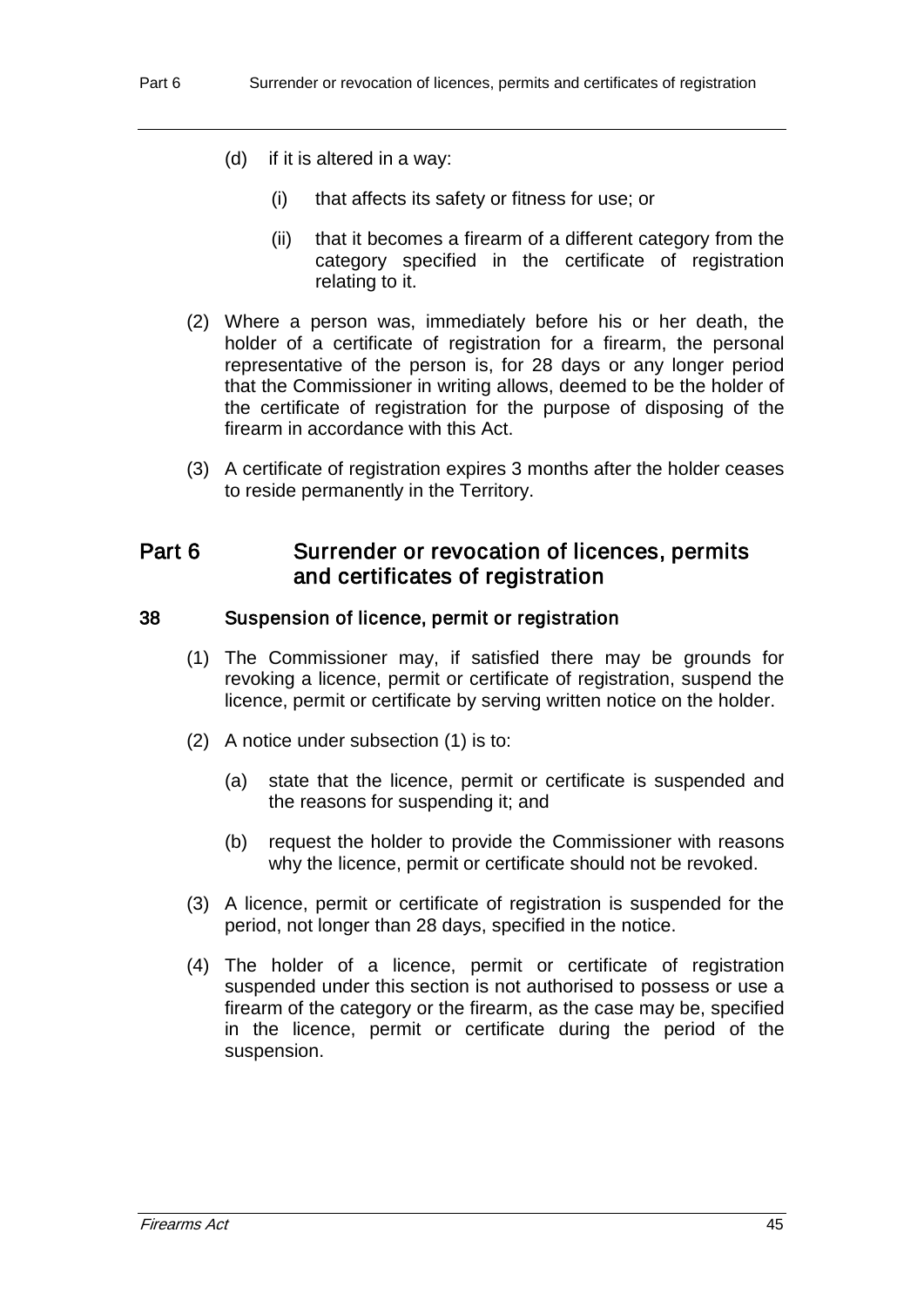#### 39 Suspension on making of interim domestic violence order

- (1) A licence, permit or certificate of registration is automatically suspended on the making of an interim domestic violence order against the holder and the suspension remains in force until the order is confirmed or revoked.
- (2) If a licence, permit or certificate of registration is automatically suspended by subsection (1), the person to whom it is granted must immediately:
	- (a) surrender the suspended licence, permit or certificate of registration to a member of the Police Force; and
	- (b) deliver a firearm in respect of which the licence, permit or certificate is granted to a member of the Police Force.

Penalty: 50 penalty units or imprisonment for 12 months.

#### 40 Revocation of licence, permit or registration

- (1) A licence, permit or a certificate of registration is automatically revoked:
	- (a) on a final domestic violence order or an order to keep the peace being made against the holder; or
	- (b) on the holder being found guilty of a disqualifying offence, an offence of violence or an offence against this Act.
- (2) The Commissioner is, by written notice served on the holder of a licence or permit, to revoke the licence or permit if satisfied that the holder has failed to comply with a condition of the licence or permit that is prescribed for the purposes of this subsection.
- (2A) The Commissioner must, by written notice served on the holder of a licence or permit, revoke the licence or permit if satisfied that the loss or theft of a firearm was due to the negligence or fraud of the holder.
	- (3) The Commissioner may, by written notice served on the holder of a licence, permit or certificate of registration, revoke the licence, permit or certificate:
		- (a) for any reason for which the holder would be required to be refused a licence or permit of the same kind or a certificate of registration; or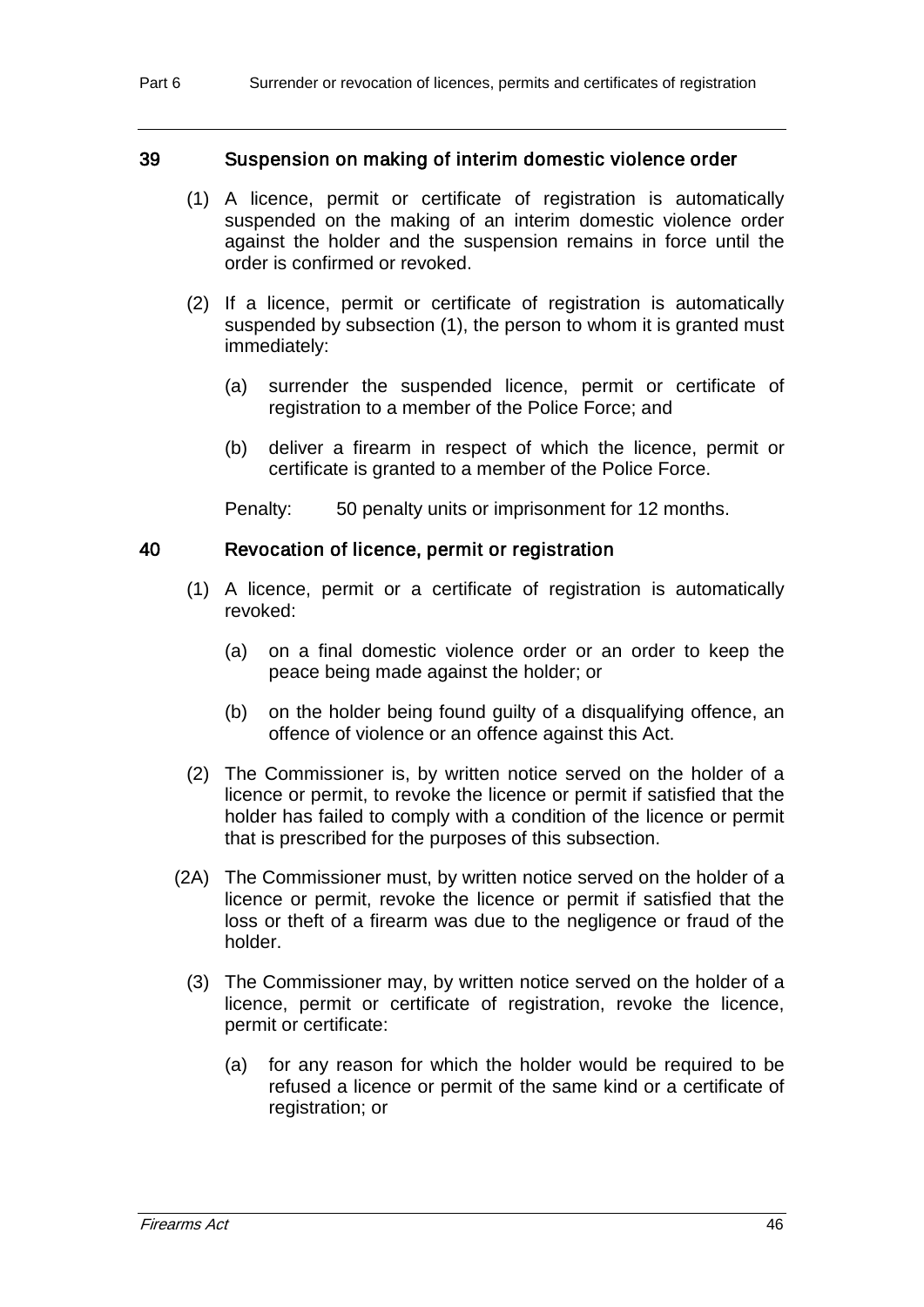- (b) if the holder supplied information that was false or misleading in a material particular in, or in connection with, the application for the licence, permit or certificate of registration; or
- (c) if the holder is found guilty of an offence against a law in force in the Territory, or an offence in a State or another Territory of the Commonwealth, (whether committed before or after the granting of the licence, permit or certificate) relating to a firearm or the possession or use of a firearm or any other offence that, in the opinion of the Commissioner, makes the holder not fit to possess or use a firearm or to hold a licence, permit of the kind held or a certificate; or
- (d) in the case of a licence or permit, if the holder contravenes a condition of the licence or permit; or
- (e) if the Commissioner is of the opinion that the holder is no longer a fit and proper person to hold the licence, permit or certificate; or
- (f) in the case of a firearms dealer licence, if:
	- (i) the holder is not in charge of the premises used under the licence to carry on the business; or
	- (ii) the holder no longer deals in firearms; or
	- (iii) the premises used under the licence to carry on the business are no longer satisfactory for that purpose; or
- (g) in the case of a firearms armourer licence, if:
	- (i) the holder is not in charge of the premises used under the licence to carry on the business; or
	- (ii) the holder no longer repairs or stores firearms; or
	- (iii) the premises used under the licence to carry on the business are no longer satisfactory for that purpose; or
- (h) in the case of a firearms collector licence, if:
	- (i) the holder of the licence is no longer a bona fide collector of firearms or is not, or will no longer be, in charge of the premises where the firearms are usually kept; or
	- (ii) the premises where the firearms are usually kept are no longer satisfactory for the storage or safe keeping of the firearms; or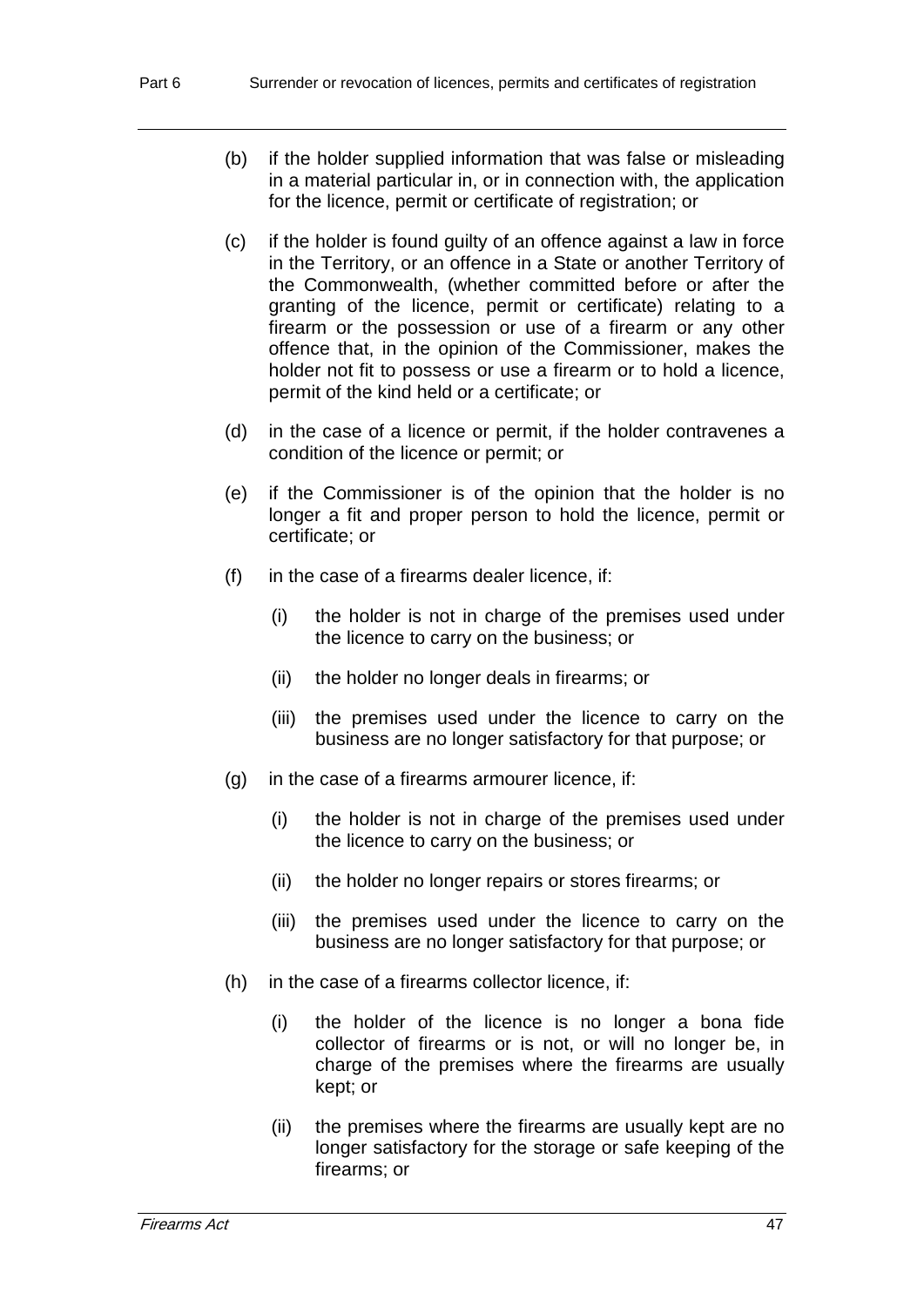- $(i)$  in the case of a firearms corporate licence, if:
	- (i) the holder no longer has a good reason for employees to possess or use firearms; or
	- (ii) the holder's premises are no longer satisfactory for the storage or safe keeping of firearms; or
- (k) in the case of a firearms employee licence, if the holder is no longer an employee of the holder of the firearms corporate licence or is no longer carrying out the duties in relation to which the licence was granted; or
- (l) in the case of a paintball operator licence or permit, if:
	- (i) the holder is no longer entitled to use the approved paintball range; or
	- (ii) the holder no longer carries on the business of paintball operator at the approved paintball range.
- (4) The revocation of a licence, permit or certificate of registration under subsection (2) or (3) takes effect when notice is served on the holder or on a later date specified in the notice, whether or not an appeal is lodged against the revocation.
- (5) A person must, immediately after a notice under this section is served on him or her, or where in the notice the person is allowed time to sell or otherwise dispose of the firearm, not later than the time so allowed:
	- (a) surrender the revoked licence, permit or certificate of registration to the Commissioner; and
	- (b) subject to section 44, deliver a firearm in respect of which the licence, permit or certificate was granted to a member of the Police Force.

Penalty: 50 penalty units or imprisonment for 12 months.

- (6) If a licence, permit or certificate of registration is automatically revoked by subsection (1), the person to whom it was granted must immediately:
	- (a) surrender the revoked licence, permit or certificate of registration to a member of the Police Force; and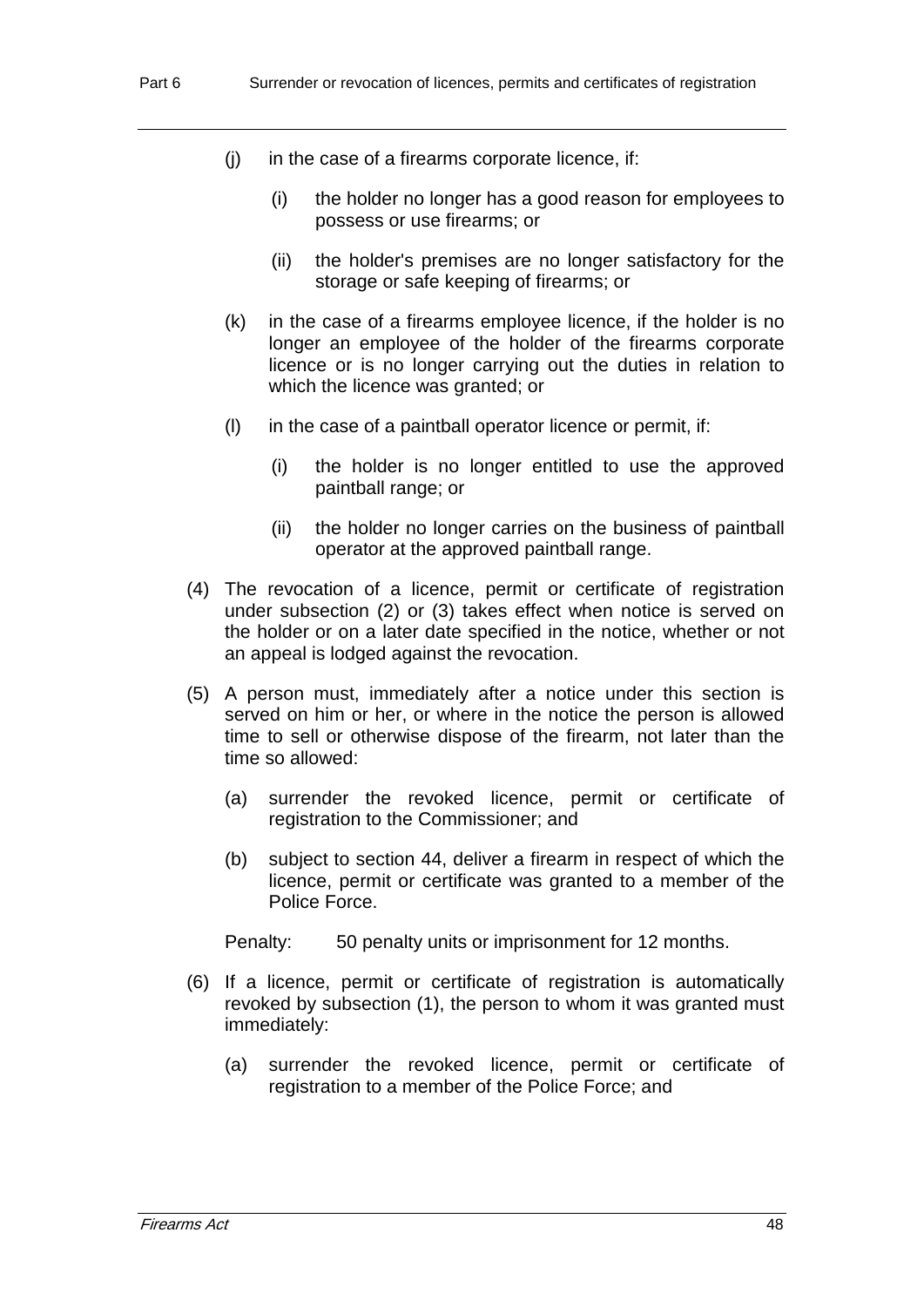(b) deliver a firearm in respect of which the licence, permit or certificate was granted to a member of the Police Force.

Penalty: 50 penalty units or imprisonment for 12 months.

## 40A Revocation on basis of criminal intelligence

- (1) The Commissioner must revoke a licence, permit or certificate of registration if the Commissioner is of the opinion, having regard to any criminal intelligence report or other criminal information the Commissioner holds about the holder of the licence or permit, the representative for the licence or permit or the person in whose name the firearm is registered, that:
	- (a) the holder, representative or person is a risk to public safety; and
	- (b) the holding of the licence or permit or the registration would be contrary to the public interest.
- (2) The Commissioner is not, under this or any other Act or law, required to give reasons for revoking a licence, permit or certificate of registration on the grounds referred to in subsection (1).

## 40B Seizure of firearms on revocation

- (1) If a licence, permit or certificate of registration is:
	- (a) suspended by the Commissioner under section 38;
	- (b) automatically suspended under section 39;
	- (c) automatically revoked under section 40; or
	- (d) revoked by the Commissioner under section 40 or 40A,

the Commissioner must cause notice of the suspension or revocation to be served personally on the person who was the holder of the licence or permit or in whose name the firearm was registered.

(2) At the time of serving a notice under subsection (1), a member of the Police Force may, without a warrant and using the force that is necessary and with any necessary assistance, enter premises, a vessel, vehicle, aircraft or other place to search for and seize any firearm or ammunition in the possession of the person whose licence or permit has been suspended or revoked or in whose name a firearm was registered until the registration was suspended or revoked.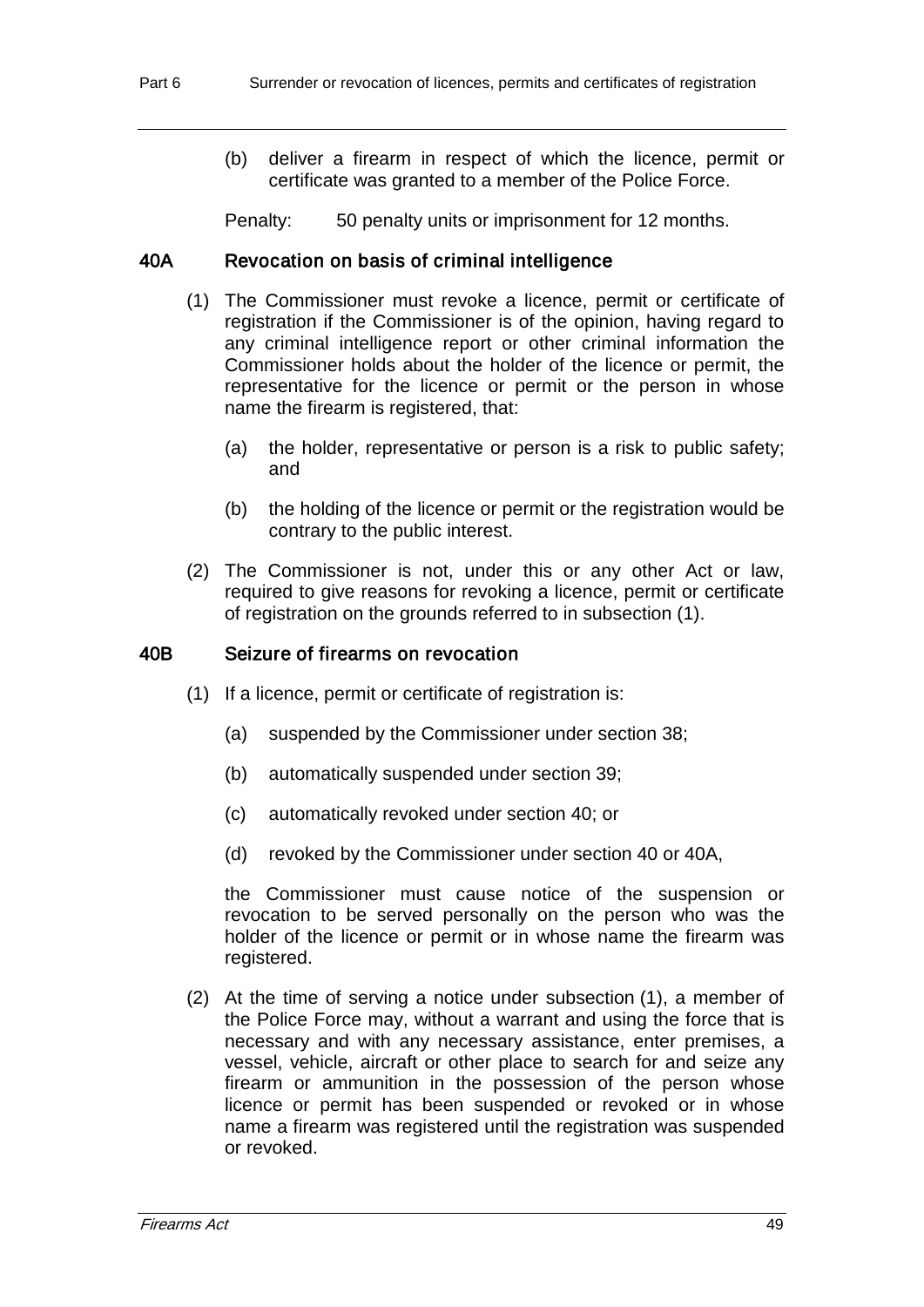#### 41 Surrender by holder

- (1) The holder of a licence, permit or certificate of registration may, by written notice to the Commissioner accompanied by:
	- (a) the licence, permit or certificate; or
	- (b) a statutory declaration setting out the reasons why the licence, permit or certificate is not accompanying the notice,

surrender the licence, permit or certificate.

(2) The surrender of a licence, permit or certificate of registration under subsection (1) takes effect when the notice is received by the Commissioner.

#### 42 Suspension by police officer or Commissioner

- (1) A member of the Police Force in charge of a police station or with the rank of senior sergeant or higher may, by written notice served on the holder of a licence, permit or certificate of registration, suspend the licence, permit or certificate:
	- (a) on the request of the holder;
	- (b) if the holder has been charged with an offence against a law in force in the Territory or in a State or another Territory of the Commonwealth relating to firearms (or any other offence that, in the opinion of the Commissioner would, if the person is found guilty, render the person not fit to possess or use a firearm or to hold a licence, permit or certificate of the kind held) and is awaiting the hearing of the charge;
	- (c) if the member believes on reasonable grounds that the holder is suffering from a physical or mental infirmity or incapacity and, as a result of possessing a firearm, may be a danger to the safety of the person or to another person, or to property;
	- (d) after receiving a report under section 101; or
	- (e) if the member believes, on reasonable grounds, that the person has made a statement that is false or misleading in a material particular in the application for the licence, permit or certificate.
- (1A) The Commissioner may, by written notice served on the holder of a licence, permit or certificate, suspend the licence, permit or certificate for a specified period or until conditions specified in the notice are complied with.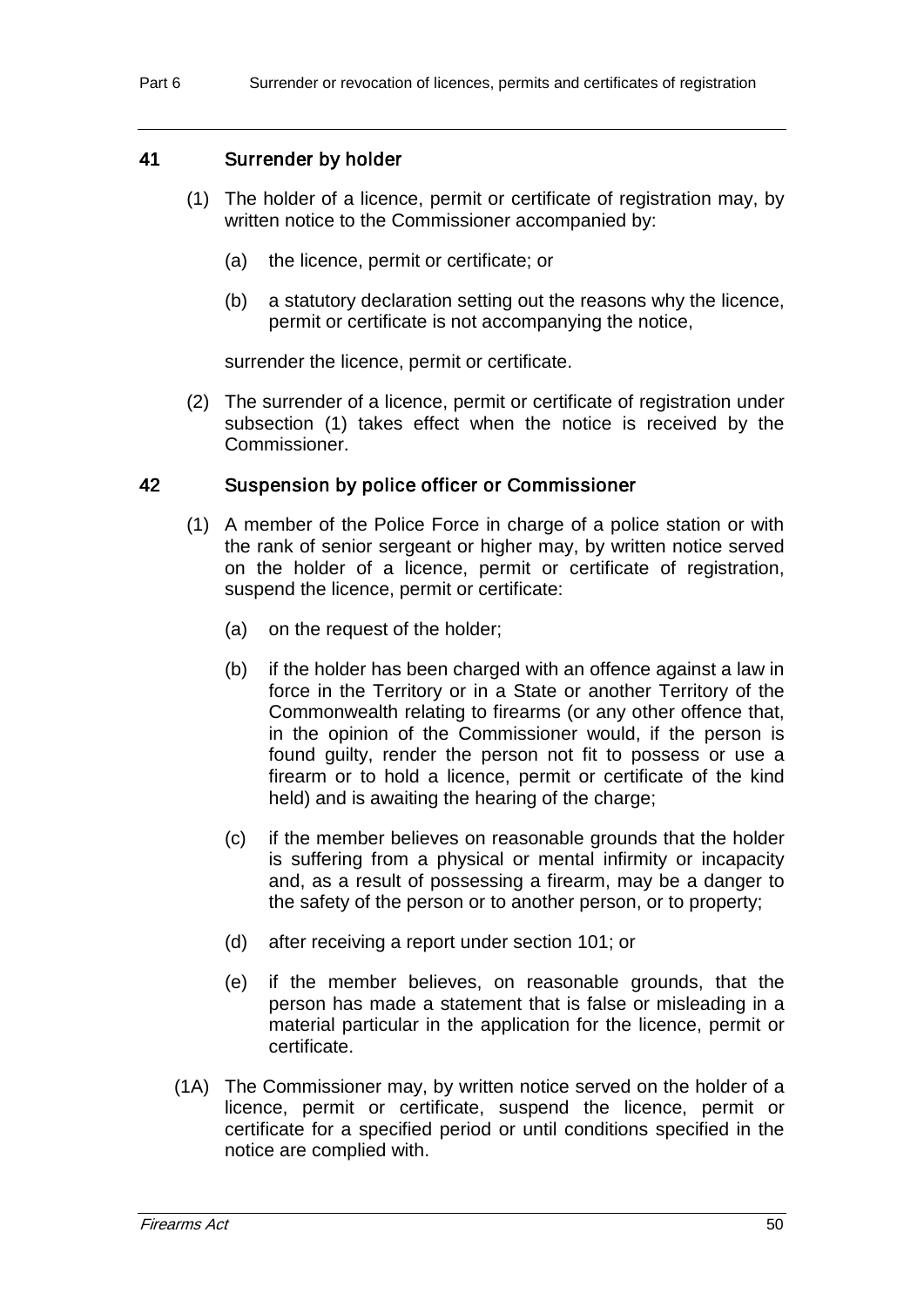- (2) A person must, immediately after a notice under subsection (1) or (1A) is served on him or her or not later than the period specified in the notice, deliver to a member of the Police Force or to a person nominated by the person and approved by a member:
	- (a) the licence, permit or certificate of registration; and
	- (b) the firearm to which the notice relates.

Penalty: 50 penalty units or imprisonment for 12 months.

- (3) If the person does not comply with the notice, a police officer may, without a warrant:
	- (a) enter any place the officer reasonably believes the firearm may be found; and
	- (b) search the place and seize the firearm.
- (4) The police officer may exercise the powers with the assistance, and using the force, that is reasonably necessary in the circumstances.

#### 43 Refusal or revocation by Commissioner

- (1) If the Commissioner refuses to grant or revokes a licence, permit or certificate of registration, the applicant or the former holder may not apply for a licence or permit of the same type or for a certificate of registration:
	- (a) until the conditions, if any, specified in the notice of refusal or revocation are met; or
	- (b) during a period specified in the notice.
- (2) A person must, immediately after a notice under subsection (1) is served on him or her or not later than the period specified in the notice, deliver to a member of the Police Force or to a person nominated by the person and approved by a member:
	- (a) the licence, permit or certificate of registration (if any); and
	- (b) any firearm to which the notice relates.

Penalty: 50 penalty units or imprisonment for 12 months.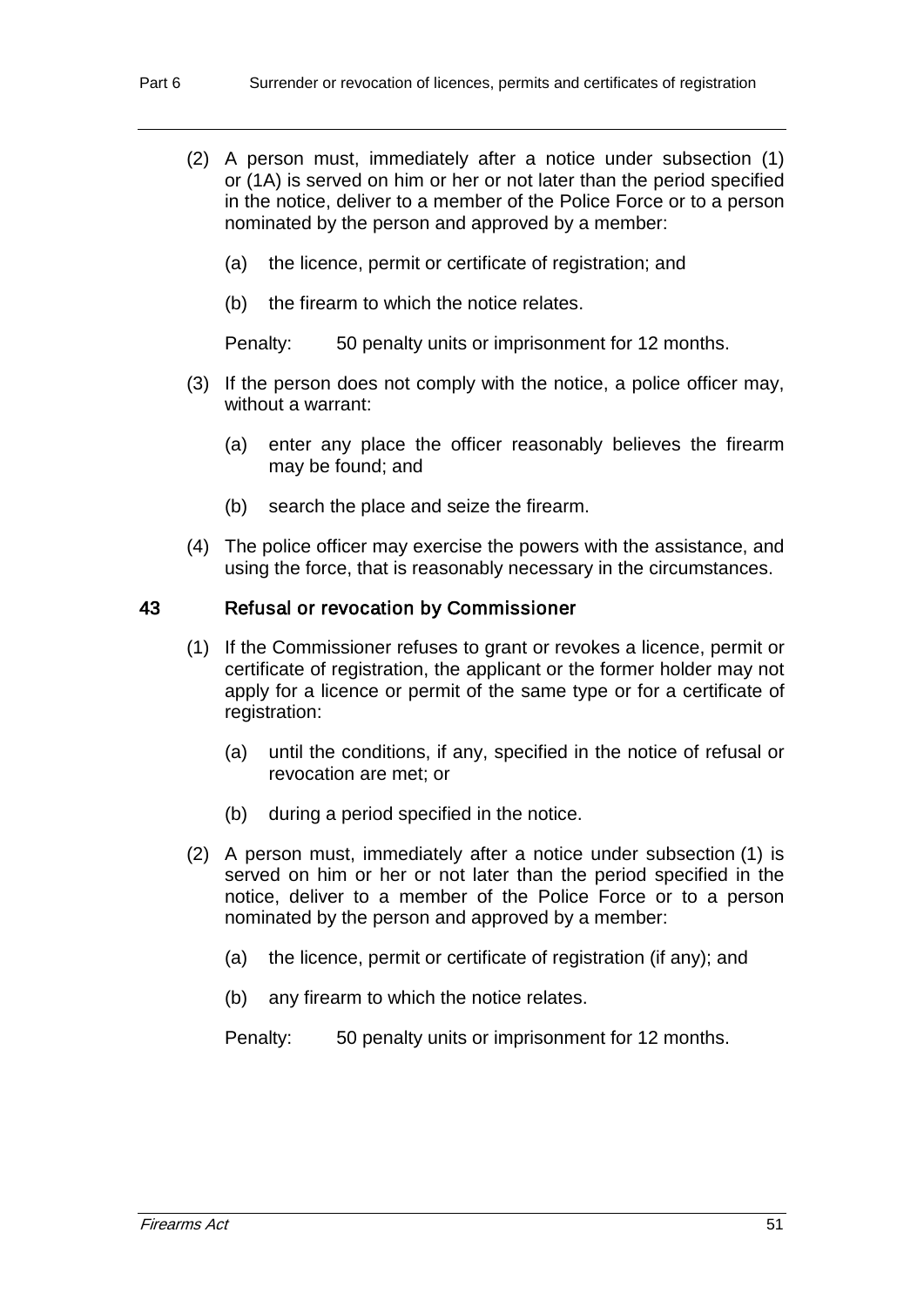## 44 Disposal of firearms

- (1) Where the Commissioner under section 40 allows a person time to sell or otherwise dispose of a firearm, the person must, within the time specified in the notice of revocation, sell or otherwise dispose of the firearm, unless he or she institutes an appeal under this Act against the Commissioner's action.
- (2) A person who sells or disposes of a firearm under this section or section 54 must, not later than 2 working days after the sale or disposal, give to the Commissioner, by written notice, the approved particulars concerning the sale or disposal.

Penalty: 50 penalty units or imprisonment for 12 months.

# Part 7 Safe keeping of firearms

## 46 Storage and safe keeping requirements

- (1) A person in possession of a firearm or ammunition:
	- (a) must take all reasonable precautions to ensure that:
		- (i) it is kept safely;
		- (ii) it is not stolen or lost; and
		- (iii) it does not come into the possession of a person who is not authorised to possess it; and
	- (b) must comply with the storage and safe keeping requirements under this Act that apply to the firearm or ammunition.
	- Penalty: If the offender is a natural person 50 penalty units or imprisonment for 12 months.

If the offender is a body corporate – 250 penalty units.

- (2) Subsection (1)(b) does not apply in relation to a firearm if the person in possession of the firearm satisfies the Commissioner that the person has provided alternative arrangements for the storage and safe keeping of the firearm (and any ammunition) that are of a standard not less than the requirements under the Act.
- (3) The Regulations may specify the minimum standards for storage and safe keeping of firearms or classes of firearms (and ammunition).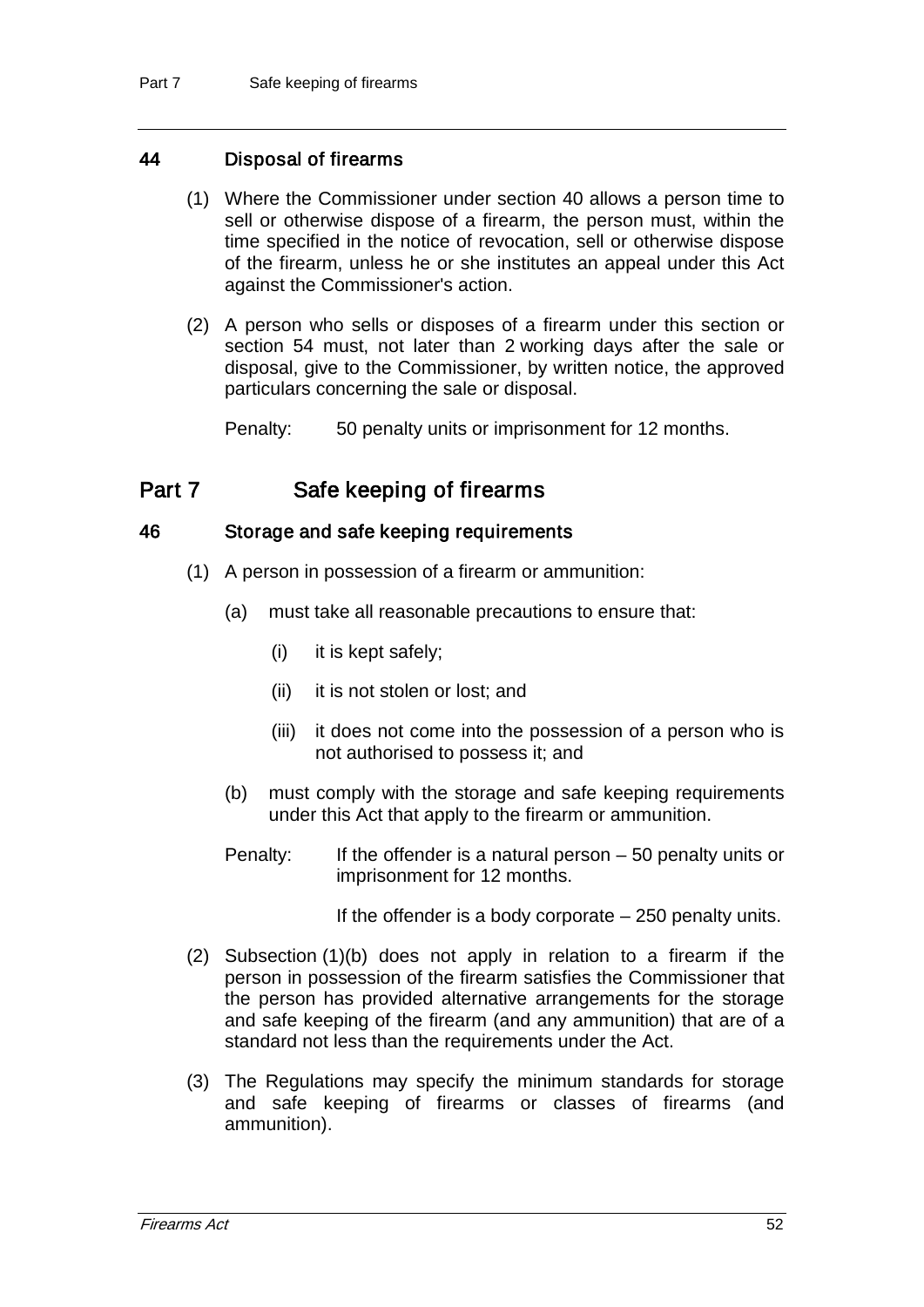#### 47 Seizure of firearms if storage requirements not met

A member of the Police Force may seize a firearm or ammunition that the member has reasonable grounds to believe is not being stored in accordance with this Act.

# Part 8 Premises used by firearms clubs, for shooting activities and paintball ranges

## 48 Premises used by firearms clubs and for shooting activities

- (1) A person who is a member of the management committee of a firearms club must not use, or knowingly permit another person to use, a firearm on premises occupied by the firearms club unless the premises are approved under section 49.
- (2) The occupier of premises used as a shooting gallery or amusement parlour must not permit a person to use a firearm on the premises unless the premises are approved under section 49.

Penalty: 20 penalty units or imprisonment for 6 months.

#### 49 Approval of premises used by firearms clubs and for shooting activities

- (1) A person may apply to the Commissioner in the approved form for an approval under this section in respect of the premises specified in the application.
- (2) The Commissioner is to, as soon as practicable after receiving an application under subsection (1), approve or refuse to approve the premises.
- (3) The Commissioner is to refuse to approve premises unless satisfied that the premises are equipped with approved safety equipment and the premises are located and constructed so that the use of firearms on the premises will not constitute a danger to persons on the premises or to the public in the vicinity of the premises.
- (4) The Commissioner may, when approving premises, or at any time while an approval remains in force, give a direction to a person concerning the use, control or administration of the premises for the preservation of public safety and the safety of the persons on the premises.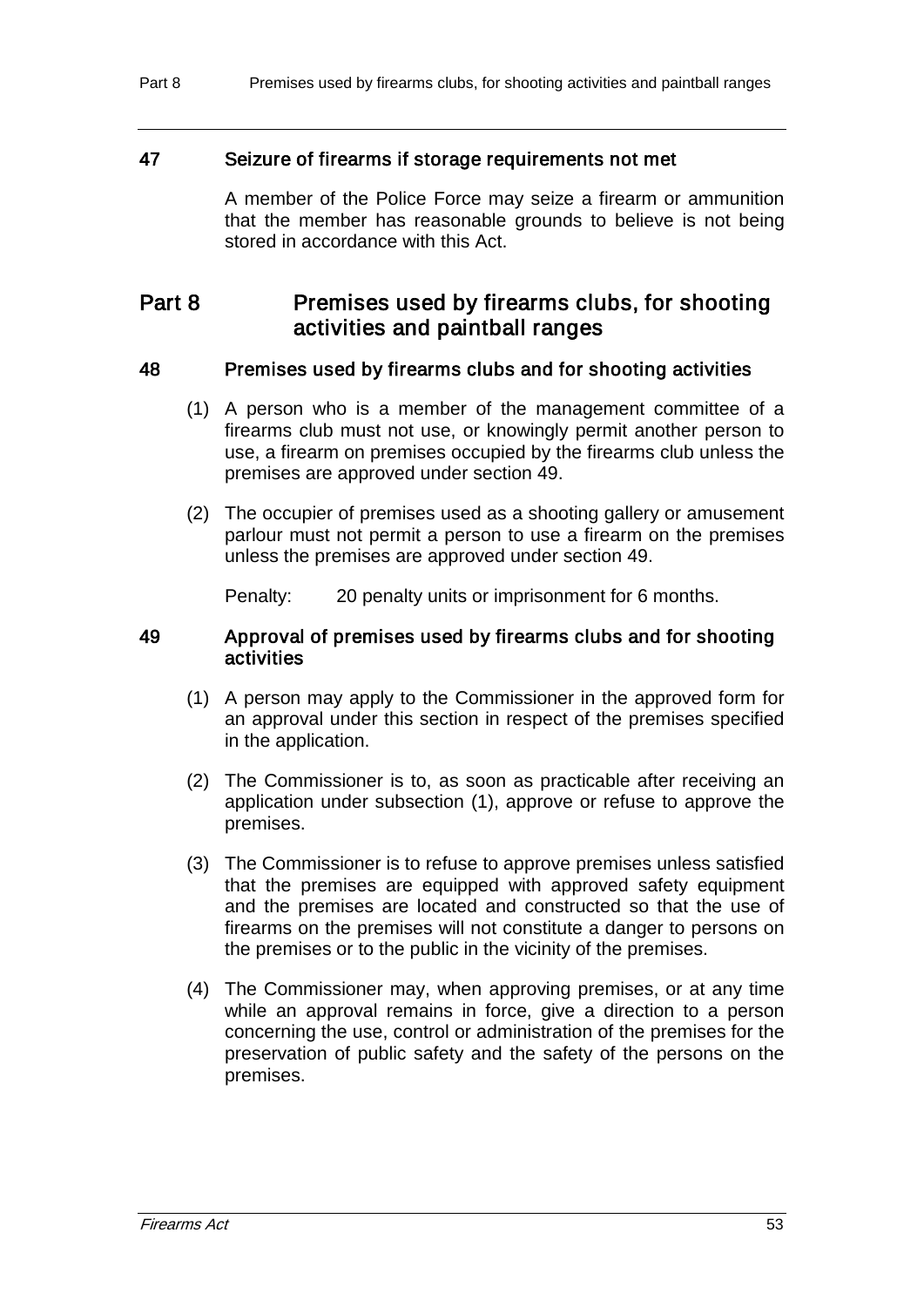(5) A person to whom a direction is given under subsection (4) must not contravene or fail to comply with the direction.

Penalty: 50 penalty units or imprisonment for 12 months or, in the case of a body corporate, 200 penalty units.

- (6) The Commissioner may suspend, for a specified period or until specified conditions are complied with, or revoke an approval given under this section if satisfied that:
	- (a) the premises are a danger to persons or to the public in the vicinity of the premises; or
	- (b) a direction given under subsection (4) has not been complied with.

## 49A Approval of premises for use as paintball range

- (1) A person may apply to the Commissioner for an approval for the use of premises as a paintball range.
- (2) The application must be in the approved form.
- (3) The Commissioner must, as soon as practicable:
	- (a) consider the application and approve or refuse it; and
	- (b) give written notice to the applicant of the decision and, if refused, the reasons for it.
- (4) Without limiting subsection (3), the Commissioner must refuse the application unless satisfied:
	- (a) the person has all necessary approvals for the use of the premises as a paintball range under the laws of the Territory; and
	- (b) the premises are suitable for use as a paintball range; and
	- (c) the use of firearms on the premises will not constitute a danger to persons on the premises or to the public in the vicinity of the premises.
- (5) In deciding whether premises are suitable for use as a paintball range, the Commissioner must consider:
	- (a) if a building is constructed on the premises its design and construction; or
	- (b) if a building is to be constructed on the premises its design and proposed construction.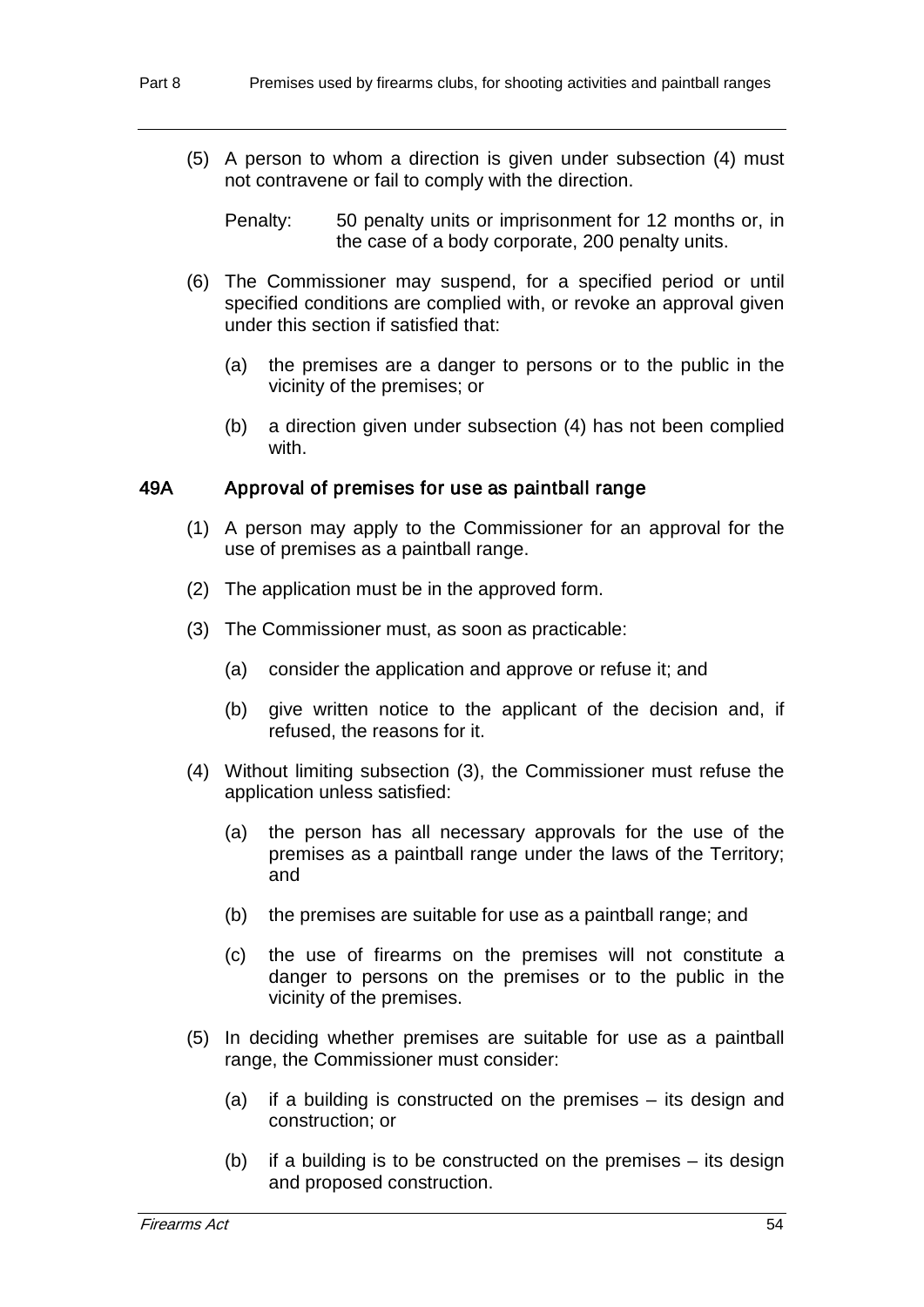(6) The approval may be subject to the reasonable conditions the Commissioner considers appropriate.

# Part 9 Appeals

#### 50 Firearms Appeal Tribunal

- (1) There is established the Firearms Appeal Tribunal.
- (2) The Tribunal consists of the Chief Magistrate or a magistrate nominated by the Chief Magistrate, who is the Chairperson, and 2 other persons appointed by the Minister of whom:
	- (a) one is to be appointed from a panel of persons nominated by the Commissioner; and
	- (b) one is to be appointed from a panel nominated by the Northern Territory Firearms Council Incorporated.
- (3) A member of the Tribunal appointed under subsection (2) holds office for the period, not exceeding 3 years, specified in the instrument of appointment, but is eligible for reappointment.
- (4) Where a member appointed under subsection (2) is unable or may be unable to attend at a hearing of the Tribunal:
	- (a) the Commissioner, in the case of a member appointed from the panel referred to in subsection (2)(a); and
	- (b) the Northern Territory Firearms Council Incorporated, in the case of a member appointed from the panel referred to in subsection (2)(b),

may nominate from the panel a person to act in place of the member for the hearing or during the period the member is unable to be present.

- (5) A member appointed under subsection (2) may resign by written notice signed by the member and given to the Minister.
- (6) The Minister:
	- (a) may terminate the appointment of a member appointed under subsection (2) for inability, inefficiency, misbehaviour or physical or mental incapacity; and
	- (b) is to terminate the appointment of a member appointed under subsection (2) if the member becomes bankrupt, applies to take the benefit of a law for the relief of bankrupt or insolvent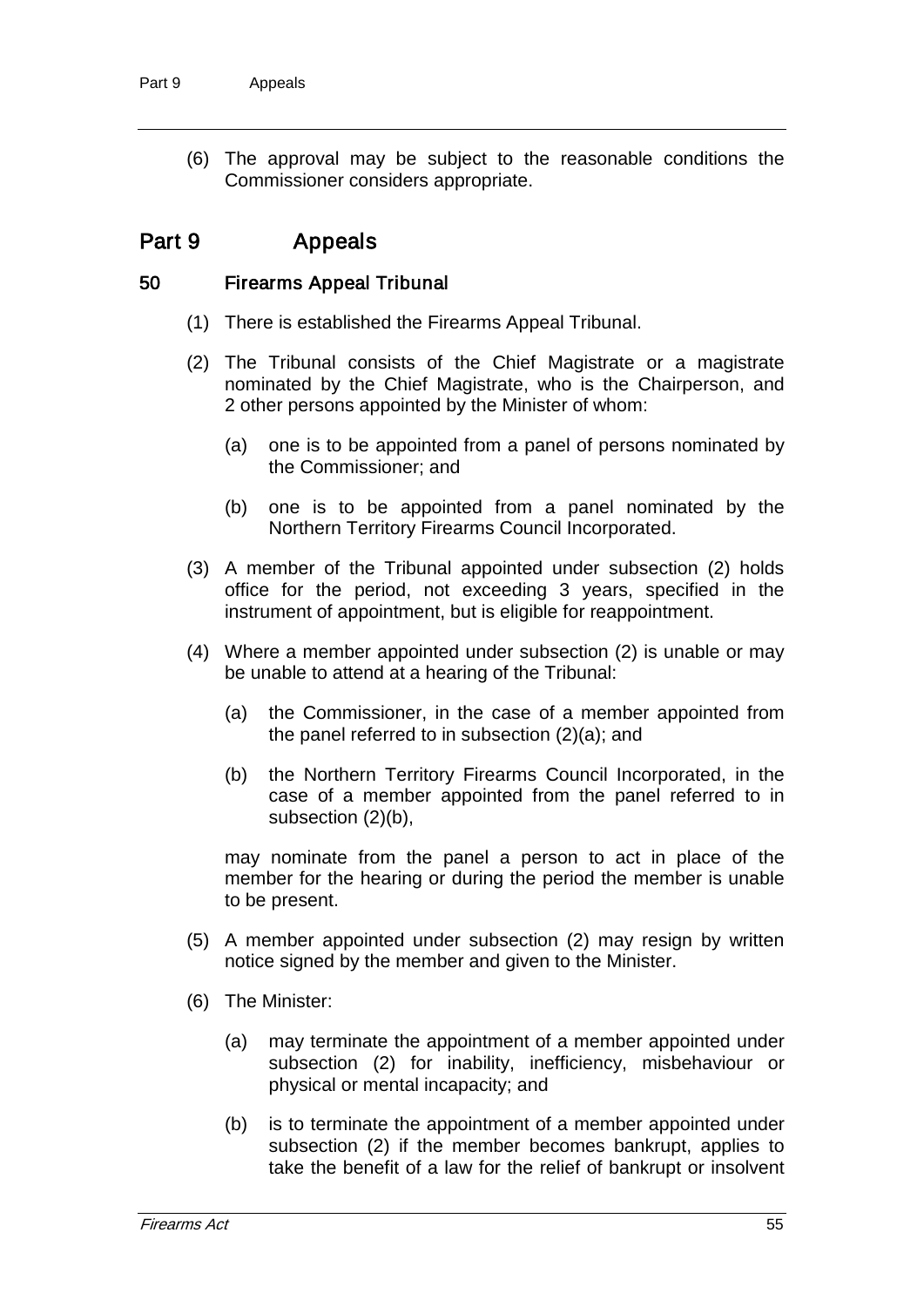debtors, compounds with his or her creditors or makes an assignment of remuneration for their benefit.

- (7) The Registrar of the Local Court nominated by the Chief Magistrate is the secretary to the Tribunal.
- (8) The secretary to the Tribunal is to keep a register in which particulars of appeal proceedings are to be kept.

#### 51 Notice of appeal

- (1) A person aggrieved by a decision or action of the Commissioner under this Act may appeal to the Tribunal against the decision or action.
- (2) An appeal under subsection (1) is instituted by the person lodging with the Tribunal a notice of appeal in the prescribed form accompanied by the determined fee.
- (2A) A notice of appeal must be lodged with the Tribunal:
	- (a) within 28 days after the decision or action of the Commissioner appealed against; or
	- (b) if the Tribunal is satisfied that the person has a reasonable excuse for not lodging the notice within 28 days – within the additional time that the Tribunal allows.
- (2B) A notice of appeal must state fully and in detail the grounds upon which the appeal is based and give particulars of the material on which the appellant relies.
	- (3) A notice of appeal must be served by the appellant on the Commissioner.
	- (4) Where a notice of appeal is lodged under subsection (2), the appellant must deliver to the Commissioner for safe keeping all firearms that the applicant would be required to sell or otherwise dispose of by virtue of section 44 had the appeal not been instituted.

Penalty: 50 penalty units or imprisonment for 12 months.

#### 52 Powers of Tribunal

- (1) An appeal is in the nature of a rehearing.
- (2) The Tribunal has all the powers, authorities, duties, functions and discretions that the Commissioner has in relation to the decision or action the subject of the appeal.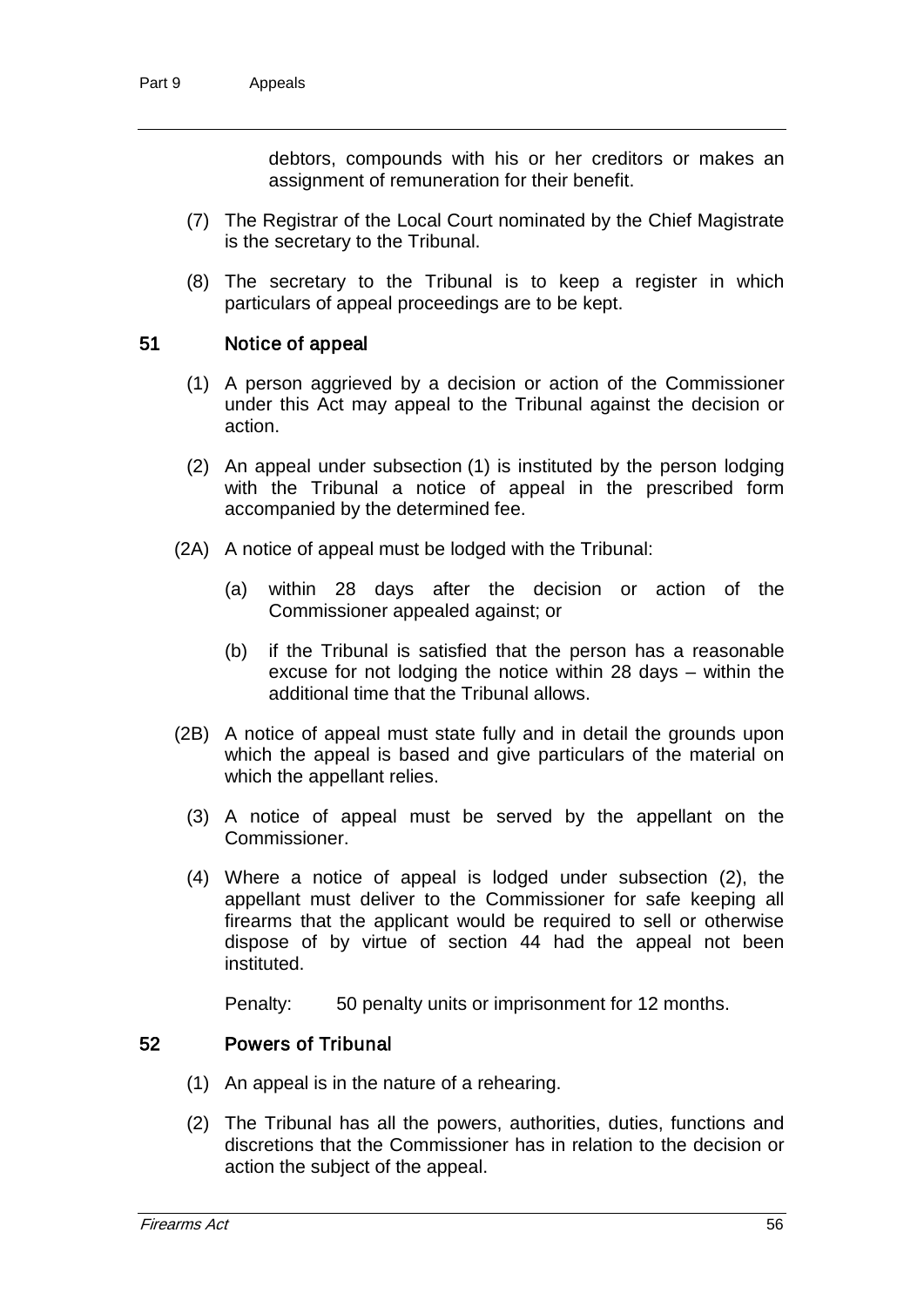## 54 Determination of appeals

- (1) The Tribunal is to determine an appeal by:
	- (a) confirming the decision or action of the Commissioner; or
	- (b) substituting its own decision for that of the Commissioner.
- (2) Where the Tribunal substitutes its decision for a decision of the Commissioner, the Commissioner is to take whatever action is necessary to give effect to the decision.
- (3) The Tribunal must publish its reasons for its decision (including if its decision is to confirm the decision or action of the Commissioner).

#### 54A Tribunal can make order for costs in certain cases

- (1) The Tribunal may make an order for costs against a party to an appeal if satisfied that:
	- (a) the party's conduct in the proceedings is or was frivolous or calculated to cause delay; or
	- (b) the party has, in the circumstances of the case, acted unreasonably.
- (2) An order for costs awarded by the Tribunal may be entered in the records of the Local Court as if it were a judgment given in that Court for a debt due to the person to whom the costs were awarded and, on entry in those records, is enforceable under the Local Court Act as such a judgment.

#### 54B Procedure of Tribunal

- (1) Before the hearing of an appeal, a question of law or procedure (including a request for an adjournment or an extension of time) in relation to the appeal may be heard and determined by the Chairperson alone, without the need to convene the Tribunal.
- (2) Subject to subsection (1), all issues to be considered by the Tribunal must be determined by majority decision.
- (3) Schedule 7 applies in relation to the procedure of the Tribunal at a hearing before the Tribunal.
- (4) Subject to this Part and Schedule 7, the procedure of the Tribunal at a hearing before the Tribunal is as determined by the Chairperson.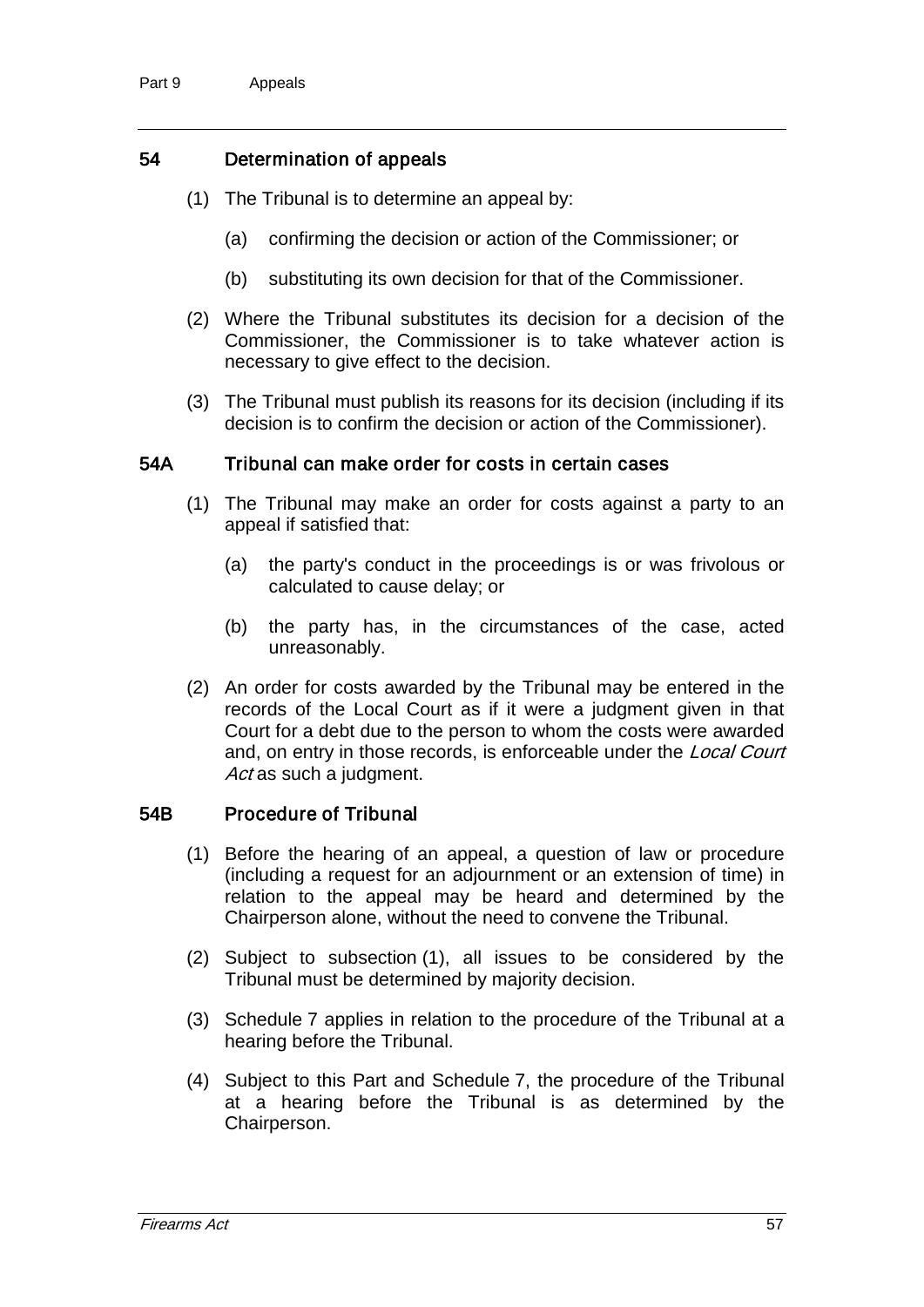## 54C Appeal to Supreme Court

- (1) A party to a proceeding before the Tribunal who is aggrieved by a decision of the Tribunal may appeal against that decision, on a question of law only, to the Supreme Court in accordance with the Rules of that Court.
- (2) An appeal under subsection (1) must be instituted within 28 days after the day the decision complained of was made.

## Part 10 Firearms Advisory Council

#### 55 Firearms Advisory Council

- (1) There is established the Firearms Advisory Council.
- (2) The Council consists of:
	- (a) the executive members of the Northern Territory Firearms Council Incorporated;
	- (b) a member of the Police Force nominated by the Commissioner; and
	- (c) other persons appointed by the Minister in consultation with the Northern Territory Firearms Council Incorporated.
- (3) The member nominated under subsection (2)(b) is the Chairperson of the Council.
- (4) Subject to this Part, a member appointed under subsection (2)(c) holds office for the period, not longer than 3 years, specified in the instrument of appointment, but is eligible for reappointment.
- (5) A person appointed under subsection (2)(c) may resign by written notice signed by the person and given to the Minister.

#### 56 Functions and powers of Council

- (1) The functions of the Council are:
	- (a) at the request of the Minister or the Commissioner, to advise the Commissioner concerning applications for registration of firearms or for the granting of licences or permits under this Act;
	- (b) to establish guidelines for standards of construction and installation of equipment for shooting ranges and shooting galleries;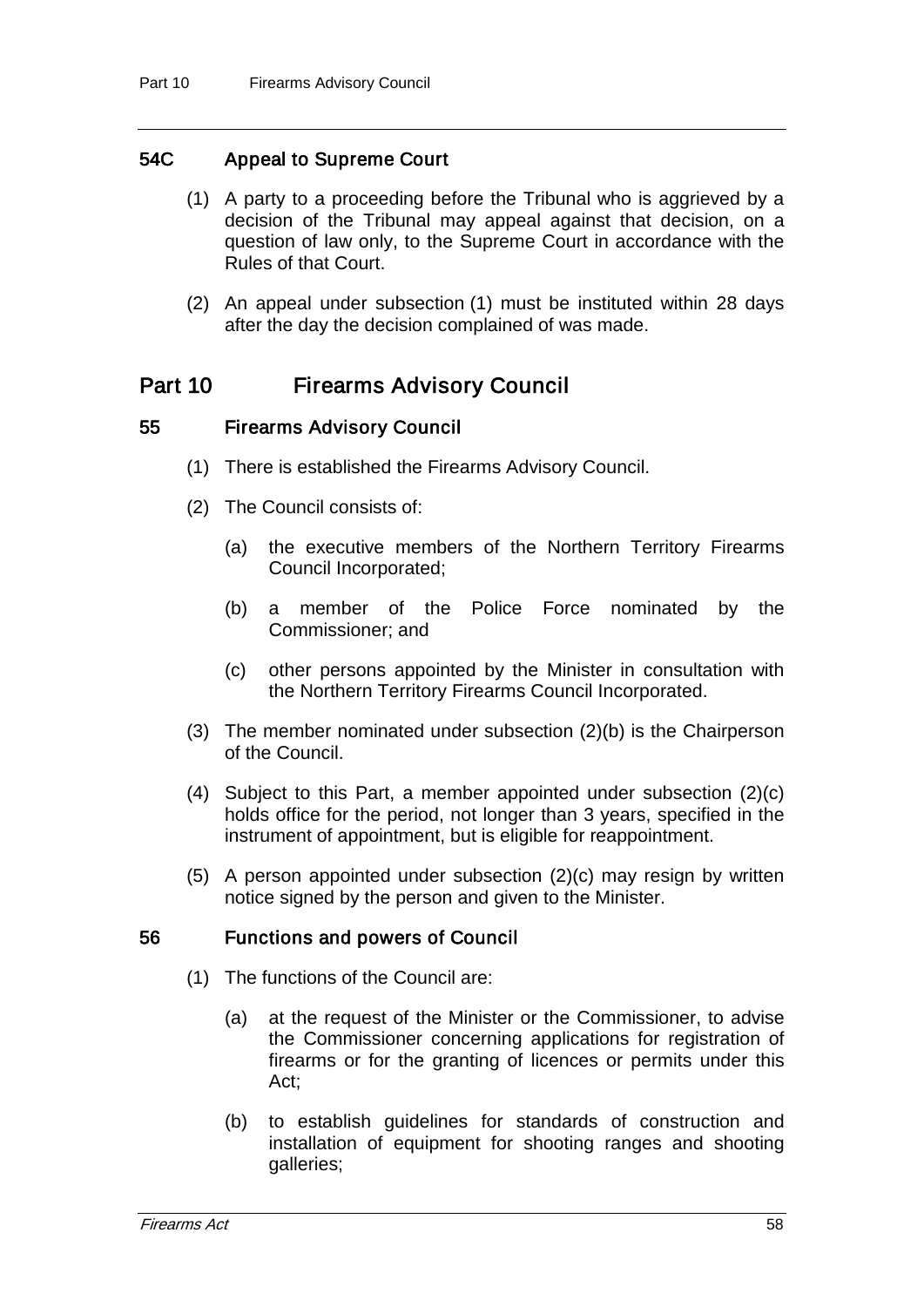- (c) to establish guidelines for safe practices to be implemented relating to the use of firearms at shooting ranges and shooting galleries;
- (d) to review the operations of this Act and the Regulations and to make recommendations relating to their operation to the Minister; and
- (e) to consider any other matter referred to it by the Minister or by the Commissioner.
- (2) The Council has those powers that are necessary to enable it to carry out its functions under this Act.

## 57 Meetings of Council

- (1) The Chairperson is to call such meetings of the Council as are necessary for the exercise of its powers and the performance of its functions.
- (2) The Minister may, at any time, direct the Chairperson to call a meeting of the Council and the Chairperson is to comply with the direction.
- (3) The Council is to determine the procedure to be followed at or in connection with its meeting.
- (4) The Council is to keep a record of its meetings.

## Part 11 Offences

#### Division 1 Possession or use of firearms

#### 58 Possession or use of firearms

- (1) A person must not possess or use a firearm unless the person is authorised to do so by a licence or permit.
	- Penalty: 400 penalty units or imprisonment for 2 years or, if the offence relates to a category A firearm or category B firearm, 200 penalty units or imprisonment for 12 months.
- (1A) Subsection (1) does not apply if:
	- (a) the person possesses or uses a paintball firearm for playing paintball at an approved paintball range; and
	- (b) the person is entitled to play paintball.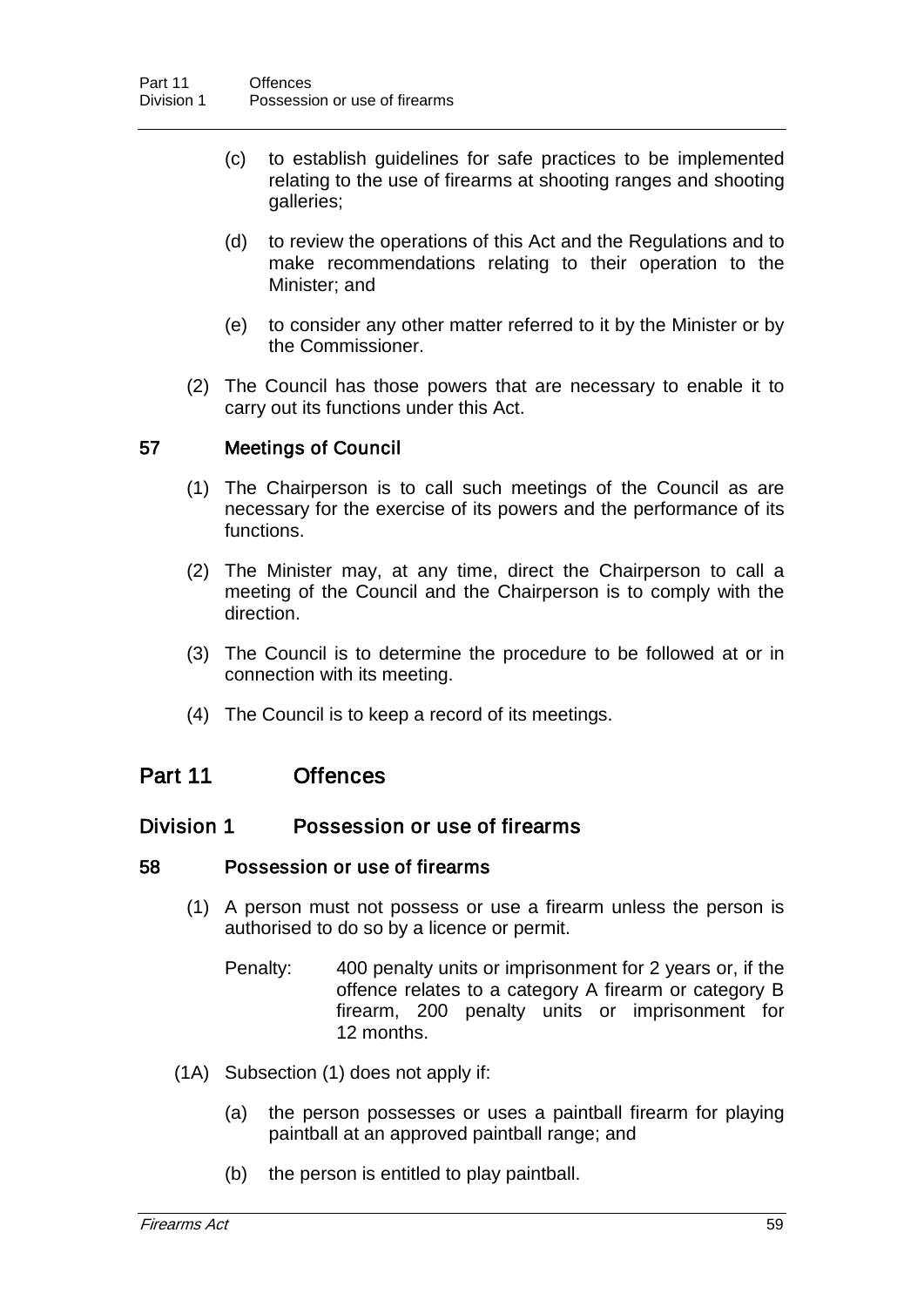- (2) Without limiting subsection (1), the holder of a licence is guilty of an offence under this section if he or she uses a firearm for any purpose otherwise than in connection with the purpose established as being the genuine reason for possessing or using the firearm.
- (2A) Without limiting subsection (1), the holder of a category H sports shooter's licence commits an offence against this section if:
	- (a) the holder uses a category H firearm:
		- (i) that is not a prescribed firearm; or
		- (ii) elsewhere than at an approved firearms club; and
	- (b) the use is not authorised under another licence or a permit.
	- (3) It is a defence to a prosecution for an offence against subsection (1) if the defendant proves that he or she was in the company of, and under the supervision of, the holder of a licence for the category of firearm in the possession of or being used by the defendant and the firearm was being used in accordance with the conditions, if any, of the licence.
	- (4) The defence provided by subsection (3) does not apply to or in relation to a person referred to in subsection (5) during the period specified in relation to the person in that subsection.
	- (5) For the purposes of subsection (4), a person:
		- (a) who has been found guilty of a disqualifying offence may not possess or use a firearm for 10 years from the date of the finding of guilt; or
		- (ab) who has been found guilty of an offence of violence, may not possess or use a firearm for 5 years after the finding of guilt; or
		- (ac) who is the subject of an order, made in the Territory or elsewhere, to keep the peace, may not possess or use a firearm while the order is in force; or
		- (b) in respect of whom an interim domestic violence order is in force may not possess or use a firearm while the interim restraining order remains in force; or
		- (ba) in respect of whom a final domestic violence order is or was in force may not possess or use a firearm:
			- (i) while the final domestic violence order is in force; or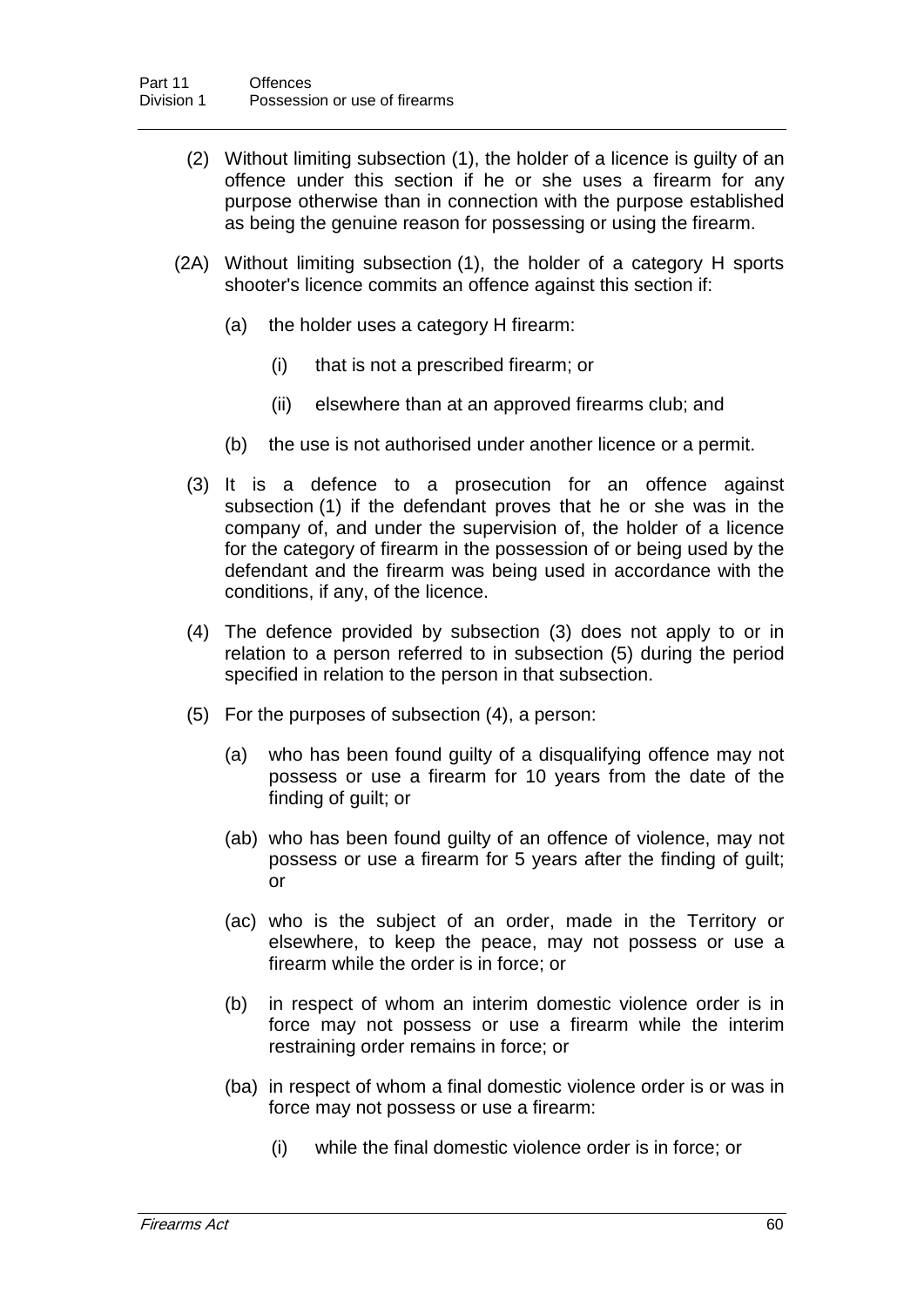- (ii) for a further period of 5 years from the date the order expires or ceases to have effect; or
- (c) whose licence is suspended may not possess or use a firearm:
	- (i) while the suspension remains in force; or
	- (ii) if the licence expires while the suspension remains in force – until the person is granted another licence or a permit; or
- (d) who has been refused a licence or whose licence is revoked may not possess or use a firearm of the type or category for which the licence was refused or revoked during any period for which the person is prohibited from applying for a licence.
- (6) A person must not possess or use a prohibited firearm unless authorised under this Act.

Penalty: 400 penalty units or imprisonment for 2 years.

## 58A Obligation of supervisor

- (1) The holder of a firearms licence who is supervising a person for the purposes of section 58(3) must ensure the firearm is:
	- (a) of a category that the holder is authorised to use;
	- (b) used in accordance with any conditions of the licence; and
	- (c) used in a manner that will not create a danger to any person or damage to property.

Penalty: 100 penalty units or imprisonment for 12 months.

- (2) A firearms club must not permit a person who is not the holder of a category H sports shooter's licence to use a category H firearm under supervision at the club premises unless:
	- (a) the person is undergoing an approved firearms safety training course conducted by the holder of a firearms instructor licence;
	- (b) the person is the holder of a permit under section 31(1)(fb); or
	- (c) the person is a person to whom a permit under section 31(1)(fc) relates.

Penalty: 500 penalty units.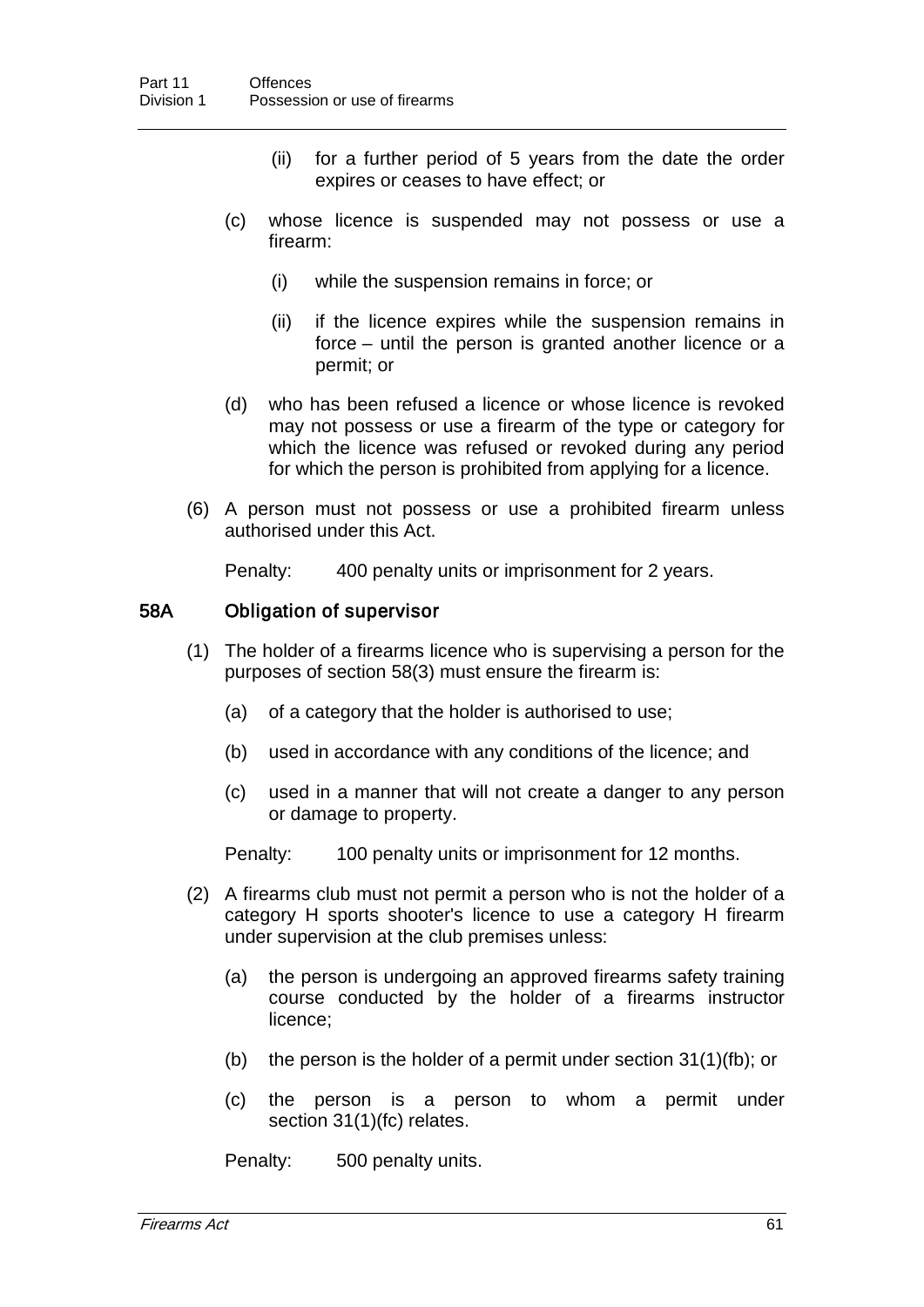## 58B Obligation of firearms club

If the Commissioner gives notice to a firearms club that a member of the club is subject to suspension or revocation of the member's shooting licence or a permit under section 31(1)(fb), the club must not permit the member to use a firearm at the club premises during the period specified in the notice.

Penalty: 500 penalty units.

## Division 2 Offences relating to registration

## 59 Firearms to be registered

- (1) A person, other than the holder of a firearms dealer licence, must not sell, purchase, possess or use a firearm that is not registered.
	- Penalty: 50 penalty units or imprisonment for 12 months or, where the offence relates to a category A firearm or category B firearm, 10 penalty units or imprisonment for 3 months.
- (2) Subsection (1) does not apply if:
	- (a) the person possesses or uses a paintball firearm for playing paintball at an approved paintball range; and
	- (b) the person is entitled to play paintball.

#### 60 Alteration of certificate of registration

A person must not alter the particulars in a certificate of registration.

Penalty: 20 penalty units or imprisonment for 6 months.

## Division 2A Certain offences outside Territory

#### 60A Conspiring to commit and aiding etc. commission of offence outside Territory

- (1) A person must not, in the Territory, conspire with another person or persons to commit, in a place outside the Territory, an offence (the principal offence) that is punishable under the provisions of a law in force in that place that corresponds to a provision of this Act.
- (2) A person must not, in the Territory, aid, abet, counsel, procure, solicit or incite the commission, in a place outside the Territory, of an offence (*the principal offence*) that is punishable under the provisions of a law in force in that place that corresponds to a provision of this Act.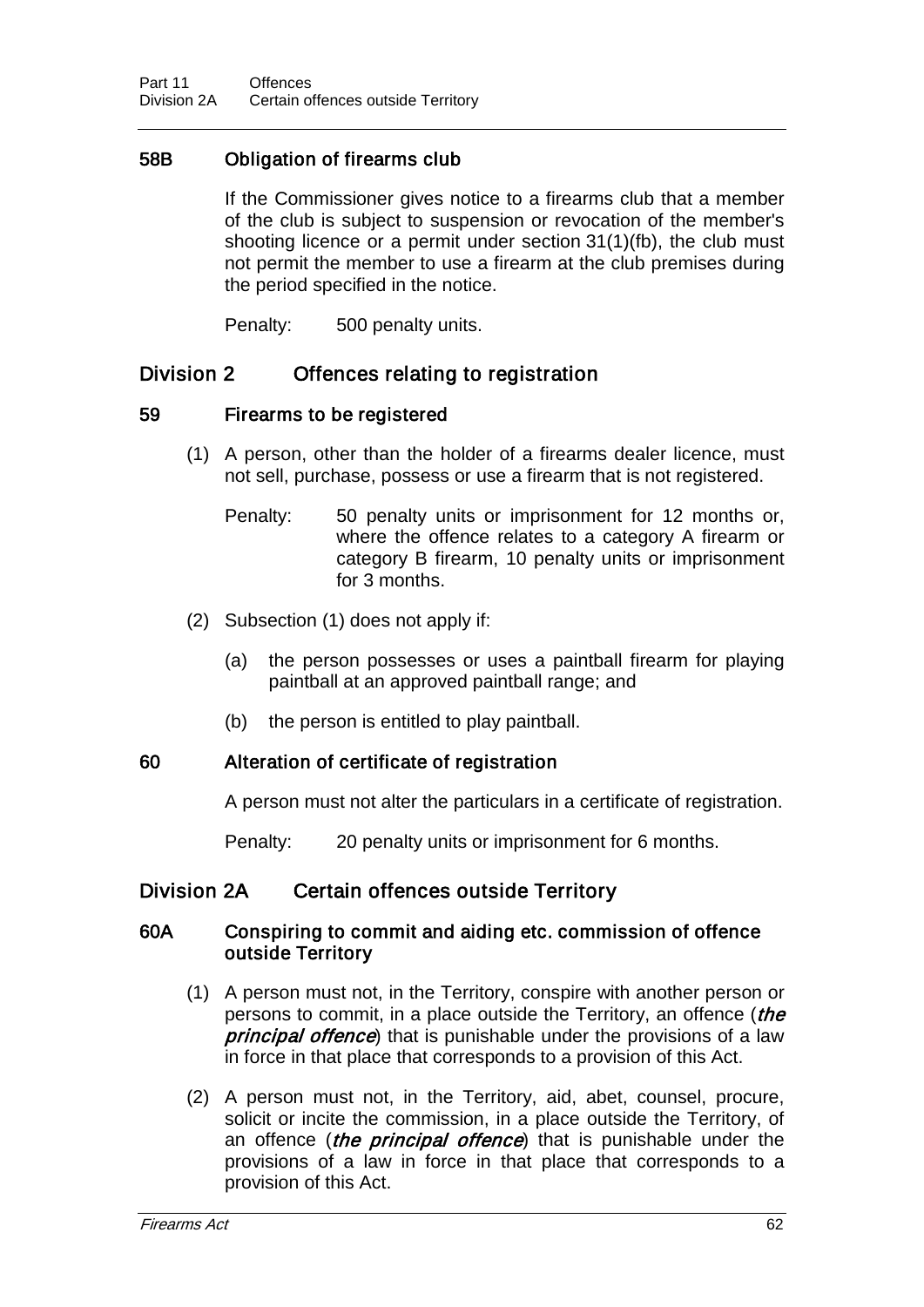(3) A person who contravenes subsection (1) or (2) commits an offence and is liable to the same penalty as if the principal offence was committed in the Territory.

# Division 2B Offences relating to paintball

#### 60B Definition

In this Division:

prohibited person means a person who:

- (a) is prohibited from applying for any licence under this Act or a law of a State or another Territory; or
- (b) is not entitled to be granted any licence under this Act, for a reason other than that the person is not a resident, or about to become a resident, of the Territory.

#### 60C Prohibition of carrying on business of paintball operator without authority

A person must not carry on business as a paintball operator without a paintball operator licence or permit.

Maximum penalty: 400 penalty units or imprisonment for 2 years.

#### 60D Information about close associates, representatives and employees

(1) If a change occurs in the close associates of the holder of a paintball operator licence or permit, the holder must give the Commissioner, within 7 days after becoming aware of the change, written notice in the approved form.

Maximum penalty: 200 penalty units or imprisonment for 12 months.

- (2) The Commissioner may, by written notice, require the holder of a paintball operator licence or permit to give the Commissioner, within a specified time, a declaration containing specified information about:
	- (a) the representative for the licence or permit; or
	- (b) the close associates of the holder; or
	- (c) the operator's paintball operator employees.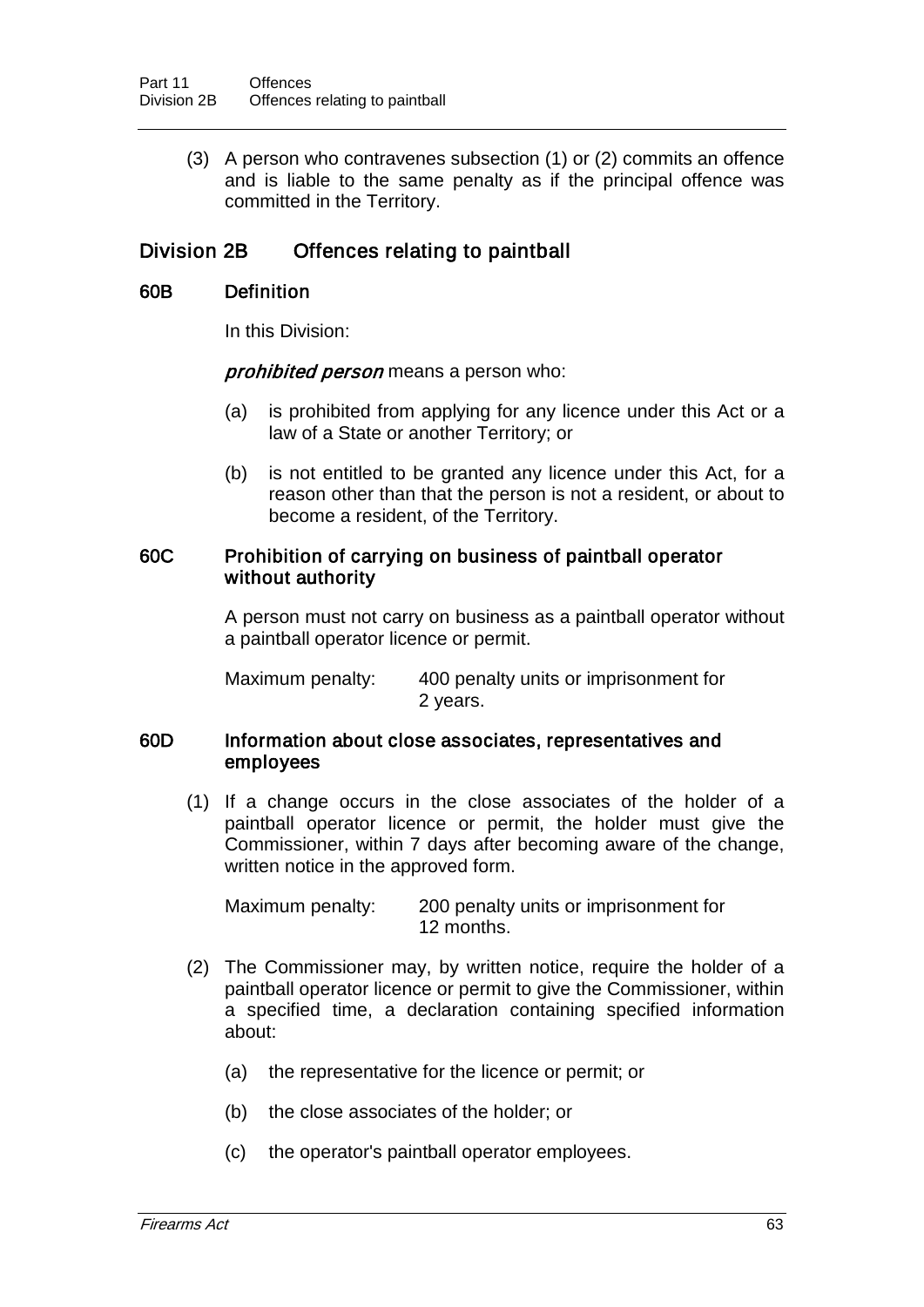(3) The person must comply with the notice unless the person has a reasonable excuse.

Maximum penalty: 200 penalty units or imprisonment for 12 months.

(4) If a person ceases employment as a paintball operator employee with the holder of a paintball operator licence or permit, the holder must, within 7 days after the person ceases employment, give the Commissioner written notice in the approved form.

Maximum penalty: 200 penalty units or imprisonment for 12 months.

#### 60E Records and returns

- (1) The holder of a paintball operator licence or permit must:
	- (a) keep the paintball player declaration made by each person who plays paintball at the operator's approved paintball range for 2 years after it is made; and
	- (b) keep other records in accordance with the conditions of the licence or permit.

Maximum penalty: 20 penalty units.

- (2) A police officer or approved person may ask the holder of a paintball operator licence or permit, the representative for the licence or permit or an employee of the holder to produce the paintball player declarations or other records kept by the operator.
- (3) The person must comply with the request unless the person has a reasonable excuse.

Maximum penalty: 20 penalty units.

- (4) On production of a declaration or record, the police officer or approved person may:
	- (a) examine it; and
	- (b) make copies of, or take extracts from, it.
- (5) The holder of a paintball operator licence or permit must give the Commissioner, within 3 months after the end of each financial year, an annual report in the approved form.

Maximum penalty: 100 penalty units or imprisonment for 6 months.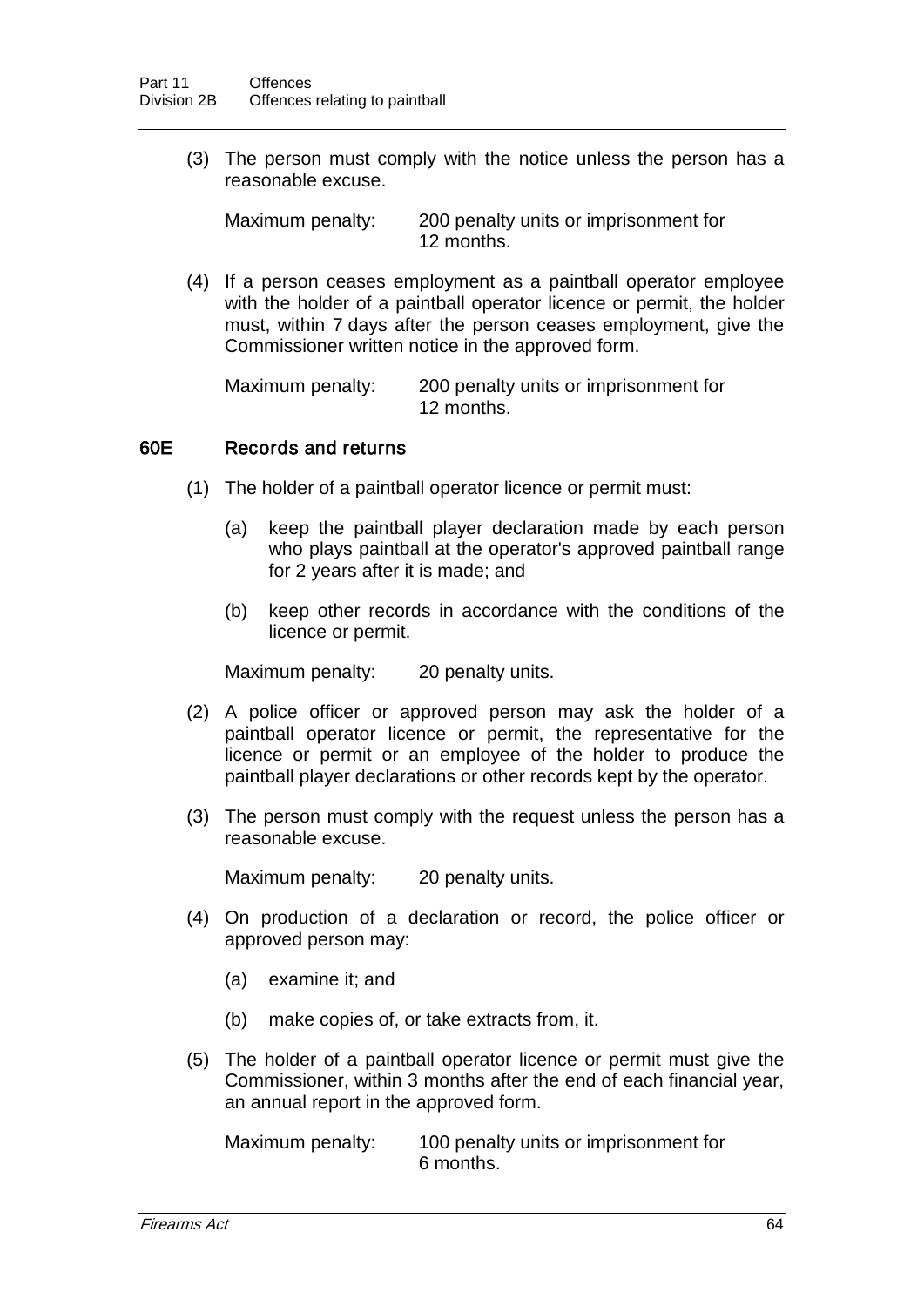## 60F Prohibition on employing certain persons

- (1) This section applies if the holder of a paintball operator licence or permit does any of the following things:
	- (a) employs a prohibited person in the business authorised by the licence or permit;
	- (b) allows a prohibited person to act as an agent for, or participate in the management of, the business.
- (2) The holder and the prohibited person are each guilty of an offence.

Maximum penalty: 400 penalty units or imprisonment for 2 years.

(3) It is a defence to a prosecution of the holder of the licence or permit for an offence against subsection (2) if the holder proves the holder did not know, and could not reasonably have been expected to know, the person was a prohibited person.

## 60G Production of firearms

- (1) A police officer or approved person may ask the holder of a paintball operator licence or permit, the representative for the licence or permit or an employee of the holder to produce a paintball firearm in the holder's possession.
- (2) The person must comply with the request unless the person has a reasonable excuse.

Maximum penalty: 50 penalty units.

(3) On production of a firearm, the police officer or approved person may inspect and test it.

#### 60H Possession and use of paintball firearm only at approved paintball range

The holder of a paintball operator licence or permit must not allow a person to possess or use a paintball firearm registered in the holder's name except at the holder's approved paintball range.

Maximum penalty: 400 penalty units or imprisonment for 2 years.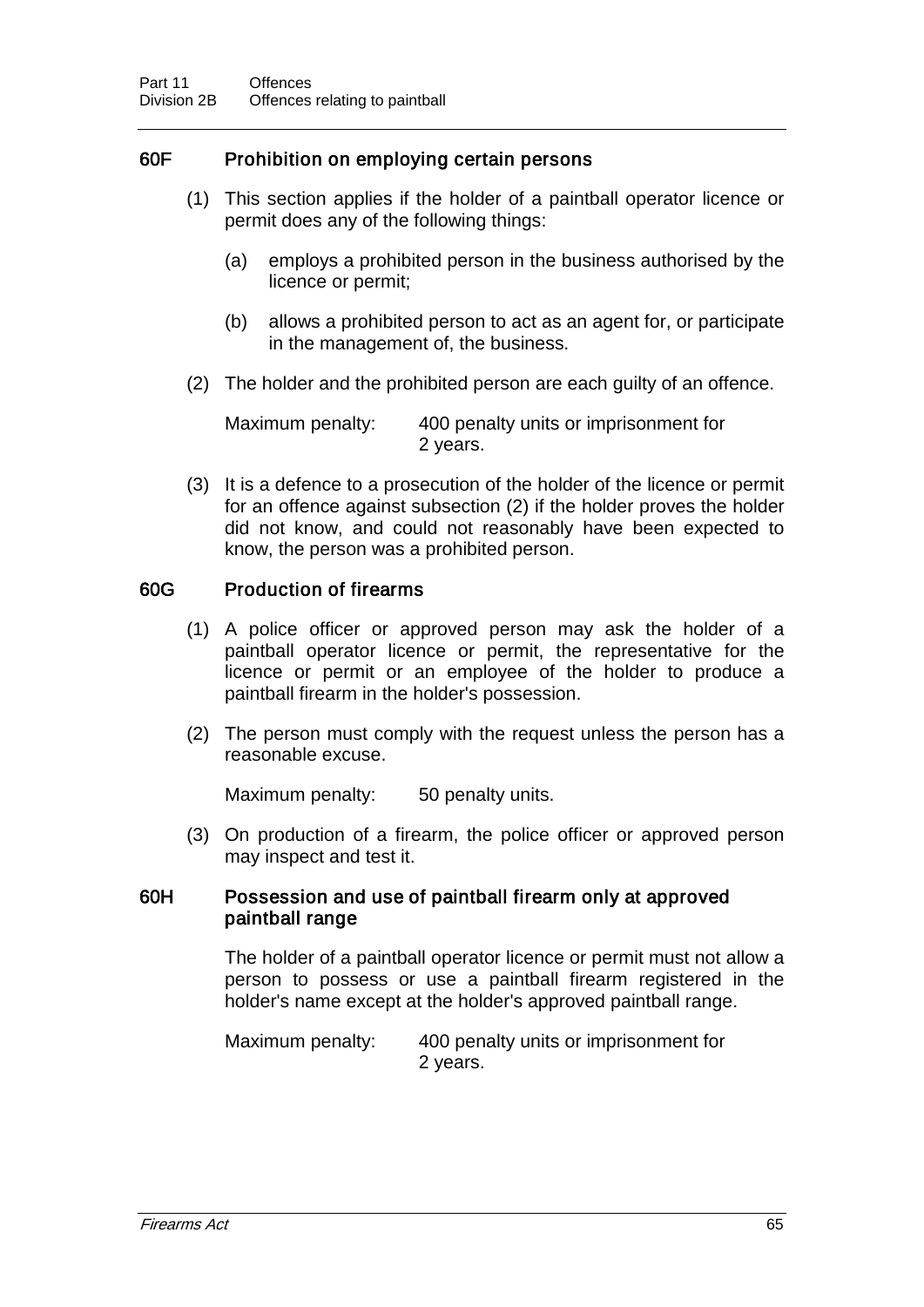## 60J Paintball player must be adult

The holder of a paintball operator licence or permit must not allow a person the holder knows to be under the age of 18 to possess or use a paintball firearm to play paintball at the holder's approved paintball range.

| Maximum penalty: | 400 penalty units or imprisonment for |
|------------------|---------------------------------------|
|                  | 2 years.                              |

### 60K Paintball player must sign declaration and give identification

- (1) The holder of a paintball operator licence or permit must not allow a person to possess or use a paintball firearm to play paintball at the holder's approved paintball range unless the person, before starting to play:
	- (a) makes a declaration in the approved form (a *paintball player* declaration); and
	- (b) gives the declaration and photographic identification to a paintball employee working at the range.

Maximum penalty: 50 penalty units.

- (2) Before allowing the person to play paintball, the paintball employee must:
	- (a) inspect the person's photographic identification; and
	- (b) endorse on the person's paintball player declaration that the employee is satisfied the person appears to be the person shown in the identification.

Maximum penalty: 100 penalty units or imprisonment for 6 months.

#### 60L Certain persons prohibited from playing paintball

(1) The holder of a paintball operator licence or permit must not allow a prohibited person to possess or use a paintball firearm to play paintball at the holder's approved paintball range.

Maximum penalty: 400 penalty units or imprisonment for 2 years.

(2) It is a defence to a prosecution for an offence against subsection (1) if the holder proves the holder did not know, and could not reasonably have been expected to know, the person was a prohibited person.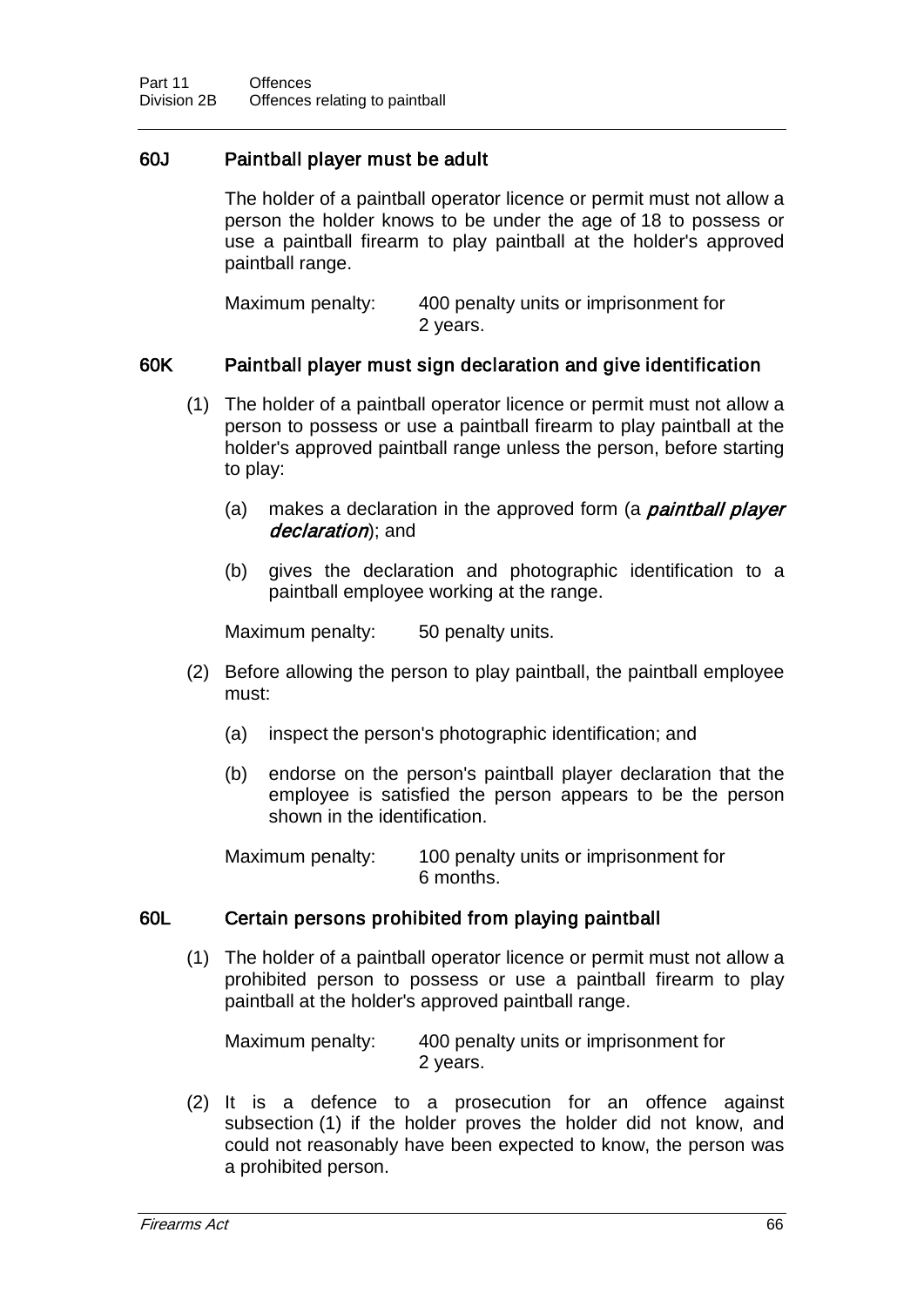(3) A prohibited person must not play paintball.

Maximum penalty: 50 penalty units.

## Division 3 General offences

#### 61 Manufacture of firearms

- (1) A person must not manufacture a firearm unless the person is authorised to manufacture the firearm by a licence or permit.
	- Penalty: 2 000 penalty units or imprisonment for 10 years or, if the offence relates to a category A firearm or category B firearm, 1 000 penalty units or imprisonment for 5 years.
- (2) A person must not manufacture a prohibited firearm or pistol unless the person is authorised to manufacture the prohibited firearm or pistol by a licence or permit.

Penalty: 3 000 penalty units or imprisonment for 15 years.

- (3) Without limiting subsection (1) or (2), those subsections apply to a person regardless of whether the firearm concerned was manufactured in the course of carrying on a business.
- (4) In this section:

manufacture, of a firearm, includes assembly of a firearm from firearm parts.

#### 61A Repair or modification of firearms

- (1) A person must not repair or modify a firearm unless the person is authorised to repair or modify the firearm by a licence or permit.
	- Penalty: 2 000 penalty units or imprisonment for 10 years or, if the offence relates to a category A firearm or<br>category B firearm, 1000 penalty units or category B firearm, 1 000 penalty units or imprisonment for 5 years.
- (2) A person must not repair or modify a prohibited firearm or pistol unless the person is authorised to repair or modify the prohibited firearm or pistol by a licence or permit.

Penalty: 3 000 penalty units or imprisonment for 15 years.

(3) Without limiting subsection (1) or (2), those subsections apply to a person regardless of whether the firearm concerned was repaired or modified in the course of carrying on a business.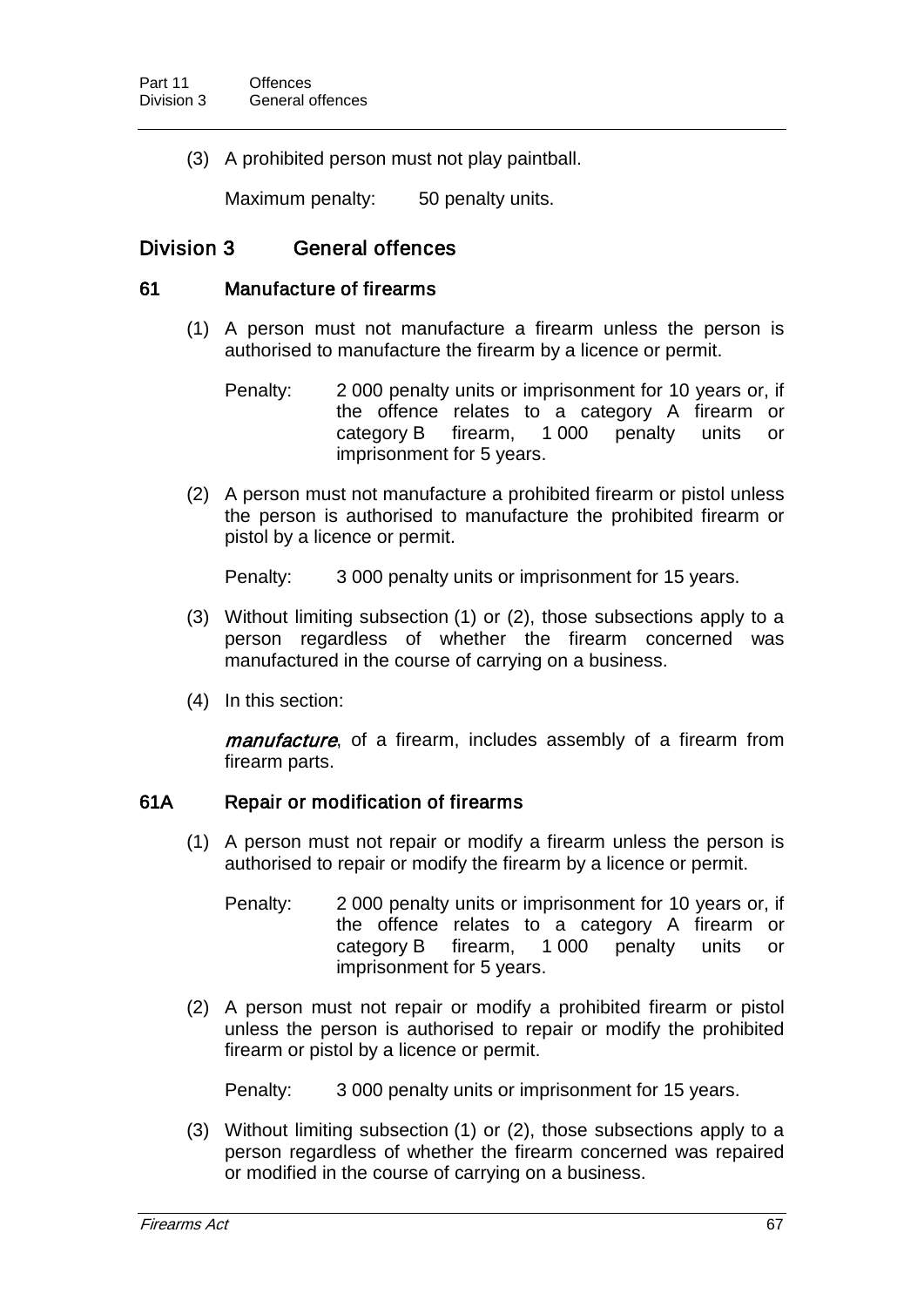(4) In this section:

repair or modification, of a firearm, does not include work performed by a person on a firearm registered in the name of the person if the work is not of a nature likely to affect the safe operation of the firearm.

### 62 Purchase of firearms

- (1) A person must not purchase a firearm unless the person is authorised to:
	- (a) possess the firearm under a firearms dealer licence; or
	- (b) purchase the firearm by a permit or corresponding permit.
	- Penalty: If the offender is a natural person  $-$  400 penalty units or imprisonment for 2 years or, if the offence relates to a category A firearm or category B firearm, 200 penalty units or imprisonment for 12 months.

If the offender is a body corporate  $-2000$  penalty units or, if the offence relates to a category A firearm or category B firearm, 1 000 penalty units.

- (2) A person, other than the holder of a firearms dealer licence, must not purchase a firearm from another person unless:
	- (a) the other person is the holder of a firearms dealer licence; or
	- (b) the purchase:
		- (i) is arranged through the holder of a firearms dealer licence; or
		- (ii) if the holder of a firearms dealer licence is not reasonably available – is witnessed by a member of the Police Force.
	- Penalty: If the offender is a natural person 400 penalty units or imprisonment for 2 years or, if the offence relates to a category A firearm or category B firearm, 200 penalty units or imprisonment for 12 months.

If the offender is a body corporate  $-2000$  penalty units or, if the offence relates to a category A firearm or category B firearm, 1 000 penalty units.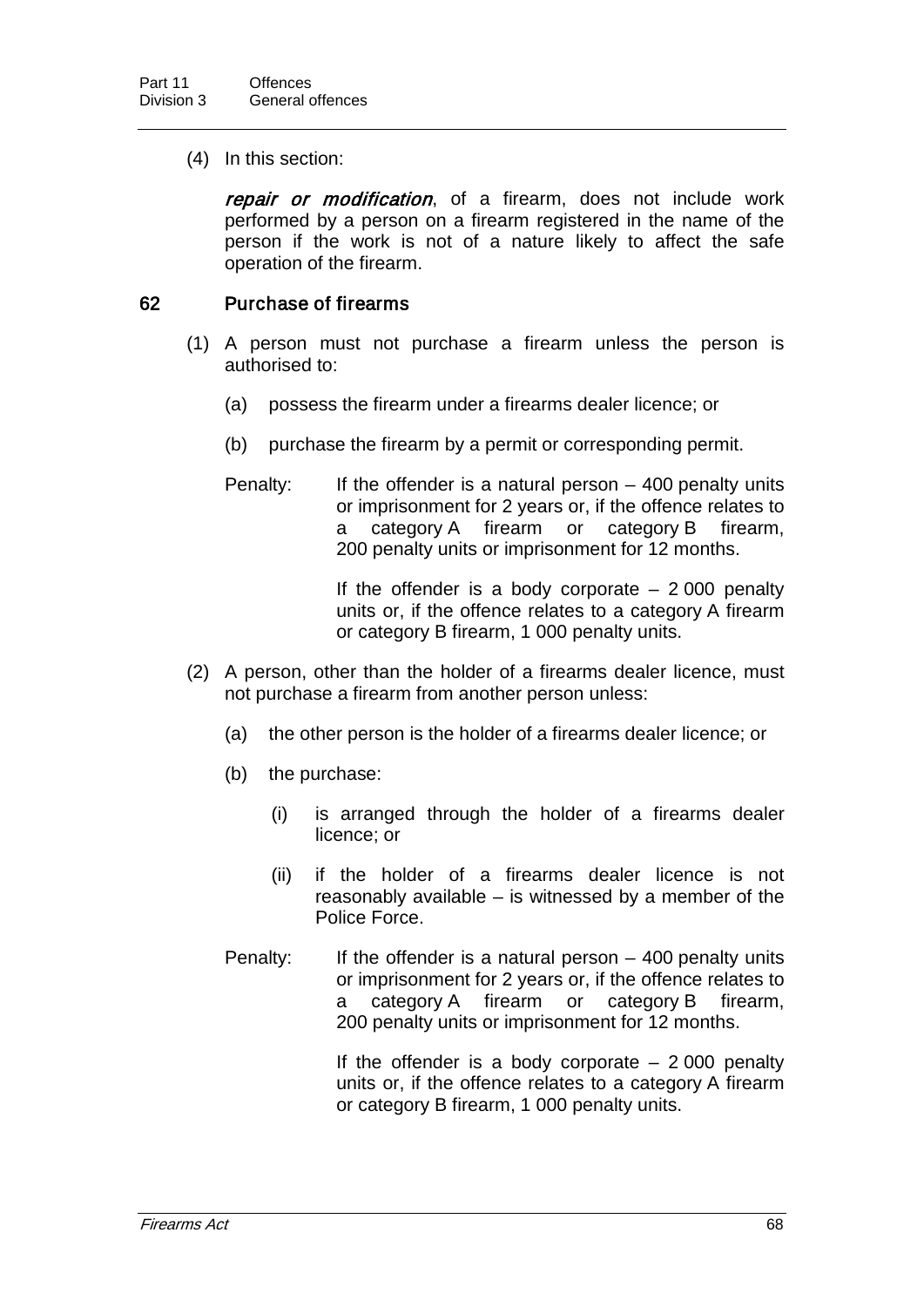## 63 Sale of firearms

- (1) A person, other than the holder of a firearms dealer licence, must not sell a firearm to another person unless:
	- (a) the other person is the holder of a firearms dealer licence; or
	- (b) the sale:
		- (i) is arranged through the holder of a firearms dealer licence; or
		- (ii) if the holder of a firearms dealer licence is not reasonably available – is witnessed by a member of the Police Force.
	- Penalty: If the offender is a natural person  $-$  400 penalty units or imprisonment for 2 years or, if the offence relates to a category A firearm or category B firearm, 200 penalty units or imprisonment for 12 months.

If the offender is a body corporate  $-2000$  penalty units or, if the offence relates to a category A firearm or category B firearm, 1 000 penalty units.

- (2) A person must not sell a firearm to another person unless the other person is authorised to:
	- (a) possess the firearm under a firearms dealer licence; or
	- (b) purchase the firearm by a permit or corresponding permit.
	- Penalty: If the offender is a natural person  $-$  400 penalty units or imprisonment for 2 years or, if the offence relates to a category A firearm or category B firearm, 200 penalty units or imprisonment for 12 months.

If the offender is a body corporate  $-2000$  penalty units or, if the offence relates to a category A firearm or category B firearm, 1 000 penalty units.

- (3) A person must not sell a firearm to another person (*the purchaser*) unless the person sights:
	- (a) if the purchaser is the holder of a firearms dealer licence that licence;
	- (b) if the purchaser is the holder of a firearms licence that licence and the purchaser's permit to purchase the firearm; or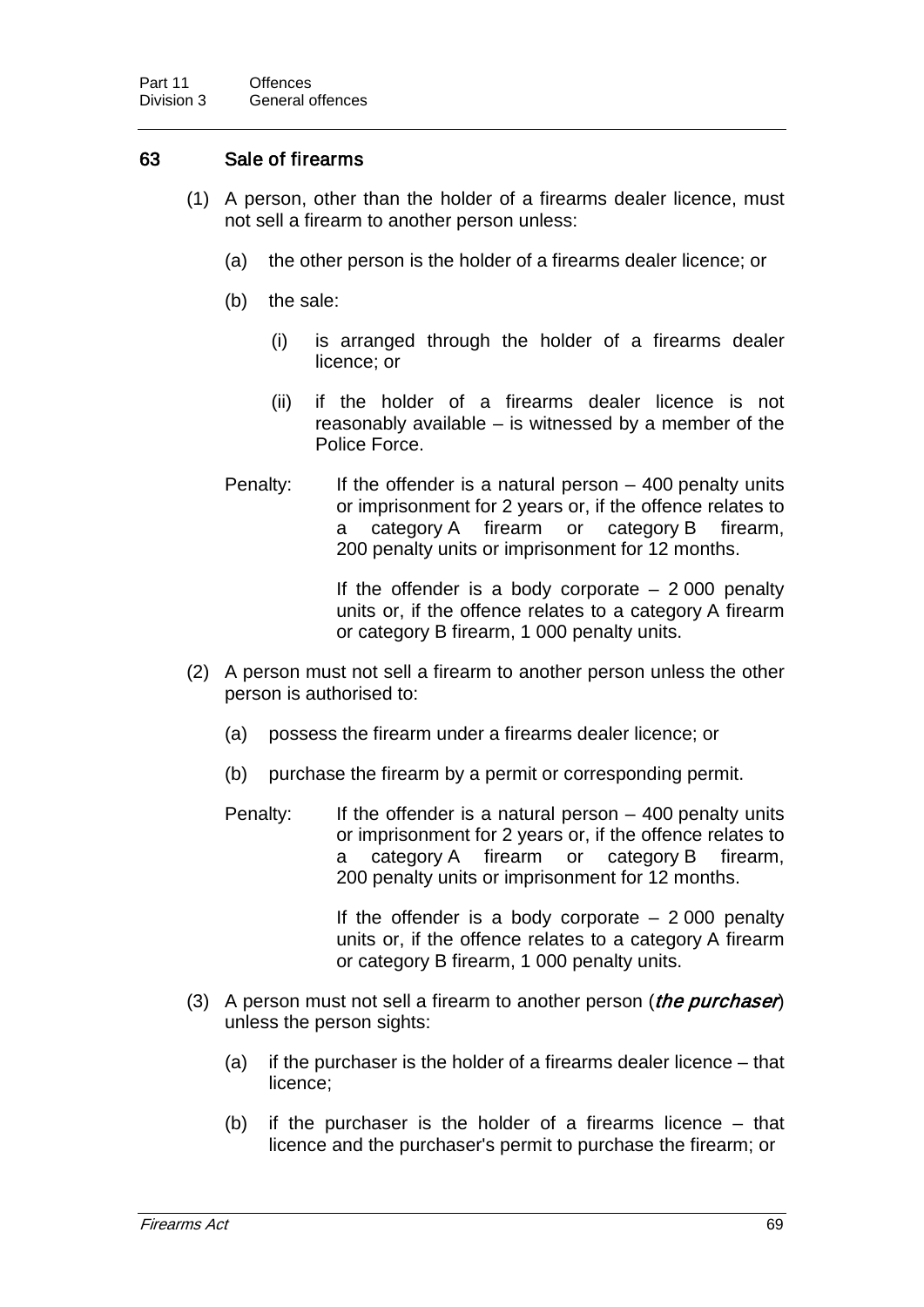- (c) if the purchaser is not the holder of a firearms dealer licence or a firearms licence – the purchaser's permit to purchase the firearm.
- Penalty: 400 penalty units or imprisonment for 2 years or, if the offence relates to a category A firearm or category B firearm, 200 penalty units or imprisonment for 12 months.
- (4) A person who sells a firearm to another person who is not the holder of a firearms dealer licence must complete the particulars of the sale on the permit authorising the purchase of the firearm and return the permit to the Commissioner not later than 7 days after the sale.
	- Penalty: If the offender is a natural person  $-50$  penalty units or imprisonment for 12 months or, if the offence relates to a category A firearm or category B firearm, 20 penalty units or imprisonment for 6 months.

If the offender is a body corporate  $-250$  penalty units or, if the offence relates to a category A firearm or category B firearm, 100 penalty units.

#### 63A Trafficking in firearms

- (1) A person who contravenes section 63 (other than subsection (3) or (4)) on 3 or more separate occasions during any period of 30 consecutive days is guilty of an offence of trafficking.
	- Penalty: If the offender is a natural person imprisonment for 10 years or, if the offence relates to a category A firearm or category B firearm, imprisonment for 5 years.

If the offender is a body corporate  $-2500$  penalty units or, if the offence relates to a category A firearm or category B firearm, 1 250 penalty units.

- (2) A person who contravenes section 63 (other than subsection (3) or (4)) on 3 or more separate occasions where a firearm involved in any of the offences is a prohibited firearm is guilty of an offence of aggravated trafficking.
	- Penalty: If the offender is a natural person imprisonment for 15 years.

If the offender is a body corporate  $-3750$  penalty units.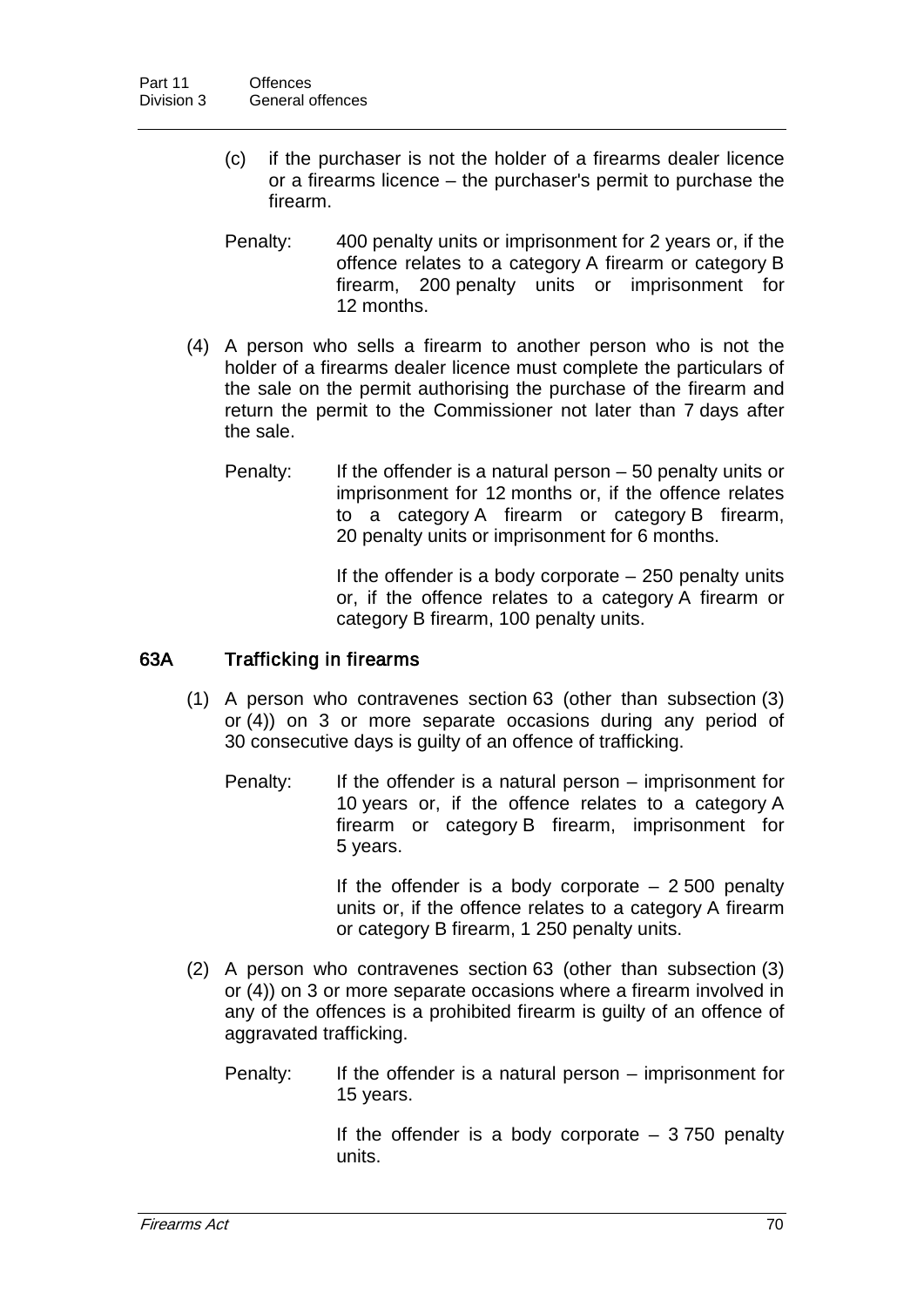- (3) A person who contravenes section 63 (other than subsection (3) or (4)) on 3 or more separate occasions where a firearm involved in each of the offences is a prohibited firearm is guilty of an offence of trafficking in prohibited firearms.
	- Penalty: If the offender is a natural person imprisonment for 20 years.

If the offender is a body corporate  $-5000$  penalty units.

- (4) If a person is found guilty of an offence under subsection (1), (2) or (3), he or she is liable to the punishment under that subsection but not to separate or additional punishment for any of the offences that constituted the trafficking offence.
- (5) If a person is found not guilty of a trafficking offence under subsection (1), (2) or (3), he or she remains liable to punishment for any of the constituent offences that were alleged to have comprised the trafficking offence and can be found guilty of any of those constituent offences as an alternative verdict to the trafficking offence, even if the person was not charged with any of the constituent offences.

#### 63B Advertising firearm for sale

(1) A person must not advertise a firearm for sale unless the advertisement in respect of the firearm contains the serial number of the firearm.

Penalty: 20 penalty units or imprisonment for 6 months.

(2) Subsection (1) does not apply to the holder of a firearms dealer licence who is authorised under the licence to possess the firearm that is advertised for sale.

## 64 Use of mail for sending firearms

- (1) A person must not send a firearm by mail to a person in the Territory.
- (2) A person must not receive a firearm by mail in the Territory.
- (3) A person must not direct or request another person, whether the other person is within or outside the Territory when the request is made, to send a firearm by mail to a person in the Territory, whether or not the request is made in writing or in connection with the purchase by the person of the firearm.

Penalty: 20 penalty units or imprisonment for 6 months.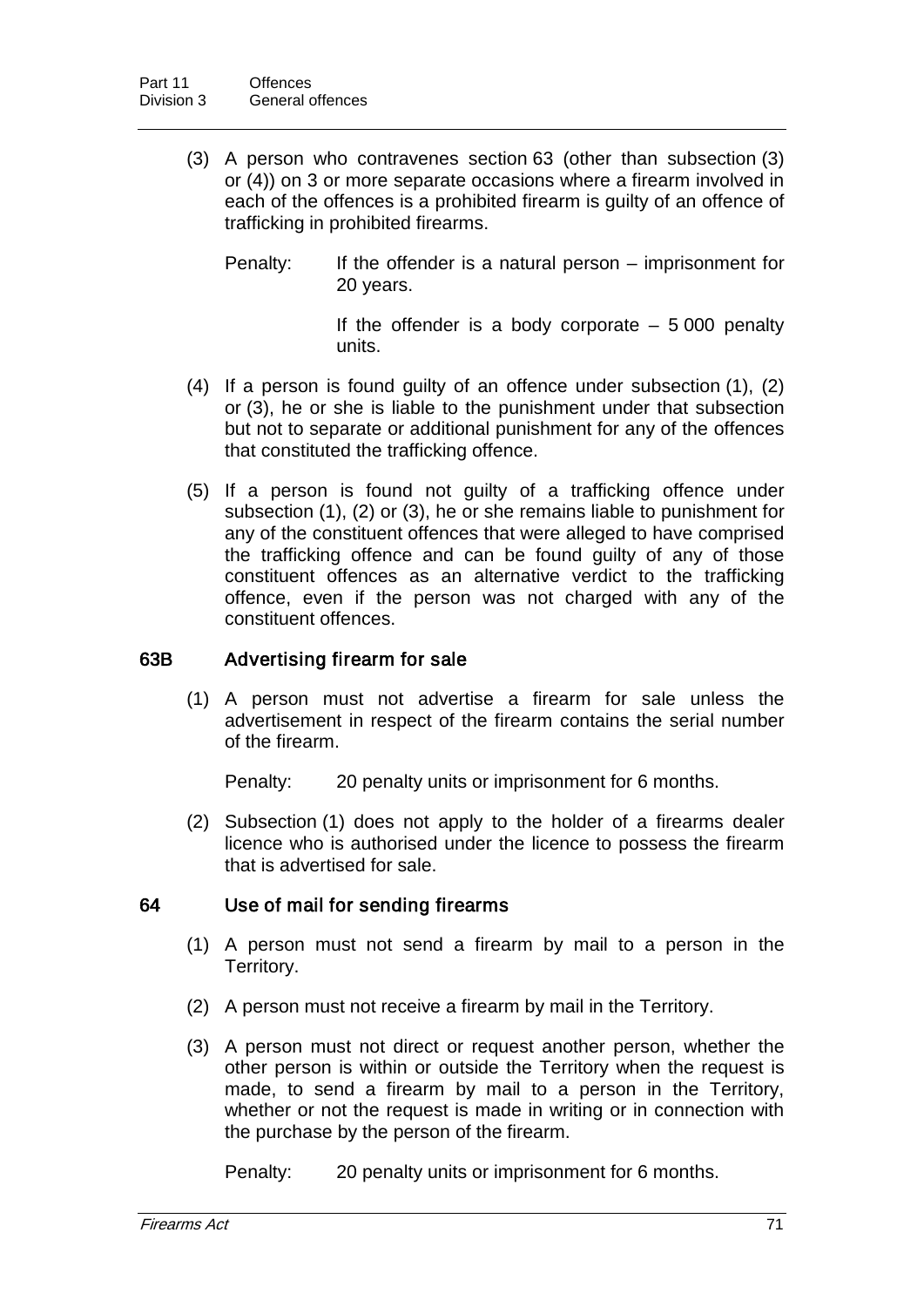- (4) A person is taken to have made a request under subsection (3) if the person accepts an offer made by another person within or outside the Territory to forward a firearm by mail to an address within the Territory.
- (5) It is a defence to a prosecution under subsection (2) if the defendant proves that the firearm was sent to the defendant without his or her knowledge or approval.
- (6) This section does not apply to the sending or receiving by mail of a firearm by a person who is:
	- (a) the holder of a firearms dealer licence;
	- (b) the holder of a firearms armourer licence; or
	- (c) a member of the Police Force and the firearm is sent from or received at a Police Station.
- (7) This section does not apply to the sending or receiving by mail of a firearm by the person in whose name the firearm is registered if:
	- (a) the sending or receiving of the firearm is for the purpose established as being the genuine reason for possessing or using the firearm; and
	- (b) the sending or receiving of the firearm does not relate to the sale or transfer of the firearm.

#### 65 Use of mail for sending firearms outside the Territory

(1) A person must not send a firearm by mail except in accordance with this section.

Penalty: 20 penalty units or imprisonment for 6 months.

- (2) The holder of a firearms dealer licence may send a firearm by mail if:
	- (a) the address to which the firearm is sent is outside the Territory;
	- (b) the firearm is sent by registered post;
	- (c) the person to whom the firearm is sent would not, because of receiving the firearm or being in possession of it at the place to which it is sent, be guilty of an offence under a law that applies at that place; and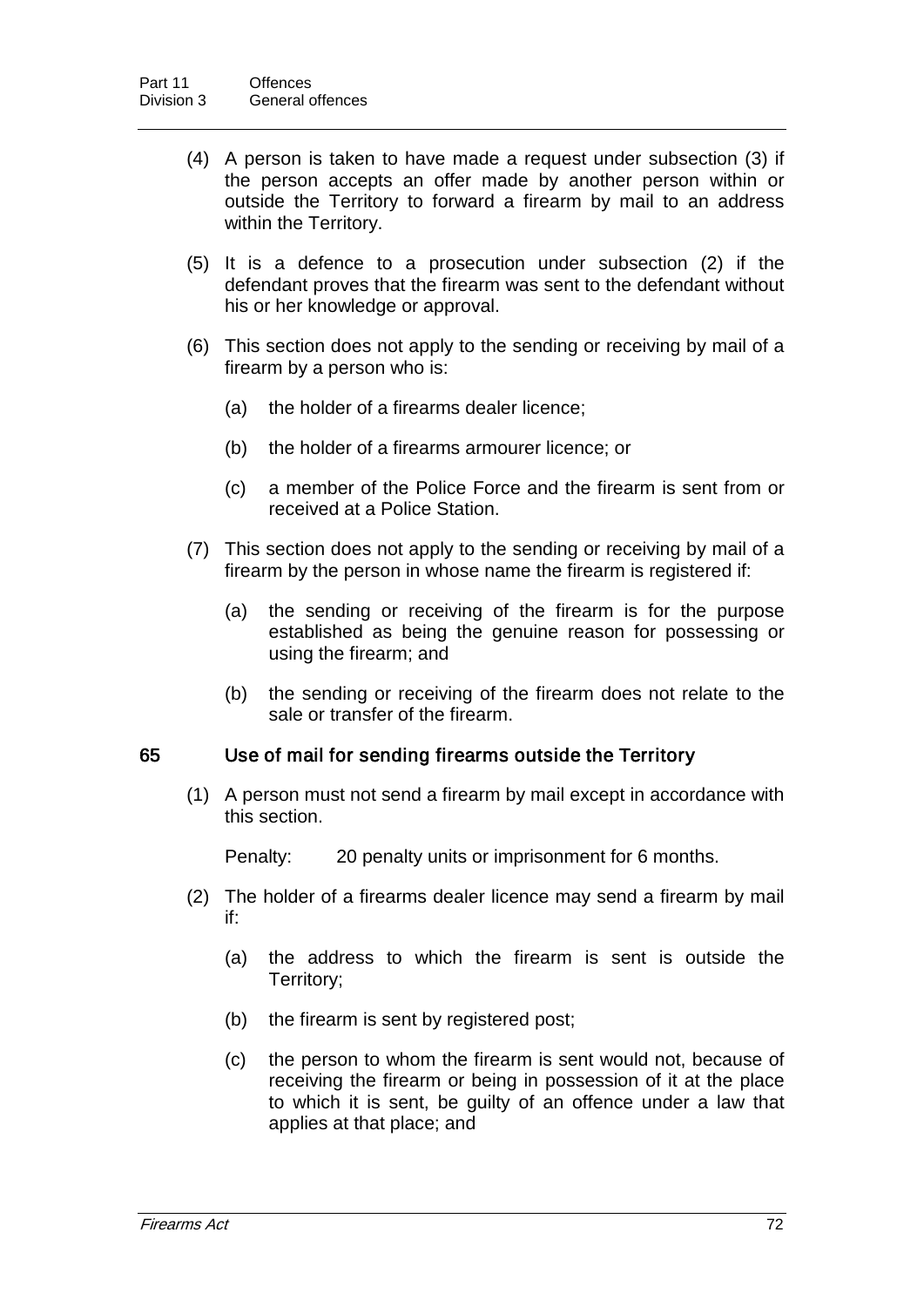- (d) the person to whom the firearm is sent is the holder of a licence that corresponds to a firearms dealer licence under the law of that place.
- (3) The owner of a registered firearm may send a firearm by mail if:
	- (a) the firearm is sent to an address outside the Territory;
	- (b) the firearm is sent by registered post;
	- (c) the person to whom the firearm is sent would not, because of receiving the firearm or being in possession of it at the place to which it is sent, be guilty of an offence under a law that applies at that place; and
	- (d) mailing the firearm is not an offence under the law of the place to which it is sent;
	- (e) the purpose of mailing the firearm is consistent with the genuine reason for possessing or using it;
	- (f) the purpose of mailing the firearm does not relate to the sale or transfer of the firearm; and
	- (g) the firearm will be returned to the Territory.

#### 66 Transporting firearms

A person who conveys (whether or not in the course of a business) a prohibited firearm or a category A firearm, category B firearm, category C firearm, category D firearm or category H firearm must comply with the prescribed safety requirements, if any.

Penalty: 10 penalty units or imprisonment for 3 months.

#### 67 Disposal of firearms by unauthorised holders

(1) A person who comes into possession of a firearm, but is not authorised by this Act to possess the firearm, must immediately surrender the firearm to a member of the Police Force.

Penalty: 20 penalty units or imprisonment for 6 months.

(2) A person does not contravene any other provision of this Act just by surrendering a firearm in accordance with this section.

#### 68 Altering firearms

A person must not, unless approved, alter a firearm in a way that:

(a) affects its safe operation; or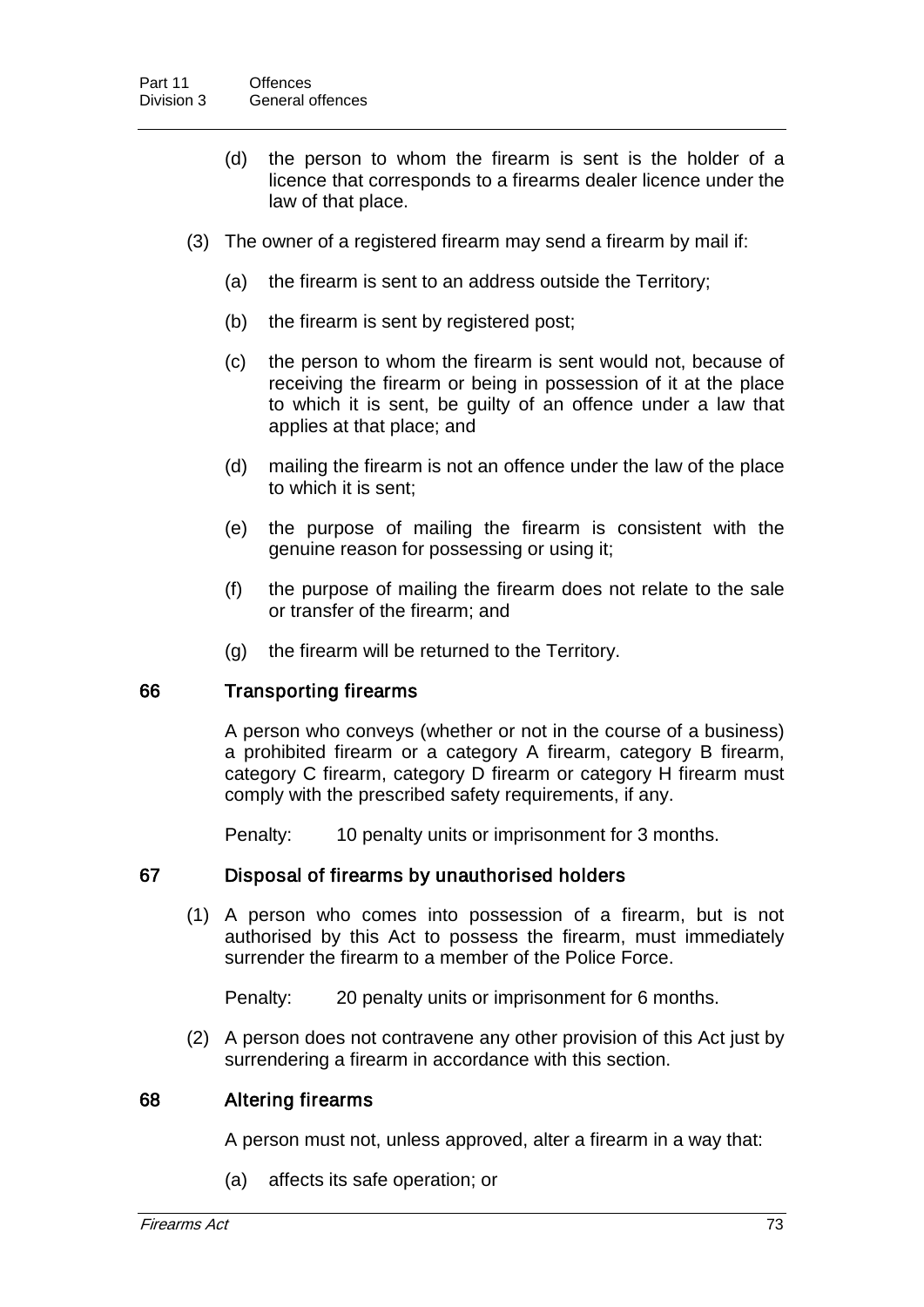(b) converts it to another category of firearm.

Penalty: 50 penalty units or imprisonment for 12 months.

#### 68A Sale and purchase of ammunition

(1) A person must not, in trade or commerce, sell ammunition for a firearm unless the person is the holder of a firearms dealer licence or is authorised by a permit to sell the ammunition.

Penalty: If the offender is a natural person – 10 penalty units or imprisonment for 3 months.

If the offender is a body corporate  $-50$  penalty units.

- (2) A person must not, in trade or commerce, sell ammunition for a firearm unless:
	- (a) the person purchasing the ammunition is the holder of a licence for a category of firearm that takes the ammunition or is authorised to buy the ammunition by a permit or by the Commissioner in writing; and
	- (b) the person who sells the ammunition sights the licence, permit or authorisation.
	- Penalty: If the offender is a natural person  $-10$  penalty units or imprisonment for 3 months.

If the offender is a body corporate – 50 penalty units.

- (3) A person who, in trade or commerce, sells ammunition for a firearm must advise the Commissioner without delay of any loss or theft of ammunition held by the person.
	- Penalty: If the offender is a natural person 10 penalty units or imprisonment for 3 months.

If the offender is a body corporate  $-50$  penalty units.

#### 69 Possession of ammunition

- (1) A person must not possess ammunition unless the person:
	- (a) is the holder of a licence or permit for a category of firearm that takes the ammunition; or
	- (b) is an ammunition collector authorised by the Commissioner in writing to possess the ammunition.

Penalty: 10 penalty units or imprisonment for 3 months.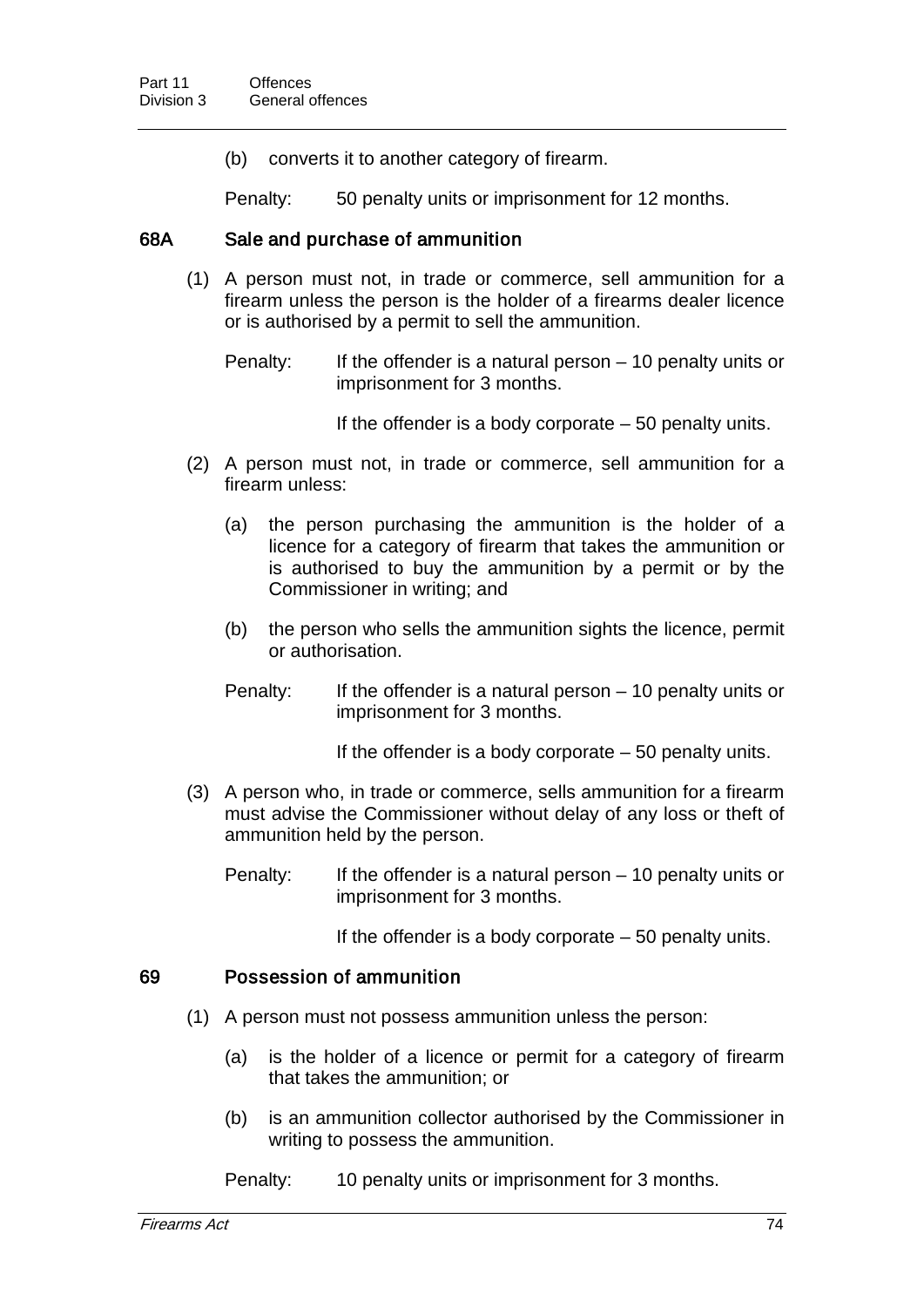- (2) Subsection (1) does not apply if:
	- (a) the person possesses paintball pellets for playing paintball at an approved paintball range; and
	- (b) the person is entitled to play paintball.

### 70 Pawning of firearms prohibited

A pawnbroker must not take a firearm or ammunition into pawn unless he or she is the holder of a firearms dealer licence.

Penalty: 10 penalty units or imprisonment for 3 months.

### 71 Misuse of licences and permits

A person must not:

- (a) falsely represent himself or herself to be the holder of a licence or permit (whether or not it is in force);
- (c) give possession of a licence or permit to another person for the purpose of using it unlawfully; or
- (e) knowingly have possession of a forged, fraudulently altered, borrowed or stolen licence or permit.

Penalty: 50 penalty units or imprisonment for 12 months.

#### 73 Hiring or leasing firearms

- (1) A person must not hire or lease a firearm to another person unless the other person is the holder of a permit that authorises the holder to possess or use the firearm.
- (2) A person must not hire or lease a firearm from another person unless the first-mentioned person is the holder of a permit that authorises the person to possess or use the firearm.

Penalty: 10 penalty units or imprisonment for 3 months.

#### 74 Alteration of identification marks

(1) A person must not alter an identifying serial number on a firearm without approval.

Penalty: 1 000 penalty units or imprisonment for 5 years.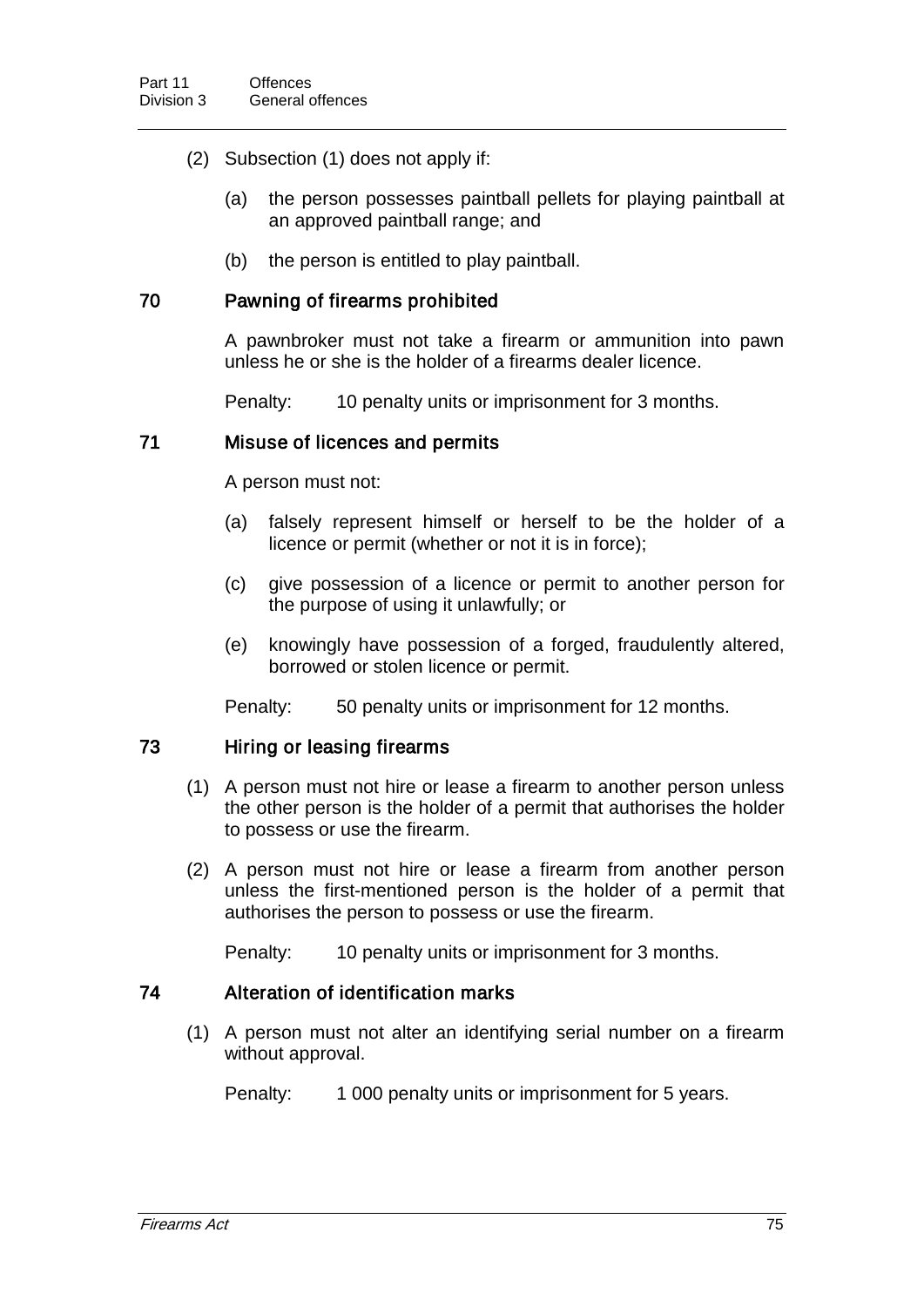(2) A person must not knowingly possess a firearm the serial number of which has been altered in contravention of subsection (1).

Penalty: 1 000 penalty units or imprisonment for 5 years.

(3) A person must not deface or remove an identifying serial number on a firearm without approval.

Penalty: 1 000 penalty units or imprisonment for 5 years.

(4) A person must not possess a firearm the serial number of which has been defaced or removed in contravention of subsection (3).

Penalty: 1 000 penalty units or imprisonment for 5 years.

### 75 Toy guns, &c.

A person must not convert a toy gun or an article of a similar nature into a firearm.

Penalty: 50 penalty units or imprisonment for 12 months.

### 76 Unsafe firearms

(1) Subject to this Act, a person must not possess or use an unsafe firearm.

Penalty: 50 penalty units or imprisonment for 12 months.

- (2) The holder of a firearms armourer licence or firearms armourer permit may have an unsafe firearm in his or her possession in the ordinary course of his or her business or for the purpose of repairing it.
- (3) The holder of a firearms collector licence, antique firearms collector licence, firearms instructor licence or firearms museum licence may have an unsafe firearm in his or her possession.
- (4) It is a defence to a prosecution for an offence against subsection (1) for the defendant to prove that he or she did not know and could not reasonably have known that the firearm was unsafe.

#### 77 Silencers and machine-guns

(1) A person must not possess or use a silencer except in accordance with this section.

Penalty: 20 penalty units or imprisonment for 6 months.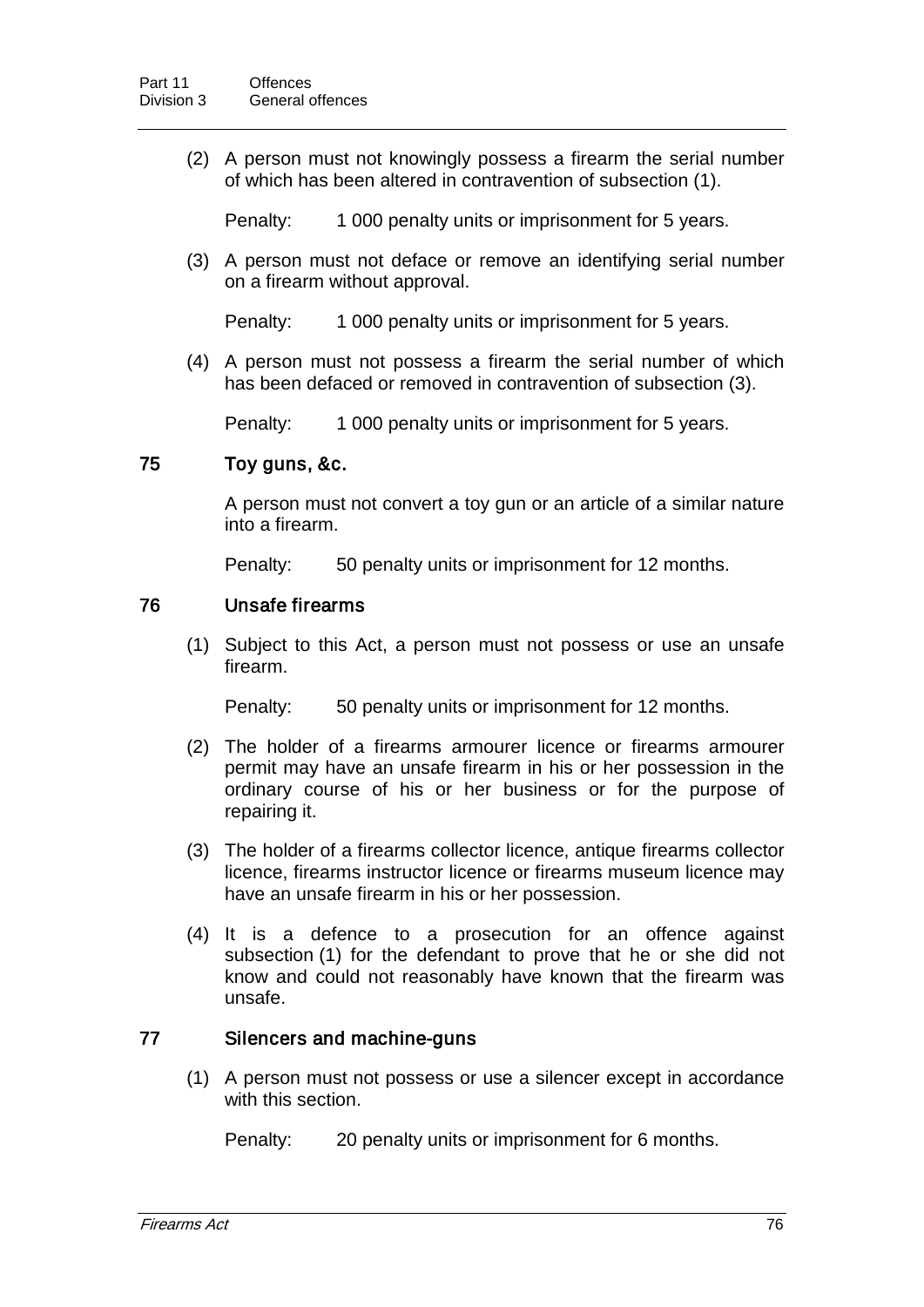(2) A person must not possess or use a machine-gun except in accordance with this section.

Penalty: 50 penalty units or imprisonment for 12 months.

- (3) The holder of a firearms museum licence may possess a silencer or machine-gun for the purpose of exhibiting and showing it.
- (4) The holder of a firearms collector licence may possess a machinegun for the purpose of displaying it if:
	- (a) the acquisition of the machine-gun by the holder has been approved by the Commissioner in writing;
	- (b) the holder is a collector who the Commissioner has certified in writing to be an established collector;
	- (c) the holder has held a firearms collector licence for not less than 5 years;
	- (d) the holder is permitted to possess and display category C firearms and category D firearms under the firearms collector licence;
	- (e) the machine-gun is consistent or compatible with other firearms possessed and displayed under the firearms collector licence; and
	- (f) the machine-gun has been made permanently inoperable.
- (5) If a person is found guilty of an offence against this section, the silencer or machine-gun possessed or used in the offence is forfeited to the Territory on the finding of guilt.

## 78 Carrying firearms in public places

(1) In this section:

local government area means an area for which a council is constituted under the Local Government Act.

public place has the same meaning as in the Summary Offences Act.

town means a town within the meaning of the Crown Lands Act.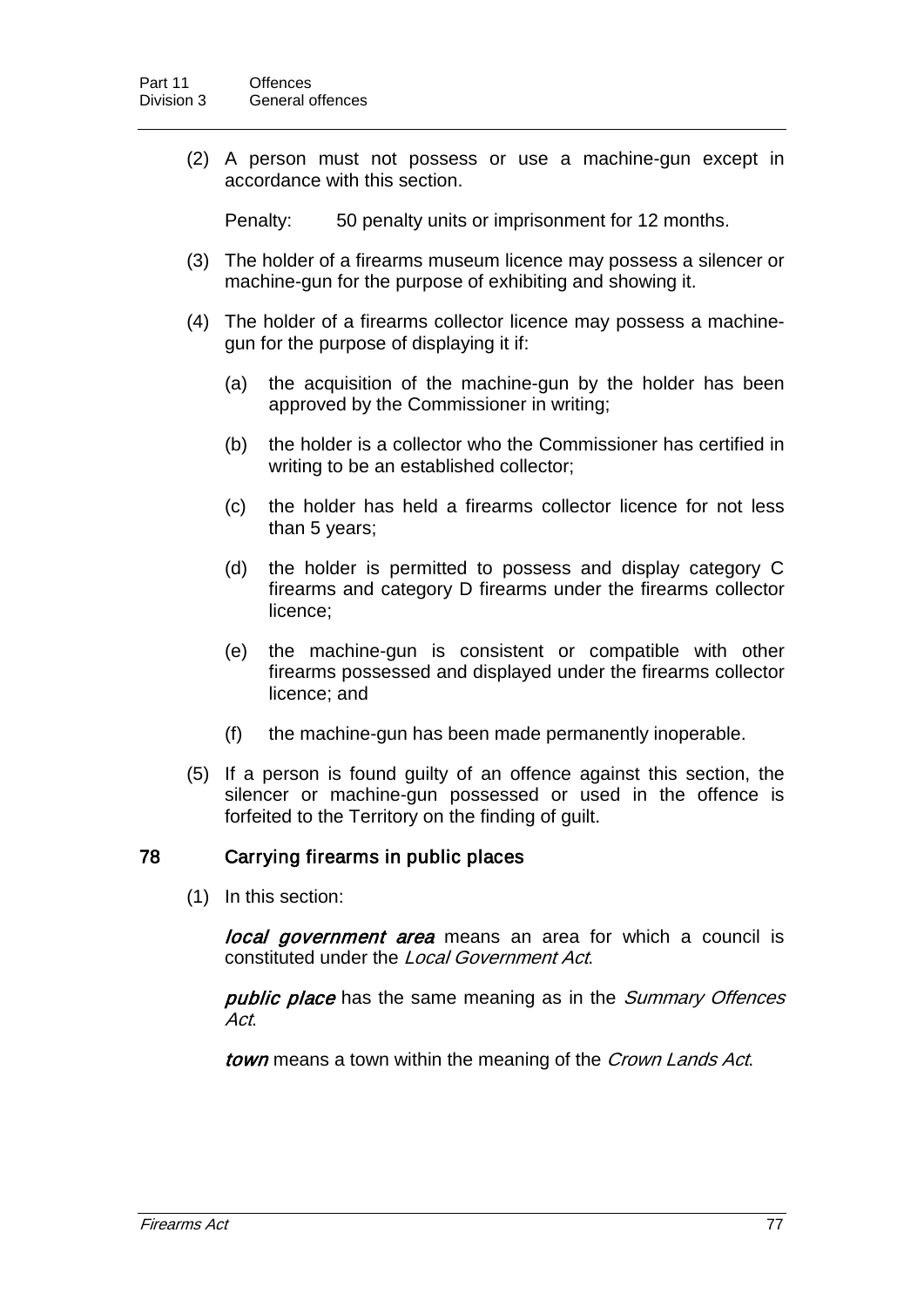- (2) A person must not carry a firearm exposed to public view in a public place within a town or local government area.
	- Penalty: 200 penalty units or imprisonment for 12 months or, if the offence relates to a category A firearm or category B firearm, 100 penalty units or imprisonment for 6 months.
- (3) A person must not carry a loaded firearm in a public place within a town or local government area.
	- Penalty: 400 penalty units or imprisonment for 2 years or, if the offence relates to a category A firearm or category B firearm, 200 penalty units or imprisonment for 12 months.
- (4) Subsections (2) and (3) do not apply to or in relation to the holder of a firearms employee licence who is carrying out the duties of his or her employment in relation to which the licence was granted.
- (5) It is a defence to a prosecution for an offence against this section for the defendant to prove that he or she had a lawful excuse for performing the act that would otherwise constitute the offence.

#### 79 Discharge of firearms on certain land

- (1) A person must not discharge a firearm on land unless:
	- (a) the person is the owner or occupier of the land;
	- (b) the occupier of the land has consented, either expressly or impliedly, to the discharge of the firearm on the land; or
	- (c) the person is authorised by or under another law in force in the Territory to discharge the firearm on the land.

Penalty: 50 penalty units or imprisonment for 12 months.

(2) The onus of proving a fact referred to in subsection (1) lies on the person alleging it and the standard of proof is the balance of probability.

#### 80 Possession, &c., of firearms on certain land

- (1) A person must not possess a firearm on land the boundaries of which are fenced or clearly marked unless:
	- (a) the person is the owner or occupier of the land;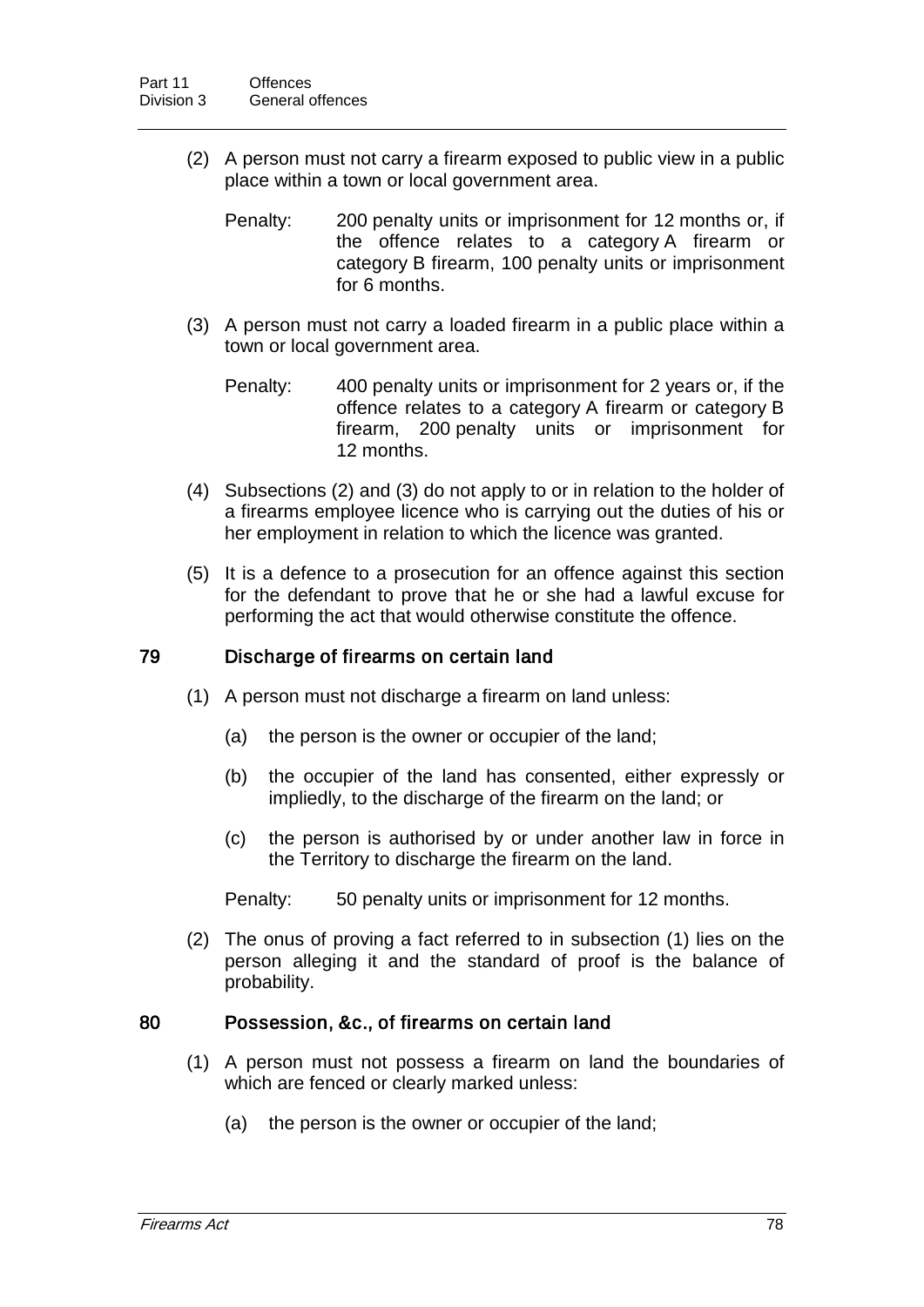- (b) the occupier of the land has consented, either expressly or impliedly, to the person possessing the firearm on the land;
- (c) the person is:
	- (i) approaching the residence of the occupier along a defined or customary road or track for the purpose of applying for consent; or
	- (ii) proceeding along a defined or customary road or track for the purpose of reaching a destination outside the land;
- (d) the person is authorised by or under another law in force in the Territory to possess the firearm on the land; or
- (e) the person has some other lawful excuse for possessing the firearm on the land.

Penalty: 50 penalty units or imprisonment for 12 months.

(2) The onus of proving a fact referred to in subsection (1) lies on the person alleging it and the standard of proof is the balance of probability.

#### 81 Restriction on use, &c., of firearms on certain vacant Crown land

- (1) The Minister may, by notice in the *Gazette*, prohibit the possession or use of a firearm or a category of firearm on Crown land specified in the notice.
- (2) Where a notice is in force under subsection (1), a person must not possess or use a firearm or a firearm of the category of firearm specified in the notice on the Crown land specified in the notice.

Penalty: 10 penalty units or imprisonment for 3 months.

#### 82 Discharge of firearms on roads, &c.

(1) A person must not knowingly discharge a firearm on, from, towards or across a public road, public street or public place.

Penalty: 50 penalty units or imprisonment for 12 months.

(2) It is a defence to a prosecution for an offence against subsection (1) for the defendant to prove that he or she had a lawful excuse for discharging the firearm in the circumstances.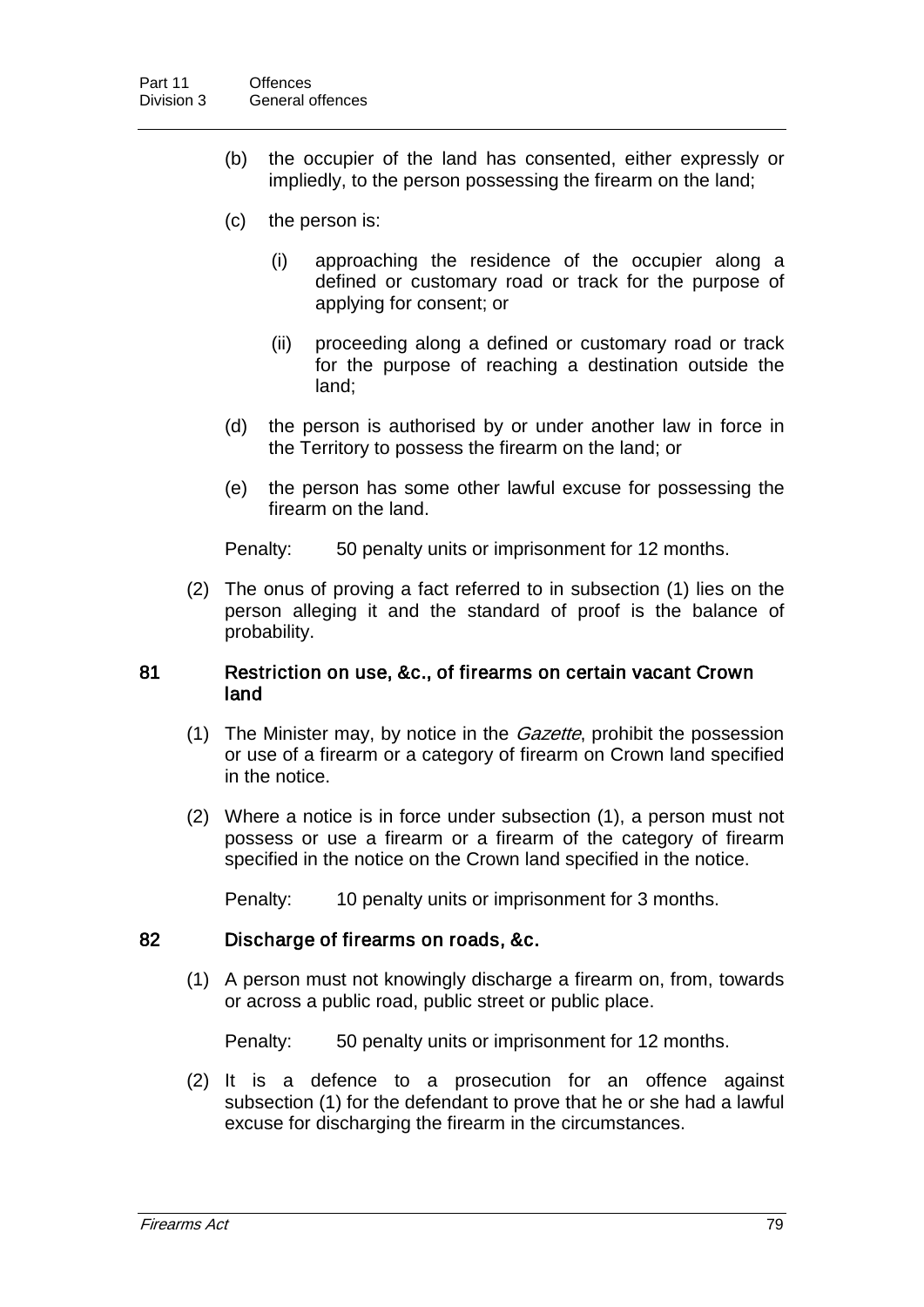## 83 Prohibited use of firearms

Unless permitted by a law in force in the Territory, a person must not:

- (a) engage in a contest, game or encounter that involves pointing a firearm; or
- (b) point or discharge a firearm,

at or in the direction of another person.

Penalty: 50 penalty units or imprisonment for 12 months.

### 84 Discharge of firearm causing danger, &c.

(1) A person must not discharge a firearm to endanger, annoy or frighten, or in a manner that is likely to endanger, annoy or frighten, the public or a person.

Penalty: 50 penalty units or imprisonment for 12 months.

(2) It is a defence to a prosecution for an offence against subsection (1) for the defendant to prove that he or she had a lawful excuse for discharging the firearm in the circumstances.

#### 85 Breach of conditions

The holder of a licence or permit must not contravene or fail to comply with a condition of the licence or permit.

Penalty: 50 penalty units or imprisonment for 12 months.

#### 86 Persons under influence of alcohol or drugs

A person must not have a firearm in his or her actual possession while under the influence of alcohol or a drug.

Penalty: 50 penalty units or imprisonment for 12 months.

### 87 Delivery of firearms to certain persons

A person must not give possession of a firearm or ammunition to another person if the person knows or has reasonable cause to believe that the other person is:

- (a) under the influence of alcohol or a drug; or
- (b) of unsound mind.

Penalty: 50 penalty units or imprisonment for 12 months.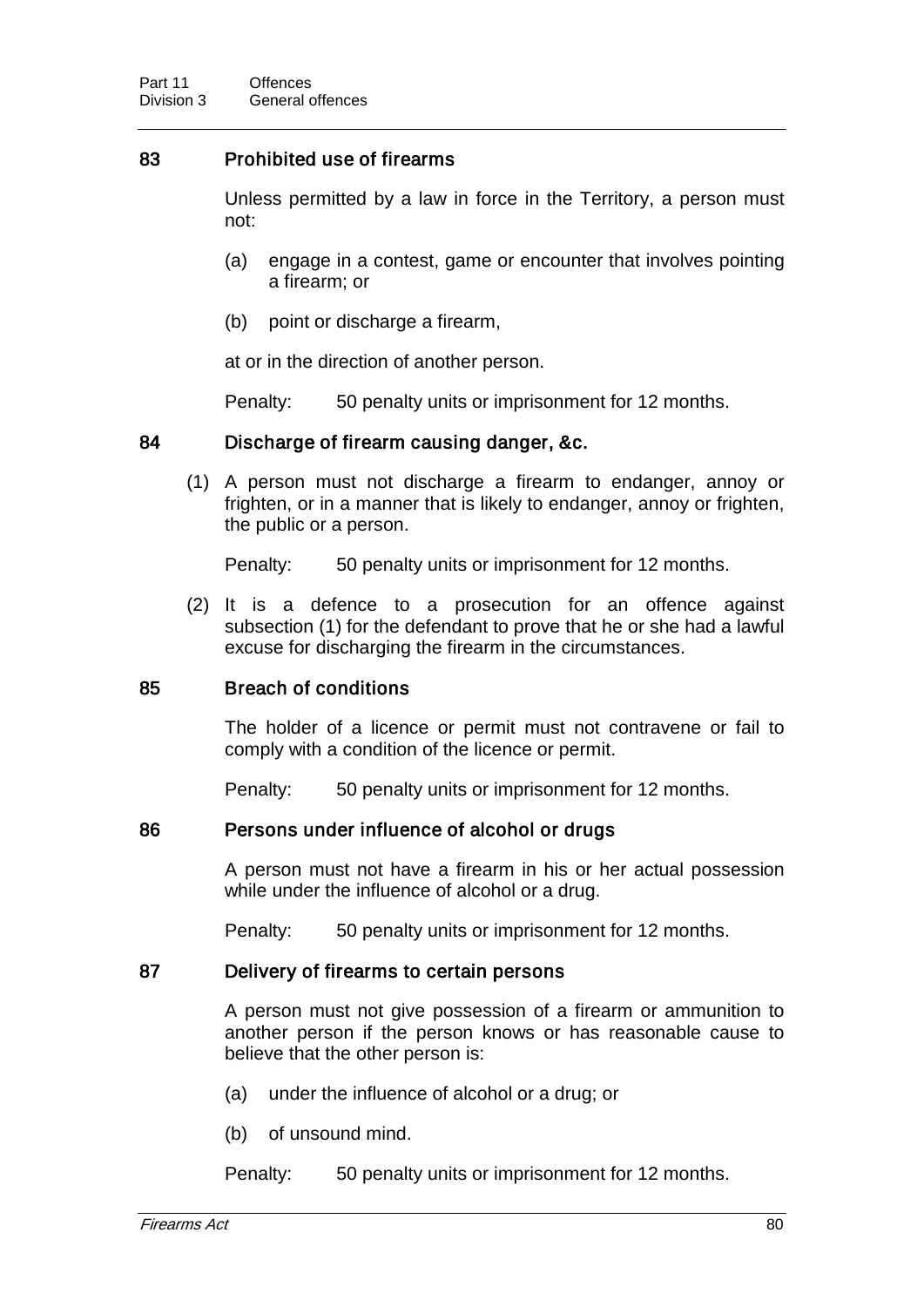### 88 Delivery of firearms to unlicensed persons

Subject to section 58(3), a person in possession of a firearm must not knowingly permit another person to take possession of it unless:

- (a) the first-mentioned person has inspected the licence, permit or other authorisation of the other person that permits the other person to possess or use the firearm; or
- (b) the other person is the holder of a firearms armourer licence or firearms dealer licence and the firearm is given to the holder in the ordinary course of his or her business.

Penalty: 50 penalty units or imprisonment for 12 months.

#### 89 False or misleading statements

- (1) A person must not make a statement in an official document the person knows to be false or misleading in a material particular.
- (3) A person must not falsely state that a firearm has been disposed of, lost or stolen.

Penalty: 100 penalty units or imprisonment for 2 years.

(4) In this section:

official document means an application, notice, return, report, record, register or other document made, given, lodged or kept under this Act.

#### 90 Changes, &c., to be notified

(1) The holder of a licence, permit or certificate of registration must, if the person changes his or her name or address, notify the Commissioner, in writing, not later than 10 working days after the change.

Penalty: 10 penalty units or imprisonment for 3 months.

(2) The holder of a licence, permit or certificate of registration must notify the Commissioner, in writing, of the loss or theft of a firearm to which the licence, permit or certificate relates not later than 2 working days after becoming aware of the loss or theft.

Penalty: 50 penalty units or imprisonment for 12 months.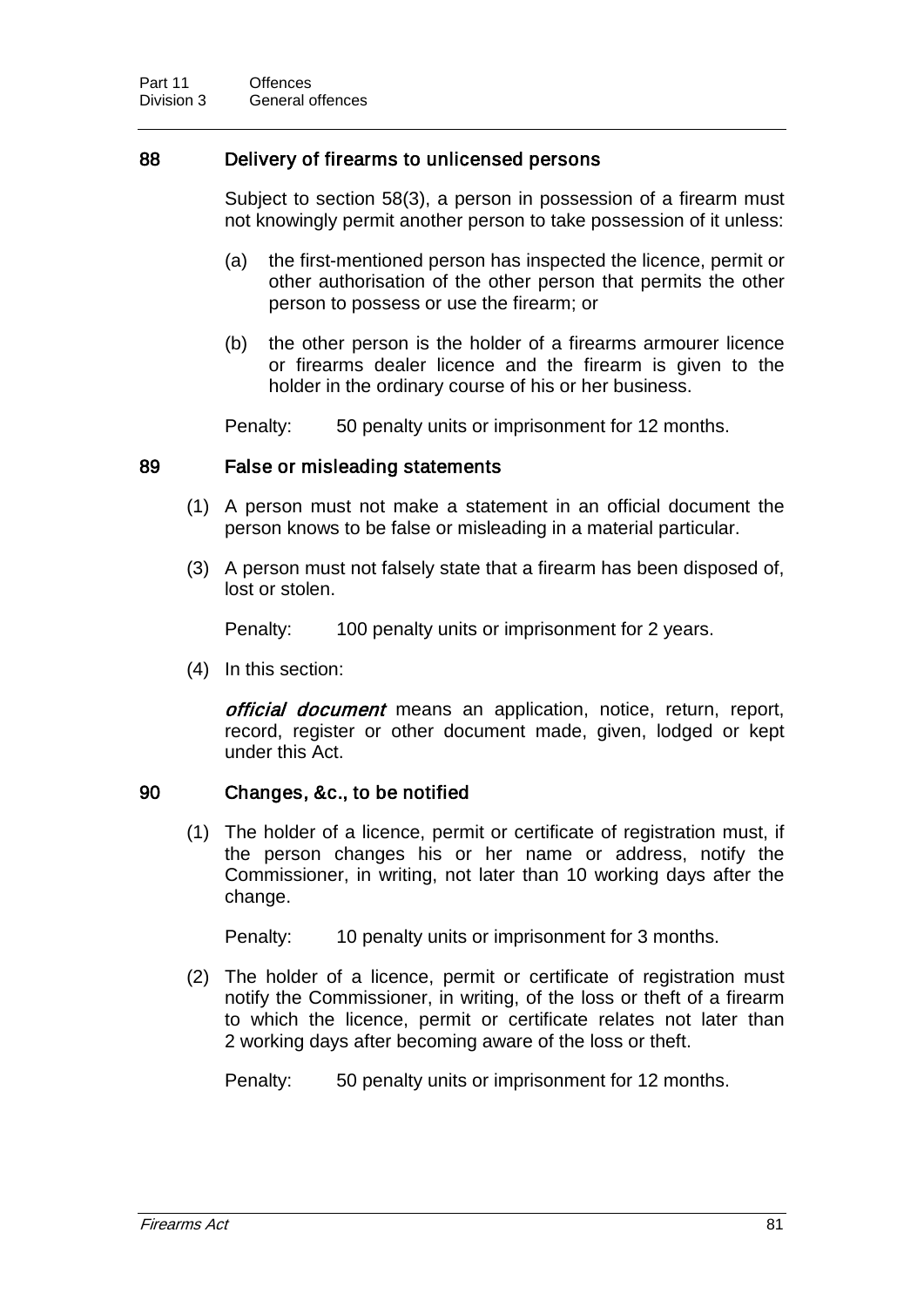(3) If there is a change in the particulars specified in an application for a licence, permit or certificate of registration, the applicant or holder must, without delay, notify the Commissioner in writing of the change.

Penalty: 10 penalty units or imprisonment for 3 months.

(4) If a licence, permit or certificate of registration is lost or stolen, the holder must notify the Commissioner, in writing, not later than 2 working days after becoming aware of the loss or theft.

Penalty: 5 penalty units or imprisonment for 14 days.

#### 91 Requirements, &c., to be complied with

A person must not refuse or fail to comply with a requirement or direction lawfully made or given by the Commissioner or a member of the Police Force under this Act.

Penalty: 20 penalty units or imprisonment for 6 months.

#### 91A Notice of change of representative of certain licence and permit holders

- (1) This section applies if a person ceases to be the representative for any of the following:
	- (a) a firearms corporate licence;
	- (b) a firearms museum licence;
	- (c) a firearms club licence;
	- (d) a paintball operator licence or permit.
- (1A) The holder of the licence or permit must, within 14 days after the person ceases to be the representative, give the Commissioner written notice in the approved form.

Maximum penalty: 100 penalty units or imprisonment for 6 months.

- (2) A person who is notified under this section as the representative of the holder of a licence must be:
	- (a) in respect of firearms corporate licence an employee of the holder of the licence; and
	- (b) in respect of firearms club licence a member of the governing body or committee of the firearms club.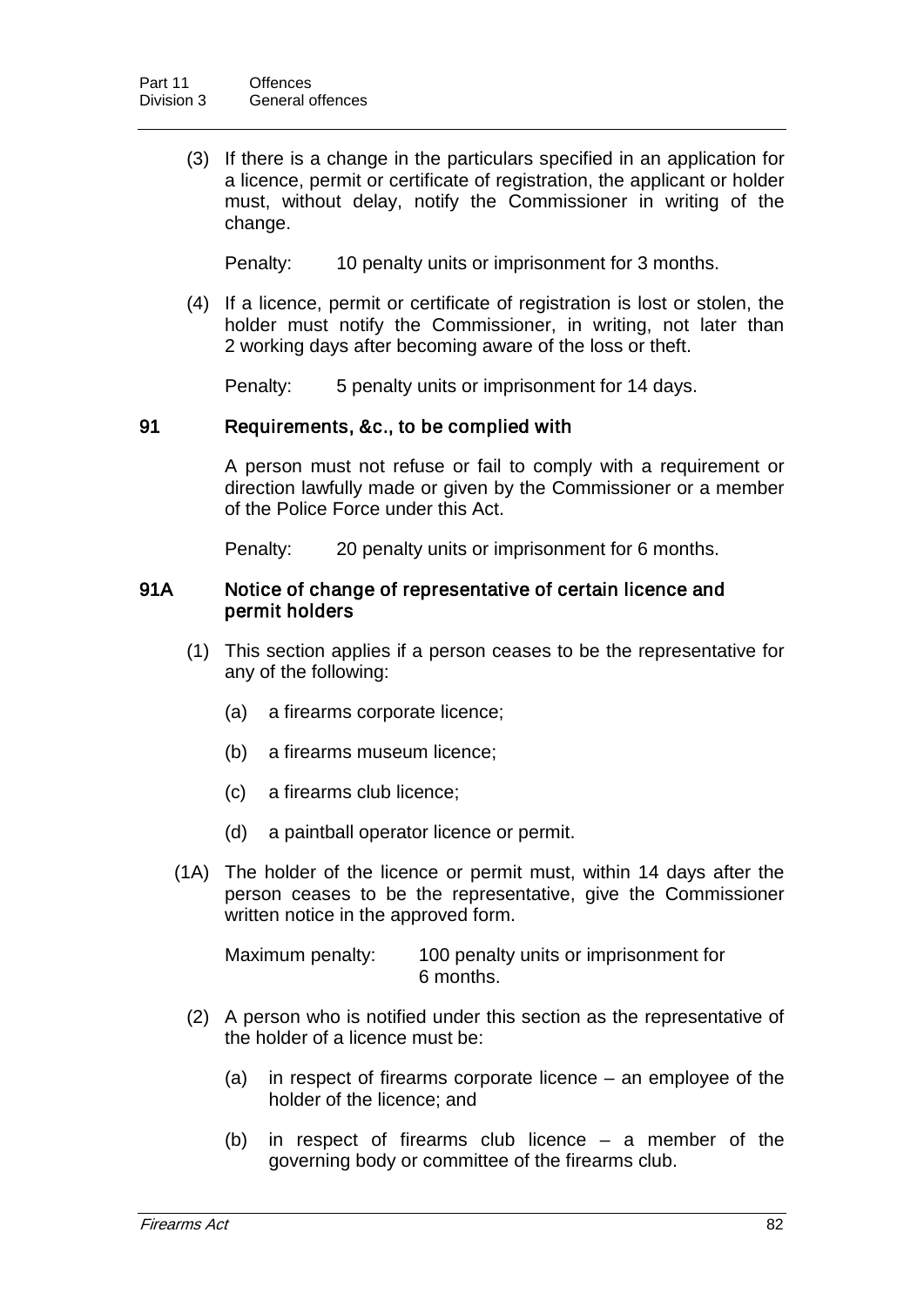# Part 12 Miscellaneous

# Division 1 Recognition of Interstate licences

### 92 Temporary recognition of interstate licences for shooting competition

A person who is a resident of a State or another Territory of the Commonwealth is not required to hold a licence to possess or use category A firearms, category B firearms, category C firearms or category H firearms:

- (a) for the purpose of participating in an approved shooting competition; or
- (b) for such other purposes as may be prescribed,

if the person is the holder of a corresponding licence.

#### 93 Interstate residents moving to the Territory

- (1) A resident of a State or another Territory of the Commonwealth who is the holder of a corresponding licence authorising the possession or use of category A firearms or category B firearms may notify the Commissioner in writing that he or she intends to reside in the Territory.
- (2) If the Commissioner is notified in accordance with subsection (1), the corresponding licence is, subject to any direction of the Commissioner, to be taken to be a licence authorising the possession or use of a firearm of the equivalent category of firearm in force in the Territory for 3 months from the time the person notified the Commissioner or until the person's application for a licence under this Act is granted or refused, whichever is sooner.
- (3) If a resident of a State or another Territory of the Commonwealth who is the holder of a corresponding licence authorising the possession or use of category C firearms (other than paintball firearms), category D firearms or category H firearms notifies the Commissioner in writing that the person intends to reside in the Territory, the corresponding licence is, subject to any direction of the Commissioner, to be taken to be a licence authorising the possession or use of the equivalent category of firearm in force in the Territory for a period of 2 days from the time the person notified the Commissioner.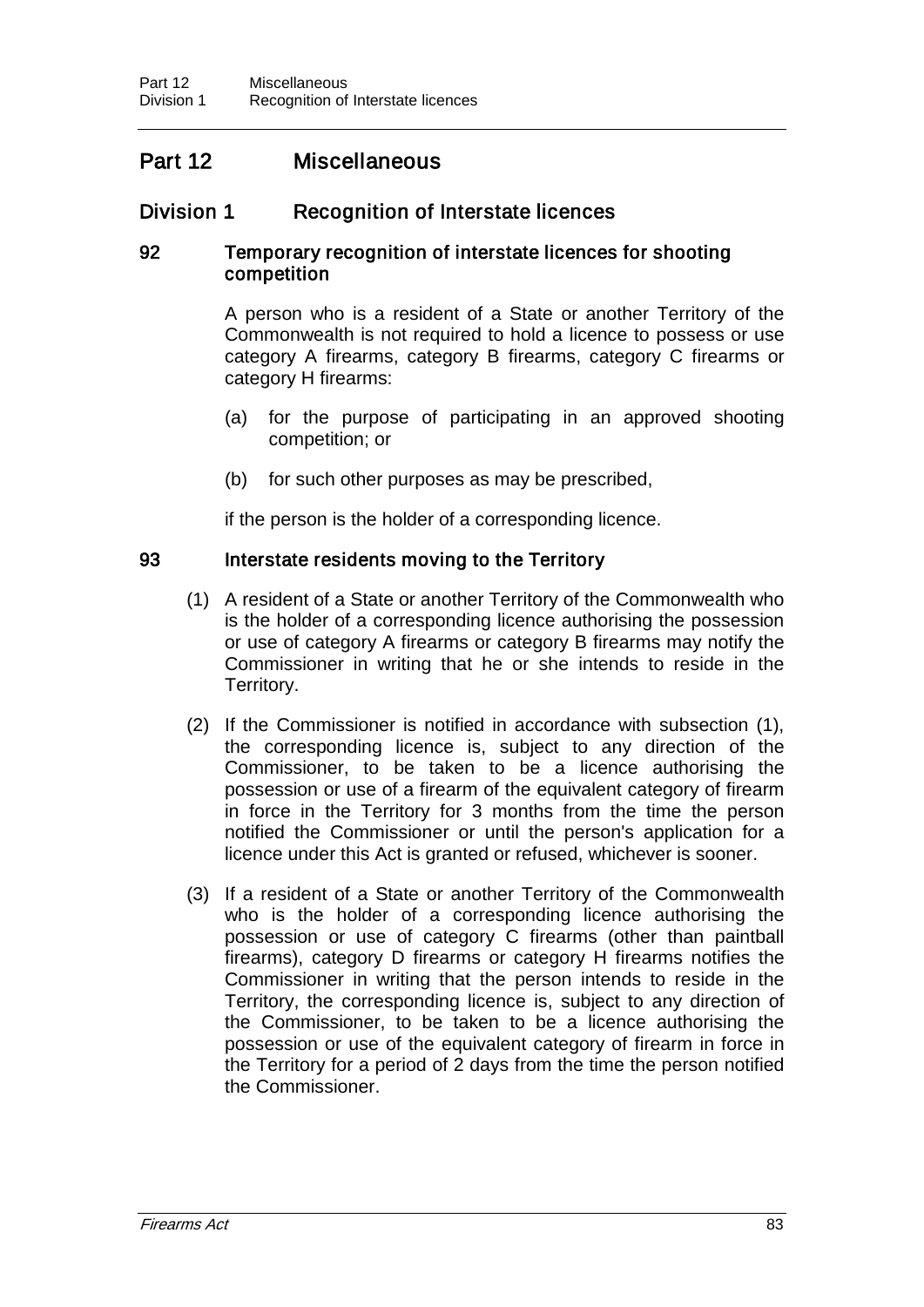- (4) After the expiry of the period referred to in subsection (3), a person who:
	- (a) has duly notified the Commissioner in accordance with that subsection; and
	- (b) applied for a licence before the expiry of the period,

does not, while the person's application for a licence is being determined, commit an offence under this Act in respect of the possession of a firearm.

## Division 1A Revocation, disqualification, forfeiture

#### 93A Revocation and disqualification

- (1) If a court finds a person guilty of an offence against this Act or the Weapons Control Act or involving a firearm, the court may:
	- (a) revoke the person's licence or permit and disqualify the person from holding a specified licence or permit for the period specified by the court; and
	- (b) order that the person is not to apply for a licence or permit or to register a firearm for the period of disqualification.
- (2) The period for which a court may disqualify the person is in addition to any period of automatic disqualification under this Act.

#### 93B Disqualification if aggravating circumstance

- (1) If a court finds a person guilty of an offence referred to in section 93A and the offence involves a circumstance of aggravation:
	- (a) the person is liable to twice the penalty otherwise provided for the offence; and
	- (b) the court must disqualify the person from holding any licence or permit for:
		- (i) if the court imposes a pecuniary penalty for the offence  $$ a minimum period of 4 years; or
		- (ii) if the court imposes a custodial sentence for the offence – a minimum period of 10 years.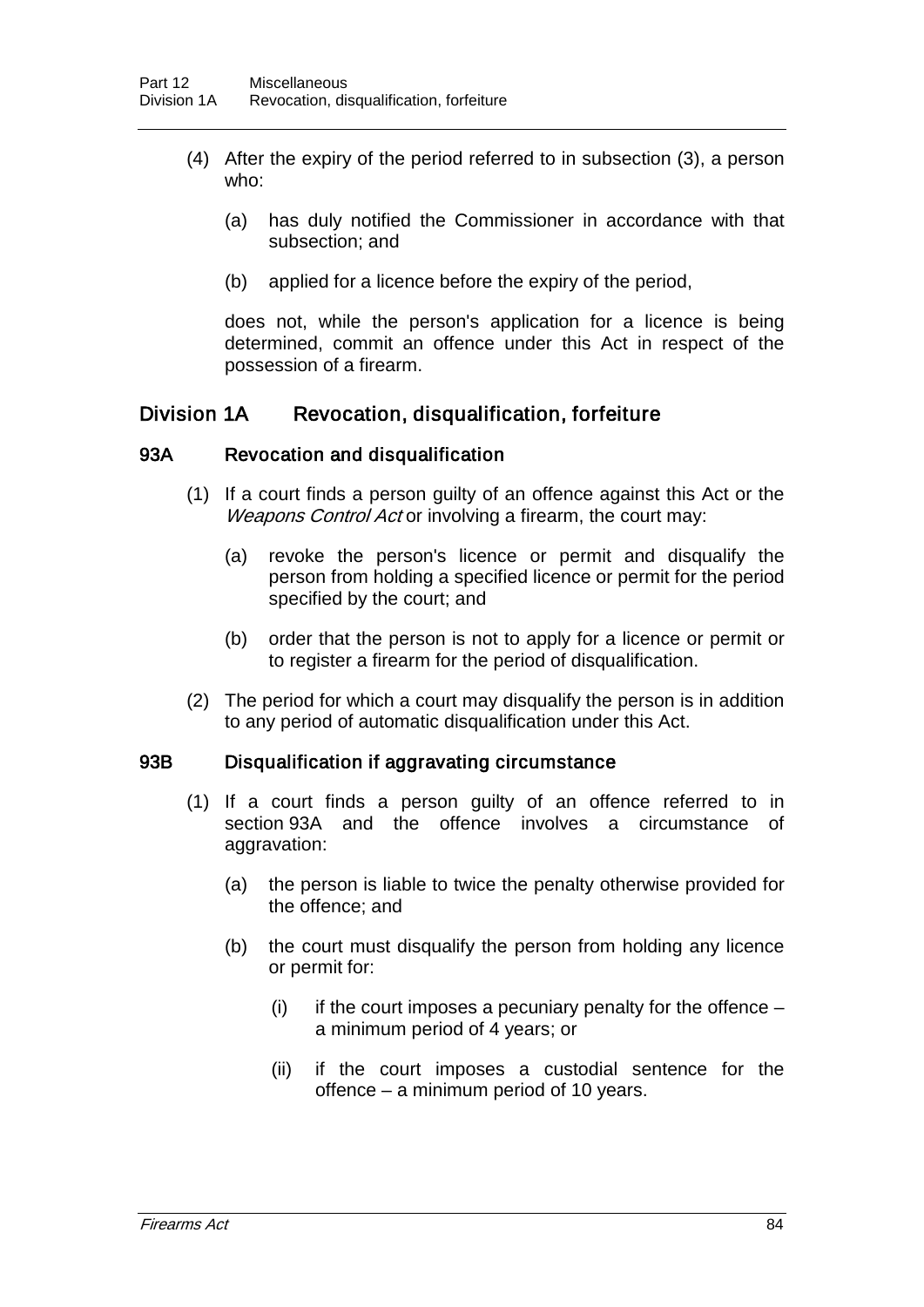(2) In this section:

circumstance of aggravation, for an offence, means the offender was, at the time of committing the offence, subject to:

- (a) a refusal by the Commissioner to grant a licence or permit for a period of time;
- (b) a suspension or revocation of a licence, permit or certificate of registration under this Act; or
- (c) a period of disqualification under this Act.

#### 93C No grant of licence or permit

The Commissioner cannot grant a licence or permit to a person disqualified under section 93A or 93B during the period of disqualification.

#### 93D Court may order forfeiture

- (1) If the court is satisfied that the person in whose name the firearm to which the offence referred to in section 93A relates is registered:
	- (a) is implicated in the offence the court may order that the firearm (and any ammunition in the possession of the person) is forfeited to the Territory; or
	- (b) is not implicated in the offence the court may not order the firearm to be forfeited but may order that it be returned to that person.
- (2) Subsection (1) applies to a firearm in the possession of a person referred to in that subsection despite that the firearm is not registered in that person's name.

#### 93E No effect on general power

A decision or action of the court under section 93A, 93B or 93D does not affect any power under this Act to revoke or suspend a licence, permit or certificate of registration.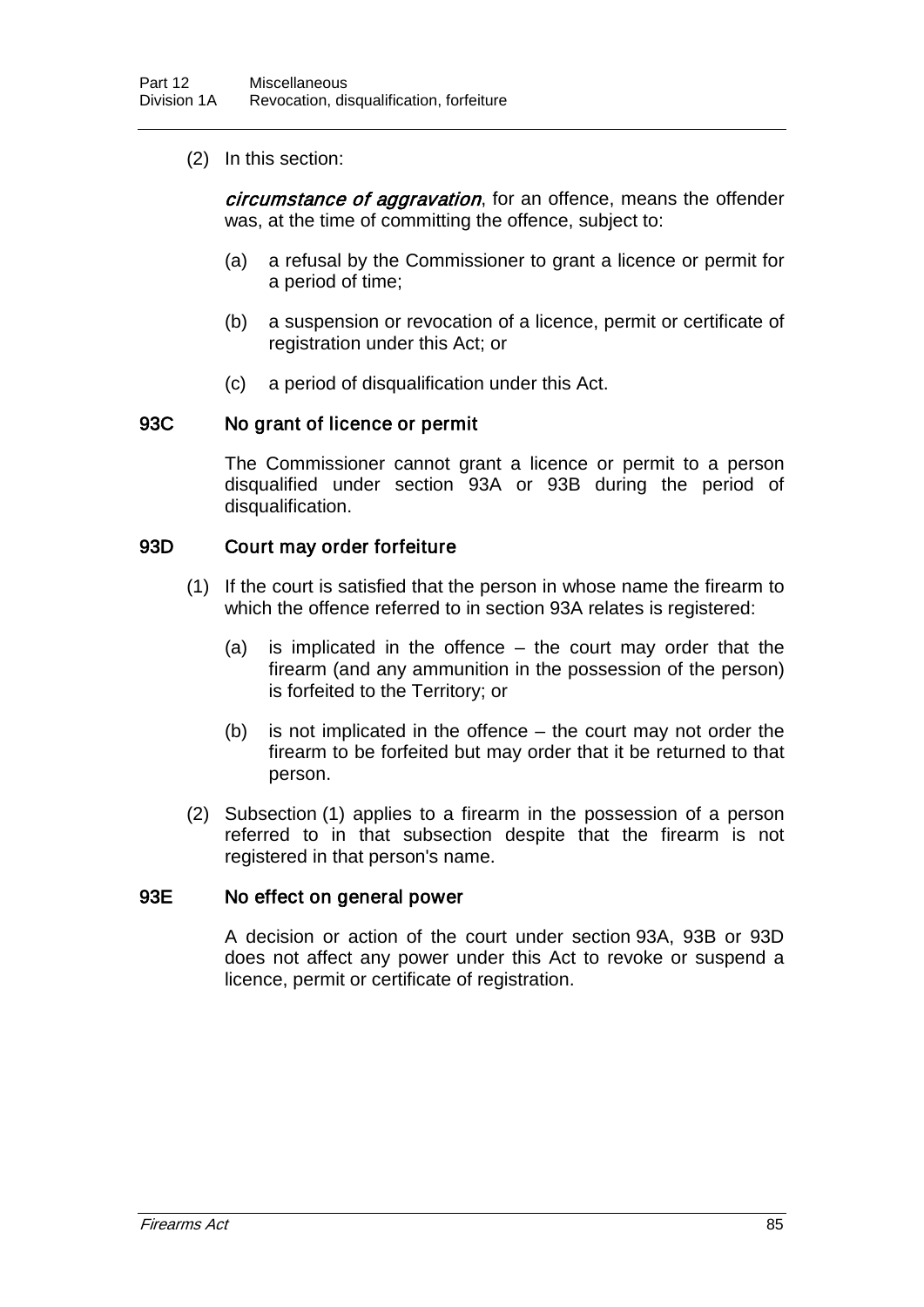## Division 2 General

### 93F No review of certain decisions by Commissioner

Despite any other Act or law of the Territory (including the common law):

- (a) no person or body is entitled to investigate, inquire into, review or otherwise call into question a decision of the Commissioner under section 10(8A), 33(3A) or 40A(1); and
- (b) no proceedings for an appeal, an injunction, a declaration or an order for prohibition or mandamus are to be brought in relation to a decision of the Commissioner referred to in paragraph (a).

### 94 Commissioner may require firearm to be lodged

- (1) Where the Commissioner refuses to grant a permit or certificate of registration, the Commissioner may direct the applicant to lodge a firearm to which the application relates with the Commissioner or the holder of a firearms dealer licence for the period specified by the Commissioner.
- (2) A person to whom a direction is given under subsection (1) must not contravene or fail to comply with the direction.

Penalty: 50 penalty units or imprisonment for 12 months.

#### 95 Police may request names and addresses

A member of the Police Force may require a person who is in possession of a firearm or a silencer to state his or her name and address and the person must not:

- (a) refuse or fail to comply with the requirement;
- (b) give to the member a name that is false in a material particular; or
- (c) give to the member an address that is not the person's full and correct residential address.

Penalty: 20 penalty units or imprisonment for 6 months.

#### 96 Police may require production of licences, &c.

- (1) A person, when in possession of a firearm, must:
	- (a) carry the relevant licence or permit relating to the firearm; and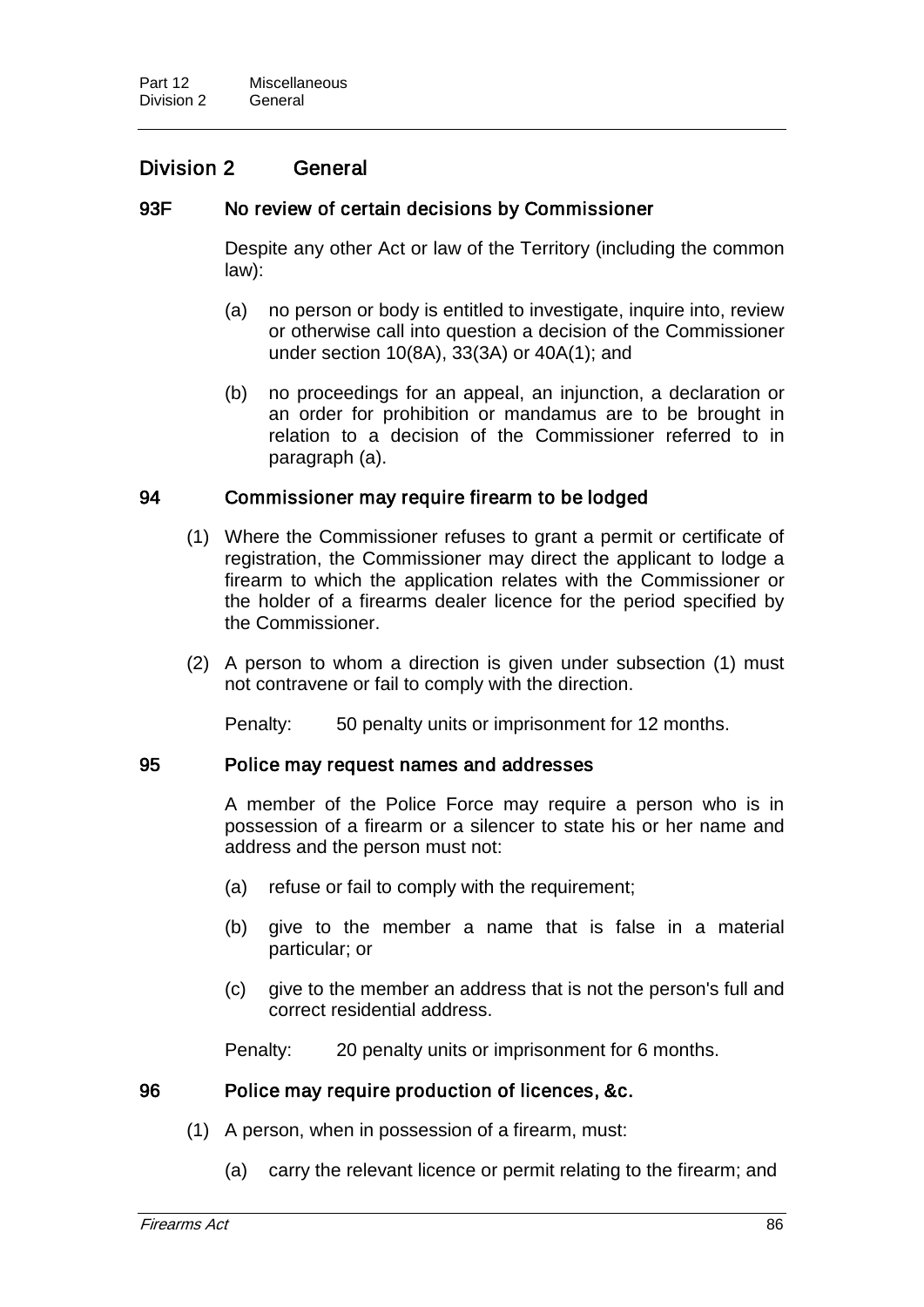- (c) when requested by a member of the Police Force, produce the licence or permit for inspection by the member.
- (2) When requested by a member of the Police Force, a person in possession of a category A firearm, category B firearm, category C firearm (other than paintball firearm), category D firearm or category H firearm must produce to the member or another member the person's certificate of registration or permit, as the case may be, in respect of the firearm not later than the time, and at the place, that the member specifies.

Penalty: \$2,000 or imprisonment for 6 months.

### 96A Police may require production of firearm

- (1) A member of the Police Force may, by notice in writing, require the registered owner of a firearm to produce the firearm at a time and place specified in the notice for the purpose of inspection of the firearm to determine whether or not the firearm complies with, and is held in compliance with, this Act.
- (2) If a person fails to comply with the requirement of a notice under subsection (1):
	- (a) the person commits an offence punishable, on being found guilty, by:
		- $(i)$  if the offender is a natural person a fine not exceeding 100 penalty units or a term of imprisonment not exceeding 12 months; or
		- (ii) if the offender is a body corporate  $-$  a fine not exceeding 500 penalty units; and
	- (b) all firearms licences held by the person, and all firearm registrations in the name of the person, are automatically suspended from the day specified in the notice to produce the firearm until 28 days after:
		- (i) the day on which the firearm is produced; or
		- (ii) the person provides information to the satisfaction of the Commissioner as to why the firearm was not produced as required.
- (3) It is a defence to a prosecution for an offence against subsection (2)(a) if the defendant proves that he or she did not know (for good reason) the whereabouts of the firearm or was otherwise (for good reason) unable to comply with the requirement to produce the firearm.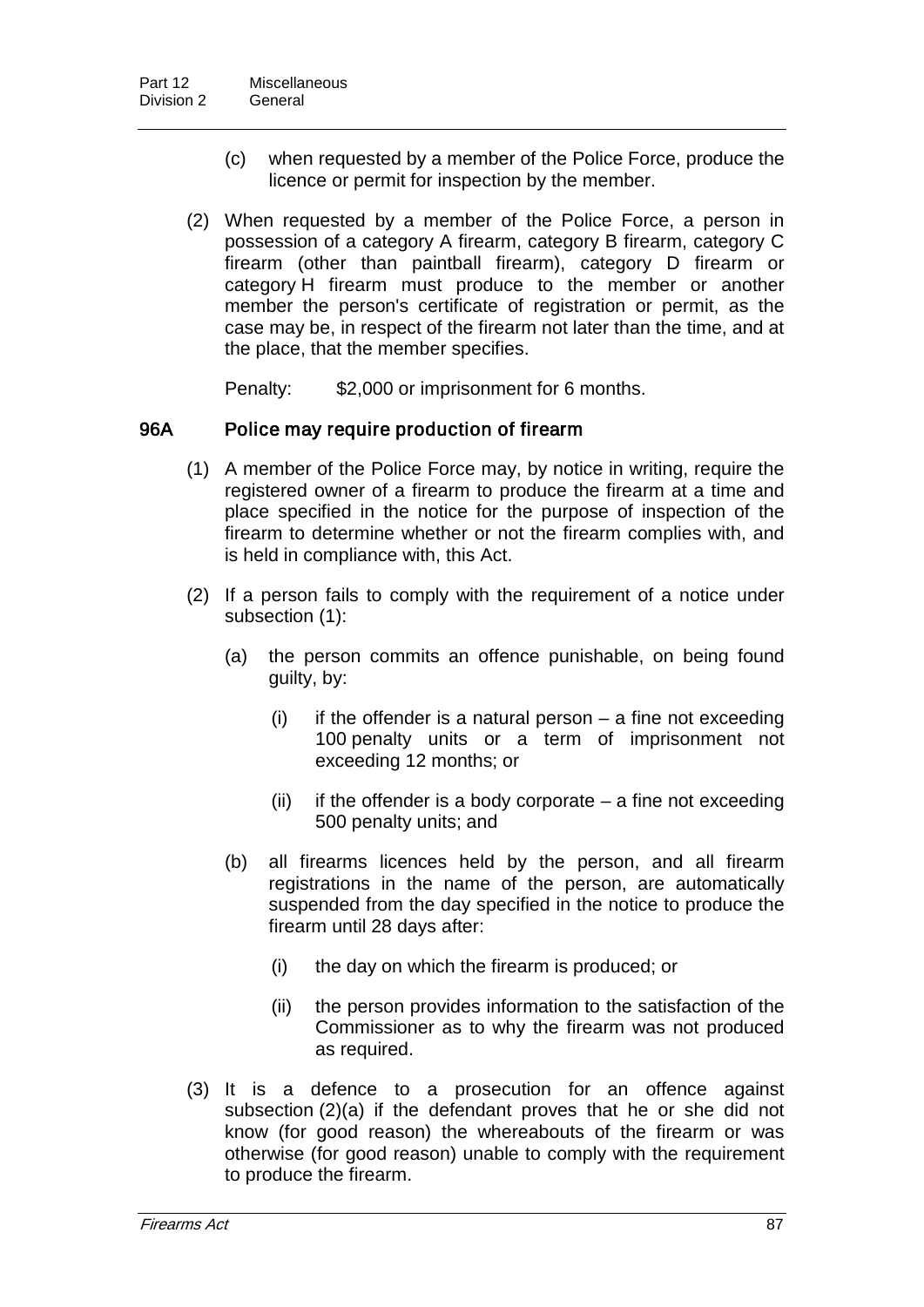- (4) The Commissioner may, if he or she thinks the circumstances warrant it, reduce the period of suspension referred to in subsection (2)(b).
- (5) If the person has not, within 28 days after the day specified in the notice to produce the firearm:
	- (a) complied with the requirement; or
	- (b) satisfied the Commissioner as to why the requirement has not been complied with,

all firearms licences held by the person and all firearm registrations in the name of the person are revoked by force of this section.

## 97 Searches in emergencies

- (1) A member of the Police Force may:
	- (a) in circumstances of such seriousness and urgency as to require and justify immediate search or entry without the authority of an order of a court or a warrant; or
	- (b) where the member believes on reasonable grounds that a disqualifying offence has been, is being or is about to be committed,

at any time, without warrant:

- (c) search a person reasonably suspected by the member to be carrying a firearm or anything connected with an offence against this Act and the clothing being worn by, and the property in the immediate control of, the person; or
- (d) enter into or on and search any premises, vehicle, aircraft or vessel on or in which the member believes on reasonable grounds that:
	- (i) a firearm or anything connected with an offence against this Act is situated; or
	- (ii) a person, who is in danger because of the possession of a firearm by the person or by some other person, may be,

and if the member believes on reasonable grounds that it is necessary to do so in order to prevent danger or injury to a person or the loss or destruction of anything connected with an offence against this Act, the member may seize anything that the member finds in the course of the search, on or in the premises, vehicle,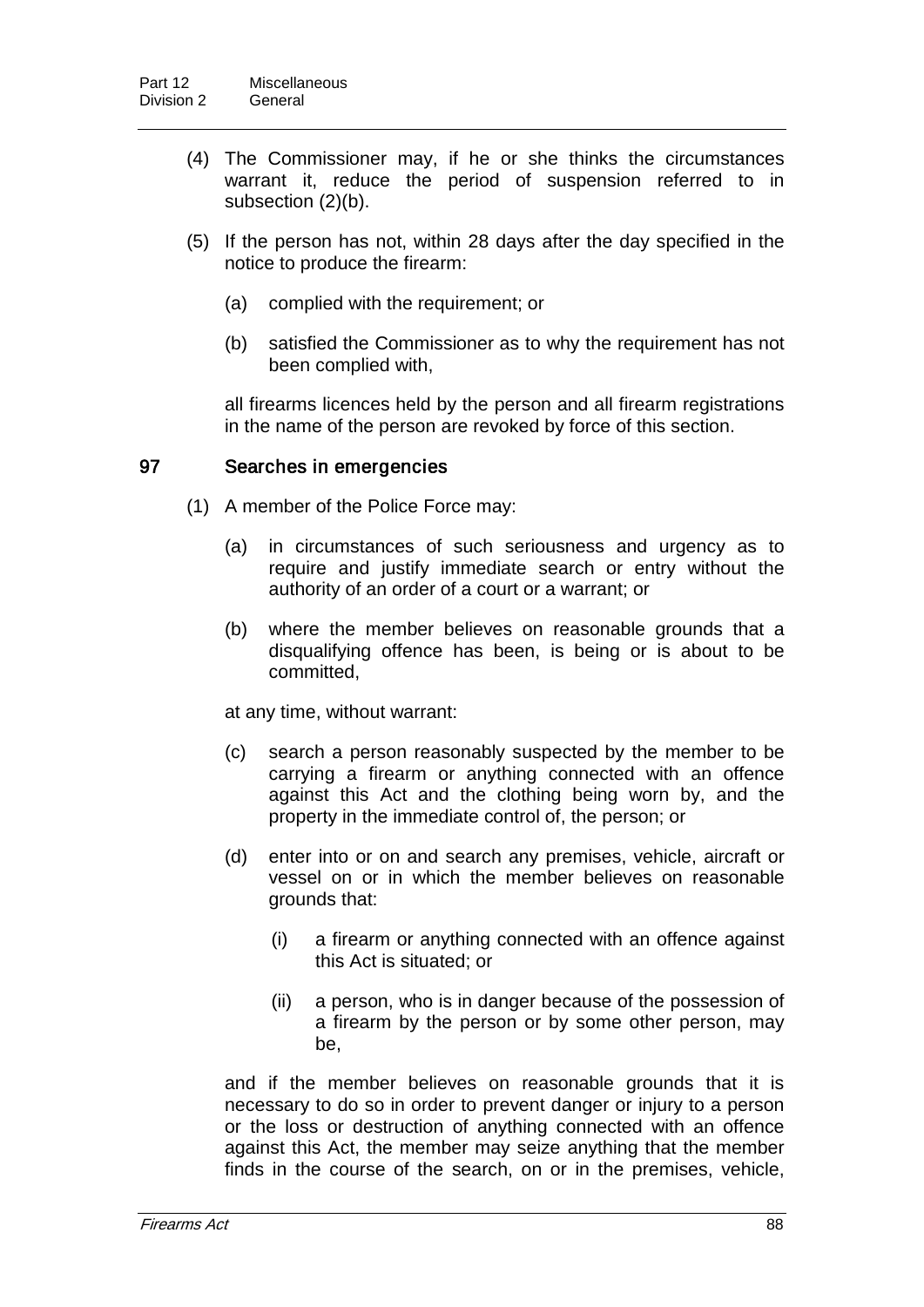aircraft or vessel.

- (2) A member of the Police Force who believes on reasonable grounds that a person is carrying a firearm, and the person or some other person may be in danger because of the possession of the firearm, may stop the person and search the person for the firearm and seize any firearm found on the person.
- (3) A member of the Police Force who believes on reasonable grounds that a firearm is being carried in a vehicle, aircraft or vessel and that a person may be in danger because of the carriage of the firearm, may stop and enter and search the vehicle, aircraft or vessel and seize any firearm found in it.
- (4) Except in circumstances referred to in subsection (1)(a), a person is not to be searched under this section except by a person of the same sex.
- $(5)$  In this section, *firearm* includes ammunition and a silencer.

## 98 Seizure

A firearm seized by or surrendered to a member of the Police Force under this Act or any other law in force in the Territory may be retained by the member or another member:

- (a) to determine whether an offence against this or any other Act has been committed; or
- (b) until the Commissioner makes a decision under this Act in respect of the firearm.

#### 98A Seizure etc. of firearm includes ammunition

If a firearm is forfeited, required to be surrendered or delivered up to the Commissioner or liable to seizure under this Act, any ammunition relating to the firearm is included in the forfeiture, surrender, delivering up or liability to seizure.

## 99 Retention of certain seized firearms

- (1) Where a firearm is seized under section 126(2AA) of the Police Administration Act:
	- (a) if it is not the property of the person involved in the event that led to it being seized, the Commissioner is to return it to its owner within 30 days if satisfied that:
		- (i) it will not be kept on or in the premises, vehicle or vessel from which it was seized; or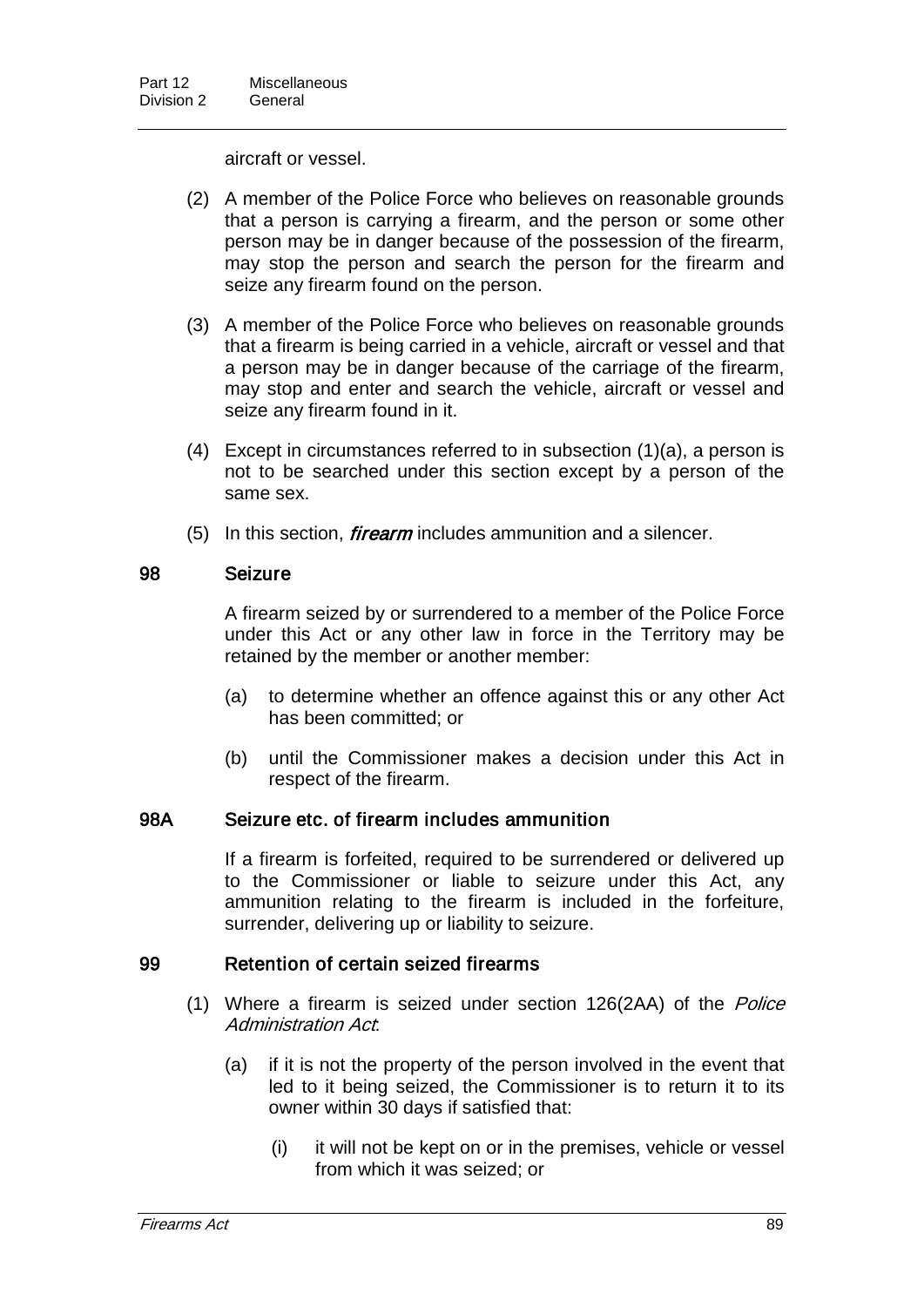- (ii) if it is to be so kept, adequate arrangements have been made to ensure that it is not likely to be used to place any person on or in the premises, vehicle or vessel in imminent danger of suffering personal injury or an aggravation of a personal injury; or
- (b) if the firearm is the property of the person involved in the event, the Commissioner may retain it:
	- (i) for 90 days after its seizure; or
	- (ii) until the expiration of any period of revocation of a certificate of registration, licence or permit resulting from the person being placed on a final domestic violence order or found guilty of an offence,

whichever is the longer period.

- (2) The Commissioner may, with the consent of the owner of a firearm to which this section applies, arrange for the firearm to be stored by a person who may lawfully possess the firearm.
- (3) A person who stores a firearm under subsection (2) must comply with the directions or conditions, if any, of the Commissioner in relation to the firearm.

Penalty: 50 penalty units or imprisonment for 12 months.

- (4) The Commissioner or a member of the Police Force is not liable for any charge in relation to the storage of a firearm under subsection (2) and any charge is a debt due and payable by the owner of the firearm to the person with whom the firearm is stored.
- (5) A person with whom a firearm is stored under this section must not allow any person (including its owner) to have possession of the firearm except in accordance with the directions or conditions of the Commissioner.

Penalty: 50 penalty units or imprisonment for 12 months.

(6) A person must not take possession of a firearm the subject of an arrangement under this section except in accordance with the directions or conditions of the Commissioner.

Penalty: 50 penalty units or imprisonment for 12 months.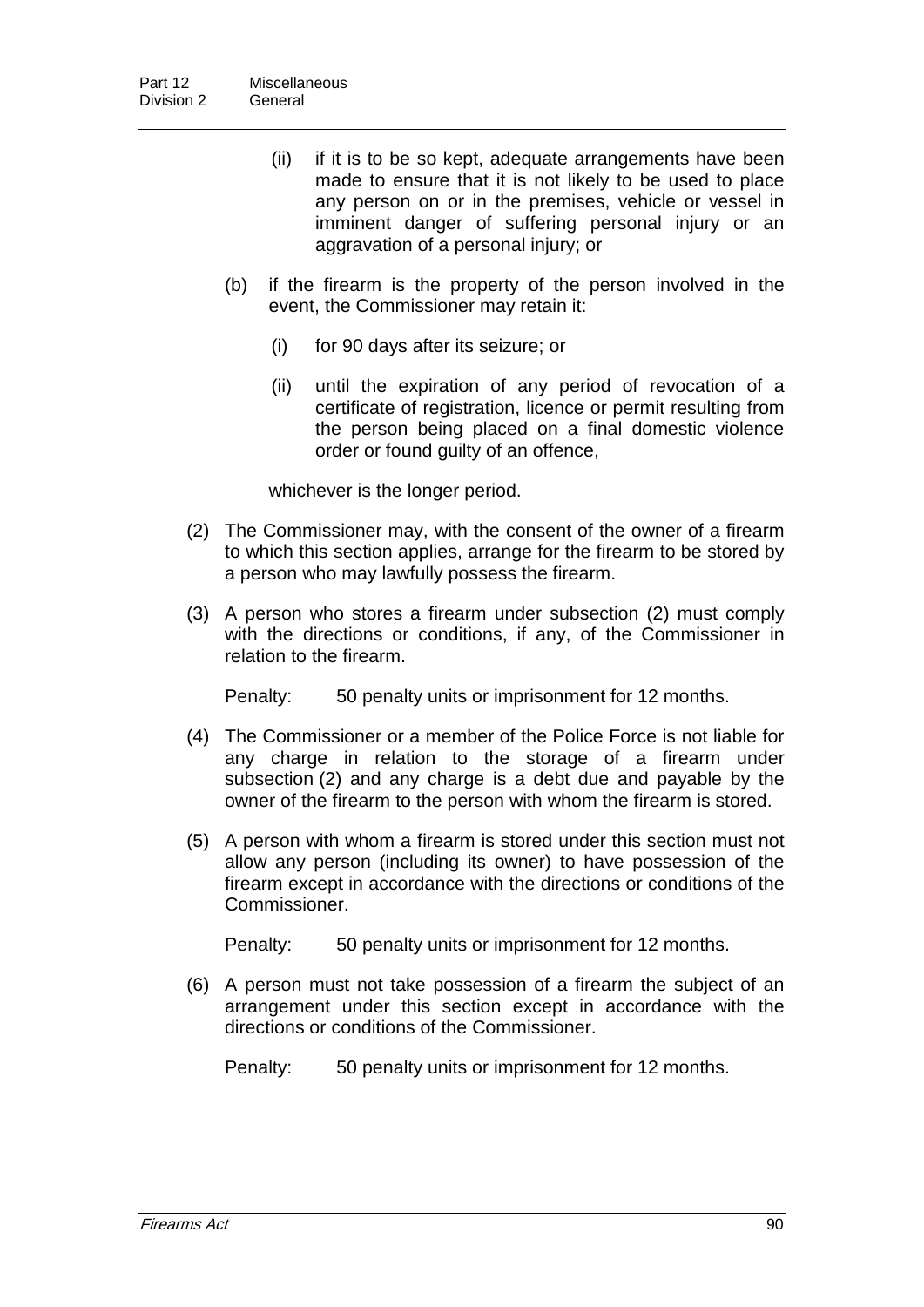(7) Despite section 93D, all certificates of registration, licences, permits and authorisations under this Act held by a person found guilty of an offence against subsection (5) or (6) are, on the finding of guilt, revoked and all firearms to which they relate are forfeited to the Territory.

## 99A Storage of certain firearms

- (1) If a firearm:
	- (a) is seized, surrendered or delivered up under this Act and cannot be returned to the owner of the firearm because the owner's licence or permit, or the certificate of registration of the firearm, is suspended or revoked; or
	- (b) is lodged with the Commissioner under section 94 and cannot be returned to the owner of the firearm because the Commissioner has refused to grant a permit or certificate of registration,

the Commissioner may, by notice in writing, direct the owner of the firearm to sell or otherwise dispose of the firearm.

- (2) If:
	- (a) a firearm has come into the lawful possession of a member of the Police Force;
	- (b) no legal requirement exists for the retention of the firearm; and
	- (c) reasonable attempts have been made to return the firearm to its registered owner,

the Commissioner may, by notice in writing, direct the owner to take possession of the firearm.

- (3) If the owner of a firearm does not comply with a direction under subsection (1) or (2) within 28 days after the direction is given or any further time that the Commissioner specifies in the notice, the Commissioner may dispose of the firearm in accordance with section 166 of the *Police Administration Act* as if the firearm was unclaimed property.
- (4) The Regulations may prescribe fees that are payable in relation to the storage of a firearm by the Commissioner prior to the owner taking possession of the firearm.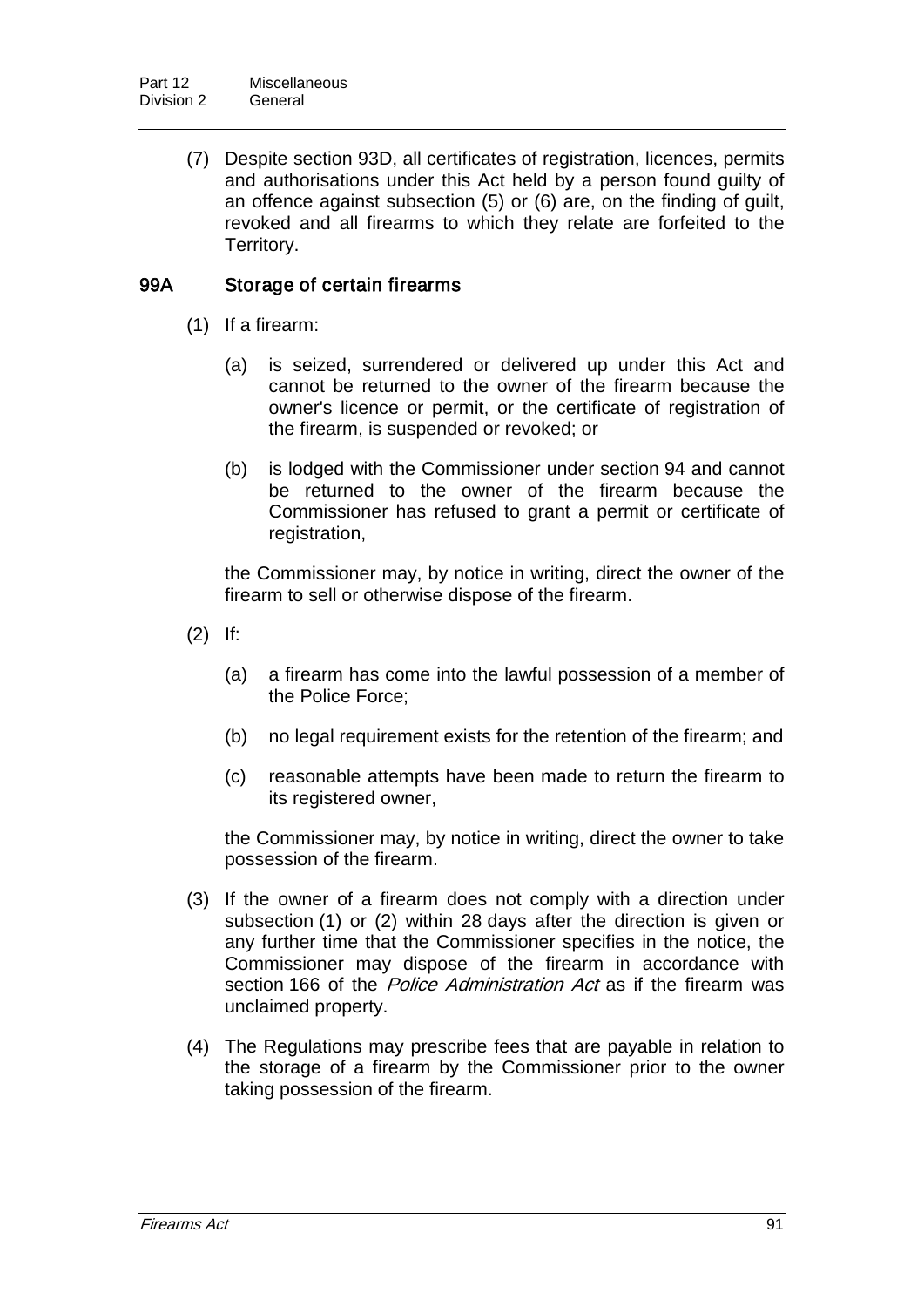## 100 No liability for loss, &c.

The Territory, the Commissioner or a member of the Police Force is not liable for an act or omission of the Commissioner or a member of the Police Force done or made in good faith in the performance or exercise, or purported performance or exercise, of a power or function under this Act.

### 101 Report to be made in certain circumstances

- (1) A health practitioner or a professional counsellor or social worker who believes on reasonable grounds that, in the interests of public safety, a person is not a fit and proper person to have a firearm in his or her possession or control must report to a member of the Police Force the belief and the material facts on which the belief is based.
- (2) If a person, acting in good faith, makes a report under or in purported compliance with subsection (1):
	- (a) the report is not to be taken to be a breach of confidence or of professional etiquette or ethics or of a rule of professional conduct; and
	- (b) no civil or criminal liability is incurred by reason only of the making of the report.
- (3) A firearms club or an historical firearms collector's society must provide a report in writing to the Commissioner without delay of any concern held by the club or society that a member is not a fit and proper person to have a firearm in his or her possession or control.
- (4) A firearms club or an historical firearms collector's society must, within 2 days after expelling a member from the club or society, provide a report in writing to the Commissioner of the expulsion and the reasons for it.

Penalty: 500 penalty units.

- (5) The provision of any information in good faith under or in purported compliance with subsection (3) or (4) does not give rise to any civil or criminal liability.
- (6) In this section:

#### health practitioner means:

(a) a person registered under the Health Practitioner Regulation National Law to practise a health profession (other than as a student); or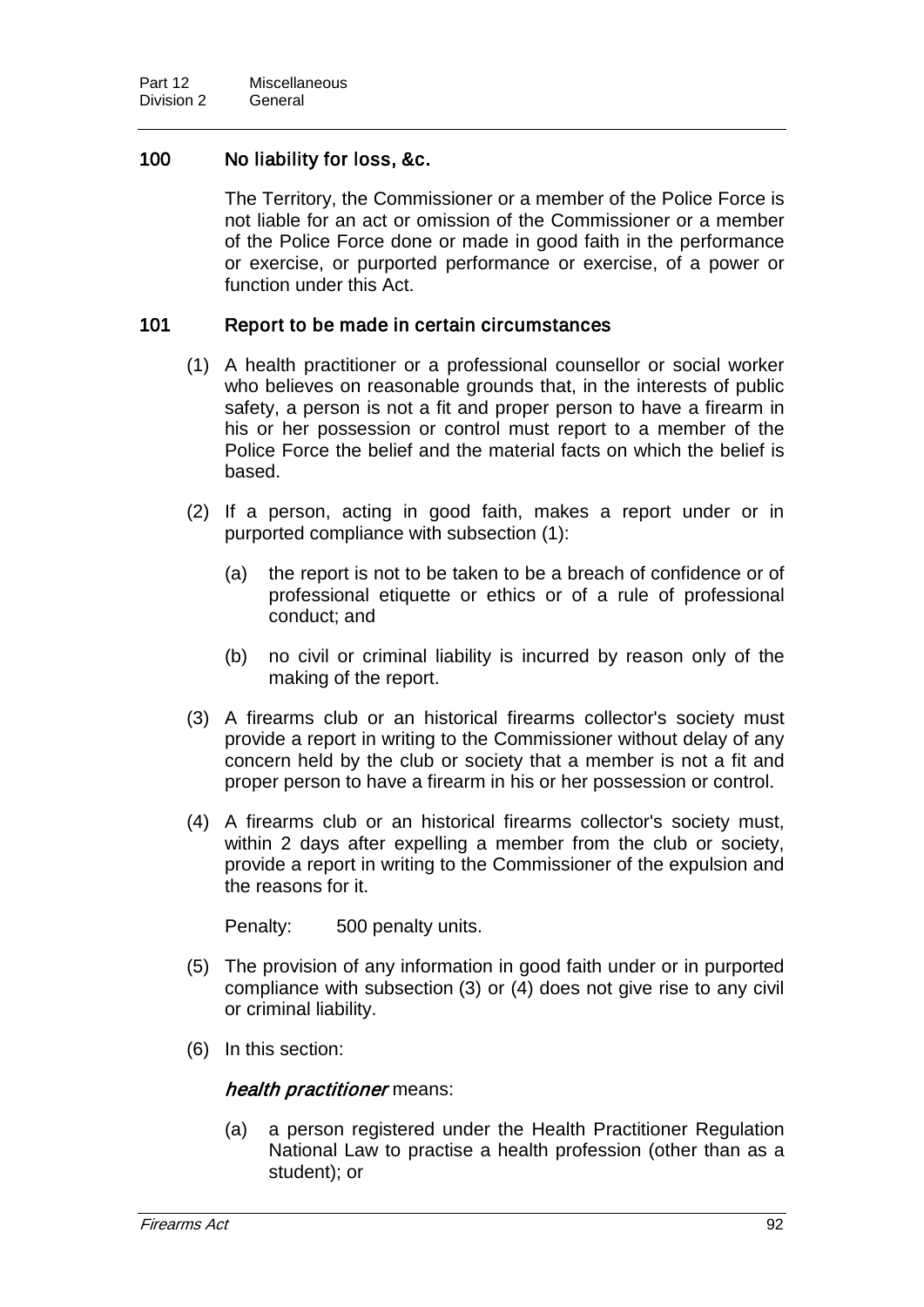(b) a health practitioner who has a right of practice under the Health Practitioners Act other than a registered radiographer under that Act.

### 102 Disclosure of information by Commissioner in certain circumstances

- (1) The Commissioner may disclose to a firearms club or an historical firearms collector's society any information the Commissioner holds about an applicant for membership of the club or society that relates to the following:
	- (a) the firearms held by the applicant;
	- (b) other firearms clubs or historical firearms collector's societies of which the applicant is a member;
	- (c) any other firearms clubs or historical firearms collector's societies of which the applicant has been refused membership, or from which the applicant has been expelled, in the preceding 5 years;
	- (d) any licence or permit, or registration of a firearm, pertaining to the applicant that has been suspended or revoked in the preceding 5 years;
	- (e) any application by the applicant for a licence, permit or registration of a firearm that has been refused by the Commissioner in the preceding 5 years.
- (2) If the Commissioner suspends or revokes a licence, permit or registration of a firearm in relation to a person, the Commissioner must inform any firearms club or historical firearms collector's society of which the person is a member of the suspension or revocation.
- (2A) If the Commissioner or a court suspends or revokes a firearms employee licence in relation to a person, the Commissioner must inform the holder of the firearms corporate licence to which the employee licence relates of the suspension or revocation.
- (2B) If the Commissioner or a court suspends or revokes a firearms instructor licence or a permit in relation to a person and the Commissioner is aware of an employer or other person whose operations may be affected by the suspension or revocation, the Commissioner must inform the employer or other person of the suspension or revocation.
	- (3) No civil or criminal liability arises from the provision of information under this section.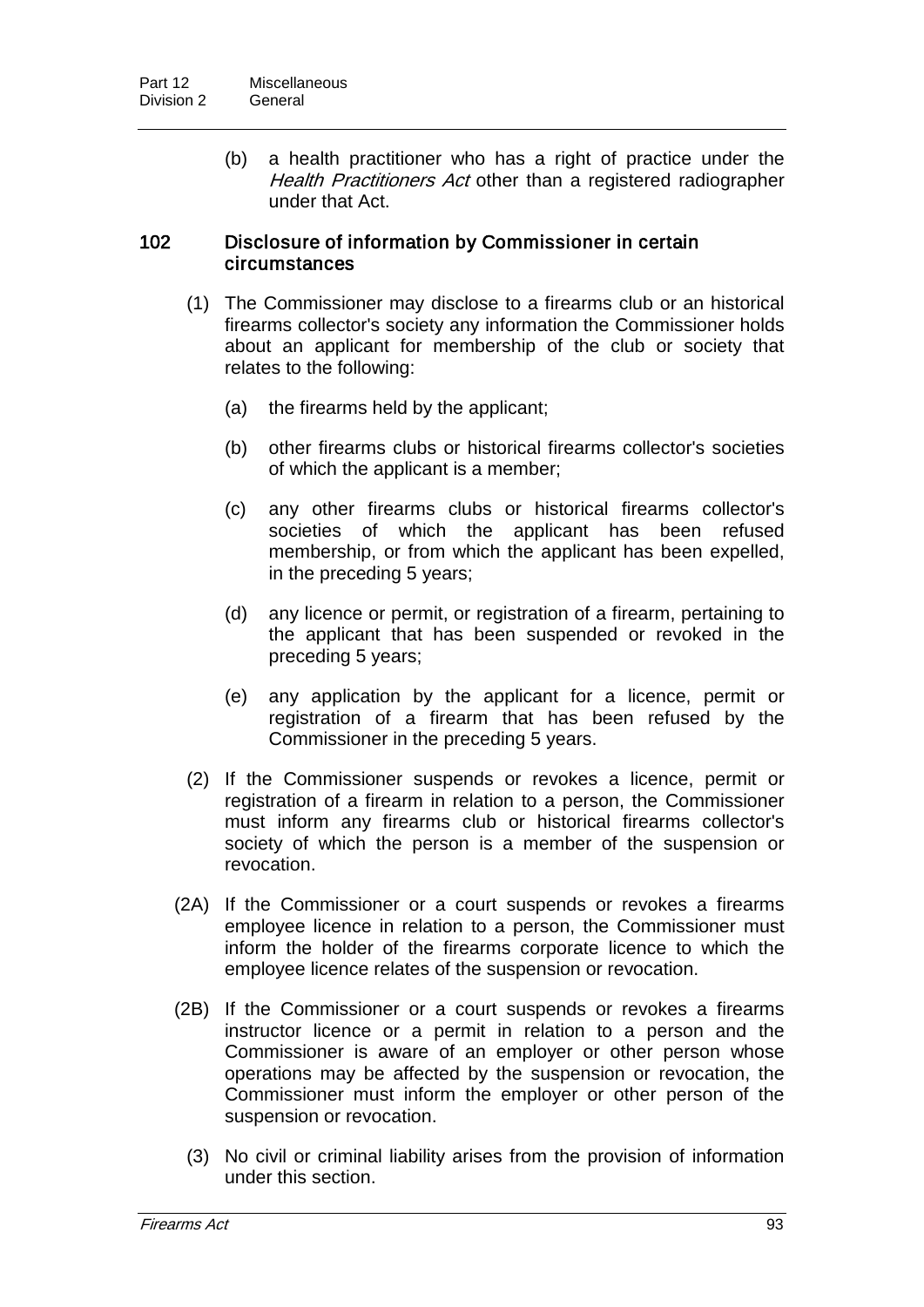## 103 Duplicate certificates and licences

- (1) Where the Commissioner is satisfied that a licence, permit or certificate of registration has been damaged, destroyed, lost or stolen, the Commissioner may, on application of the holder, issue to the holder a duplicate in the approved form.
- (2) An application under subsection (1) is to be in the approved form accompanied by the determined fee.

### 104 Averments

In proceedings for an offence against this Act, an averment in a complaint or information that:

- (a) a specified person was or was not, at a specified time, the holder of a specified licence, permit or certificate of registration;
- (b) a specified firearm is of a specified calibre, category or kind;
- (c) particular markings on a firearm are the marks of a specified manufacturer of firearms;
- (d) a specified firearm was, at a particular time, registered or not registered;
- (e) a licence, permit or certificate of registration was subject to specified conditions at a specified time;
- (f) a time limit prescribed by this Act has or has not expired; or
- (g) a specified area of land was, at a particular time, owned or occupied by a specified person,

is evidence of the fact so averred.

#### 104A Evidence by certificate

- (1) In any proceedings in a court for an offence against this Act, a certificate purporting to be signed by the Commissioner is prima facie evidence of the matters stated in the certificate and the facts on which they are based.
- (2) In subsection (1), a reference to proceedings in a court includes a reference to a preliminary examination under Part V of the *Justices* Act.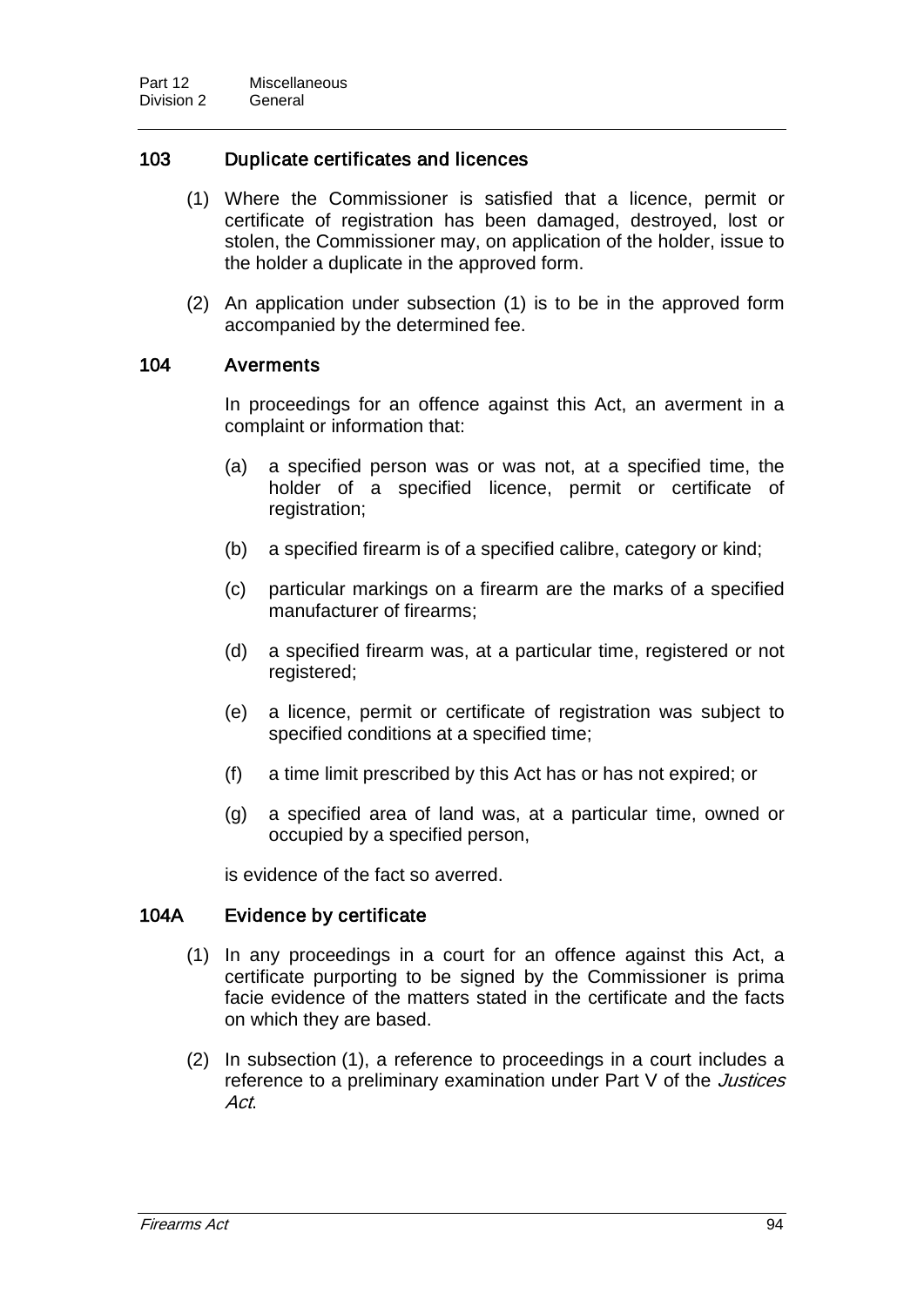### 105 Evidentiary – meaning of possession of a firearm etc.

- (1) Without limiting the meaning of *possession*, for the purposes of any proceedings under this Act, a firearm, ammunition or a silencer is taken to be in the possession of a person if it is in or on any premises owned, leased or occupied by, or in the care, control or management of, the person unless the court is satisfied that:
	- (a) the firearm, ammunition or silencer was placed in or on, or brought into or on to, the premises by or on behalf of a person who was lawfully authorised by or under this Act to possess the firearm, ammunition or silencer;
	- (b) the person did not know and could not reasonably be expected to have known that the firearm, ammunition or silencer was in or on the premises; or
	- (c) on the evidence before it, the person was not in possession of the firearm, ammunition or silencer.
- (2) In this section:

firearm includes a prohibited firearm.

**premises** includes a place, vehicle, vessel or aircraft.

#### 106 Service of notices, &c.

- (1) A notice or other document required or permitted to be served on a person under this Act may be served:
	- (a) by delivering it to the person;
	- (b) by posting it to the person's last-known place of business or residence;
	- (c) by leaving it at the person's last-known place of business or residence with a person who is apparently over the age of 16 years and living or working there; or
	- (d) in the case of a corporation, by delivering or posting it to the registered office in the Territory or otherwise as provided by the Corporations Act 2001.
- (2) A notice or other document required or permitted to be served on the holder of a firearms employee licence may be served by leaving it with or posting it to the holder of the firearms corporate licence referred to in the firearms employee licence.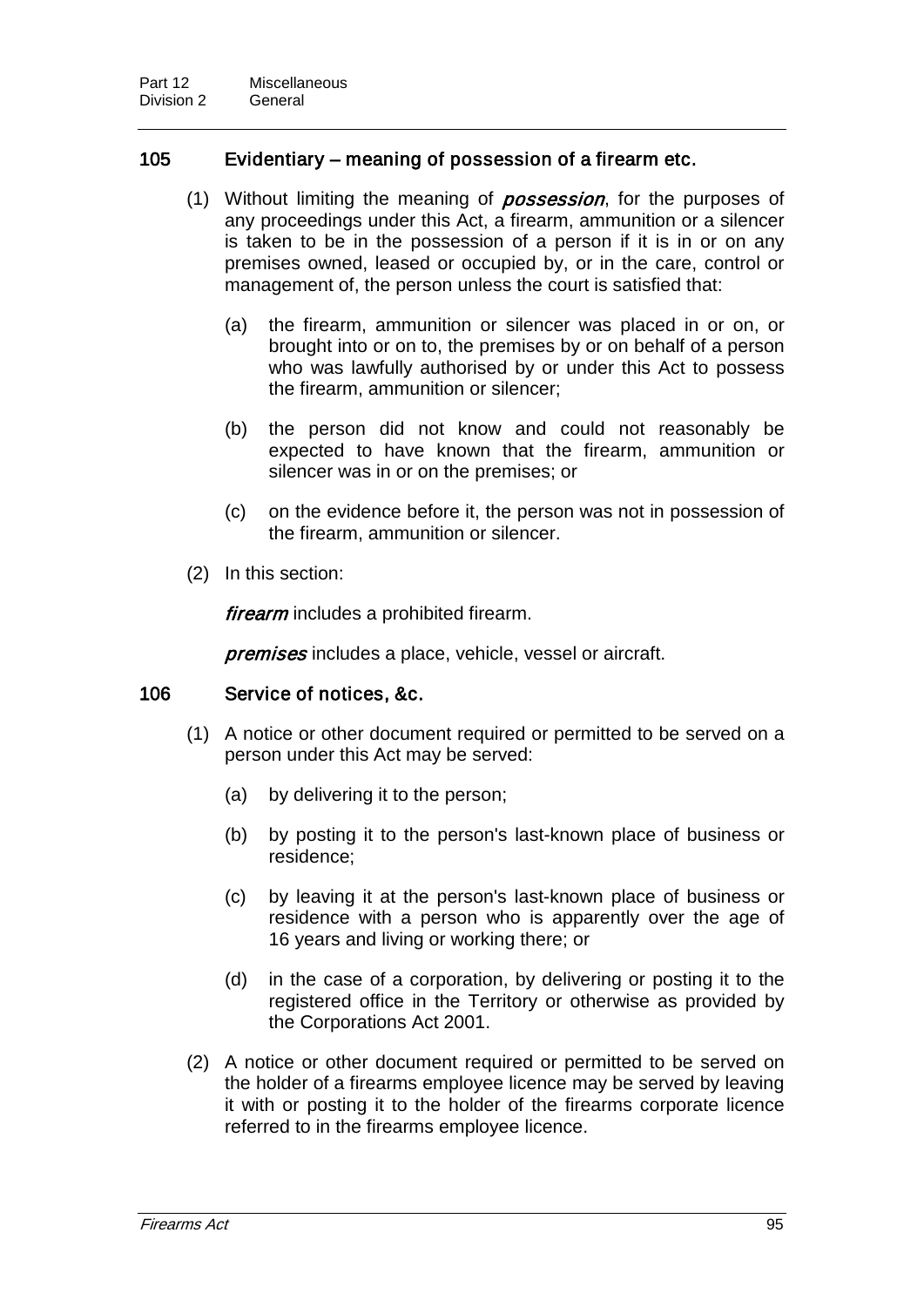(3) A notice required to be given to the Commissioner may be given to or served on the Commissioner personally or by post or may be given to or served on a member of the Police Force at a police station.

## 106A Conduct of representatives

- (1) If, in a proceeding for an offence against this Act, it is necessary to establish a person's state of mind in relation to particular conduct, it is sufficient to show:
	- (a) the conduct was engaged in by a representative of the person, within the scope of the representative's actual or apparent authority; and
	- (b) the representative had that state of mind.
- (2) For a proceeding for an offence against this Act, conduct engaged in on behalf of a person by a representative within the scope of the representative's actual or apparent authority is taken to have been engaged in also by the person.
- (3) However, an individual is not liable to be punished by imprisonment for an offence against this Act if the offence arises because of the person's vicarious liability for the representative's conduct.
- (4) In this section:

engaging in conduct includes failing or refusing to engage in conduct.

#### representative means:

- (a) of a body corporate an executive officer, employee or agent of the body corporate; or
- (b) of an individual an employee or agent of the person.

state of mind of a person includes:

- (a) the knowledge, intention, opinion, belief or purpose of the person; and
- (b) the person's reasons for the intention, opinion, belief or purpose.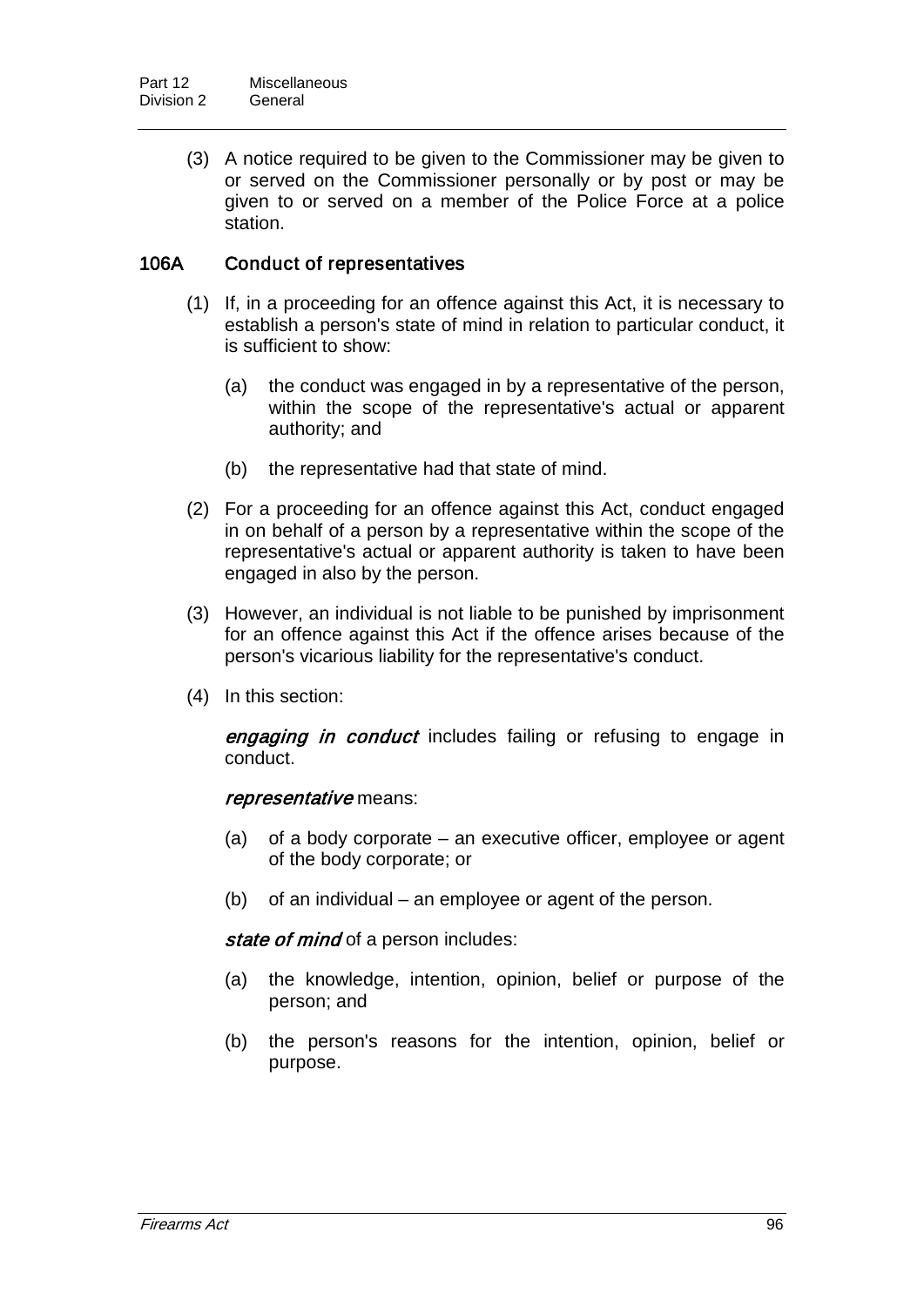## 107 Liability of executive officers of bodies corporate

- (1) If a body corporate commits an offence against this Act (the **principal offence**), each of the executive officers of the body corporate commits an offence (the **secondary offence**) and is liable to the penalty applicable to an individual who commits the principal offence.
- (2) However, it is a defence for an executive officer to establish:
	- (a) the officer did not know, and could not reasonably have been expected to know, the principal offence was to be or was being committed; or
	- (b) the officer exercised due diligence to prevent the commission of the principal offence.
- (3) The executive officer may be found guilty of the secondary offence even though the body corporate has not been charged with, or found guilty of, the principal offence.
- (4) This section does not affect the liability of the body corporate for the principal offence.
- (5) In this section:

executive officer, of a body corporate, means a director or other person who is concerned with, or takes part in, the management of the body corporate.

# 107A Offences by representatives of licence and permit holders

- (1) If the holder of a firearms corporate licence, firearms museum licence or firearms club licence contravenes or fails to comply with a provision of this Act, the person who at the time of the offence is the representative of the holder of the licence or permit is taken to have contravened or failed to comply with the same provision as if the person knowingly authorised or permitted the contravention or failure to comply.
- (2) A person may be charged with and found guilty of an offence in accordance with subsection (1) whether or not the holder of the licence is charged with or found guilty of the offence.

## 108 Commencement of prosecutions

A prosecution for an offence against this Act is to be commenced:

(a) not later than 12 months after the commission of the offence; or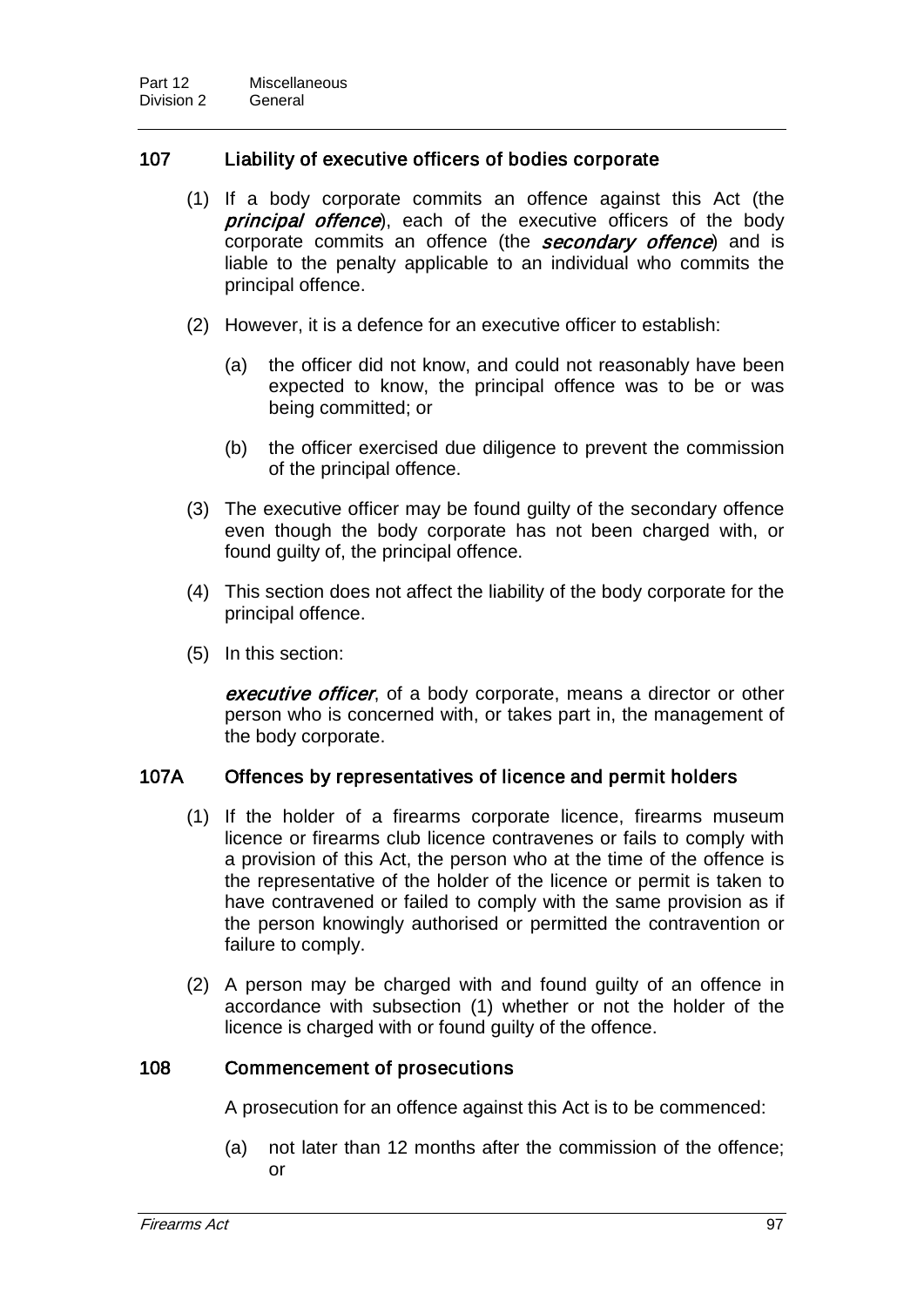(b) not later than 12 months after the offence is discovered but, in any event, not later than 2 years after the commission of the offence.

## 109 Regulatory offences

An offence against this Act, other than sections 60J, 61, 74(2), 89(1) and 95, is a regulatory offence.

### 110 Certain category H firearms to be produced to Commissioner

- (1) A person who, immediately before 1 July 2003, was the holder of a shooter's licence authorising the possession and use of a category H firearm that was granted for (or partially for) the genuine reason of sports shooting must, on or before 31 December 2003, present to the Commissioner or a member of the Police Force every category H firearm in the person's possession under the licence.
- (2) The Commissioner may specify a time and place at which a category H firearm referred to in subsection (1) is to be produced.
- (3) If a person fails to produce a category H firearm referred to in subsection (1) at the time and place specified under subsection (2), a member of the Police Force may give the registered owner of the firearm a notice under section 96A(1) and section 96A applies accordingly.
- (4) The registration of a category H firearm referred to in subsection (1) is cancelled by force of this section:
	- (a) at the time the firearm is produced to the Commissioner or a member of the Police Force; or
	- (b) on 31 December 2003,

whichever is the earlier.

- (5) If a firearm produced under this section is not of a type that is prescribed for this section:
	- (a) the registered owner of the firearm is to be paid compensation at the rate specified in the National List of Compensation Values for Handgun Buyback 2003 as published from time to time by the Commonwealth; and
	- (b) the firearm is forfeit to the Territory after compensation is paid.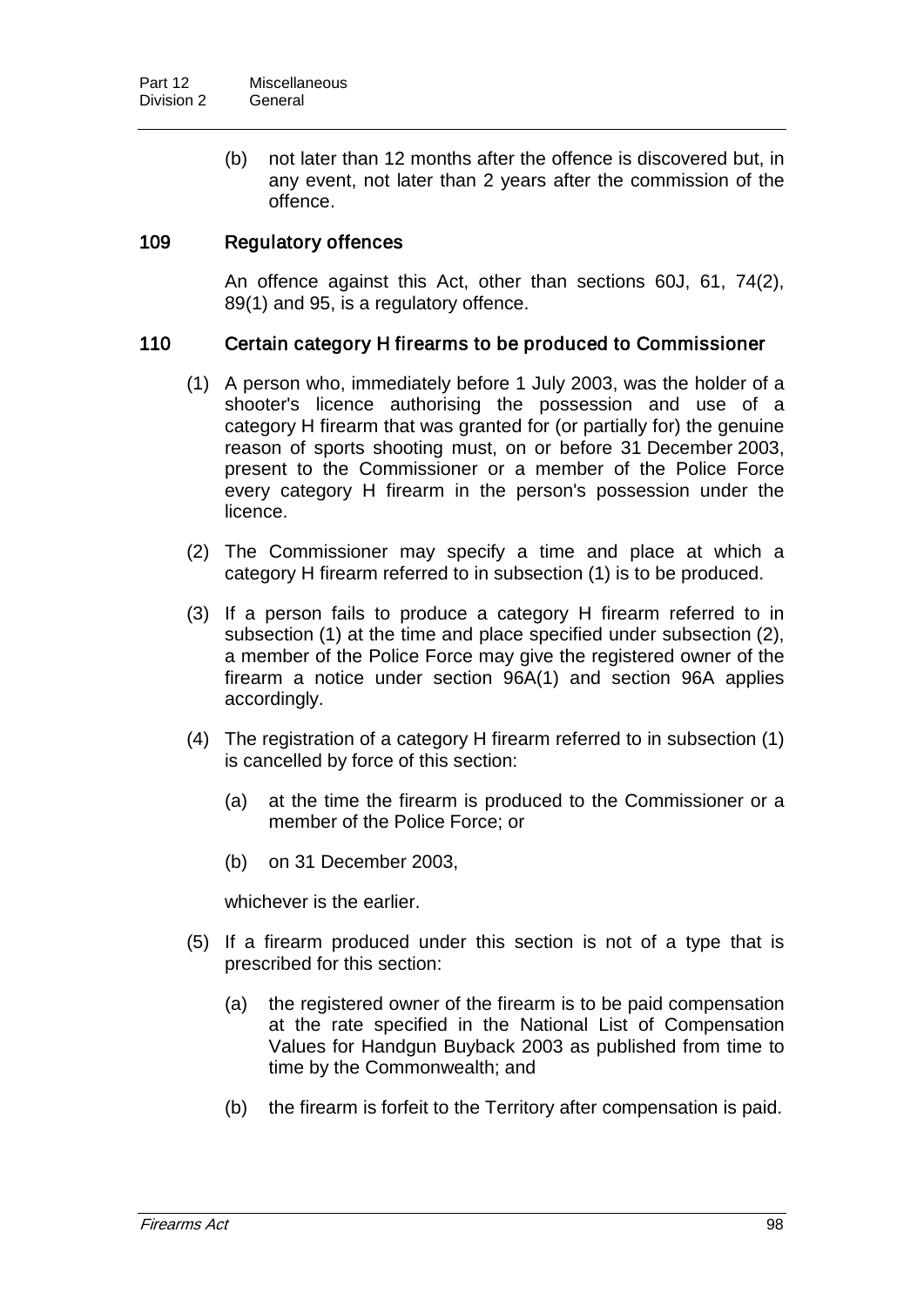- (6) If a firearm produced under this section is of a type that is prescribed for this section, the Commissioner must (subject to section 110A) register the firearm again without charge.
- (7) If the application of this section constitutes an acquisition of property for which the compensation provided under subsection (5) does not provide just terms, the registered owner of the firearm is entitled to receive just compensation for the acquisition and a court may determine the amount of the compensation or make an order that, in its opinion, is necessary to ensure that the acquisition is on just terms.

## 110A Voluntary surrender of category H firearms

- (1) Despite that a category H firearm presented under section 110 is of a type that is prescribed for that section and can be re-registered, the person in whose name the firearm was registered may voluntarily surrender the firearm to the Territory and, subject to subsection (2), receive compensation at the rate referred to in section 110(5)(a).
- (2) Compensation is payable under subsection (1) only if the person surrenders every category H firearm held under the person's licence.
- (3) The Commissioner must revoke the licence to possess and use category H firearms of a person who voluntarily surrenders a Category H firearm under this section, and the person is not eligible to apply for the grant of a category H sports shooters licence for 5 years from the date of revocation.

## 111 Regulations

- (1) The Administrator may make regulations under this Act.
- (2) The Regulations may prescribe conditions to which a licence is subject that prohibit or restrict the right of the holder of the licence to undertake activities otherwise permitted under the licence.
- (3) The Regulations may provide for:
	- (a) the payment of a prescribed amount, not exceeding 200 penalty units, instead of a penalty that may otherwise be imposed for an offence against this Act; and
	- (b) the service of an infringement notice on a person alleged to have committed an offence referred to in paragraph (a) and the particulars to be included in that notice.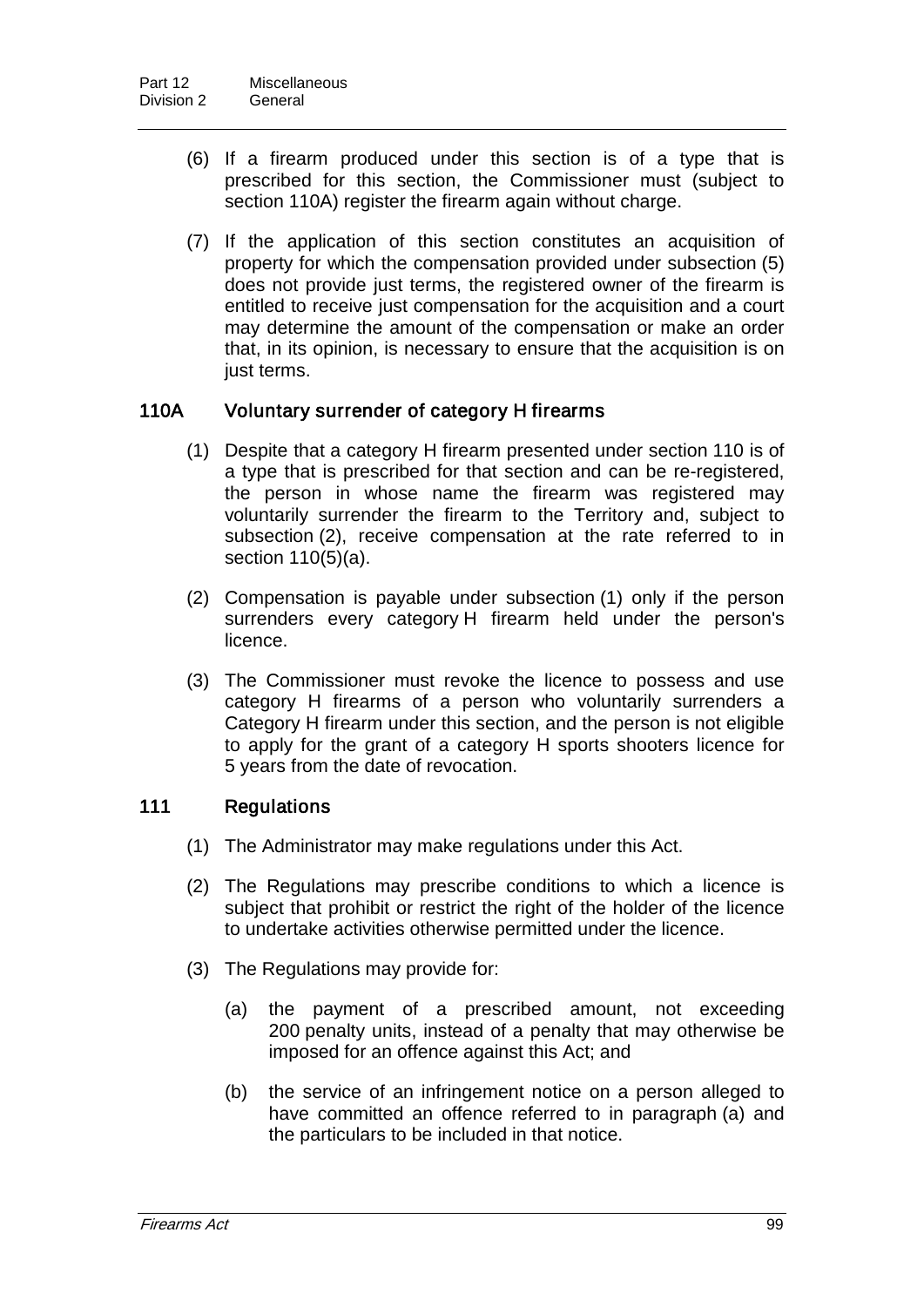## 113 Transitional

- (1) Subsection (2) applies to a person who, immediately before 1 July 2003, was the holder of a shooter's licence authorising the possession and use of a category H firearm that was granted for (or partially for) the genuine reason of sports shooting.
- (2) Despite section 15A(1), the person is taken to lawfully hold any category H firearm the person was authorised to hold under the shooter's licence until the registration of the firearm is cancelled under section 110(4).

## 114 Review of Act

- (1) The Commissioner must, within 3 years after the commencement of the Firearms Amendment (Paintball) Act 2007:
	- (a) review the regulation of the playing of paintball; and
	- (b) give a report of the review to the Minister.
- (2) The Minister must, within 7 sitting days after receiving the report, table a copy of it in the Legislative Assembly.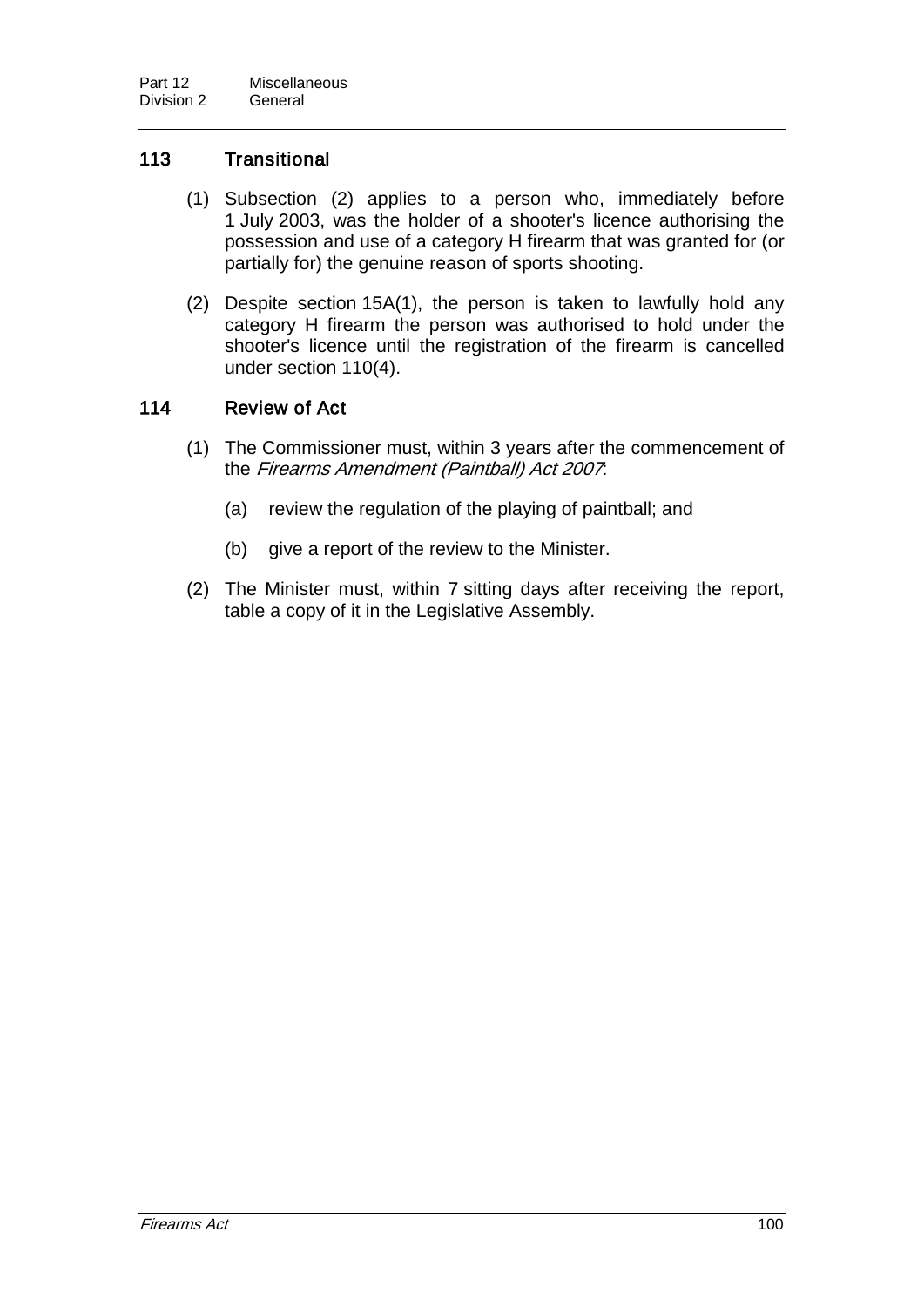# Schedule 1 Prohibited firearms

section 3

- 1 A machine gun, sub-machine gun or other firearm capable of propelling projectiles in rapid succession during one pressure of the trigger.
- 2 A self-loading rimfire rifle (including such a firearm described elsewhere in this Schedule).
- 3 A self-loading centre-fire rifle (including such a firearm described elsewhere in this Schedule).
- 4 A self-loading or pump action shotgun (including such a firearm described elsewhere in this Schedule).
- 5 A self-loading centre-fire rifle of a kind that is designed or adapted for military purposes.
- 6 A self-loading shotgun of a kind that is designed or adapted for military purposes.
- 7 A firearm that substantially duplicates in appearance (regardless of calibre or manner of operation) a firearm referred to in item 1, 5 or 6.
- 8 A shotgun fitted with or designed to be fitted with a drum magazine of the "Striker 12" assault shotgun type or any similar weapon.
- 9 A firearm to which there is attached an article or device capable of muffling, reducing or stopping the noise created by firing the firearm.
- 10 A firearm, not being a pistol, fitted with a stock that is specially designed so as to be readily detachable, or to operate on a swivel, folding or telescopic basis.
- 11 A firearm made up in the form of a stylographic or propelling pen or pencil, capable of being used for the discharge of gas, bullets, shot, dye or pyrotechnic flares.
- 12 A firearm capable of discharging, in any way:
	- (a) an irritant matter in liquid, powder, gas or chemical form; or
	- (b) a pyrotechnic flare or dye, other than a distress signal device.
- 13 A firearm that substantially duplicates in appearance a walking stick or walking cane.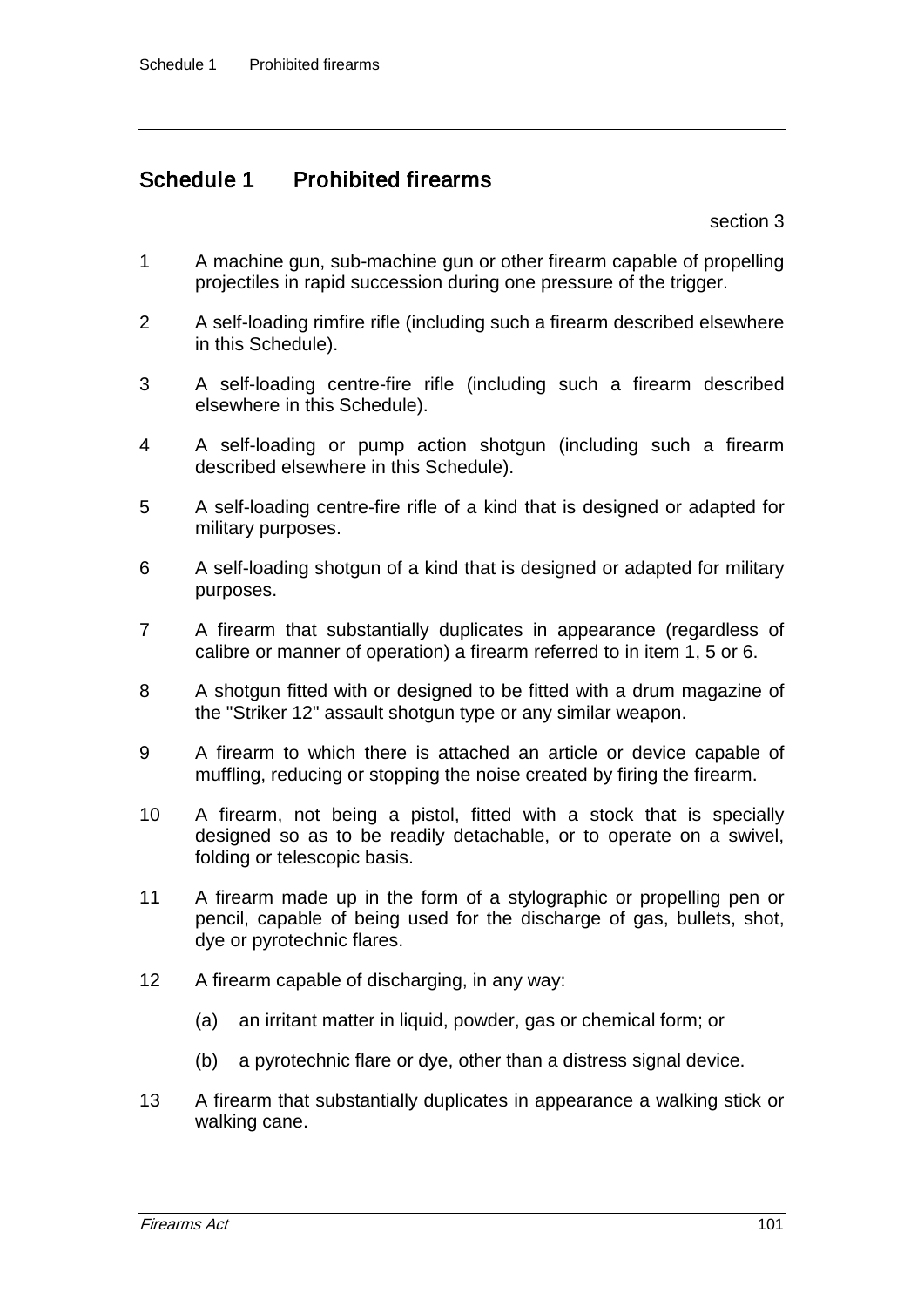- 14 A cannon or other weapon by whatever name known of a type that will expel a projectile by the action of an explosive or other propellant, and that has a barrel with a bore in excess of 10 gauge.
- 15 A firearm or part that has a dimension less than the minimum dimension prescribed for the firearm or part.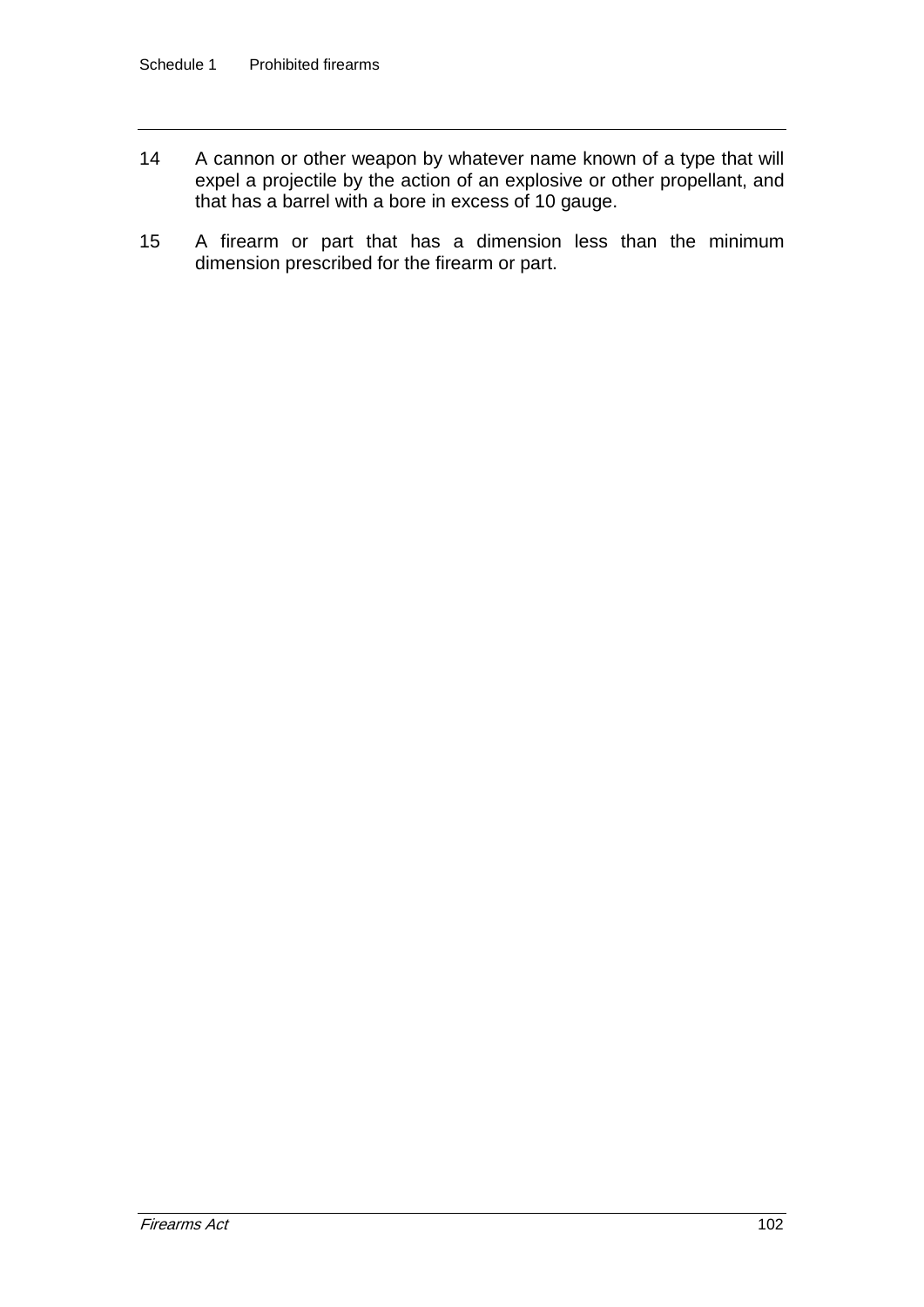## Schedule 2 Category A firearms

section 3

Air rifles

Rimfire rifles, other than self-loading

Shotguns, other than pump action or self-loading

Shotgun and rimfire rifle combinations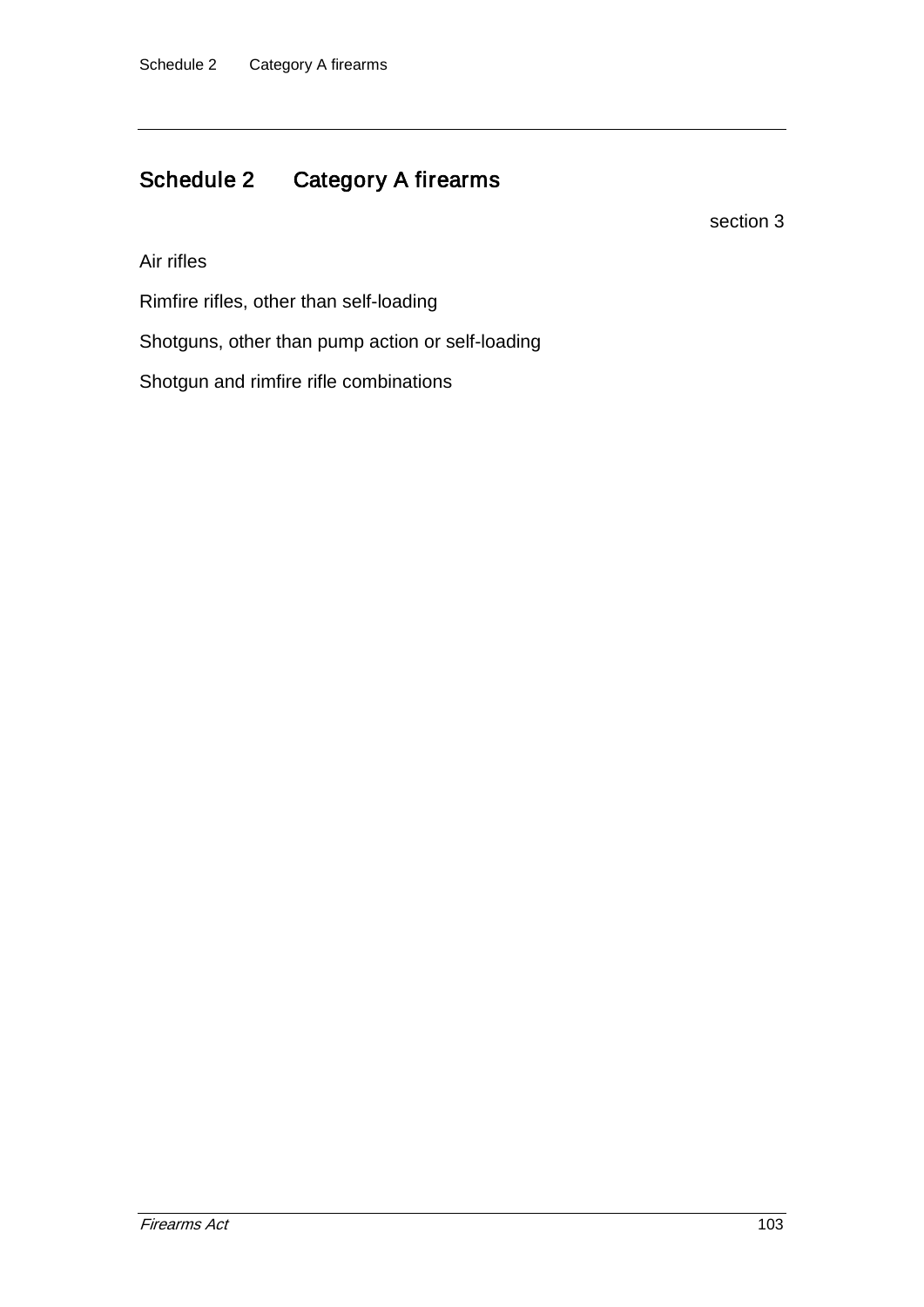## Schedule 3 Category B firearms

section 3

Muzzle-loading firearms

Centre-fire rifles, other than self-loading

Shotgun and centre-fire rifle combinations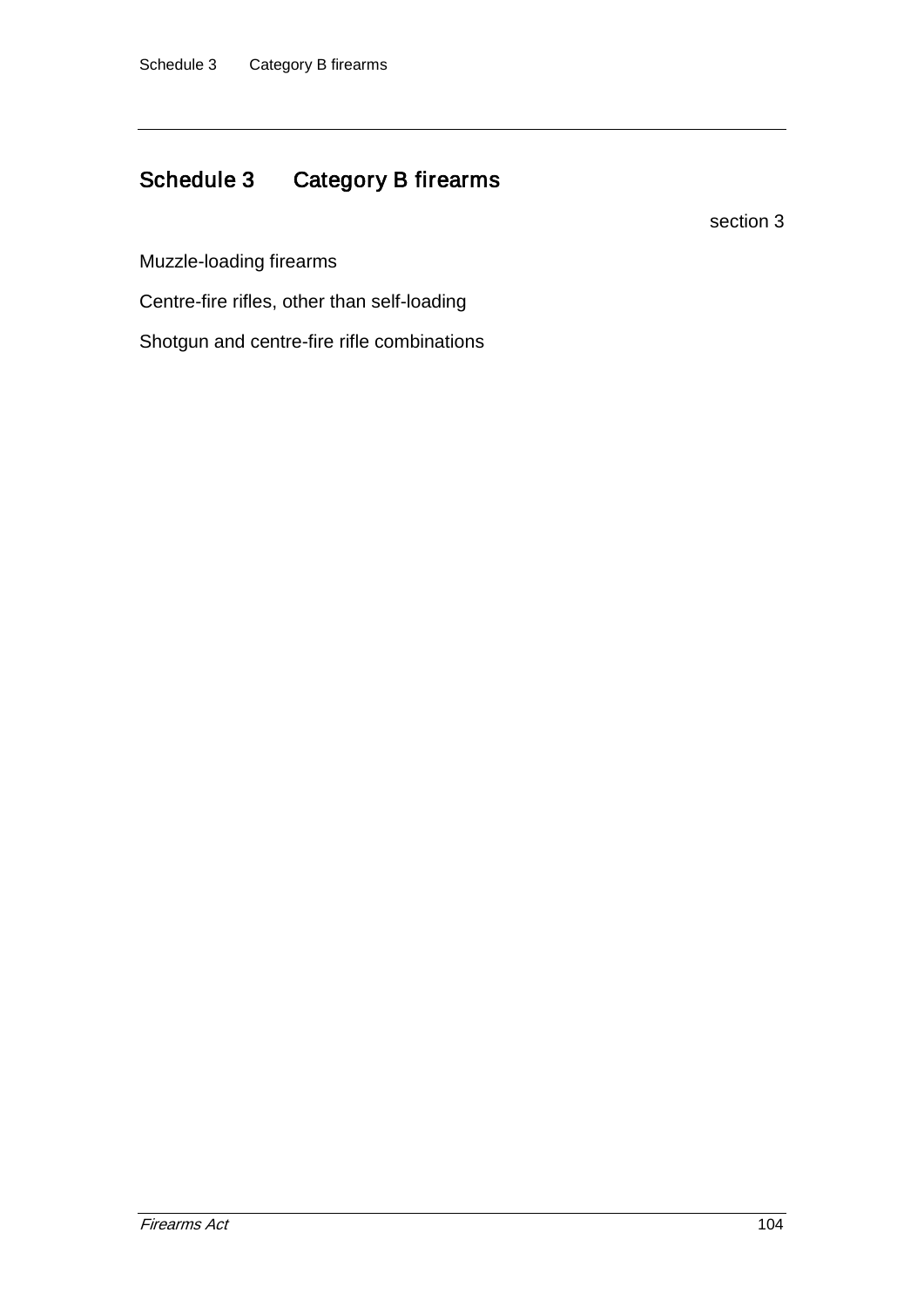## Schedule 4 Category C firearms

section 3

Self-loading rimfire rifles with magazine capacity of no more than 10 rounds Self-loading shotguns with magazine capacity of no more than 5 rounds Pump action shotguns with magazine capacity of no more than 5 rounds Firearms designed to discharge tranquillisers Paintball firearms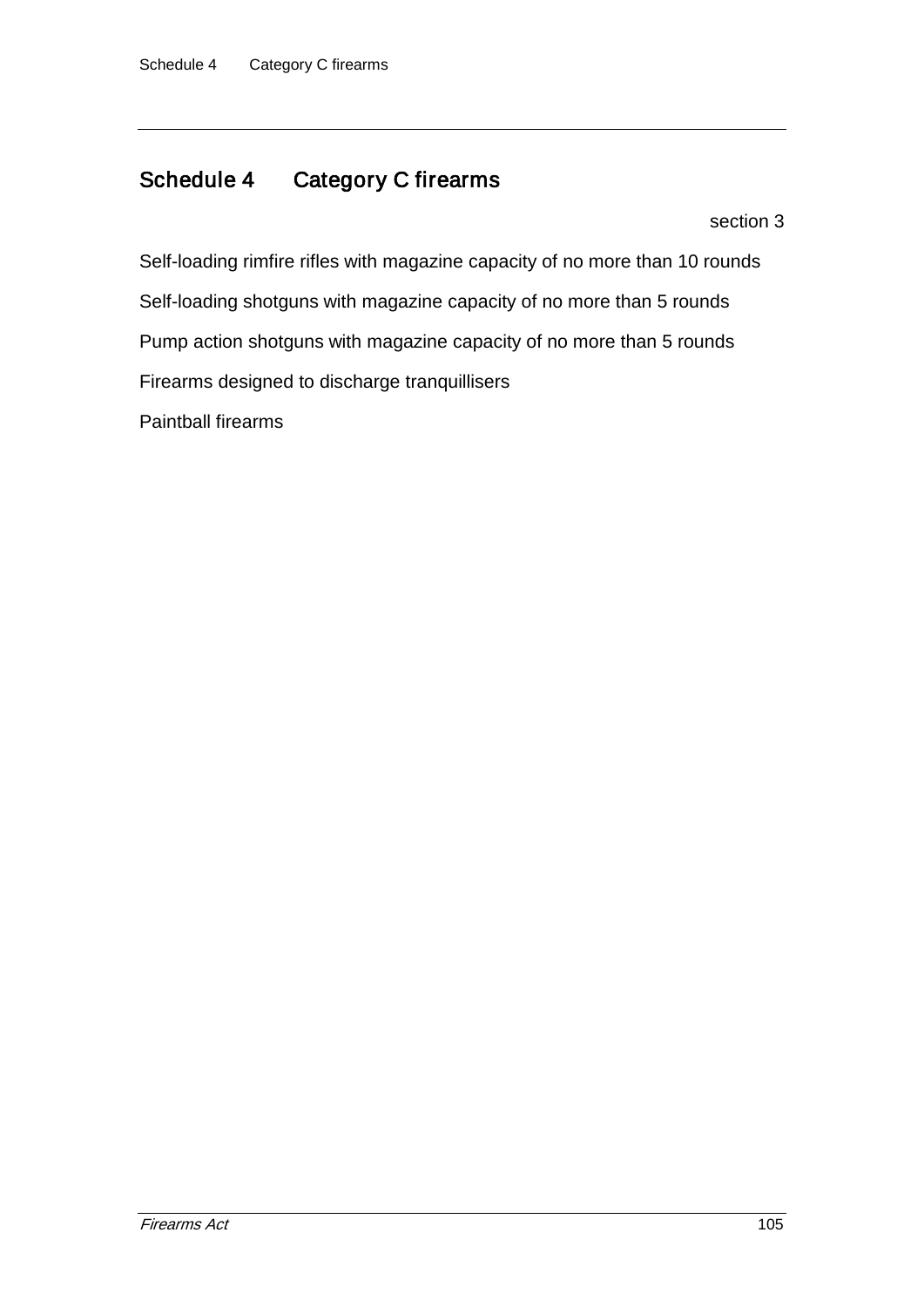### Schedule 5 Category D firearms

section 3

Self-loading centre-fire rifles

Self-loading shotguns with capacity of more than 5 rounds

Pump action shotguns with capacity of more than 5 rounds

Self-loading rimfire rifles with magazine capacity of more than 10 rounds

Firearms, other than pistols, less than 70 cm in length and capable of being concealed on or about the person

Inoperable machine guns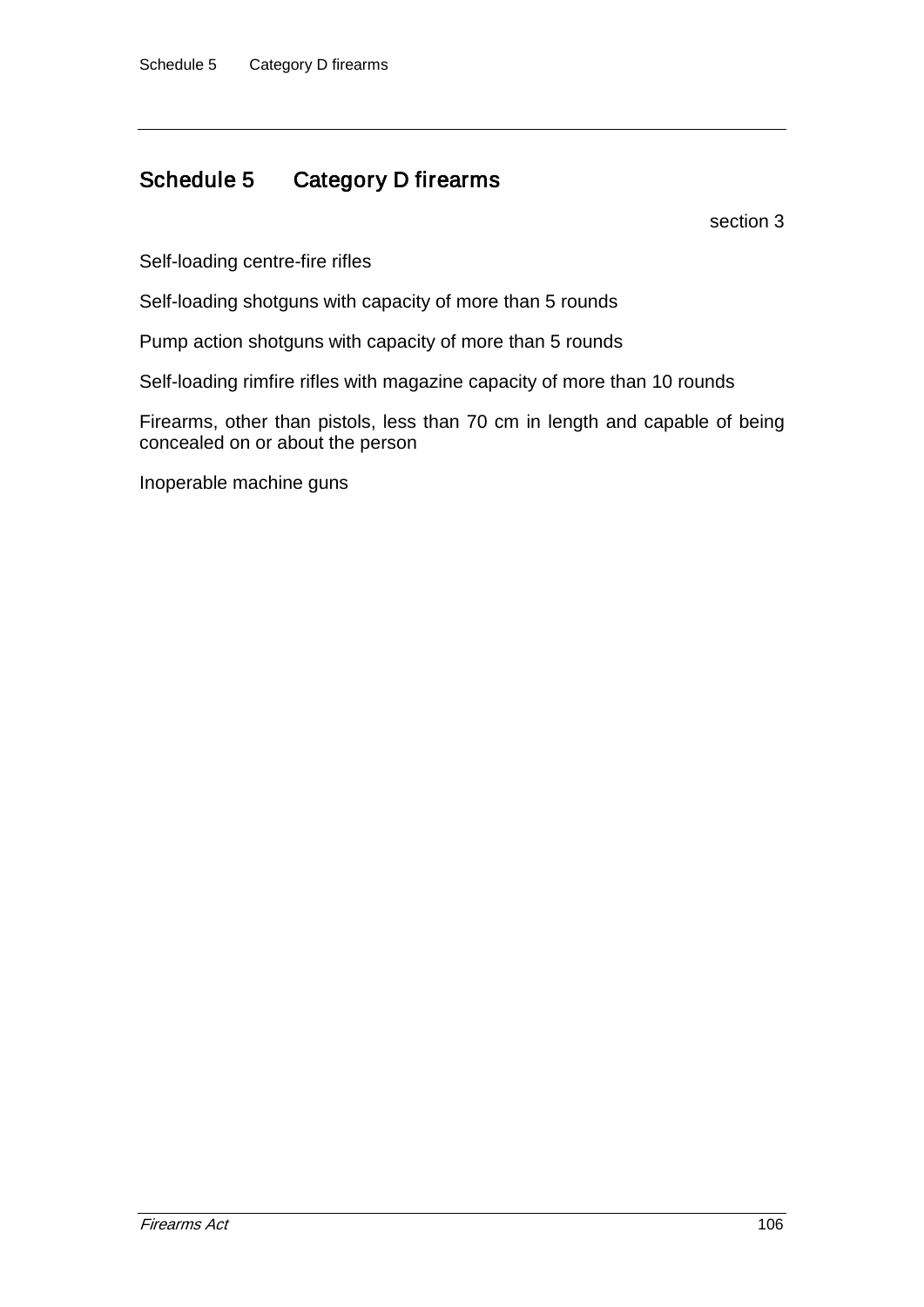# Schedule 6 Category H firearms

section 3

Pistols and air pistols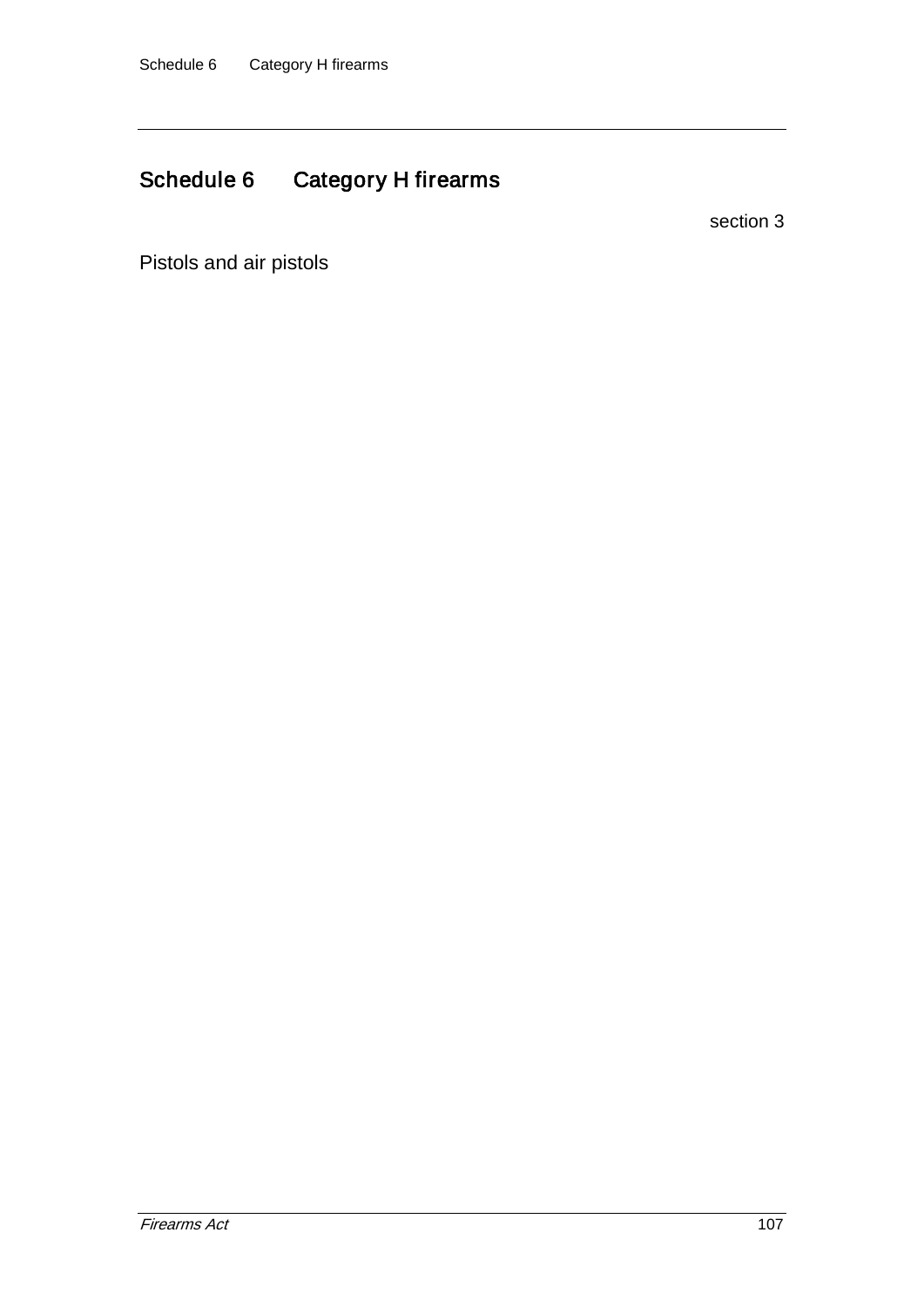## Schedule 7 Procedure of Tribunal

section 54B

### 1 Formality and technicality to be avoided

A proceeding must be conducted with as little formality and technicality, and with as much expedition, as a proper consideration of the matter before the Tribunal permits.

### 2 Tribunal not bound by rules of evidence

The Tribunal is not bound by the rules of evidence but may inform itself on any matter in the manner that it thinks fit.

#### 3 Appearance and representation of parties

- (1) The Registrar must give the parties to proceedings before the Tribunal not less than 14 days notice in writing of the time, date and place of the proceedings.
- (2) A party is entitled to appear before the Tribunal personally or to be represented by a legal practitioner or other representative.
- (3) A legal practitioner or other representative appearing before the Tribunal has the same liabilities, protection and immunity as a legal practitioner has in appearing for a party in proceedings before the Supreme Court.
- (4) A party must be allowed a reasonable opportunity to call or give evidence, to examine or cross-examine witnesses and to make submissions to the Tribunal.
- (5) The Tribunal may make a determination in proceedings in the absence of a party to the proceedings if satisfied that the party was given reasonable opportunity to appear but failed to do so.

#### 4 Summoning of witnesses

- (1) The Tribunal may, by written notice signed by the Chairperson or a member, summon a person to attend before it, at a time and place specified in the summons, to give evidence and to produce such documents in the person's custody or control as are specified in the summons.
- (2) A summons under subclause (1) may be served on the person to whom it is addressed:
	- (a) personally; or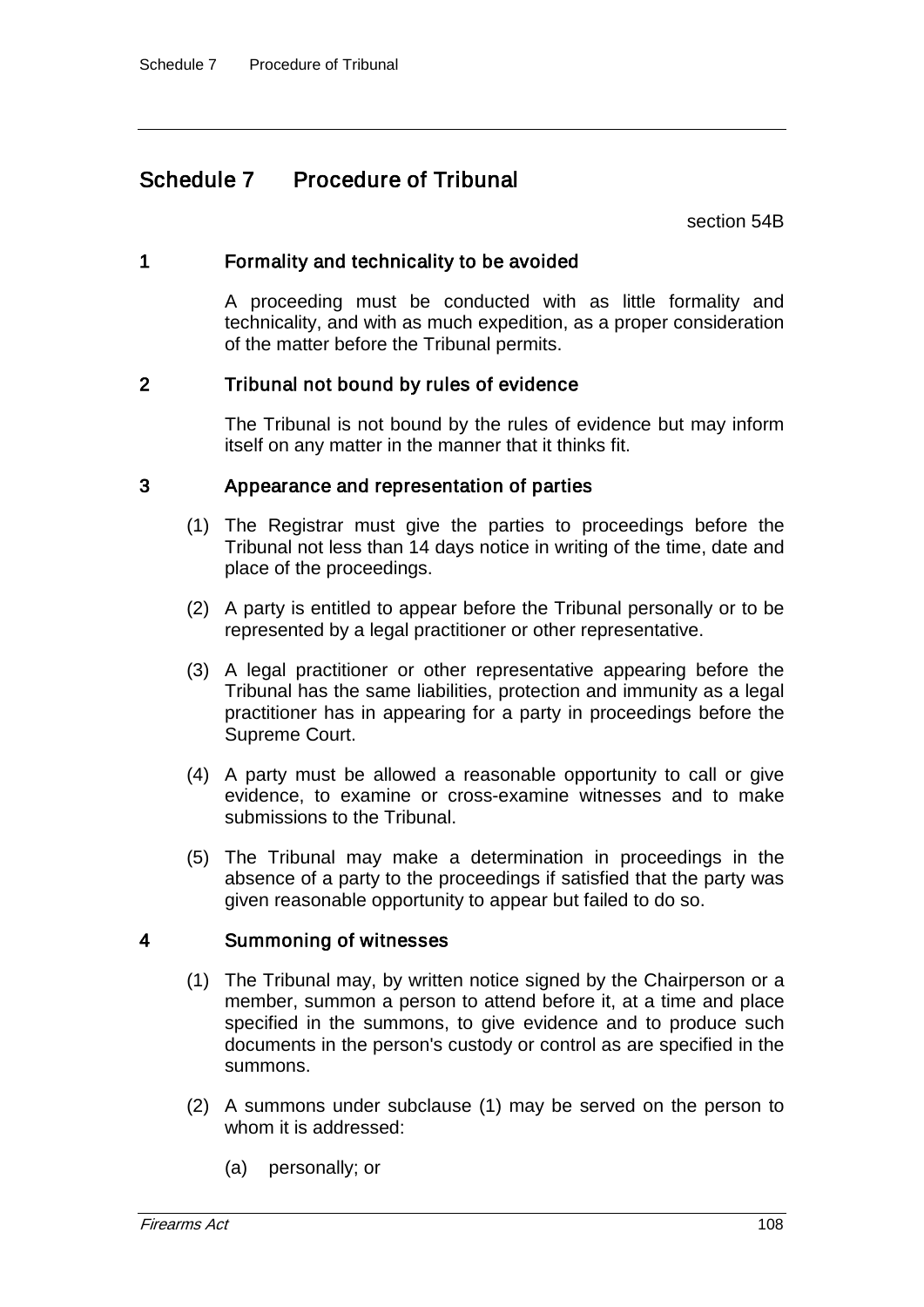- (b) by delivering it to a person who has apparently attained the age of 16 years and is apparently residing or employed at the premises at which the person to be served resides or carries on business.
- (3) A person served with a summons to attend before the Tribunal must not, without reasonable excuse, fail to attend the Tribunal or fail to produce any documents in the person's custody or control that are specified in the summons.
	- Penalty: If the offender is a natural person  $-20$  penalty units and 2 penalty units for each day during which the offence continues.

If the offender is a body corporate  $-100$  penalty units and 10 penalty units for each day during which the offence continues.

(4) Unless the Tribunal otherwise determines, a witness is entitled to receive witness fees as if he or she was a witness in civil proceedings in the Local Court.

### 5 Giving of evidence

- (1) The Tribunal may:
	- (a) require a person appearing before it to give evidence on oath; or
	- (b) require a person giving evidence before the Tribunal to answer a relevant question put by a member of the Tribunal or a person appearing before it (as the case may be).
- (2) A person who appears as a witness before the Tribunal has the same obligations and protection as a witness in proceedings before the Supreme Court.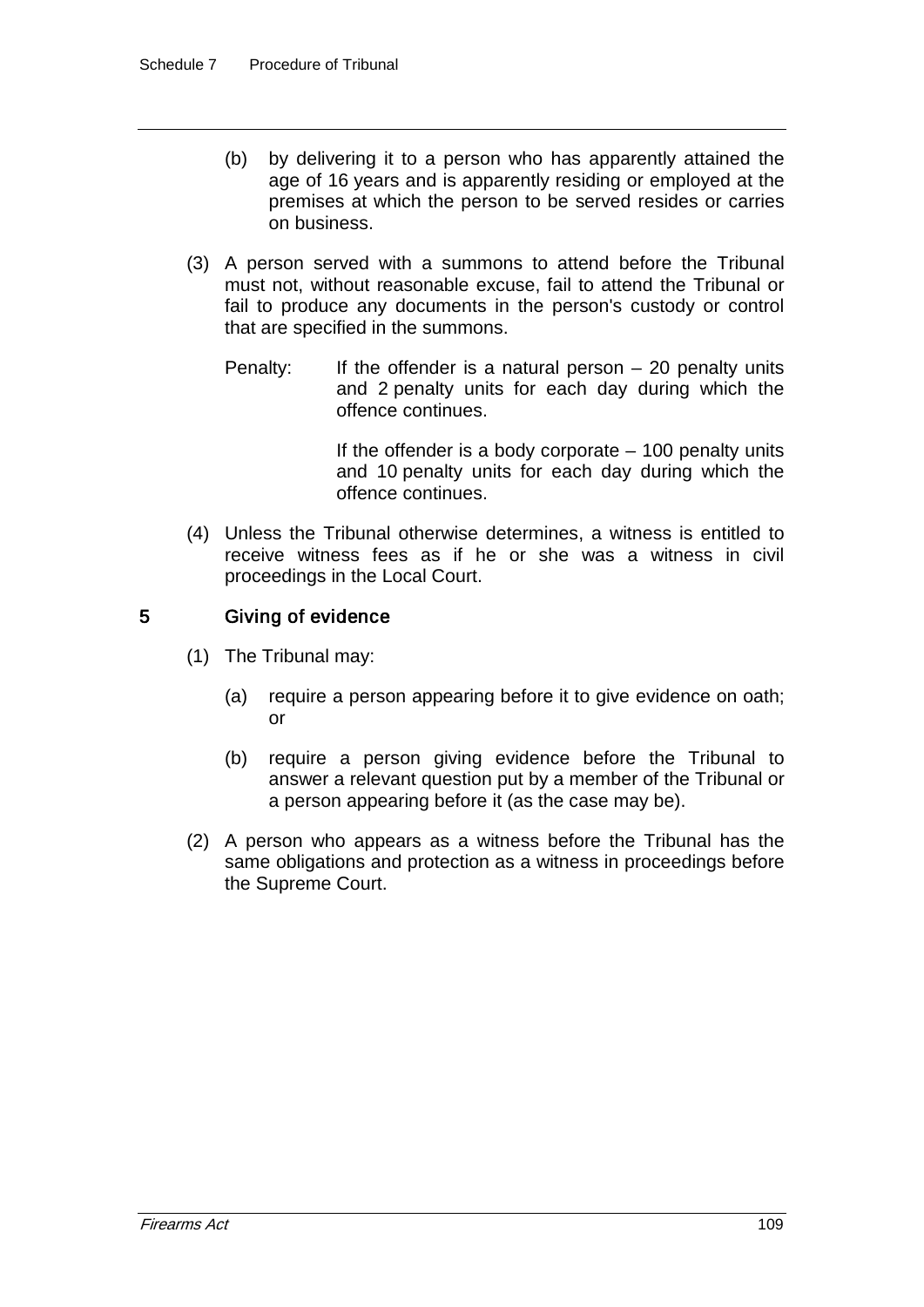### ENDNOTES

1 KEY

Key to abbreviations

amd = amended od = order<br>app = appendix om = omitted  $app = appendix$  om = om<br>  $bl = by-law$  of = Part  $bl = by-law$ <br>ch = Chapter  $ch = Chapter$ <br>  $cl = clause$  regulation/rule cl = clause rem = remainder<br>div = Division rem = remumber  $exp = expires/expired$ <br>f = forms  $f = 6$  forms s = section<br>  $Gaz = Gazette$  sch = Sche  $Gaz = Gazette$ <br>  $hda = headina$ <br>  $sdiv = Subdivisi$ hdg = heading solution<br>ins = inserted solution<br>SL = Subordinate L nc = not commenced

 $renum = renumbered$ <br> $rep = rep\end{eq}$ ins = inserted state of the SL = Subordinate Legislation<br>  $\mathsf{I} \mathsf{t} = \mathsf{long}$  title state of the substituted substituted substituted  $sub =$  substituted

### 2 LIST OF LEGISLATION

## **Firearms Act 1997 (Act No. 2, 1997)**<br>Assent date 11 Ma

Assent date 11 March 1997<br>Commenced 13 March 1997 13 March 1997 (Gaz S8, 13 March 1997)

#### Firearms Amendment Act 2000 (Act No. 39, 2000)

Assent date 19 August 2000<br>Commenced 19 August 2000 19 August 2000

## Firearms Amendment Act (No. 2) 2000 (Act No. 64, 2000)<br>Assent date 14 December 2000

Assent date 14 December 2000<br>Commenced 1 January 2001 (Ga 1 January 2001 (Gaz S63, 22 December 2000, p 1)

#### Amending Legislation

# Statute Law Revision Act (No. 2) 2001 (Act No. 62, 2001)<br>Assent date 11 December 2001

Assent date 11 December 2001<br>Commenced s 8: 1 January 2001 s 8: 1 January 2001 (s 2(2), s 2 Firearms Amendment Act (No. 2) 2000 (Act No. 64, 2000) and *Gaz* S63, 22 December 2000, p 1)

#### Corporations Reform (Consequential Amendments (NT) Act 2001 (Act No. 17, 2001)

Assent date 29 June 2001<br>Commenced 15 July 2001

15 July 2001 (15 July 2001 (s 2, s 2 Corporations Act 2001 (Cth Act No. 50, 2001) and Cth Gaz S285, 13 July 2001)

# Firearms Amendment Act 2003 (Act No. 25, 2003)<br>Assent date 26 June 2003

26 June 2003 Commenced 1 July 2003 (s 2)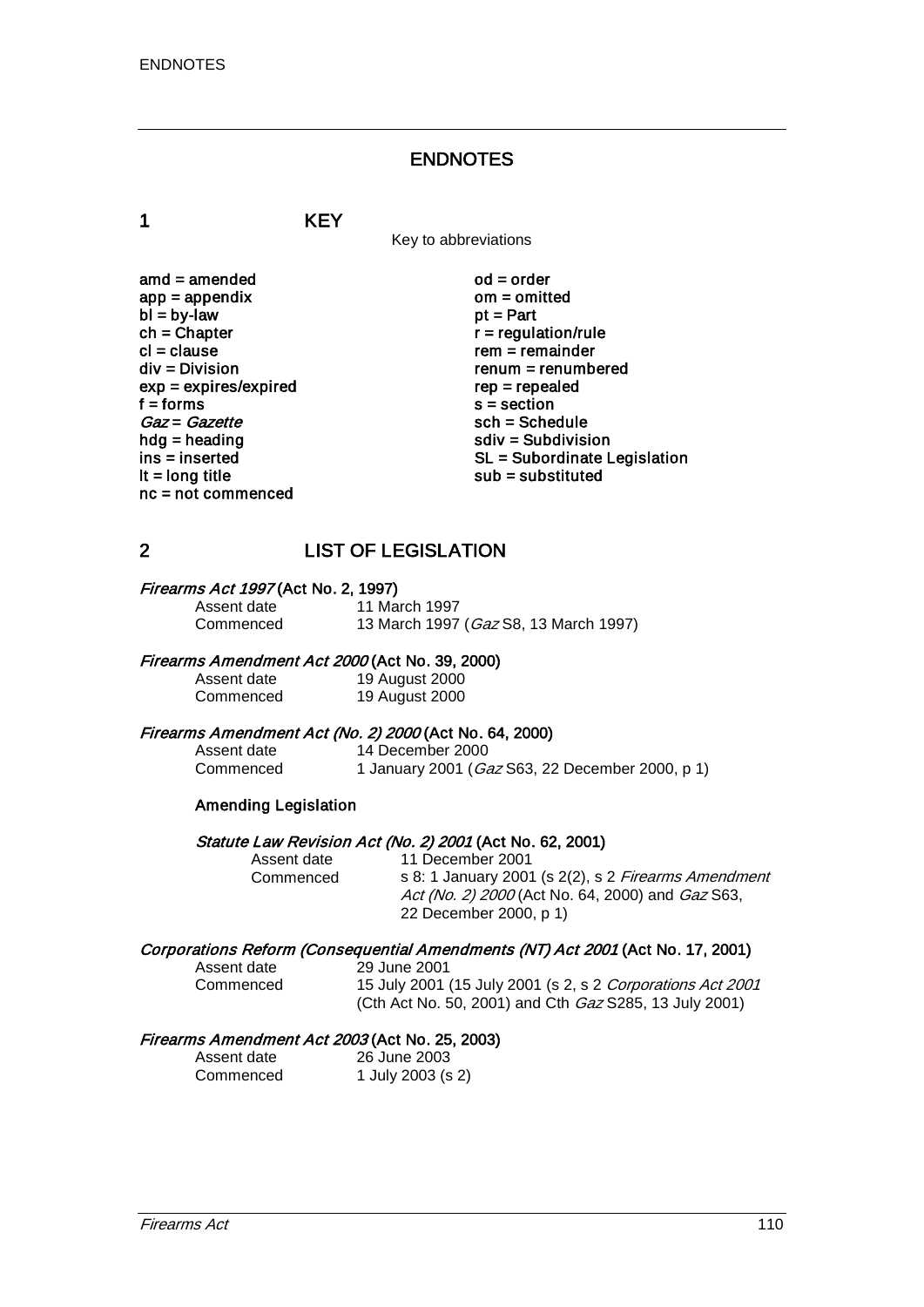| Firearms Amendment Act 2004 (Act No. 19, 2004)<br>15 March 2004<br>Assent date |                                                                |                                                                                                       |  |  |
|--------------------------------------------------------------------------------|----------------------------------------------------------------|-------------------------------------------------------------------------------------------------------|--|--|
|                                                                                | Commenced                                                      | s 4: nc; rem: 28 April 2004 (Gaz G17, 28 April 2004, p 2)                                             |  |  |
|                                                                                | <b>Amending Legislation</b>                                    |                                                                                                       |  |  |
|                                                                                |                                                                | Statute Law Revision Act 2007 (Act No. 4, 2007)<br>Assent date 8 March 2007<br>Commenced 8 March 2007 |  |  |
|                                                                                |                                                                | Domestic Violence Amendment (Police Orders) Act 2005 (Act No. 38, 2005)                               |  |  |
|                                                                                | Assent date 22 November 2005                                   |                                                                                                       |  |  |
|                                                                                | Commenced                                                      | 22 February 2006 (Gaz G8, 22 February 2006, p 5)                                                      |  |  |
|                                                                                | Statute Law Revision Act 2005 (Act No. 44, 2005)               |                                                                                                       |  |  |
|                                                                                | Assent date 14 December 2005                                   |                                                                                                       |  |  |
|                                                                                | Commenced                                                      | 14 December 2005                                                                                      |  |  |
|                                                                                | Statute Law Revision Act 2007 (Act No. 4, 2007)<br>Assent date | 8 March 2007                                                                                          |  |  |
|                                                                                | Commenced 8 March 2007                                         |                                                                                                       |  |  |
|                                                                                |                                                                |                                                                                                       |  |  |
|                                                                                | Assent date 18 September 2007                                  | Firearms Amendment (Paintball) Act 2007 (Act No. 17, 2007)                                            |  |  |
|                                                                                | Commenced                                                      | 29 November 2007 (Gaz G48, 28 November 2007, p 4)                                                     |  |  |
|                                                                                |                                                                |                                                                                                       |  |  |
|                                                                                |                                                                | Domestic and Family Violence Act 2007 (Act No. 34, 2007)                                              |  |  |
|                                                                                | Assent date                                                    | 12 December 2007                                                                                      |  |  |
|                                                                                | Commenced                                                      | 1 July 2008 (Gaz G25, 25 June 2008, p 4)                                                              |  |  |
|                                                                                | Statute Law Revision Act 2008 (Act No. 6, 2008)                |                                                                                                       |  |  |
|                                                                                | Assent date                                                    | 11 March 2008                                                                                         |  |  |
|                                                                                | Commenced                                                      | 11 March 2008                                                                                         |  |  |
|                                                                                |                                                                | Local Government (Consequential Amendments) Act 2008 (Act No. 28, 2008)                               |  |  |
|                                                                                | Assent date                                                    | 14 November 2008                                                                                      |  |  |
|                                                                                | Commenced                                                      | 1 July 2008 (s 2)                                                                                     |  |  |
|                                                                                | Statute Law Revision Act 2009 (Act No. 25, 2009)               |                                                                                                       |  |  |
|                                                                                | Assent date                                                    | 1 September 2009                                                                                      |  |  |
|                                                                                | Commenced                                                      | 16 September 2009 (Gaz G37, 16 September 2009, p 3)                                                   |  |  |
| 2010)                                                                          |                                                                | Health Practitioner (National Uniform Legislation) Implementation Act 2010 (Act No. 18,               |  |  |
|                                                                                | Assent date                                                    | 20 May 2010                                                                                           |  |  |
|                                                                                | Commenced                                                      | 1 July 2010 (s 2)                                                                                     |  |  |
| Statute Law Revision Act 2010 (Act No. 29, 2010)                               |                                                                |                                                                                                       |  |  |
|                                                                                | Assent date                                                    | 9 September 2010                                                                                      |  |  |
|                                                                                | Commenced                                                      | 13 October 2010 (Gaz G41, 13 October 2010, p 2)                                                       |  |  |
| 2010)                                                                          |                                                                | Oaths, Affidavits and Declarations (Consequential Amendments) Act 2010 (Act No. 40,                   |  |  |
|                                                                                | Assent date                                                    | 18 November 2010                                                                                      |  |  |
|                                                                                |                                                                |                                                                                                       |  |  |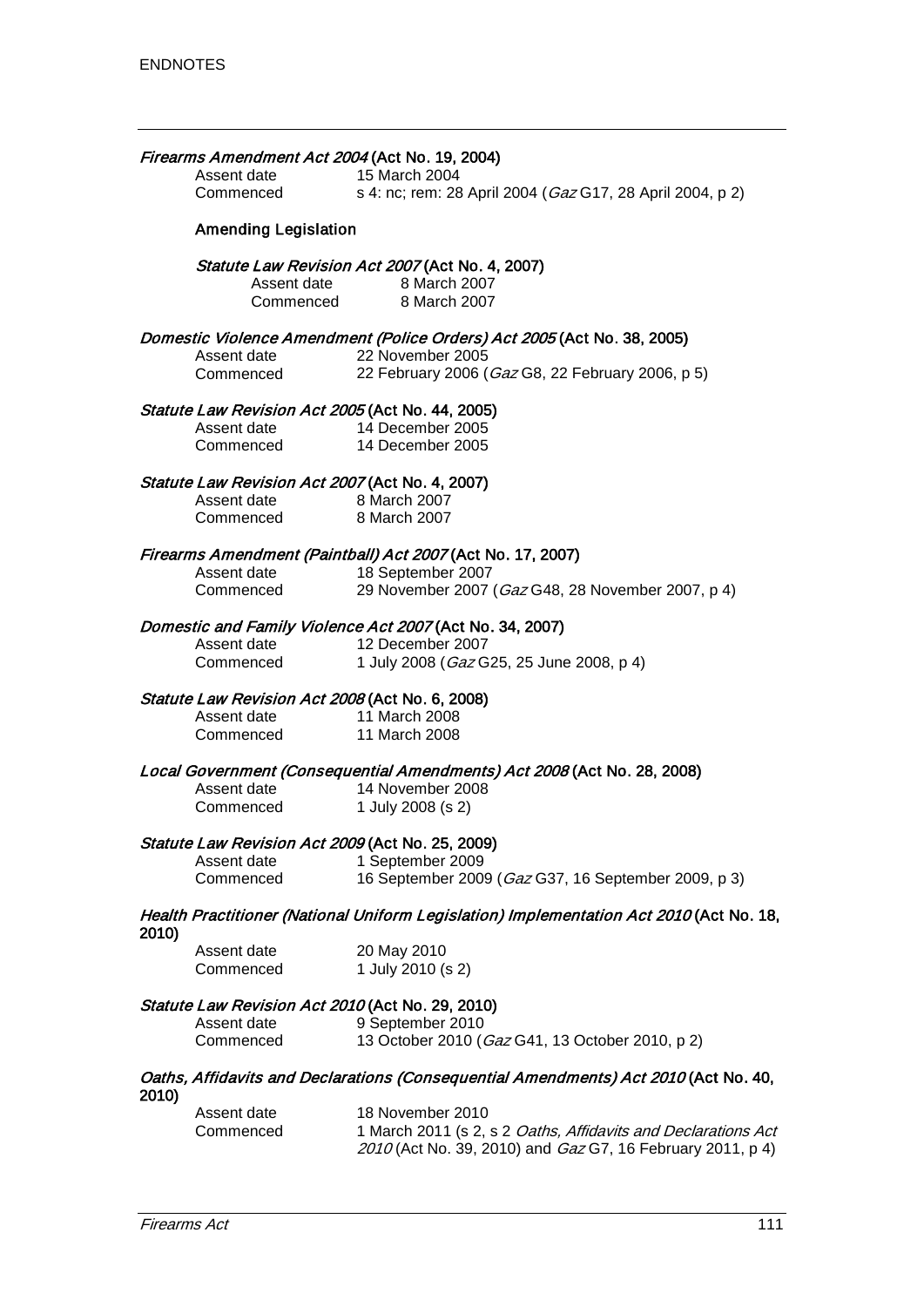### 3 LIST OF AMENDMENTS

| s 3            | amd No. 39, 2000, s 3; No. 64, 2000, s 4; No. 25, 2003, s 4; No. 38, 2005,<br>s 14; No. 4, 2007, s 2; No. 17, 2007, s 4; No. 34, 2007, s 138 |
|----------------|----------------------------------------------------------------------------------------------------------------------------------------------|
| s 4            | amd No. 64, 2000, s 5; No. 25, 2003, s 5; No. 17, 2007, s 28                                                                                 |
| s <sub>5</sub> | amd No. 25, 2003, s 6                                                                                                                        |
| s 7            | amd No. 19, 2004, s 5; No. 29, 2010, s 6                                                                                                     |
| s 9            | amd No. 64, 2000, s 6; No. 17, 2007, s 5                                                                                                     |
| s 10           | amd No. 64, 2000, s 7; No. 25, 2003, s 7; No. 17, 2007, s 6; No. 34, 2007,                                                                   |
|                | s 139                                                                                                                                        |
| $ss$ 10AA $-$  |                                                                                                                                              |
| 10AC           | ins No. 25, 2003, s 8                                                                                                                        |
| s 10AD         | ins No. 17, 2007, s 7                                                                                                                        |
|                |                                                                                                                                              |
| s 10A          | ins No. 64, 2000, s 8                                                                                                                        |
|                | amd No. 17, 2007, s 28                                                                                                                       |
| s 11           | amd No. 64, 2000, s 9; No. 25, 2003, s 9; No. 17, 2007, s 28                                                                                 |
| s 12           | amd No. 17, 2007, s 28                                                                                                                       |
| s 13           | amd No. 25, 2003, s 10                                                                                                                       |
| s 14           | amd No. 64, 2000, s 10; No. 25, 2003, s 11; No. 19, 2004, s 6; No. 17, 2007,                                                                 |
|                | s 8                                                                                                                                          |
| pt 3           |                                                                                                                                              |
| div 3A hdg     | ins No. 25, 2003, s 12                                                                                                                       |
| s 15A          | ins No. 25, 2003, s 12                                                                                                                       |
| s 15B          | ins No. 25, 2003, s 12                                                                                                                       |
|                | amd No. 19, 2004, s 33                                                                                                                       |
| s 15C          | ins No. 25, 2003, s 12                                                                                                                       |
| s 16A          | ins No. 25, 2003, s 13                                                                                                                       |
|                | amd No. 17, 2007, s 28                                                                                                                       |
| s 17           | amd No. 64, 2000, s 37                                                                                                                       |
| s 18           | amd No. 64, 2000, s 37; No. 25, 2003, s 14                                                                                                   |
| s 19           | amd No. 64, 2000, s 37                                                                                                                       |
| s 20           | amd No. 64, 2000, s 37                                                                                                                       |
|                | sub No. 25, 2003, s 15                                                                                                                       |
|                | amd No. 34, 2007, s 139                                                                                                                      |
| s 22           | amd No. 64, 2000, ss 11 and 37; No. 25, 2003, s 16                                                                                           |
| s 22A          | ins No. 25, 2003, s 17                                                                                                                       |
| s 23           | amd No. 64, 2000, s 37; No. 25, 2003, s 42                                                                                                   |
| s 24           | amd No. 64, 2000, s 37; No. 25, 2003, s 18; No. 19, 2004, s 7; No. 25, 2009,                                                                 |
|                | s 6                                                                                                                                          |
| s 25           | amd No. 64, 2000, s 37                                                                                                                       |
| pt 3           |                                                                                                                                              |
| div 6A hdg     | ins No. 25, 2003, s 19                                                                                                                       |
| s 25A          | ins No. 25, 2003, s 19                                                                                                                       |
| s 26           | amd No. 64, 2000, ss 12 and 37; No. 19, 2004, s 8                                                                                            |
| pt 3           |                                                                                                                                              |
| div 12 hdg     | ins No. 64, 2000, s 13                                                                                                                       |
| s 30A          | ins No. 64, 2000, s 13                                                                                                                       |
|                | amd No. 25, 2003, s 20                                                                                                                       |
| s 30B          | ins No. 64, 2000, s 13                                                                                                                       |
|                | amd No. 25, 2003, s 21                                                                                                                       |
| pt 3           |                                                                                                                                              |
| div 13 hdg     | ins No. 64, 2000, s 13                                                                                                                       |
| s 30C          | ins No. 64, 2000, s 13                                                                                                                       |
| pt 3           |                                                                                                                                              |
| div 14 hdg     | ins No. 17, 2007, s 9                                                                                                                        |
|                |                                                                                                                                              |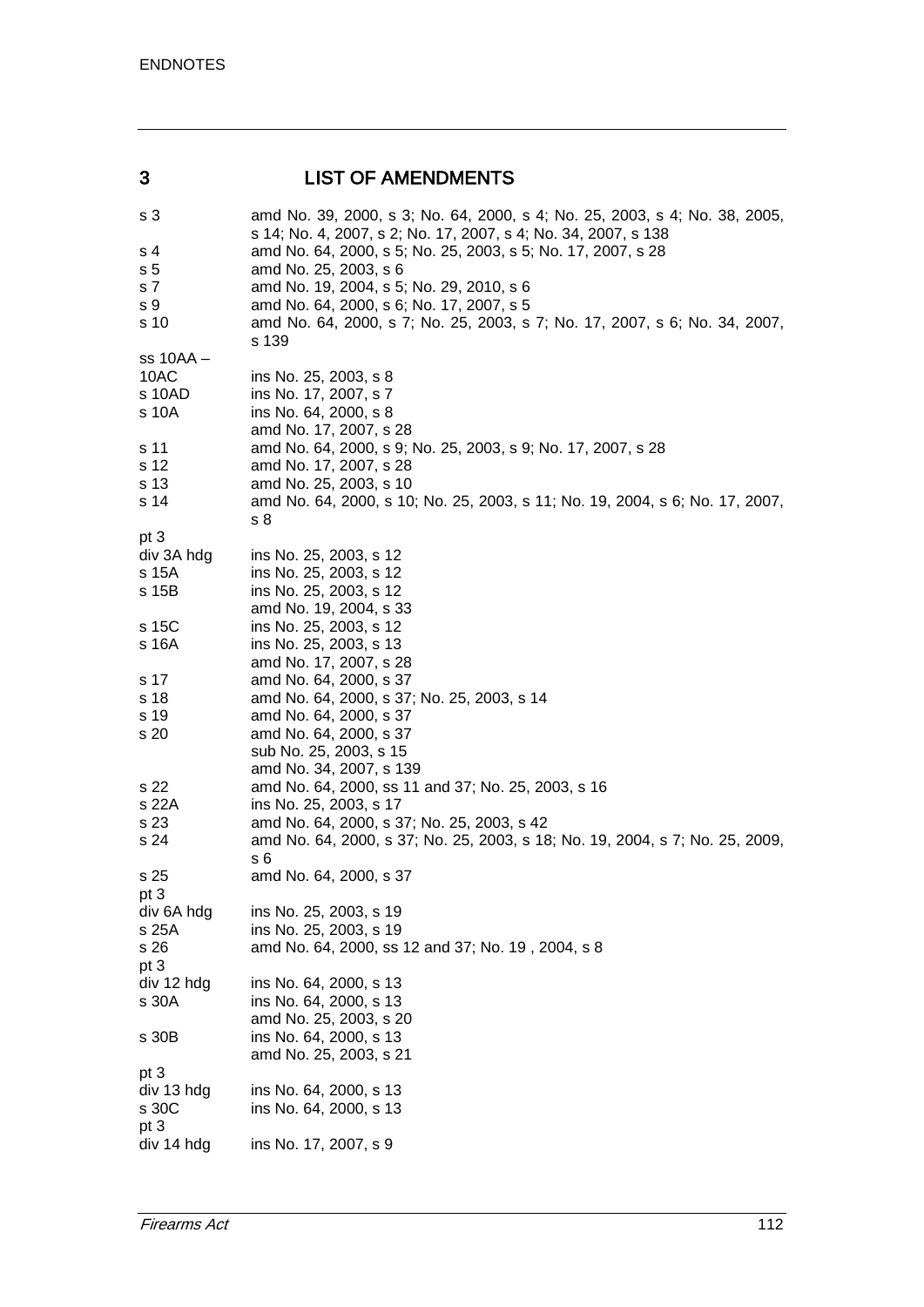| pt 3           |                                                                              |
|----------------|------------------------------------------------------------------------------|
| div 14         |                                                                              |
| sdiv 1 hdg     | ins No. 17, 2007, s 9                                                        |
| s 30D          | ins No. 17, 2007, s 9                                                        |
| pt 3           |                                                                              |
| div 14         |                                                                              |
|                |                                                                              |
| sdiv 2 hdg     | ins No. 17, 2007, s 9                                                        |
| ss 30E - 30G   | ins No. 17, 2007, s 9                                                        |
| s 31           | amd No. 64, 2000, s 14; No. 25, 2003, s 22; No. 19, 2004, s 9; No. 17, 2007, |
|                | s 10                                                                         |
| s 32           | amd No. 17, 2007, s 11                                                       |
| s 33           | amd No. 39, 2000, s 4; No. 64, 2000, s 15; No. 25, 2003, s 23; No. 17, 2007, |
|                | s 12; No. 34, 2007, s 139                                                    |
| s 33A          | ins No. 39, 2000, s 5                                                        |
| s 34           | amd No. 64, 2000, s 16                                                       |
| s 35           | amd No. 64, 2000, s 17                                                       |
| $ss 35A - 35C$ | ins No. 25, 2003, s 24                                                       |
| s 35D          | ins No. 17, 2007, s 13                                                       |
| s 36           | amd No. 25, 2003, s 42; No. 19, 2004, s 33                                   |
| s 39           | amd No. 64, 2000, s 18; No. 34, 2007, s 104                                  |
| s 40           | amd No. 64, 2000, ss 19 and 37; No. 25, 2003, s 25; No. 17, 2007, s 14;      |
|                | No. 34, 2007, s 139                                                          |
|                |                                                                              |
| s40A           | ins No. 25, 2003, s 26                                                       |
|                | amd No. 17, 2007, s 28                                                       |
| s 40B          | ins No. 25, 2003, s 26                                                       |
| s 42           | amd No. 64, 2000, s 37; No. 19, 2004, s 10; No. 17, 2007, s 15               |
| s 43           | amd No. 19, 2004, s 11                                                       |
| s 44           | amd No. 64, 2000, s 37; No. 25, 2003, s 42                                   |
| s 44A          | ins No. 64, 2000, s 20                                                       |
|                | rep No. 19, 2004, s 12                                                       |
| s 45           | amd No. 64, 2000, s 37                                                       |
|                | rep No. 19, 2004, s 13                                                       |
| s 46           | amd No. 64, 2000, s 37                                                       |
|                | sub No. 19, 2004, s 13                                                       |
| pt 8 hdg       | amd No. 17, 2007, s 28                                                       |
| s 48           | amd No. 64, 2000, s 37; No. 17, 2007, s 28                                   |
| s 49           | amd No. 64, 2000, s 37; No. 19, 2004, s 33; No. 17, 2007, s 28               |
| s 49A          | ins No. 17, 2007, s 16                                                       |
| s 50           | amd No. 19, 2004, s 33                                                       |
| s 51           | amd No. 64, 2000, s 37; No. 19, 2004, s 14                                   |
| s 53           | amd No. 64, 2000, s 37                                                       |
|                |                                                                              |
|                | rep No. 19, 2004, s 15                                                       |
| s 53A          | ins No. 64, 2000, s 21                                                       |
|                | rep No. 19, 2004, s 15                                                       |
| s 54           | amd No. 19, 2004, s 16                                                       |
| $ss 54A - 54C$ | ins No. 19, 2004, s 17                                                       |
| s 55           | amd No. 19, 2004, s 33                                                       |
| s 58           | amd No. 64, 2000, ss 22 and 37; No. 25, 2003, s 27; No. 19, 2004, s 18;      |
|                | No. 17, 2007, s 17; No. 34, 2007, ss 139 and 140                             |
| s 58A          | ins No. 25, 2003, s 28                                                       |
|                | amd No. 19, 2004, s 19                                                       |
| s 58B          | ins No. 25, 2003, s 28                                                       |
| s 59           | amd No. 64, 2000, s 37; No. 17, 2007, s 18                                   |
| s 60           | amd No. 64, 2000, s 37                                                       |
| pt 11          |                                                                              |
| div 2A hdg     | ins No. 19, 2004, s 20                                                       |
| s 60A          | ins No. 19, 2004, s 20                                                       |
|                |                                                                              |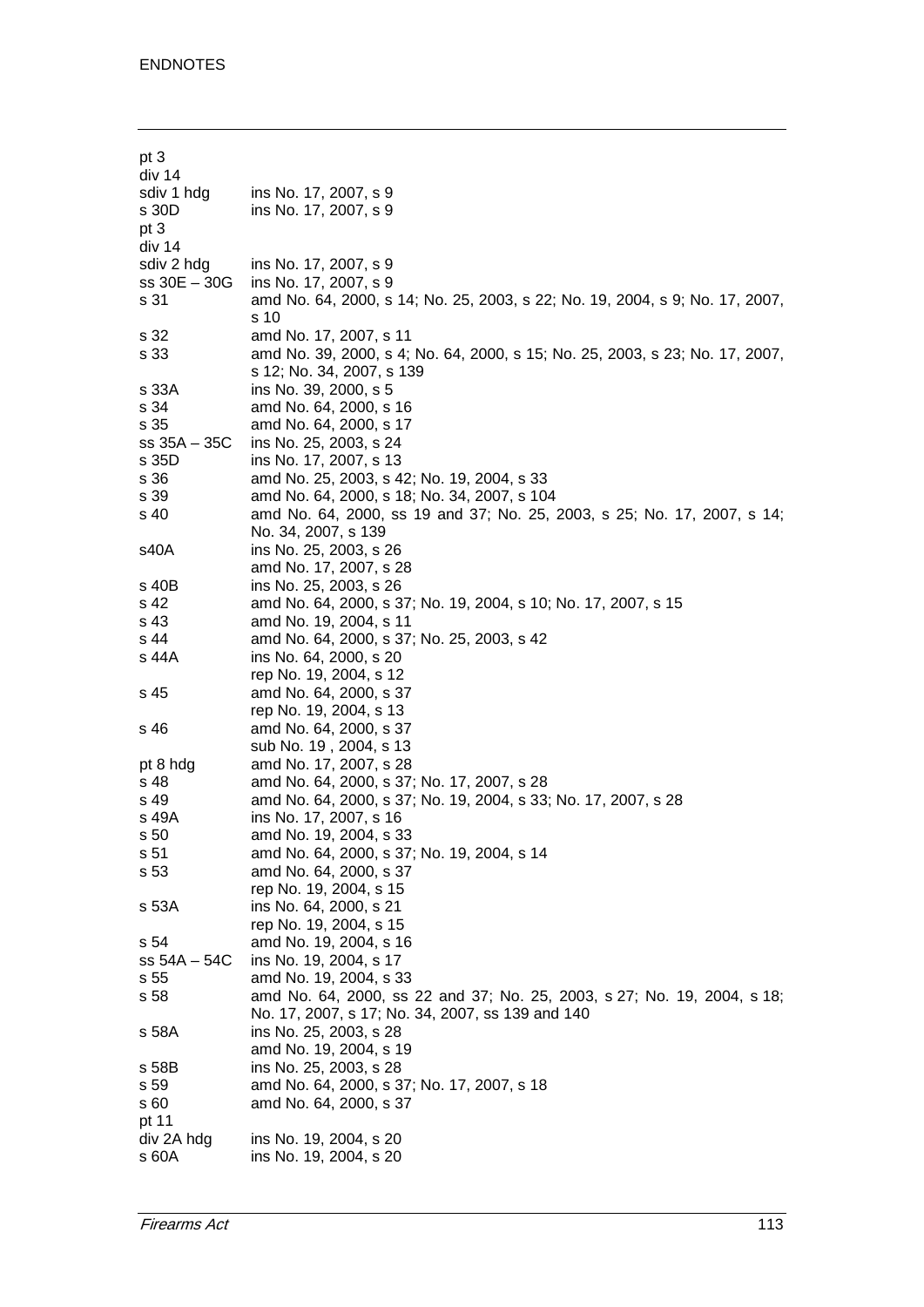| pt 11          |                                                                         |
|----------------|-------------------------------------------------------------------------|
| div 2B hdg     | ins No. 17, 2007, s 19                                                  |
| $ss 60B - 60L$ | ins No. 17, 2007, s 19                                                  |
| s 61           | rep No. 64, 2000, s 23                                                  |
|                | ins No. 25, 2003, s 29                                                  |
| s 61A          | ins No. 25, 2003, s 29                                                  |
| s 62           | amd No. 64, 2000, s 37                                                  |
|                | sub No. 19, 2004, s 21                                                  |
|                | amd No. 64, 2000, s 24                                                  |
| s 63           |                                                                         |
|                | sub No. 19, 2004, s 21                                                  |
| $ss 63A - 63B$ | ins No. 19, 2004, s 21                                                  |
| s 64           | amd No. 64, 2000, ss 25 and 37                                          |
| s 65           | sub No. 64, 2000, s 26                                                  |
| s 66           | amd No. 39, 2000, s 6; No. 64, 2000, s 37                               |
| $ss 67 - 68$   | amd No. 64, 2000, s 37                                                  |
| s 68A          | ins No. 19, 2004, s 22                                                  |
| s 69           | amd No. 64, 2000, s 37; No. 19, 2004, s 23; No. 17, 2007, s 20          |
| s 70           | amd No. 64, 2000, s 37                                                  |
| s 71           | amd No. 64, 2000, ss 27 and 37                                          |
| s 72           | amd No. 64, 2000, s 37                                                  |
|                | rep No. 19, 2004, s 24                                                  |
| s 73           | amd No. 64, 2000, ss 28 and 37                                          |
| s 74           | amd No. 64, 2000, s 37                                                  |
|                | sub No. 25, 2003, s 30                                                  |
| s 75           | amd No. 64, 2000, s 37                                                  |
| s 76           | amd No. 64, 2000, ss 29 and 37; No. 25, 2003, s 31                      |
| s 77           | sub No. 64, 2000, s 30                                                  |
|                | amd No. 19, 2004, s 33                                                  |
| s 78           | amd No. 64, 2000, s 37; No. 19, 2004, s 25; No. 28, 2008, s 3           |
| $ss 79 - 88$   | amd No. 64, 2000, s 37                                                  |
| s 89           | amd No. 64, 2000, s 37; No. 19, 2004, s 26; No. 17, 2007, s 21          |
| $ss 90 - 91$   | amd No. 64, 2000, s 37                                                  |
| s 91A          | ins No. 64, 2000, s 31                                                  |
|                | amd No. 17, 2007, s 22                                                  |
| s 93           | amd No. 17, 2007, s 28                                                  |
| s 94           | amd No. 64, 2000, s 37                                                  |
| pt 12          |                                                                         |
| div 1A hdg     | ins No. 25, 2003, s 32                                                  |
| ss 93A – 93E   | ins No. 25, 2003, s 32                                                  |
| s 93F          | ins No. 25, 2003, s 33                                                  |
| s 95           | amd No. 64, 2000, s 37                                                  |
| s 96           | amd No. 64, 2000, s 37; No. 25, 2003, s 34; No. 19, 2004, s 33; No. 17, |
|                | 2007, s 28                                                              |
| s 96A          | ins No. 25, 2003, s 35                                                  |
| s 98A          | ins No. 19, 2004, s 27                                                  |
| s 99           | amd No. 64, 2000, s 37; No. 6, 2008, s 3; No. 34, 2007, s 139           |
| s 99A          | ins No. 19, 2004, s 28                                                  |
| s 101          | amd No. 25, 2003, s 36; No. 44, 2005, s 22; No. 18, 2010, s 38          |
| s 102          | amd No. 64, 2000, s 32                                                  |
|                | sub No. 25, 2003, s 37                                                  |
|                | amd No. 19, 2004, s 29                                                  |
| s 104A         | ins No. 19, 2004, s 30                                                  |
| s 105          | sub No. 25, 2003, s 38                                                  |
| s 106          | amd No. 17, 2001, s 21                                                  |
| s 106A         | ins No. 17, 2007, s 23                                                  |
| s 107          | sub No. 17, 2007, s 23                                                  |
| s 107A         | ins No. 64, 2000, s 33                                                  |
|                | amd No. 17, 2007, s 28                                                  |